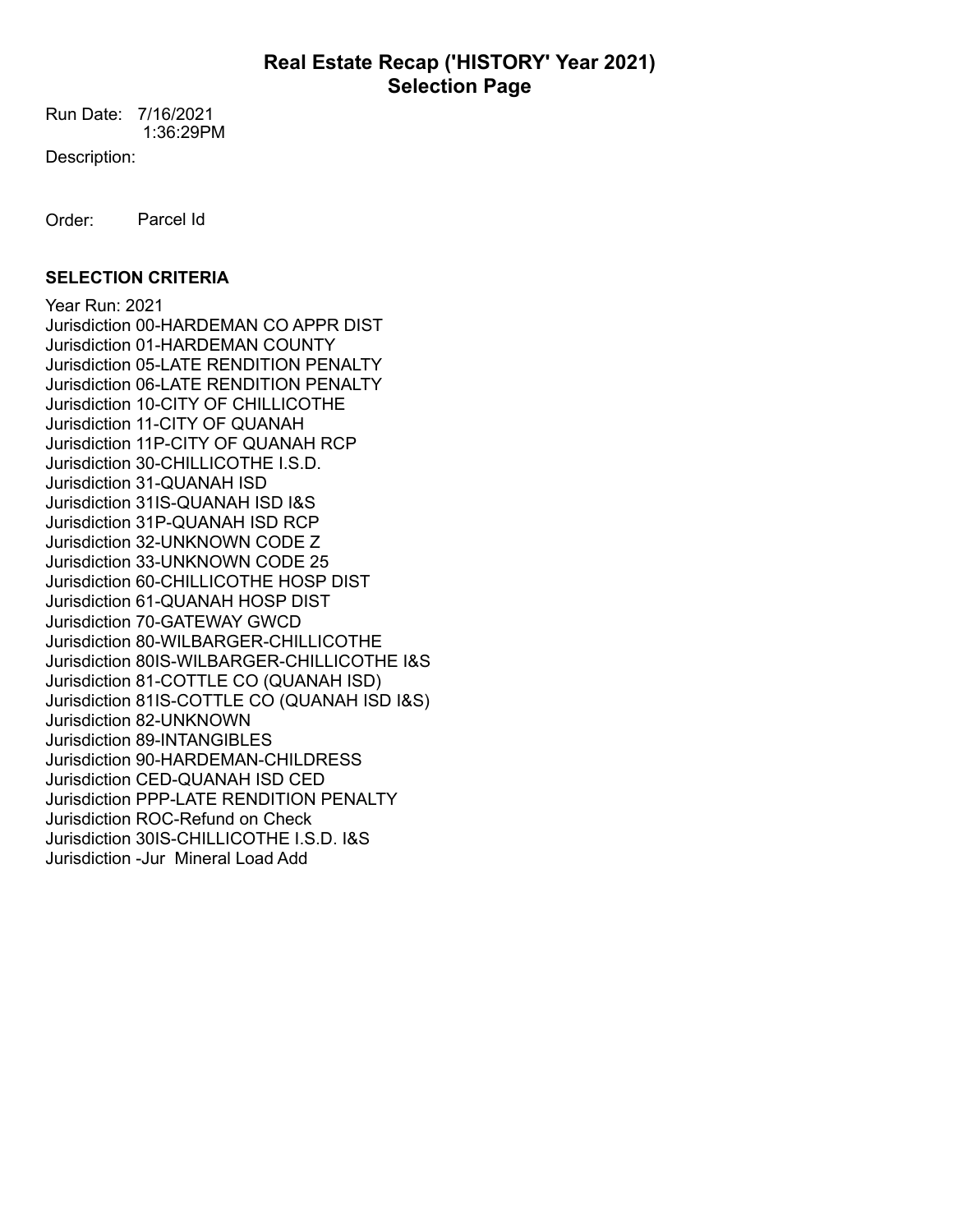|                                                                           |                |                             |                       |                                          |                                     |           | (00) - HARDEMAN CO APPR DIST |
|---------------------------------------------------------------------------|----------------|-----------------------------|-----------------------|------------------------------------------|-------------------------------------|-----------|------------------------------|
| Land                                                                      |                | <b>Value</b>                | <b>Items</b>          | <b>Exempt</b>                            |                                     |           |                              |
| Land - Homesite                                                           | $^{(+)}$       | 3,557,530                   | 1,114                 | 5,790                                    |                                     |           |                              |
| Land - Non Homesite                                                       | $^{(+)}$       | 11,749,920                  | 2,643                 | 4,786,880                                |                                     |           |                              |
| Land - Productivity Market                                                | $^{(+)}$       | 399,799,970                 | 2,746                 | 0                                        |                                     |           |                              |
| Land - Income                                                             | $^{(+)}$       | 0                           | 0                     | 0                                        |                                     |           |                              |
| <b>Total Land Market Value</b>                                            | $(=)$          | 415, 107, 420               | 6,503                 |                                          | <b>Total Land Value:</b>            | $(+)$     | 415,107,420                  |
| Improvements                                                              |                | <b>Value</b>                | <b>Items</b>          | <b>Exempt</b>                            |                                     |           |                              |
| Improvements - Homesite                                                   | $^{(+)}$       | 52,170,620                  | 1,072                 | 74,150                                   |                                     |           |                              |
| New Improvements - Homesite                                               | $^{(+)}$       | 2,190                       | 1                     | 0                                        |                                     |           |                              |
| Improvements - Non Homesite                                               | $^{(+)}$       | 52,962,810                  | 1,814                 | 15,575,880                               |                                     |           |                              |
| New Improvements - Non Homesite                                           | $^{(+)}$       | 7,240                       | 3                     | 2,990                                    |                                     |           |                              |
| Improvements - Income                                                     | $(+)$          | 0                           | 0                     | 0                                        |                                     |           |                              |
| <b>Total Improvement Value</b>                                            | $(=)$          | 105,142,860                 | 2,890                 |                                          | <b>Total Imp Value:</b>             | $(+)$     | 105,142,860                  |
| Personal                                                                  |                | <b>Value</b>                | <b>Items</b>          | <b>Exempt</b>                            |                                     |           |                              |
| Personal - Homesite                                                       | $^{(+)}$       | 1,955,760                   | 58                    | 0                                        |                                     |           |                              |
| New Personal - Homesite                                                   | $^{(+)}$       | 0                           | 0                     | $\Omega$                                 |                                     |           |                              |
| Personal - Non Homesite                                                   | $^{(+)}$       | 24,169,930                  | 286                   | 1,244,590                                |                                     |           |                              |
| New Personal - Non Homesite                                               | $^{(+)}$       | 0                           | 0                     | 0                                        |                                     |           |                              |
| <b>Total Personal Value</b><br>Total Real Estate & Personal Mkt Value (=) | $(=)$          | 26,125,690                  | 344                   |                                          | <b>Total Personal Value:</b>        | $(+)$     | 26,125,690                   |
| <b>Minerals</b>                                                           |                | 546,375,970<br><b>Value</b> | 9,737<br><b>Items</b> |                                          |                                     |           |                              |
| <b>Mineral Value</b>                                                      | $^{(+)}$       | 38,938,750                  | 2,442                 |                                          |                                     |           |                              |
| Mineral Value - Real                                                      | $^{(+)}$       | 248,815,940                 | 46                    |                                          |                                     |           |                              |
| Mineral Value - Personal                                                  | $(+)$          | 232,712,540                 | 1,144                 |                                          |                                     |           |                              |
| <b>Total Mineral Market Value</b>                                         | $(=)$          | 520,467,230                 | 3,632                 |                                          | <b>Total Min Mkt Value:</b>         | $(+)$     | 520,467,230                  |
| <b>Total Market Value</b>                                                 | $(=)$          | 1,066,843,200               |                       |                                          | <b>Total Market Value:</b>          | $(=/+)$   | 1,066,843,200                |
| Ag/Timber *does not include protested                                     |                | <b>Value</b>                | <b>Items</b>          |                                          |                                     |           |                              |
| <b>Land Timber Gain</b>                                                   | $^{(+)}$       | 0                           | 0                     |                                          | <b>Land Timber Gain:</b>            | $(+)$     | 0                            |
| <b>Productivity Market</b>                                                | $^{(+)}$       | 399,356,320                 | 2,743                 |                                          |                                     |           |                              |
| Land Ag 1D                                                                | $(-)$          | 550                         | 3                     |                                          |                                     |           |                              |
| Land Ag 1D1                                                               | $(-)$          | 39,864,580                  | 2,742                 |                                          |                                     |           |                              |
| Land Ag Tim                                                               | $(-)$          | 0                           | 0                     |                                          |                                     |           |                              |
| Productivity Loss: (=)                                                    |                | 359,491,190                 | 2,746                 |                                          | <b>Productivity Loss:</b>           | $(-)$     | 359,491,190                  |
| Losses                                                                    |                | <b>Value</b>                | <b>Items</b>          |                                          |                                     |           |                              |
| Less Real Exempt Property                                                 | $(-)$          | 21,755,790                  |                       | 379 (includes Prorated Exempt of 63,000) |                                     |           |                              |
| Less \$500 Inc. Real Personal                                             | $(-)$          | 4,250                       | 21                    |                                          | <b>Total Market Taxable:</b>        | $(=)$     | 707,352,010                  |
| Less Disaster Exemption                                                   | $(-)$          | 0                           | 0                     |                                          |                                     |           |                              |
| Less Real/Personal Abatements                                             | $(-)$          | 0                           | 0                     |                                          |                                     |           |                              |
| Less Community Housing                                                    | $(-)$<br>$(-)$ | 0<br>0                      | 0<br>0                |                                          |                                     |           |                              |
| Less Freeport<br><b>Less Allocation</b>                                   | $(-)$          | 0                           | 0                     |                                          |                                     |           |                              |
| Less MultiUse                                                             | $(-)$          | 0                           | 0                     |                                          |                                     |           |                              |
| Less Goods In Transit (Real & Industrial)                                 | $(-)$          | 0                           | 0                     |                                          |                                     |           |                              |
| Less Historical                                                           | $(-)$          | 0                           | 0                     |                                          |                                     |           |                              |
| Less Solar/Wind Power                                                     | $(-)$          | 0                           | 0                     |                                          | <b>Total Protested Value:</b>       |           |                              |
| Less Vehicle Leased for Personal Use                                      | $(-)$          | 0                           | 0                     |                                          | <b>Protested % of Total Market:</b> |           | 658,280<br>0.06%             |
| <b>Less Real Protested Value</b>                                          | $(-)$          | 658,280                     | 13                    |                                          |                                     |           |                              |
| Less 10% Cap Loss                                                         | $(-)$          | 3,238,190                   | 384                   |                                          |                                     |           |                              |
| Less TCEQ/Pollution Control                                               | $(-)$          | 577,830                     | 21                    |                                          |                                     |           |                              |
| Less VLA Loss                                                             | $(-)$          | 0                           | 0                     |                                          |                                     |           |                              |
| Less Mineral Exempt Property                                              | $(-)$          | 9,050,590                   | 8                     |                                          |                                     |           |                              |
| Less \$500 Inc. Mineral Owner                                             | $(-)$          | 77,170                      | 641                   |                                          |                                     |           |                              |
| <b>Less Mineral Abatements</b>                                            | $(-)$          | 38,807,430                  | 1                     |                                          |                                     |           |                              |
| <b>Less Mineral Freeports</b>                                             | $(-)$          | 0                           | 0                     |                                          |                                     |           |                              |
| Less Interstate Commerce                                                  | $(-)$          | 0                           | 0                     |                                          |                                     |           |                              |
| Less Foreign Trade                                                        | $(-)$          | 0                           | 0                     |                                          | <b>Total Losses:</b>                | $(-)$     | 74,169,530                   |
| Less Mineral Unknown                                                      | $(-)$          | 0                           | 0                     |                                          | Total Appraised Value: (=/+)        |           | 633,182,480                  |
| <b>Less Mineral Protested Value</b>                                       | $(-)$          | 0                           | 0                     |                                          | <b>Total Exemptions*:</b>           | $(\cdot)$ | 0                            |
| Total Losses (includes Prod. Loss)                                        | $(=)$          | 433,660,720                 |                       |                                          | * See breakdown on following page   |           |                              |
| <b>Total Appraised Value</b>                                              | $(=)$          | 633,182,480                 |                       |                                          |                                     |           |                              |
|                                                                           |                |                             |                       |                                          | <b>Net Taxable Value:</b>           |           | 633,182,480                  |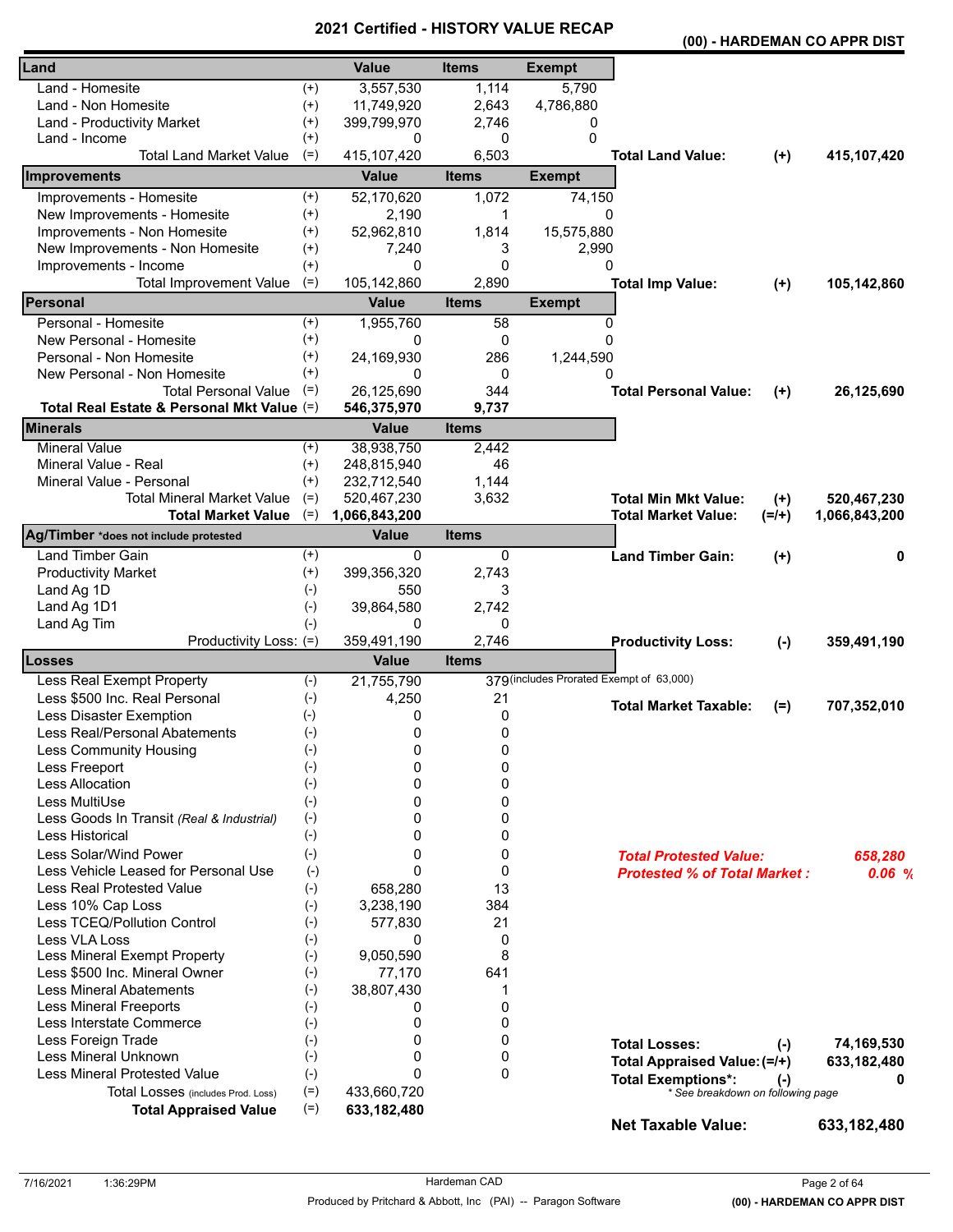**(00) - HARDEMAN CO APPR DIST** 

| <b>Count of Homesteads</b>                           |                                 |          |                        |                   |              |                |     |              |                                                                    |                     |                                         |                                                         |
|------------------------------------------------------|---------------------------------|----------|------------------------|-------------------|--------------|----------------|-----|--------------|--------------------------------------------------------------------|---------------------|-----------------------------------------|---------------------------------------------------------|
| н                                                    | s                               | F        | в                      | D                 | W            | O              | DV  | <b>DV100</b> | <b>SS First Resp</b>                                               |                     | <b>SS Svc Member</b>                    |                                                         |
| 464                                                  | 431                             | 0        | 38                     | 0                 | 0            | 0              | 45  | 17           | 0                                                                  |                     | 0                                       |                                                         |
| <b>Owner and Parcel Counts</b>                       |                                 |          |                        |                   |              |                |     |              |                                                                    |                     |                                         |                                                         |
| <b>Total Parcels*:</b>                               |                                 |          |                        |                   |              |                |     |              | 10,569* Parcel count is figured by parcel per ownership sequences. |                     |                                         |                                                         |
| <b>Total Owners:</b>                                 |                                 |          |                        | 4,384             |              |                |     |              |                                                                    |                     |                                         |                                                         |
| <b>Ported Homestead/Charity Amounts</b>              |                                 |          |                        |                   | <b>Value</b> |                |     | <b>Items</b> |                                                                    |                     |                                         |                                                         |
| DV Donated Home (Charity)                            |                                 |          |                        | $^{(+)}$          |              |                | 0   |              | 0                                                                  |                     |                                         |                                                         |
| SS of a Service Member Ported Amount                 |                                 |          |                        | $(+)$             |              |                | 0   |              | 0                                                                  |                     |                                         |                                                         |
| SS of a First Responder Ported Amount                |                                 |          |                        | $(+)$             |              |                | 0   |              | 0                                                                  |                     |                                         |                                                         |
| SS of DV Donated Home Ported Amount                  |                                 |          |                        | $^{(+)}$          |              |                | 0   |              | 0                                                                  |                     |                                         |                                                         |
| SS of 100% DV Ported Amount                          |                                 |          |                        | $(+)$             |              |                | 0   |              | 0                                                                  |                     |                                         |                                                         |
| <b>Homestead Exemptions</b><br>Homestead H,S         |                                 |          |                        |                   | <b>Value</b> |                | 0   | <b>Items</b> | 0                                                                  |                     |                                         |                                                         |
| Senior S                                             |                                 |          |                        | $^{(+)}$<br>$(+)$ |              |                | 0   |              | 0                                                                  |                     | H - Homestead                           | D - Disabled Only                                       |
| Disabled B                                           |                                 |          |                        | $^{(+)}$          |              |                | 0   |              | 0                                                                  | S - Over 65         |                                         | W - Widow                                               |
| DV 100%                                              |                                 |          |                        | $^{(+)}$          |              |                | 0   |              | 0                                                                  |                     | F - Disabled Widow                      | O - Over 65 (No HS)                                     |
| Surviving Spouse of a Service Member                 |                                 |          |                        | $^{(+)}$          |              |                | 0   |              | 0                                                                  | <b>B</b> - Disabled | DV100 (1, 2, 3) - 100% Disabled Veteran | DV - Disabled Veteran                                   |
| Survivng Spouse of a First Responder                 |                                 |          |                        | $(+)$             |              |                | 0   |              | 0                                                                  |                     |                                         | 4 (4B, 4H, 4S) - Surviving Spouse of a Service Member   |
|                                                      |                                 |          | Total Reimbursable (=) |                   |              |                | 0   |              | 0                                                                  |                     |                                         | 5* (5B, 5H, 5S) - Surviving Spouse of a First Responder |
| <b>Local Discount</b>                                |                                 |          |                        | $^{(+)}$          |              |                | 0   |              | 0                                                                  |                     |                                         |                                                         |
| Disabled Veteran                                     |                                 |          |                        | $^{(+)}$          |              |                | 0   |              | 0                                                                  |                     |                                         |                                                         |
| Optional 65                                          |                                 |          |                        | $(+)$             |              |                | 0   |              | 0                                                                  |                     |                                         |                                                         |
| Local Disabled                                       |                                 |          |                        | $^{(+)}$          |              |                | 0   |              | 0                                                                  |                     |                                         |                                                         |
| State Homestead                                      |                                 |          |                        | $^{(+)}$          |              |                | 0   |              | 0                                                                  |                     |                                         |                                                         |
| <b>Total Exemptions</b>                              |                                 |          |                        | $(=)$             |              |                |     |              | <b>0</b> (includes Ported/Charity Amounts)                         |                     |                                         |                                                         |
|                                                      | <b>Special Certified Totals</b> |          |                        |                   |              |                |     |              |                                                                    |                     |                                         |                                                         |
| <b>Exempt Value of First Time Absolute Exemption</b> |                                 |          |                        |                   |              |                |     | \$78,330     |                                                                    |                     |                                         |                                                         |
|                                                      |                                 |          |                        |                   |              |                |     |              |                                                                    |                     |                                         |                                                         |
| <b>Exempt Value of First Time Partial Exemption</b>  |                                 |          |                        |                   |              |                |     | \$0          |                                                                    |                     |                                         |                                                         |
| <b>New AG/Timber</b>                                 |                                 |          |                        |                   |              |                |     |              |                                                                    |                     |                                         |                                                         |
| Market                                               |                                 |          |                        |                   |              |                |     | \$0          |                                                                    |                     |                                         |                                                         |
| Taxable                                              |                                 |          |                        |                   |              |                |     | \$0          |                                                                    |                     |                                         |                                                         |
| Value Loss                                           |                                 |          |                        |                   |              |                |     | \$0          |                                                                    |                     |                                         |                                                         |
| <b>New Improvement/Personal</b>                      |                                 |          |                        |                   |              |                |     |              |                                                                    |                     |                                         |                                                         |
| Market                                               |                                 |          |                        |                   |              |                |     | \$6,440      |                                                                    |                     |                                         |                                                         |
| Taxable                                              |                                 |          |                        |                   |              |                |     | \$6,440      |                                                                    |                     |                                         |                                                         |
|                                                      |                                 |          |                        |                   |              |                |     |              |                                                                    |                     |                                         |                                                         |
| Average Values* (includes protested & exempt value)  |                                 |          |                        |                   |              |                |     |              |                                                                    |                     |                                         |                                                         |
| Average Homestead Value A*                           |                                 |          |                        |                   |              | <b>Parcels</b> |     |              |                                                                    |                     | <b>Total Homestead Value A*</b>         |                                                         |
| <b>Market</b>                                        |                                 | \$42,536 |                        |                   |              |                | 884 |              |                                                                    | <b>Market</b>       | \$37,602,150                            |                                                         |
| <b>Taxable</b>                                       |                                 | \$40,282 |                        |                   |              |                |     |              |                                                                    | <b>Taxable</b>      | \$36,427,570                            |                                                         |
| Average Homestead Value A* and E*                    |                                 |          |                        |                   |              | <b>Parcels</b> |     |              |                                                                    |                     | Total Homestead Value A* and E*         |                                                         |
| <b>Market</b>                                        |                                 | \$49,568 |                        |                   |              | 1,114          |     |              |                                                                    | <b>Market</b>       | \$55,219,580                            |                                                         |
| <b>Taxable</b>                                       |                                 | \$47,017 |                        |                   |              |                |     |              |                                                                    | <b>Taxable</b>      | \$53,425,490                            |                                                         |
| Average Homestead Value A* and E* and M1             |                                 |          |                        |                   |              | <b>Parcels</b> |     |              |                                                                    |                     |                                         | Total Homestead Value A* and E* and M1                  |
| <b>Market</b>                                        |                                 | \$48,789 |                        |                   |              | 1,173          |     |              |                                                                    | <b>Market</b>       | \$57,230,570                            |                                                         |
| <b>Taxable</b>                                       |                                 | \$46,029 |                        |                   |              |                |     |              |                                                                    | <b>Taxable</b>      | \$55,040,160                            |                                                         |
| <b>Average Homestead Value M1</b>                    |                                 |          |                        |                   |              | <b>Parcels</b> |     |              |                                                                    |                     | <b>Total Homestead Value M1</b>         |                                                         |
|                                                      |                                 |          |                        |                   |              |                |     |              |                                                                    | <b>Market</b>       | \$2,010,990                             |                                                         |
| <b>Market</b>                                        |                                 | \$34,084 |                        |                   |              |                | 59  |              |                                                                    | <b>Taxable</b>      | \$1,614,670                             |                                                         |
| <b>Taxable</b>                                       |                                 | \$27,367 |                        |                   |              |                |     |              |                                                                    |                     |                                         |                                                         |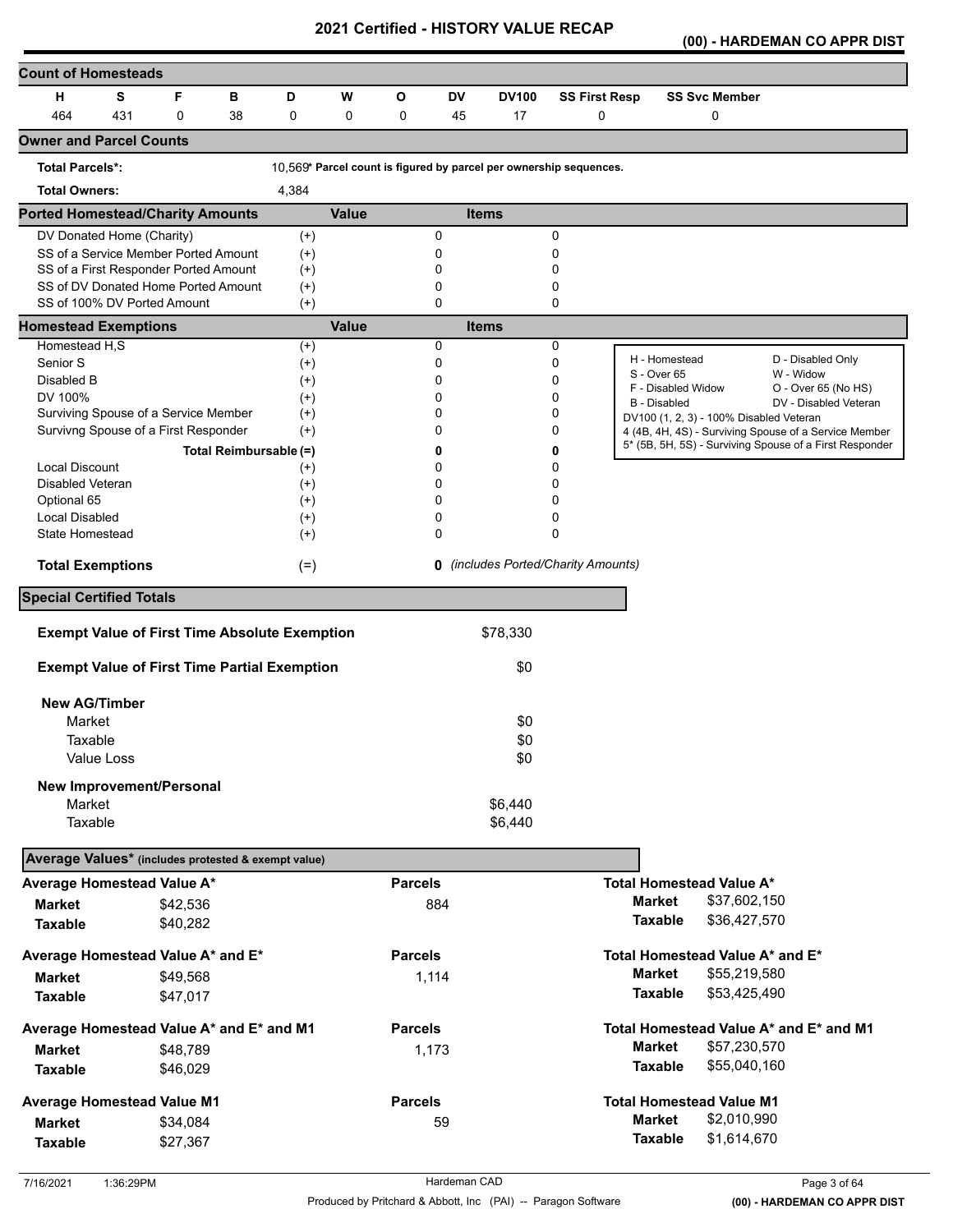#### **(00) - HARDEMAN CO APPR DIST**

|                  |                     |                |           |            |                                      | <b>Category Code Breakdown</b> |                     |                  |                                |                                    |                                    |
|------------------|---------------------|----------------|-----------|------------|--------------------------------------|--------------------------------|---------------------|------------------|--------------------------------|------------------------------------|------------------------------------|
| Cat<br>Code      | <b>Items</b>        | <b>Acres</b>   | Land      | Ag/Timber  | <b>Productivity</b><br><b>Market</b> | <b>Taxable</b><br>Land         | <b>Improvements</b> | Personal         | <b>Mineral</b>                 | <b>Total Mkt</b><br><b>Taxable</b> | <b>Total Net</b><br><b>Taxable</b> |
| A <sub>1</sub>   | 1,530               | 540.761        | 3,739,440 | 0          | 0                                    | 3,739,440                      | 45,386,950          | 0                | 0                              | 49,126,390                         | 47,113,650                         |
| A <sub>2</sub>   | 9                   | 5.094          | 25,970    | 0          | 0                                    | 25,970                         | 139,130             | 0                | 0                              | 165,100                            | 154,680                            |
| A <sub>5</sub>   | 24                  | 5.221          | 18,180    | 0          | 0                                    | 18,180                         | 985,800             | 0                | 0                              | 1,003,980                          | 955,060                            |
| $A^*$            | 1,563               | 551.076        | 3,783,590 | 0          | 0                                    | 3,783,590                      | 46,511,880          | 0                | 0                              | 50,295,470                         | 48,223,390                         |
| <b>B1</b>        | 2                   | 0.906          | 3,850     | 0          | 0                                    | 3,850                          | 32,350              | 0                | 0                              | 36,200                             | 36,200                             |
| <b>B2</b>        | 2                   | 0.563          | 7,220     | 0          | 0                                    | 7,220                          | 25,500              | 0                | 0                              | 32,720                             | 32,720                             |
| B*               | 4                   | 1.469          | 11,070    | 0          | 0                                    | 11,070                         | 57,850              | 0                | 0                              | 68,920                             | 68,920                             |
| C1               | 1,150               | 447.103        | 1,141,160 | 0          | 0                                    | 1,141,160                      | 376,300             | 0                | 0                              | 1,517,460                          | 1,510,090                          |
| $\mathbf{C}^*$   | 1,150               | 447.103        | 1,141,160 | 0          | 0                                    | 1,141,160                      | 376,300             | 0                | 0                              | 1,517,460                          | 1,510,090                          |
| D1               | 2,745               | 430,502.879    | 0         | 39,933,330 | 399,759,840                          | 39,933,330                     | 0                   | 0                | 0                              | 39,933,330                         | 39,857,360                         |
| D <sub>1</sub> E | $\mathbf{1}$        | 45.625         | 0         | 7,770      | 40,130                               | 7,770                          | 0                   | 0                | 0                              | 7,770                              | 7,770                              |
| D <sub>2</sub>   | 571                 | 0.000          | 0         | 0          | 0                                    | 0                              | 10,212,520          | 0                | 0                              | 10,212,520                         | 10,212,520                         |
| D*               | 3,317               | 430,548.504    | 0         | 39,941,100 | 399,799,970                          | 39,941,100                     | 10,212,520          | 0                | 0                              | 50,153,620                         | 50,077,650                         |
| Е                | 144                 | 2,310.321      | 2,315,670 | 0          | 0                                    | 2,315,670                      | 691,670             | 0                | 0                              | 3,007,340                          | 2,996,320                          |
| E1               | 328                 | 1,566.835      | 1,773,690 | 0          | 0                                    | 1,773,690                      | 19,944,060          | 0                | 0                              | 21,717,750                         | 20,943,720                         |
| E <sub>2</sub>   | 6                   | 32.584         | 39,180    | 0          | 0                                    | 39,180                         | 298,550             | 0                | 0                              | 337,730                            | 223,770                            |
| E <sub>3</sub>   | $\overline{7}$      | 2.600          | 2,340     | 0          | 0                                    | 2,340                          | 92,590              | 0                | 0                              | 94,930                             | 94,930                             |
| E*               | 485                 | 3,912.340      | 4,130,880 | 0          | 0                                    | 4,130,880                      | 21,026,870          | 0                | 0                              | 25, 157, 750                       | 24,258,740                         |
| F <sub>1</sub>   | 225                 | 361.016        | 987,120   | 0          | 0                                    | 987,120                        | 11,053,990          | 0                | 8,400                          | 12,049,510                         | 11,928,480                         |
| F <sub>1</sub>   | 225                 | 361.016        | 987,120   | 0          | $\bf{0}$                             | 987,120                        | 11,053,990          | 0                | 8,400                          | 12,049,510                         | 11,928,480                         |
| F <sub>2</sub>   | 64                  | 377.995        | 436,680   | 0          | 0                                    | 436,680                        | 89,620              | 0                | 241,646,610                    |                                    | 242,172,910 203,365,480            |
| F <sub>2</sub> A | 2                   | 0.000          | 0         | 0          | 0                                    | 0                              | 0                   | 0                | 6,740,730                      | 6,740,730                          | 6,740,730                          |
| F <sub>2</sub> L | 4                   | 0.000          | 0         | 0          | 0                                    | 0                              | 0                   | 0                | 57,830                         | 57,830                             | 57,830                             |
| F <sub>2</sub>   | 70                  | 377.995        | 436,680   | 0          | 0                                    | 436,680                        | 89,620              | 0                | 248,445,170                    | 248,971,470                        | 210,164,040                        |
| F*               | 295                 | 739.011        | 1,423,800 | 0          | 0                                    | 1,423,800                      | 11,143,610          | 0                | 248,453,570                    |                                    | 261,020,980 222,092,520            |
| G1               | 2,440               | 0.000          | 0         | 0          | 0                                    | 0                              | 0                   | 0                | 38,936,750                     | 38,936,750                         | 38,936,750                         |
| G <sub>1</sub> B | $\overline{2}$      | 0.000          | 0         | 0          | 0                                    | 0                              | 0                   | 0                | 2,000                          | 2,000                              | 2,000                              |
| G*               | 2,442               | 0.000          | 0         | 0          | 0                                    | 0                              | 0                   | 0                | 38,938,750                     | 38,938,750                         | 38,938,750                         |
| J2               | 8                   | 0.629          | 2,670     | 0          | 0                                    | 2,670                          | 0                   | 0                | 1,750,830                      | 1,753,500                          | 1,753,500                          |
| J3               | 50                  | 1.569          | 5,490     | 0          | 0                                    | 5,490                          | 1,720               | 0                | 106,770,190                    | 106,777,400                        | 106,777,400                        |
| J4               | 50                  | 0.677          | 13,610    | 0          | 0                                    | 13,610                         | 103,860             | 0                | 4,286,420                      | 4,403,890                          | 4,383,880                          |
| J5               | $\overline{7}$      | 0.000          | 0         | 0          | 0                                    | 0                              | 0                   | 0                | 43,912,440                     | 43,912,440                         | 43,912,440                         |
| J5A              | $\overline{c}$      | 0.000          | 0         | 0          | 0                                    | $\pmb{0}$                      | 0                   | 0                | 91,330                         | 91,330                             | 91,330                             |
| J6               | 59                  | 0.000          | 0         | 0          | 0                                    | $\pmb{0}$                      | 0                   | 0                | 35,831,200                     | 35,831,200                         | 35,253,370                         |
| J6A              | $\mathbf{1}$        | 0.000          | 0         | 0          | 0                                    | 0                              | 0                   | 0                | 152,380                        | 152,380                            | 152,380                            |
| J7<br>J8         | 58                  | 0.000          | 0         | 0          | 0                                    | 0                              | 0                   | 0<br>$\mathbf 0$ | 382,960                        | 382,960                            | 382,960                            |
| J9               | 9<br>$\overline{c}$ | 0.000<br>0.000 | 0<br>0    | 0<br>0     | 0<br>0                               | $\mathbf 0$<br>$\pmb{0}$       | 0                   | 0 15,101,150     | 330,460<br>0                   | 330,460<br>15,101,150              | 330,460<br>15,101,150              |
| J*               | 246                 | 2.875          | 21,770    | 0          | 0                                    | 21,770                         |                     |                  | 105,580 15,101,150 193,508,210 |                                    | 208,736,710 208,138,870            |
| L1               | 223                 | 0.000          | 0         | 0          | 0                                    | $\pmb{0}$                      |                     | 0 7,050,720      | 0                              | 7,050,720                          | 7,050,720                          |
| L <sub>1</sub> T | 4                   | 0.000          | 0         | 0          | 0                                    | $\pmb{0}$                      | 0                   | 0                | 362,370                        | 362,370                            | 362,370                            |
| L1               | 227                 | 0.000          | 0         | 0          | $\pmb{0}$                            | $\pmb{0}$                      |                     | $0$ 7,050,720    | 362,370                        | 7,413,090                          | 7,413,090                          |
| L <sub>2</sub> A | 24                  | 0.000          | 0         | 0          | 0                                    | $\pmb{0}$                      | 0                   | 0                | 698,890                        | 698,890                            | 698,890                            |
| L <sub>2</sub> C | 12                  | 0.000          | 0         | 0          | 0                                    | $\pmb{0}$                      | 0                   | 0                | 7,786,450                      | 7,786,450                          | 7,786,450                          |
| L <sub>2</sub> D | 30                  | 0.000          | 0         | 0          | 0                                    | $\pmb{0}$                      | 0                   | 0                | 396,240                        | 396,240                            | 396,240                            |
| L2G              | 75                  | 0.000          | 0         | 0          | 0                                    | $\pmb{0}$                      | 0                   | 0                | 18,549,030                     | 18,549,030                         | 18,549,030                         |
| L <sub>2</sub> H | 33                  | 0.000          | 0         | 0          | 0                                    | 0                              | 0                   | 0                | 1,205,540                      | 1,205,540                          | 1,205,540                          |
| L2J              | 15                  | 0.000          | 0         | 0          | 0                                    | 0                              | 0                   | 0                | 57,510                         | 57,510                             | 57,510                             |
| L <sub>2</sub> K | 2                   | 0.000          | 0         | 0          | 0                                    | $\pmb{0}$                      | 0                   | 0                | 107,410                        | 107,410                            | 107,410                            |
| L <sub>2</sub> L | 2                   | 0.000          | 0         | 0          | 0                                    | $\pmb{0}$                      | 0                   | 0                | 113,250                        | 113,250                            | 113,250                            |
| L <sub>2</sub> M | 28                  | 0.000          | 0         | 0          | 0                                    | 0                              | 0                   | 0                | 631,710                        | 631,710                            | 631,710                            |
|                  |                     |                |           |            |                                      |                                |                     |                  |                                |                                    |                                    |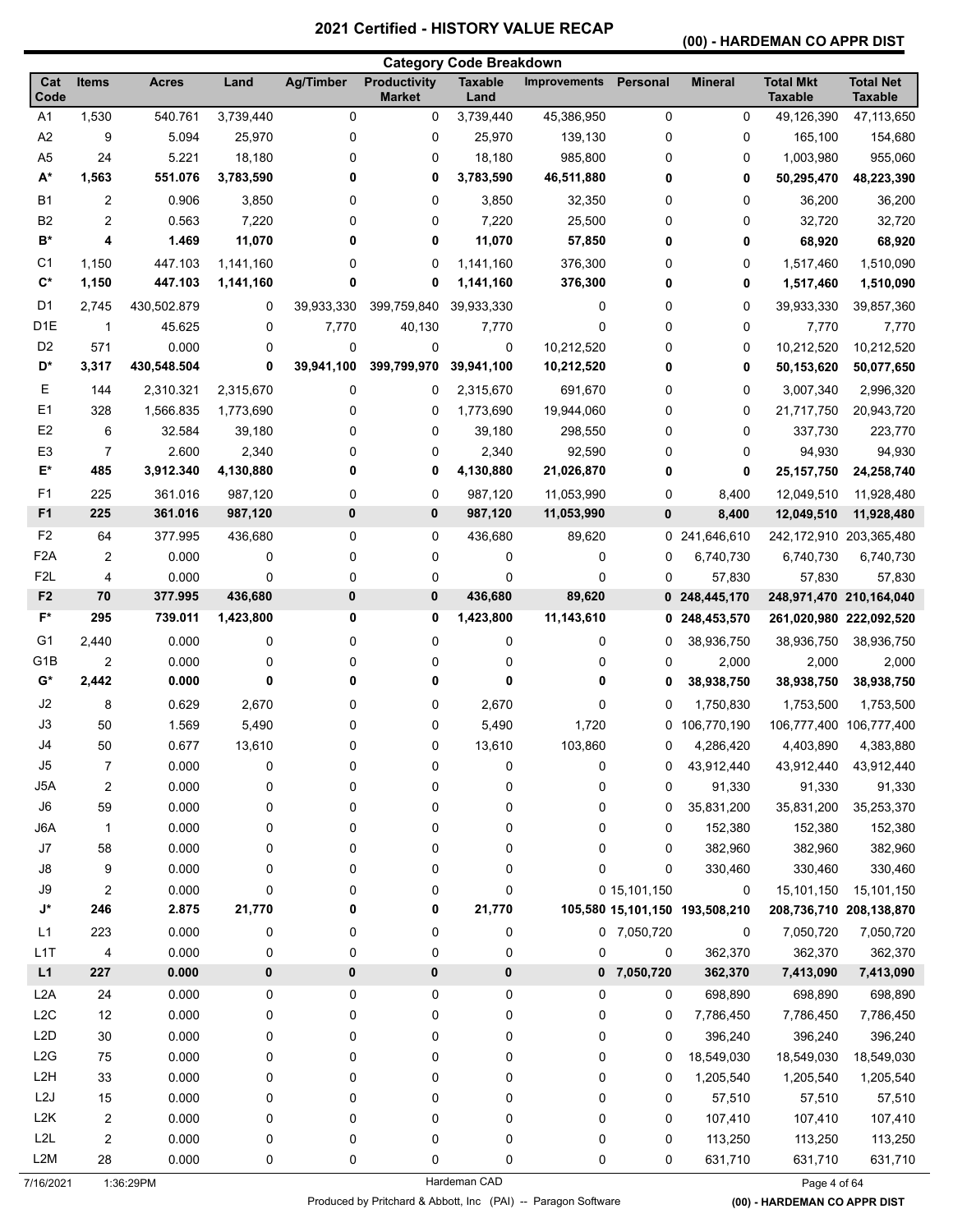#### **(00) - HARDEMAN CO APPR DIST**

|                | <b>Category Code Breakdown</b> |              |              |            |                                      |                        |                        |           |                |                                    |                                    |
|----------------|--------------------------------|--------------|--------------|------------|--------------------------------------|------------------------|------------------------|-----------|----------------|------------------------------------|------------------------------------|
| Cat<br>Code    | <b>Items</b>                   | <b>Acres</b> | Land         | Ag/Timber  | <b>Productivity</b><br><b>Market</b> | <b>Taxable</b><br>Land | <b>Improvements</b>    | Personal  | <b>Mineral</b> | <b>Total Mkt</b><br><b>Taxable</b> | <b>Total Net</b><br><b>Taxable</b> |
| L2O            | 18                             | 0.000        | 0            | $\Omega$   | 0                                    | 0                      | 0                      | 0         | 283,930        | 283,930                            | 283,930                            |
| L2P            | 11                             | 0.000        | 0            | 0          | 0                                    | 0                      | 0                      | 0         | 245,040        | 245,040                            | 245,040                            |
| L2Q            | $\overline{c}$                 | 0.000        | 0            | $\Omega$   | 0                                    | 0                      | 0                      | $\Omega$  | 750            | 750                                | 750                                |
| L <sub>2</sub> | 252                            | 0.000        | $\mathbf{0}$ | 0          | $\bf{0}$                             | 0                      | $\bf{0}$               | 0         | 30,075,750     | 30,075,750                         | 30,075,750                         |
| L*             | 479                            | 0.000        | 0            | 0          | 0                                    | 0                      | 0                      | 7,050,720 | 30,438,120     | 37,488,840                         | 37,488,840                         |
| M <sub>1</sub> | 125                            | 0.000        | 0            | 0          | 0                                    | 0                      | 55,230                 | 2,725,800 | 0              | 2,781,030                          | 2,384,710                          |
| M*             | 125                            | 0.000        | 0            | 0          | 0                                    | 0                      | 55,230                 | 2,725,800 | 0              | 2,781,030                          | 2,384,710                          |
| XB             | 21                             | 0.000        | 0            | $\Omega$   | 0                                    | 0                      | 0                      | 3,430     | 820            | 4,250                              | $\Omega$                           |
| ХC             | 641                            | 0.000        | 0            | $\Omega$   | 0                                    | 0                      | 0                      | 0         | 77,170         | 77,170                             | $\Omega$                           |
| XG             |                                | 0.500        | 1,000        | 0          | 0                                    | 1,000                  | 60,610                 | 0         | 0              | 61,610                             | $\Omega$                           |
| XN             | 16                             | 0.000        | 0            | 0          | 0                                    | 0                      | $\mathbf{0}$           | 975,610   | 0              | 975,610                            | $\Omega$                           |
| XU             | 32                             | 6.431        | 38,610       | 0          | 0                                    | 38,610                 | 106,290                | 60,000    | 9,020,370      | 9,225,270                          | 0                                  |
| XV             | 328                            | 3,775.489    | 4,755,570    | 0          | 0                                    | 4,755,570              | 15,486,120             | 208,980   | 30,220         | 20,480,890                         | 0                                  |
| $X^*$          | 1,039                          | 3,782.420    | 4,795,180    | 0          | 0                                    | 4,795,180              | 15,653,020             | 1,248,020 | 9,128,580      | 30,824,800                         | 0                                  |
|                | 11,145                         | 439,984.798  | 15,307,450   | 39,941,100 | 399,799,970                          | 55,248,550             | 105,142,860 26,125,690 |           | 520,467,230    |                                    | 706,984,330 633,182,480            |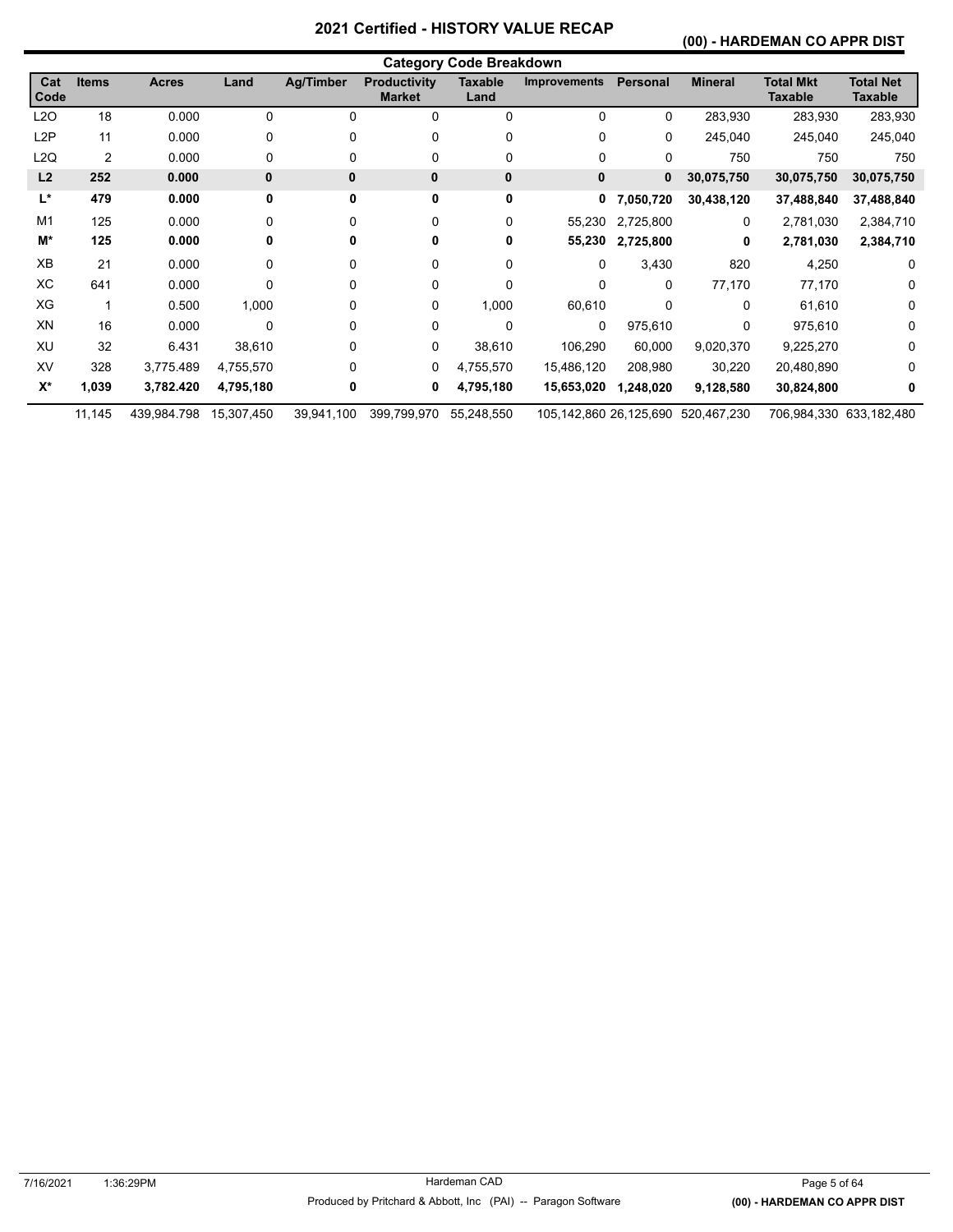|                                            |          |               | - 1110       |                                          |                                     |         | (01) - HARDEMAN COUNTY |
|--------------------------------------------|----------|---------------|--------------|------------------------------------------|-------------------------------------|---------|------------------------|
| Land                                       |          | <b>Value</b>  | <b>Items</b> | <b>Exempt</b>                            |                                     |         |                        |
| Land - Homesite                            | $^{(+)}$ | 3,557,530     | 1,114        | 5,790                                    |                                     |         |                        |
| Land - Non Homesite                        | $(+)$    | 11,749,920    | 2,643        | 4,786,880                                |                                     |         |                        |
| Land - Productivity Market                 | $^{(+)}$ | 399,799,970   | 2,746        | 0                                        |                                     |         |                        |
| Land - Income                              | $^{(+)}$ | 0             | 0            | 0                                        |                                     |         |                        |
| <b>Total Land Market Value</b>             | $(=)$    | 415, 107, 420 | 6,503        |                                          | <b>Total Land Value:</b>            | $(+)$   | 415,107,420            |
| Improvements                               |          | <b>Value</b>  | <b>Items</b> | <b>Exempt</b>                            |                                     |         |                        |
| Improvements - Homesite                    | $^{(+)}$ | 52,170,620    | 1,072        | 74,150                                   |                                     |         |                        |
| New Improvements - Homesite                | $(+)$    | 2,190         | 1            | $\Omega$                                 |                                     |         |                        |
| Improvements - Non Homesite                | $^{(+)}$ | 52,962,810    | 1,814        | 15,575,880                               |                                     |         |                        |
| New Improvements - Non Homesite            | $^{(+)}$ | 7,240         | 3            | 2,990                                    |                                     |         |                        |
| Improvements - Income                      | $(+)$    | 0             | $\mathbf{0}$ | 0                                        |                                     |         |                        |
| <b>Total Improvement Value</b>             | $(=)$    | 105,142,860   | 2,890        |                                          | <b>Total Imp Value:</b>             | $(+)$   | 105,142,860            |
| Personal                                   |          | <b>Value</b>  | <b>Items</b> | <b>Exempt</b>                            |                                     |         |                        |
| Personal - Homesite                        | $^{(+)}$ | 1,955,760     | 58           | 0                                        |                                     |         |                        |
| New Personal - Homesite                    | $^{(+)}$ | 0             | 0            | $\Omega$                                 |                                     |         |                        |
| Personal - Non Homesite                    | $^{(+)}$ | 24,169,930    | 286          | 1,244,590                                |                                     |         |                        |
| New Personal - Non Homesite                | $^{(+)}$ | 0             | 0            | <sup>0</sup>                             |                                     |         |                        |
| <b>Total Personal Value</b>                | $(=)$    | 26,125,690    | 344          |                                          | <b>Total Personal Value:</b>        | $(+)$   | 26,125,690             |
| Total Real Estate & Personal Mkt Value (=) |          | 546,375,970   | 9,737        |                                          |                                     |         |                        |
| <b>Minerals</b>                            |          | <b>Value</b>  | <b>Items</b> |                                          |                                     |         |                        |
| <b>Mineral Value</b>                       | $^{(+)}$ | 38,938,750    | 2,442        |                                          |                                     |         |                        |
| Mineral Value - Real                       | $(+)$    | 248,815,940   | 46           |                                          |                                     |         |                        |
| Mineral Value - Personal                   | $(+)$    | 232,712,540   | 1,144        |                                          |                                     |         |                        |
| <b>Total Mineral Market Value</b>          | $(=)$    | 520,467,230   | 3,632        |                                          | <b>Total Min Mkt Value:</b>         | $(+)$   | 520,467,230            |
| <b>Total Market Value</b>                  | $(=)$    | 1,066,843,200 |              |                                          | <b>Total Market Value:</b>          | $(=/+)$ | 1,066,843,200          |
| Ag/Timber *does not include protested      |          | <b>Value</b>  | <b>Items</b> |                                          |                                     |         |                        |
| Land Timber Gain                           | $^{(+)}$ | 0             | 0            |                                          | <b>Land Timber Gain:</b>            | $(+)$   | 0                      |
| <b>Productivity Market</b>                 | $^{(+)}$ | 399,356,320   | 2,743        |                                          |                                     |         |                        |
| Land Ag 1D                                 | $(-)$    | 550           | 3            |                                          |                                     |         |                        |
| Land Ag 1D1                                | $(-)$    | 39,864,580    | 2,742        |                                          |                                     |         |                        |
| Land Ag Tim                                | $(-)$    | 0             | 0            |                                          |                                     |         |                        |
| Productivity Loss: (=)                     |          | 359,491,190   | 2,746        |                                          | <b>Productivity Loss:</b>           | $(-)$   | 359,491,190            |
| <b>Losses</b>                              |          | Value         | <b>Items</b> |                                          |                                     |         |                        |
| Less Real Exempt Property                  | $(-)$    | 21,755,790    |              | 379 (includes Prorated Exempt of 63,000) |                                     |         |                        |
| Less \$500 Inc. Real Personal              | $(-)$    | 4,250         | 21           |                                          |                                     |         |                        |
| Less Disaster Exemption                    | $(-)$    | 0             | 0            |                                          | <b>Total Market Taxable:</b>        | $(=)$   | 707,352,010            |
| Less Real/Personal Abatements              | $(-)$    | 0             | 0            |                                          |                                     |         |                        |
| Less Community Housing                     | $(-)$    | 0             | 0            |                                          |                                     |         |                        |
| Less Freeport                              | $(-)$    | 0             | 0            |                                          |                                     |         |                        |
| Less Allocation                            | $(-)$    | 0             | 0            |                                          |                                     |         |                        |
| Less MultiUse                              | $(-)$    | 0             | 0            |                                          |                                     |         |                        |
| Less Goods In Transit (Real & Industrial)  | $(-)$    | 0             | 0            |                                          |                                     |         |                        |
| Less Historical                            | $(-)$    | 0             | 0            |                                          |                                     |         |                        |
| Less Solar/Wind Power                      | $(-)$    | 0             | 0            |                                          | <b>Total Protested Value:</b>       |         | 658,280                |
| Less Vehicle Leased for Personal Use       | $(-)$    | $\mathbf{0}$  | 0            |                                          | <b>Protested % of Total Market:</b> |         | 0.06%                  |
| Less Real Protested Value                  | $(-)$    | 658,280       | 13           |                                          |                                     |         |                        |
| Less 10% Cap Loss                          | $(-)$    | 3,238,190     | 384          |                                          |                                     |         |                        |
| Less TCEQ/Pollution Control                | $(-)$    | 577,830       | 21           |                                          |                                     |         |                        |
| Less VLA Loss                              | $(-)$    | 0             | 0            |                                          |                                     |         |                        |
| Less Mineral Exempt Property               | $(-)$    | 9,050,590     | 8            |                                          |                                     |         |                        |
| Less \$500 Inc. Mineral Owner              | $(-)$    | 77,170        | 641          |                                          |                                     |         |                        |
| <b>Less Mineral Abatements</b>             | $(-)$    | 232,201,430   | 7            |                                          |                                     |         |                        |
| <b>Less Mineral Freeports</b>              | $(-)$    | 0             | 0            |                                          |                                     |         |                        |
| Less Interstate Commerce                   | $(-)$    | 0             | 0            |                                          |                                     |         |                        |
| Less Foreign Trade                         | $(-)$    | 0             | 0            |                                          | <b>Total Losses:</b>                | $(-)$   | 267,563,530            |
| Less Mineral Unknown                       | $(-)$    | 0             | 0            |                                          | Total Appraised Value: (=/+)        |         | 439,788,480            |
| <b>Less Mineral Protested Value</b>        | $(-)$    | 0             | $\mathbf{0}$ |                                          | <b>Total Exemptions*:</b>           |         | 1,340,850              |
| Total Losses (includes Prod. Loss)         | $(=)$    | 627,054,720   |              |                                          | * See breakdown on following page   | $(-)$   |                        |
| <b>Total Appraised Value</b>               | $(=)$    | 439,788,480   |              |                                          |                                     |         |                        |
|                                            |          |               |              |                                          | <b>Net Taxable Value:</b>           |         | 438,447,630            |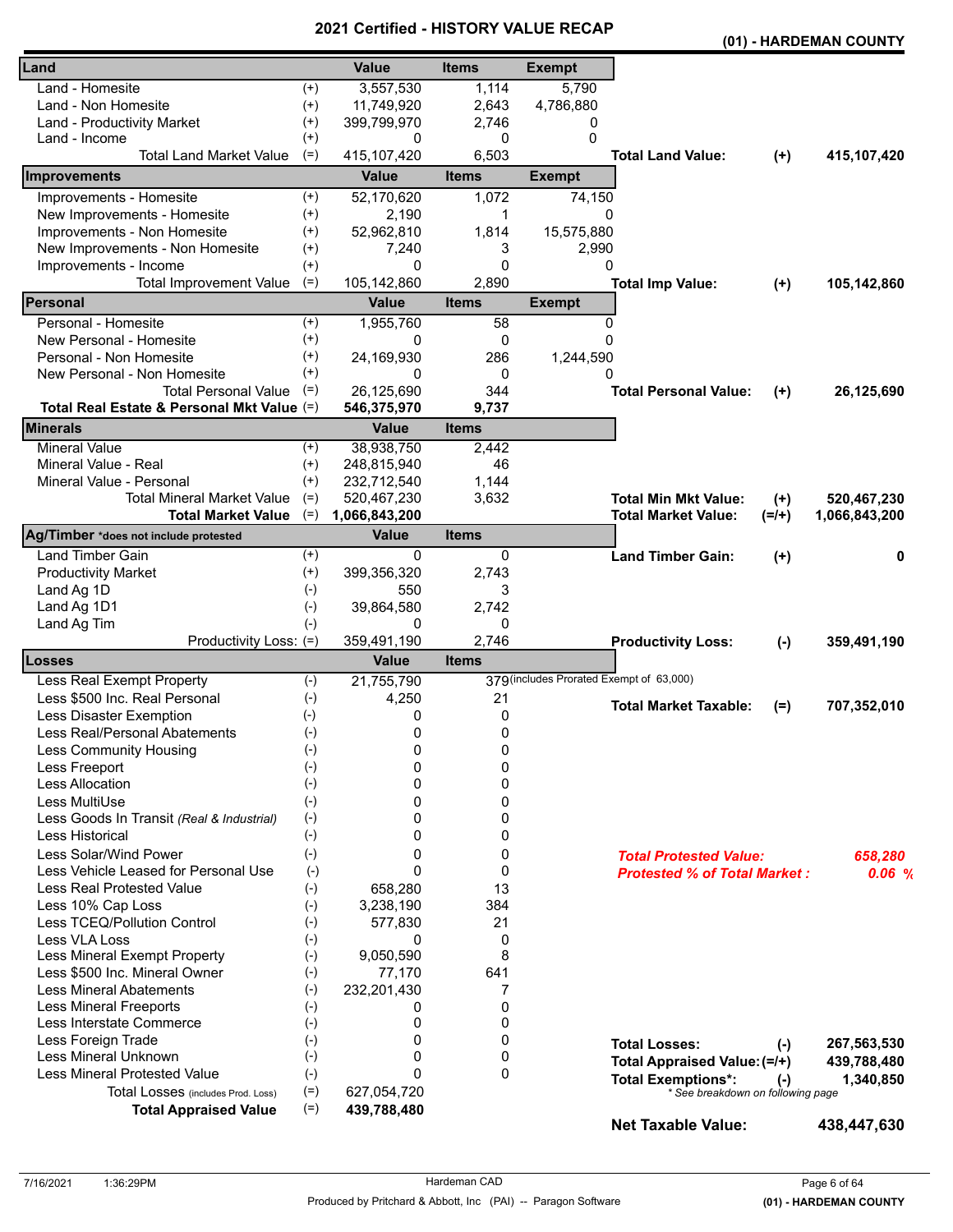| <b>Count of Homesteads</b>                                         |     |             |    |                        |              |                                                                    |           |                                             |                      |                                           |                                                         |
|--------------------------------------------------------------------|-----|-------------|----|------------------------|--------------|--------------------------------------------------------------------|-----------|---------------------------------------------|----------------------|-------------------------------------------|---------------------------------------------------------|
| н                                                                  | S   | F           | в  | D                      | W            | O                                                                  | <b>DV</b> | <b>DV100</b>                                | <b>SS First Resp</b> | <b>SS Svc Member</b>                      |                                                         |
| 464                                                                | 431 | $\mathbf 0$ | 38 | 0                      | 0            | 0                                                                  | 45        | 17                                          | 0                    | 0                                         |                                                         |
| <b>Owner and Parcel Counts</b>                                     |     |             |    |                        |              |                                                                    |           |                                             |                      |                                           |                                                         |
| <b>Total Parcels*:</b>                                             |     |             |    |                        |              | 10.569* Parcel count is figured by parcel per ownership sequences. |           |                                             |                      |                                           |                                                         |
| <b>Total Owners:</b>                                               |     |             |    | 4,384                  |              |                                                                    |           |                                             |                      |                                           |                                                         |
| <b>Ported Homestead/Charity Amounts</b>                            |     |             |    |                        | <b>Value</b> |                                                                    |           | <b>Items</b>                                |                      |                                           |                                                         |
| DV Donated Home (Charity)                                          |     |             |    | $^{(+)}$               |              | 0                                                                  |           |                                             | 0                    |                                           |                                                         |
| SS of a Service Member Ported Amount                               |     |             |    | $^{(+)}$               |              | 0                                                                  |           |                                             | 0                    |                                           |                                                         |
| SS of a First Responder Ported Amount                              |     |             |    | $^{(+)}$               |              | 0                                                                  |           |                                             | 0                    |                                           |                                                         |
| SS of DV Donated Home Ported Amount<br>SS of 100% DV Ported Amount |     |             |    | $^{(+)}$<br>$(+)$      |              | 0<br>0                                                             |           |                                             | 0<br>0               |                                           |                                                         |
| <b>Homestead Exemptions</b>                                        |     |             |    |                        | <b>Value</b> |                                                                    |           | <b>Items</b>                                |                      |                                           |                                                         |
| Homestead H,S                                                      |     |             |    | $(+)$                  |              | 0                                                                  |           |                                             | 0                    |                                           |                                                         |
| Senior <sub>S</sub>                                                |     |             |    | $^{(+)}$               |              | 0                                                                  |           |                                             | 0                    | H - Homestead                             | D - Disabled Only                                       |
| Disabled B                                                         |     |             |    | $(+)$                  |              | 0                                                                  |           |                                             | 0                    | S - Over 65                               | W - Widow                                               |
| DV 100%                                                            |     |             |    | $^{(+)}$               |              | 1,001,570                                                          |           |                                             | 17                   | F - Disabled Widow<br><b>B</b> - Disabled | O - Over 65 (No HS)<br>DV - Disabled Veteran            |
| Surviving Spouse of a Service Member                               |     |             |    | $(+)$                  |              | 0                                                                  |           |                                             | 0                    | DV100 (1, 2, 3) - 100% Disabled Veteran   |                                                         |
| Survivng Spouse of a First Responder                               |     |             |    | $^{(+)}$               |              | 0                                                                  |           |                                             | 0                    |                                           | 4 (4B, 4H, 4S) - Surviving Spouse of a Service Member   |
|                                                                    |     |             |    | Total Reimbursable (=) |              | 1,001,570                                                          |           |                                             | 17                   |                                           | 5* (5B, 5H, 5S) - Surviving Spouse of a First Responder |
| <b>Local Discount</b>                                              |     |             |    | $^{(+)}$               |              | 0                                                                  |           |                                             | 0                    |                                           |                                                         |
| Disabled Veteran                                                   |     |             |    | $^{(+)}$               |              | 339,280                                                            |           |                                             | 35                   |                                           |                                                         |
| Optional 65                                                        |     |             |    | $^{(+)}$               |              | 0                                                                  |           |                                             | 0                    |                                           |                                                         |
| <b>Local Disabled</b>                                              |     |             |    | $^{(+)}$               |              | 0                                                                  |           |                                             | 0                    |                                           |                                                         |
| State Homestead                                                    |     |             |    | $^{(+)}$               |              | 0                                                                  |           |                                             | 0                    |                                           |                                                         |
| <b>Total Exemptions</b>                                            |     |             |    | $(=)$                  |              |                                                                    |           | 1,340,850 (includes Ported/Charity Amounts) |                      |                                           |                                                         |
| <b>Special Certified Totals</b>                                    |     |             |    |                        |              |                                                                    |           |                                             |                      |                                           |                                                         |
| <b>Exempt Value of First Time Absolute Exemption</b>               |     |             |    |                        |              |                                                                    |           | \$78,330                                    |                      |                                           |                                                         |
|                                                                    |     |             |    |                        |              |                                                                    |           |                                             |                      |                                           |                                                         |
| <b>Exempt Value of First Time Partial Exemption</b>                |     |             |    |                        |              |                                                                    |           | \$114,180                                   |                      |                                           |                                                         |
| <b>New AG/Timber</b>                                               |     |             |    |                        |              |                                                                    |           |                                             |                      |                                           |                                                         |
| Market                                                             |     |             |    |                        |              |                                                                    |           | \$0                                         |                      |                                           |                                                         |
| Taxable                                                            |     |             |    |                        |              |                                                                    |           | \$0                                         |                      |                                           |                                                         |
| Value Loss                                                         |     |             |    |                        |              |                                                                    |           | \$0                                         |                      |                                           |                                                         |
| <b>New Improvement/Personal</b>                                    |     |             |    |                        |              |                                                                    |           |                                             |                      |                                           |                                                         |
| Market                                                             |     |             |    |                        |              |                                                                    |           | \$6,440                                     |                      |                                           |                                                         |
| Taxable                                                            |     |             |    |                        |              |                                                                    |           | \$6,440                                     |                      |                                           |                                                         |
| Average Values* (includes protested & exempt value)                |     |             |    |                        |              |                                                                    |           |                                             |                      |                                           |                                                         |
| Average Homestead Value A*                                         |     |             |    |                        |              | <b>Parcels</b>                                                     |           |                                             |                      | <b>Total Homestead Value A*</b>           |                                                         |
| <b>Market</b>                                                      |     | \$42,536    |    |                        |              | 884                                                                |           |                                             |                      | <b>Market</b><br>\$37,602,150             |                                                         |
| <b>Taxable</b>                                                     |     | \$40,282    |    |                        |              |                                                                    |           |                                             |                      | <b>Taxable</b><br>\$35,701,520            |                                                         |
| Average Homestead Value A* and E*                                  |     |             |    |                        |              | <b>Parcels</b>                                                     |           |                                             |                      | Total Homestead Value A* and E*           |                                                         |
|                                                                    |     |             |    |                        |              |                                                                    |           |                                             |                      | <b>Market</b><br>\$55,219,580             |                                                         |
| Market                                                             |     | \$49,568    |    |                        |              | 1,114                                                              |           |                                             |                      | <b>Taxable</b>                            |                                                         |
| <b>Taxable</b>                                                     |     | \$47,017    |    |                        |              |                                                                    |           |                                             |                      | \$52,186,660                              |                                                         |
| Average Homestead Value A* and E* and M1                           |     |             |    |                        |              | <b>Parcels</b>                                                     |           |                                             |                      |                                           | Total Homestead Value A* and E* and M1                  |
| Market                                                             |     | \$48,789    |    |                        |              | 1,173                                                              |           |                                             |                      | <b>Market</b><br>\$57,230,570             |                                                         |
| <b>Taxable</b>                                                     |     | \$46,029    |    |                        |              |                                                                    |           |                                             |                      | <b>Taxable</b><br>\$53,773,830            |                                                         |
| <b>Average Homestead Value M1</b>                                  |     |             |    |                        |              | <b>Parcels</b>                                                     |           |                                             |                      | <b>Total Homestead Value M1</b>           |                                                         |
| <b>Market</b>                                                      |     | \$34,084    |    |                        |              |                                                                    | 59        |                                             |                      | <b>Market</b><br>\$2,010,990              |                                                         |
| <b>Taxable</b>                                                     |     | \$27,367    |    |                        |              |                                                                    |           |                                             |                      | <b>Taxable</b><br>\$1,587,170             |                                                         |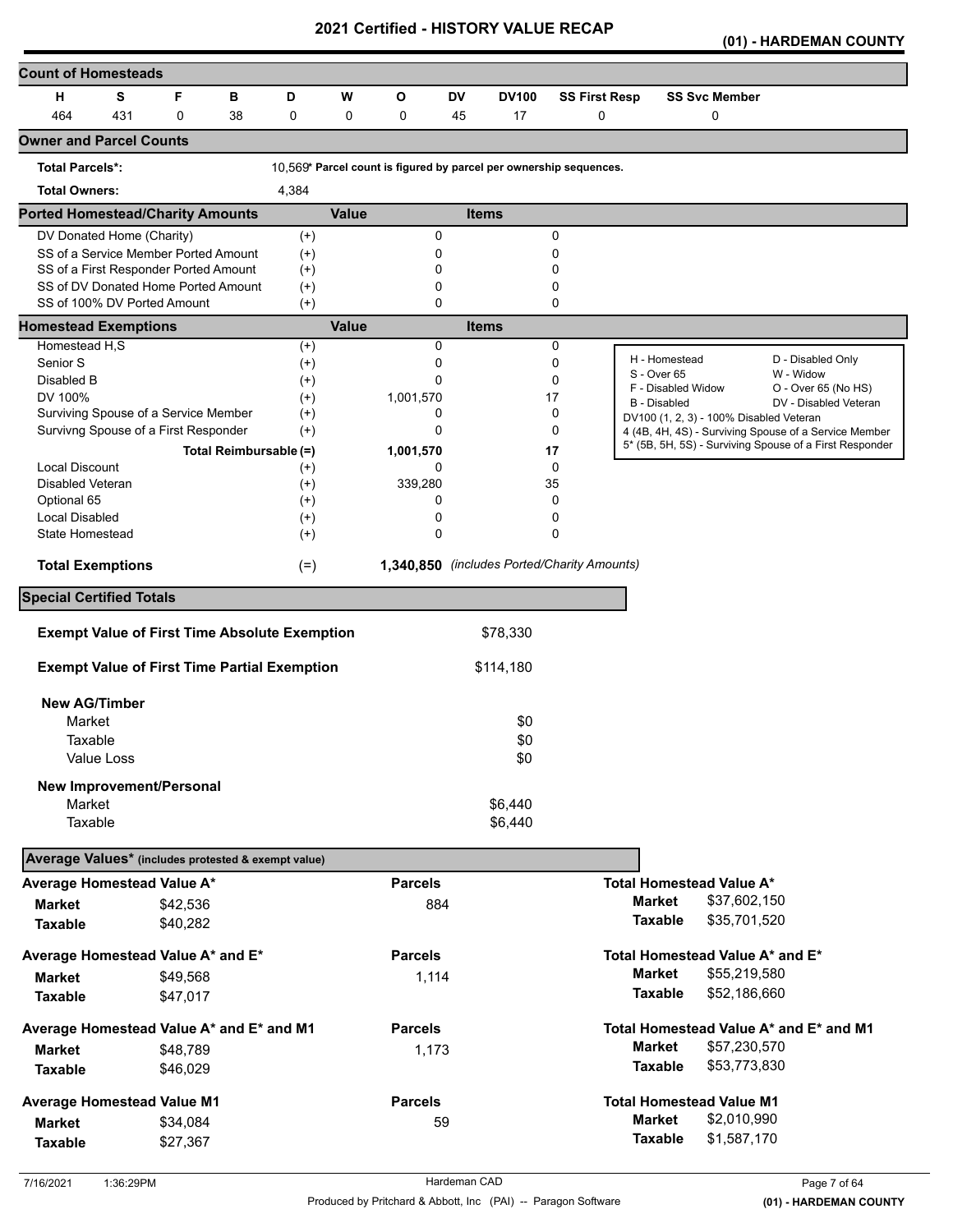# **(01) - HARDEMAN COUNTY**

| <b>Total Mkt</b><br><b>Productivity</b><br><b>Taxable</b><br>Cat<br>Items<br>Land<br><b>Ag/Timber</b><br>Personal<br><b>Mineral</b><br><b>Acres</b><br><b>Improvements</b><br>Code<br><b>Market</b><br><b>Taxable</b><br>Land<br>A <sub>1</sub><br>1,530<br>540.761<br>3,739,440<br>0<br>3,739,440<br>45,386,950<br>0<br>0<br>0<br>49,126,390<br>A2<br>9<br>5.094<br>25,970<br>0<br>0<br>0<br>25,970<br>139,130<br>0<br>165,100<br>A <sub>5</sub><br>24<br>5.221<br>18,180<br>985,800<br>0<br>0<br>0<br>0<br>18,180<br>1,003,980<br>$A^*$<br>1,563<br>551.076<br>3,783,590<br>0<br>0<br>3,783,590<br>46,511,880<br>0<br>0<br>50,295,470<br><b>B1</b><br>0.906<br>36,200<br>2<br>3,850<br>0<br>0<br>3,850<br>32,350<br>0<br>0<br><b>B2</b><br>2<br>0.563<br>7,220<br>0<br>0<br>7,220<br>25,500<br>0<br>0<br>32,720<br>B*<br>4<br>1.469<br>11,070<br>0<br>0<br>11,070<br>57,850<br>0<br>0<br>68,920<br>C1<br>1,150<br>447.103<br>1,141,160<br>0<br>0<br>1,141,160<br>376,300<br>0<br>0<br>1,517,460<br>$\mathbf{C}^*$<br>1,150<br>447.103<br>0<br>0<br>1,141,160<br>376,300<br>1,141,160<br>0<br>0<br>1,517,460<br>D <sub>1</sub><br>399,759,840<br>0<br>2,745<br>430,502.879<br>0<br>39,933,330<br>39,933,330<br>0<br>0<br>39,933,330<br>D <sub>1</sub> E<br>$\mathbf{1}$<br>7,770<br>0<br>45.625<br>0<br>40,130<br>0<br>0<br>7,770<br>7,770<br>D <sub>2</sub><br>571<br>0.000<br>0<br>0<br>0<br>10,212,520<br>0<br>0<br>0<br>10,212,520<br>D*<br>430,548.504<br>39,941,100<br>399,799,970<br>39,941,100<br>3,317<br>0<br>10,212,520<br>0<br>0<br>50,153,620<br>Ε<br>0<br>144<br>2,310.321<br>2,315,670<br>0<br>2,315,670<br>691,670<br>0<br>0<br>3,007,340<br>E1<br>0<br>0<br>328<br>1,566.835<br>1,773,690<br>0<br>0<br>1,773,690<br>19,944,060<br>21,717,750<br>E <sub>2</sub><br>6<br>32.584<br>39,180<br>0<br>0<br>39,180<br>298,550<br>0<br>0<br>337,730<br>E <sub>3</sub><br>7<br>2.600<br>2,340<br>0<br>0<br>2,340<br>92,590<br>0<br>0<br>94,930<br>E*<br>485<br>3,912.340<br>4,130,880<br>0<br>4,130,880<br>21,026,870<br>0<br>0<br>0<br>25, 157, 750<br>F1<br>361.016<br>0<br>0<br>225<br>987,120<br>0<br>987,120<br>11,053,990<br>8,400<br>12,049,510<br>F <sub>1</sub><br>0<br>0<br>225<br>361.016<br>987,120<br>987,120<br>11,053,990<br>0<br>12,049,510<br>8,400<br>F <sub>2</sub><br>0<br>0<br>241,646,610<br>64<br>377.995<br>436,680<br>436,680<br>89,620<br>0<br>242,172,910<br>F <sub>2</sub> A<br>0.000<br>6,740,730<br>2<br>0<br>0<br>0<br>0<br>0<br>0<br>6,740,730<br>F <sub>2</sub> L<br>0<br>4<br>0.000<br>0<br>0<br>0<br>0<br>0<br>57,830<br>57,830 |                                    |
|-----------------------------------------------------------------------------------------------------------------------------------------------------------------------------------------------------------------------------------------------------------------------------------------------------------------------------------------------------------------------------------------------------------------------------------------------------------------------------------------------------------------------------------------------------------------------------------------------------------------------------------------------------------------------------------------------------------------------------------------------------------------------------------------------------------------------------------------------------------------------------------------------------------------------------------------------------------------------------------------------------------------------------------------------------------------------------------------------------------------------------------------------------------------------------------------------------------------------------------------------------------------------------------------------------------------------------------------------------------------------------------------------------------------------------------------------------------------------------------------------------------------------------------------------------------------------------------------------------------------------------------------------------------------------------------------------------------------------------------------------------------------------------------------------------------------------------------------------------------------------------------------------------------------------------------------------------------------------------------------------------------------------------------------------------------------------------------------------------------------------------------------------------------------------------------------------------------------------------------------------------------------------------------------------------------------------------------------------------------------------------------------------------------------------------------------------------------------------------------------------------------------------------------------------------------------------------|------------------------------------|
|                                                                                                                                                                                                                                                                                                                                                                                                                                                                                                                                                                                                                                                                                                                                                                                                                                                                                                                                                                                                                                                                                                                                                                                                                                                                                                                                                                                                                                                                                                                                                                                                                                                                                                                                                                                                                                                                                                                                                                                                                                                                                                                                                                                                                                                                                                                                                                                                                                                                                                                                                                             | <b>Total Net</b><br><b>Taxable</b> |
|                                                                                                                                                                                                                                                                                                                                                                                                                                                                                                                                                                                                                                                                                                                                                                                                                                                                                                                                                                                                                                                                                                                                                                                                                                                                                                                                                                                                                                                                                                                                                                                                                                                                                                                                                                                                                                                                                                                                                                                                                                                                                                                                                                                                                                                                                                                                                                                                                                                                                                                                                                             | 46,373,100                         |
|                                                                                                                                                                                                                                                                                                                                                                                                                                                                                                                                                                                                                                                                                                                                                                                                                                                                                                                                                                                                                                                                                                                                                                                                                                                                                                                                                                                                                                                                                                                                                                                                                                                                                                                                                                                                                                                                                                                                                                                                                                                                                                                                                                                                                                                                                                                                                                                                                                                                                                                                                                             | 149,680                            |
|                                                                                                                                                                                                                                                                                                                                                                                                                                                                                                                                                                                                                                                                                                                                                                                                                                                                                                                                                                                                                                                                                                                                                                                                                                                                                                                                                                                                                                                                                                                                                                                                                                                                                                                                                                                                                                                                                                                                                                                                                                                                                                                                                                                                                                                                                                                                                                                                                                                                                                                                                                             | 955,060                            |
|                                                                                                                                                                                                                                                                                                                                                                                                                                                                                                                                                                                                                                                                                                                                                                                                                                                                                                                                                                                                                                                                                                                                                                                                                                                                                                                                                                                                                                                                                                                                                                                                                                                                                                                                                                                                                                                                                                                                                                                                                                                                                                                                                                                                                                                                                                                                                                                                                                                                                                                                                                             | 47,477,840                         |
|                                                                                                                                                                                                                                                                                                                                                                                                                                                                                                                                                                                                                                                                                                                                                                                                                                                                                                                                                                                                                                                                                                                                                                                                                                                                                                                                                                                                                                                                                                                                                                                                                                                                                                                                                                                                                                                                                                                                                                                                                                                                                                                                                                                                                                                                                                                                                                                                                                                                                                                                                                             | 36,200                             |
|                                                                                                                                                                                                                                                                                                                                                                                                                                                                                                                                                                                                                                                                                                                                                                                                                                                                                                                                                                                                                                                                                                                                                                                                                                                                                                                                                                                                                                                                                                                                                                                                                                                                                                                                                                                                                                                                                                                                                                                                                                                                                                                                                                                                                                                                                                                                                                                                                                                                                                                                                                             | 32,720                             |
|                                                                                                                                                                                                                                                                                                                                                                                                                                                                                                                                                                                                                                                                                                                                                                                                                                                                                                                                                                                                                                                                                                                                                                                                                                                                                                                                                                                                                                                                                                                                                                                                                                                                                                                                                                                                                                                                                                                                                                                                                                                                                                                                                                                                                                                                                                                                                                                                                                                                                                                                                                             | 68,920                             |
|                                                                                                                                                                                                                                                                                                                                                                                                                                                                                                                                                                                                                                                                                                                                                                                                                                                                                                                                                                                                                                                                                                                                                                                                                                                                                                                                                                                                                                                                                                                                                                                                                                                                                                                                                                                                                                                                                                                                                                                                                                                                                                                                                                                                                                                                                                                                                                                                                                                                                                                                                                             | 1,507,590                          |
|                                                                                                                                                                                                                                                                                                                                                                                                                                                                                                                                                                                                                                                                                                                                                                                                                                                                                                                                                                                                                                                                                                                                                                                                                                                                                                                                                                                                                                                                                                                                                                                                                                                                                                                                                                                                                                                                                                                                                                                                                                                                                                                                                                                                                                                                                                                                                                                                                                                                                                                                                                             | 1,507,590                          |
|                                                                                                                                                                                                                                                                                                                                                                                                                                                                                                                                                                                                                                                                                                                                                                                                                                                                                                                                                                                                                                                                                                                                                                                                                                                                                                                                                                                                                                                                                                                                                                                                                                                                                                                                                                                                                                                                                                                                                                                                                                                                                                                                                                                                                                                                                                                                                                                                                                                                                                                                                                             | 39,833,360                         |
|                                                                                                                                                                                                                                                                                                                                                                                                                                                                                                                                                                                                                                                                                                                                                                                                                                                                                                                                                                                                                                                                                                                                                                                                                                                                                                                                                                                                                                                                                                                                                                                                                                                                                                                                                                                                                                                                                                                                                                                                                                                                                                                                                                                                                                                                                                                                                                                                                                                                                                                                                                             | 7,770                              |
|                                                                                                                                                                                                                                                                                                                                                                                                                                                                                                                                                                                                                                                                                                                                                                                                                                                                                                                                                                                                                                                                                                                                                                                                                                                                                                                                                                                                                                                                                                                                                                                                                                                                                                                                                                                                                                                                                                                                                                                                                                                                                                                                                                                                                                                                                                                                                                                                                                                                                                                                                                             | 10,212,520                         |
|                                                                                                                                                                                                                                                                                                                                                                                                                                                                                                                                                                                                                                                                                                                                                                                                                                                                                                                                                                                                                                                                                                                                                                                                                                                                                                                                                                                                                                                                                                                                                                                                                                                                                                                                                                                                                                                                                                                                                                                                                                                                                                                                                                                                                                                                                                                                                                                                                                                                                                                                                                             | 50,053,650                         |
|                                                                                                                                                                                                                                                                                                                                                                                                                                                                                                                                                                                                                                                                                                                                                                                                                                                                                                                                                                                                                                                                                                                                                                                                                                                                                                                                                                                                                                                                                                                                                                                                                                                                                                                                                                                                                                                                                                                                                                                                                                                                                                                                                                                                                                                                                                                                                                                                                                                                                                                                                                             | 2,966,320                          |
|                                                                                                                                                                                                                                                                                                                                                                                                                                                                                                                                                                                                                                                                                                                                                                                                                                                                                                                                                                                                                                                                                                                                                                                                                                                                                                                                                                                                                                                                                                                                                                                                                                                                                                                                                                                                                                                                                                                                                                                                                                                                                                                                                                                                                                                                                                                                                                                                                                                                                                                                                                             | 20,432,420                         |
|                                                                                                                                                                                                                                                                                                                                                                                                                                                                                                                                                                                                                                                                                                                                                                                                                                                                                                                                                                                                                                                                                                                                                                                                                                                                                                                                                                                                                                                                                                                                                                                                                                                                                                                                                                                                                                                                                                                                                                                                                                                                                                                                                                                                                                                                                                                                                                                                                                                                                                                                                                             | 223,770                            |
|                                                                                                                                                                                                                                                                                                                                                                                                                                                                                                                                                                                                                                                                                                                                                                                                                                                                                                                                                                                                                                                                                                                                                                                                                                                                                                                                                                                                                                                                                                                                                                                                                                                                                                                                                                                                                                                                                                                                                                                                                                                                                                                                                                                                                                                                                                                                                                                                                                                                                                                                                                             | 94,930                             |
|                                                                                                                                                                                                                                                                                                                                                                                                                                                                                                                                                                                                                                                                                                                                                                                                                                                                                                                                                                                                                                                                                                                                                                                                                                                                                                                                                                                                                                                                                                                                                                                                                                                                                                                                                                                                                                                                                                                                                                                                                                                                                                                                                                                                                                                                                                                                                                                                                                                                                                                                                                             | 23,717,440                         |
|                                                                                                                                                                                                                                                                                                                                                                                                                                                                                                                                                                                                                                                                                                                                                                                                                                                                                                                                                                                                                                                                                                                                                                                                                                                                                                                                                                                                                                                                                                                                                                                                                                                                                                                                                                                                                                                                                                                                                                                                                                                                                                                                                                                                                                                                                                                                                                                                                                                                                                                                                                             |                                    |
|                                                                                                                                                                                                                                                                                                                                                                                                                                                                                                                                                                                                                                                                                                                                                                                                                                                                                                                                                                                                                                                                                                                                                                                                                                                                                                                                                                                                                                                                                                                                                                                                                                                                                                                                                                                                                                                                                                                                                                                                                                                                                                                                                                                                                                                                                                                                                                                                                                                                                                                                                                             | 11,928,480<br>11,928,480           |
|                                                                                                                                                                                                                                                                                                                                                                                                                                                                                                                                                                                                                                                                                                                                                                                                                                                                                                                                                                                                                                                                                                                                                                                                                                                                                                                                                                                                                                                                                                                                                                                                                                                                                                                                                                                                                                                                                                                                                                                                                                                                                                                                                                                                                                                                                                                                                                                                                                                                                                                                                                             | 11,580,100                         |
|                                                                                                                                                                                                                                                                                                                                                                                                                                                                                                                                                                                                                                                                                                                                                                                                                                                                                                                                                                                                                                                                                                                                                                                                                                                                                                                                                                                                                                                                                                                                                                                                                                                                                                                                                                                                                                                                                                                                                                                                                                                                                                                                                                                                                                                                                                                                                                                                                                                                                                                                                                             | 6,740,730                          |
|                                                                                                                                                                                                                                                                                                                                                                                                                                                                                                                                                                                                                                                                                                                                                                                                                                                                                                                                                                                                                                                                                                                                                                                                                                                                                                                                                                                                                                                                                                                                                                                                                                                                                                                                                                                                                                                                                                                                                                                                                                                                                                                                                                                                                                                                                                                                                                                                                                                                                                                                                                             |                                    |
| 70<br>F <sub>2</sub><br>377.995<br>436,680<br>0<br>$\bf{0}$<br>436,680<br>89,620<br>0                                                                                                                                                                                                                                                                                                                                                                                                                                                                                                                                                                                                                                                                                                                                                                                                                                                                                                                                                                                                                                                                                                                                                                                                                                                                                                                                                                                                                                                                                                                                                                                                                                                                                                                                                                                                                                                                                                                                                                                                                                                                                                                                                                                                                                                                                                                                                                                                                                                                                       | 57,830                             |
| 248,445,170<br>248,971,470<br>$F^*$<br>1,423,800<br>295<br>739.011<br>1,423,800<br>0<br>0<br>11,143,610<br>0                                                                                                                                                                                                                                                                                                                                                                                                                                                                                                                                                                                                                                                                                                                                                                                                                                                                                                                                                                                                                                                                                                                                                                                                                                                                                                                                                                                                                                                                                                                                                                                                                                                                                                                                                                                                                                                                                                                                                                                                                                                                                                                                                                                                                                                                                                                                                                                                                                                                | 18,378,660                         |
| 248,453,570<br>261,020,980                                                                                                                                                                                                                                                                                                                                                                                                                                                                                                                                                                                                                                                                                                                                                                                                                                                                                                                                                                                                                                                                                                                                                                                                                                                                                                                                                                                                                                                                                                                                                                                                                                                                                                                                                                                                                                                                                                                                                                                                                                                                                                                                                                                                                                                                                                                                                                                                                                                                                                                                                  | 30,307,140                         |
| G1<br>0.000<br>2,440<br>0<br>0<br>0<br>0<br>0<br>38,936,750<br>38,936,750<br>0                                                                                                                                                                                                                                                                                                                                                                                                                                                                                                                                                                                                                                                                                                                                                                                                                                                                                                                                                                                                                                                                                                                                                                                                                                                                                                                                                                                                                                                                                                                                                                                                                                                                                                                                                                                                                                                                                                                                                                                                                                                                                                                                                                                                                                                                                                                                                                                                                                                                                              | 38,936,750                         |
| G <sub>1</sub> B<br>$\overline{2}$<br>0.000<br>0<br>0<br>0<br>0<br>0<br>0<br>2,000<br>2,000                                                                                                                                                                                                                                                                                                                                                                                                                                                                                                                                                                                                                                                                                                                                                                                                                                                                                                                                                                                                                                                                                                                                                                                                                                                                                                                                                                                                                                                                                                                                                                                                                                                                                                                                                                                                                                                                                                                                                                                                                                                                                                                                                                                                                                                                                                                                                                                                                                                                                 | 2,000                              |
| $\mathsf{G}^\star$<br>2,442<br>0.000<br>0<br>0<br>0<br>0<br>0<br>38,938,750<br>38,938,750<br>0                                                                                                                                                                                                                                                                                                                                                                                                                                                                                                                                                                                                                                                                                                                                                                                                                                                                                                                                                                                                                                                                                                                                                                                                                                                                                                                                                                                                                                                                                                                                                                                                                                                                                                                                                                                                                                                                                                                                                                                                                                                                                                                                                                                                                                                                                                                                                                                                                                                                              | 38,938,750                         |
| J2<br>8<br>0.629<br>2,670<br>0<br>0<br>2,670<br>0<br>1,750,830<br>1,753,500<br>0                                                                                                                                                                                                                                                                                                                                                                                                                                                                                                                                                                                                                                                                                                                                                                                                                                                                                                                                                                                                                                                                                                                                                                                                                                                                                                                                                                                                                                                                                                                                                                                                                                                                                                                                                                                                                                                                                                                                                                                                                                                                                                                                                                                                                                                                                                                                                                                                                                                                                            | 1,753,500                          |
| J3<br>50<br>1.569<br>5,490<br>0<br>0<br>5,490<br>1,720<br>106,770,190<br>106,777,400<br>0                                                                                                                                                                                                                                                                                                                                                                                                                                                                                                                                                                                                                                                                                                                                                                                                                                                                                                                                                                                                                                                                                                                                                                                                                                                                                                                                                                                                                                                                                                                                                                                                                                                                                                                                                                                                                                                                                                                                                                                                                                                                                                                                                                                                                                                                                                                                                                                                                                                                                   | 106,777,400                        |
| J4<br>50<br>0.677<br>13,610<br>0<br>0<br>13,610<br>103,860<br>0<br>4,286,420<br>4,403,890                                                                                                                                                                                                                                                                                                                                                                                                                                                                                                                                                                                                                                                                                                                                                                                                                                                                                                                                                                                                                                                                                                                                                                                                                                                                                                                                                                                                                                                                                                                                                                                                                                                                                                                                                                                                                                                                                                                                                                                                                                                                                                                                                                                                                                                                                                                                                                                                                                                                                   | 4,383,880                          |
| $\overline{7}$<br>0<br>0<br>$\pmb{0}$<br>$\mathsf 0$<br>J5<br>0.000<br>0<br>43,912,440<br>0<br>43,912,440                                                                                                                                                                                                                                                                                                                                                                                                                                                                                                                                                                                                                                                                                                                                                                                                                                                                                                                                                                                                                                                                                                                                                                                                                                                                                                                                                                                                                                                                                                                                                                                                                                                                                                                                                                                                                                                                                                                                                                                                                                                                                                                                                                                                                                                                                                                                                                                                                                                                   | 43,912,440                         |
| J5A<br>2<br>0.000<br>0<br>0<br>0<br>0<br>0<br>91,330<br>91,330<br>0                                                                                                                                                                                                                                                                                                                                                                                                                                                                                                                                                                                                                                                                                                                                                                                                                                                                                                                                                                                                                                                                                                                                                                                                                                                                                                                                                                                                                                                                                                                                                                                                                                                                                                                                                                                                                                                                                                                                                                                                                                                                                                                                                                                                                                                                                                                                                                                                                                                                                                         | 91,330                             |
| J6<br>59<br>0.000<br>0<br>0<br>0<br>0<br>0<br>35,831,200<br>35,831,200<br>0                                                                                                                                                                                                                                                                                                                                                                                                                                                                                                                                                                                                                                                                                                                                                                                                                                                                                                                                                                                                                                                                                                                                                                                                                                                                                                                                                                                                                                                                                                                                                                                                                                                                                                                                                                                                                                                                                                                                                                                                                                                                                                                                                                                                                                                                                                                                                                                                                                                                                                 | 35,253,370                         |
| J6A<br>0.000<br>0<br>0<br>0<br>152,380<br>$\mathbf{1}$<br>0<br>0<br>0<br>152,380                                                                                                                                                                                                                                                                                                                                                                                                                                                                                                                                                                                                                                                                                                                                                                                                                                                                                                                                                                                                                                                                                                                                                                                                                                                                                                                                                                                                                                                                                                                                                                                                                                                                                                                                                                                                                                                                                                                                                                                                                                                                                                                                                                                                                                                                                                                                                                                                                                                                                            | 152,380                            |
| J7<br>58<br>0.000<br>0<br>0<br>0<br>0<br>0<br>0<br>382,960<br>382,960                                                                                                                                                                                                                                                                                                                                                                                                                                                                                                                                                                                                                                                                                                                                                                                                                                                                                                                                                                                                                                                                                                                                                                                                                                                                                                                                                                                                                                                                                                                                                                                                                                                                                                                                                                                                                                                                                                                                                                                                                                                                                                                                                                                                                                                                                                                                                                                                                                                                                                       | 382,960                            |
| J8<br>9<br>0.000<br>0<br>0<br>0<br>0<br>0<br>0<br>330,460<br>330,460                                                                                                                                                                                                                                                                                                                                                                                                                                                                                                                                                                                                                                                                                                                                                                                                                                                                                                                                                                                                                                                                                                                                                                                                                                                                                                                                                                                                                                                                                                                                                                                                                                                                                                                                                                                                                                                                                                                                                                                                                                                                                                                                                                                                                                                                                                                                                                                                                                                                                                        | 330,460                            |
| 0<br>J9<br>2<br>0.000<br>$\mathbf 0$<br>0 15,101,150<br>0<br>0<br>0<br>15,101,150                                                                                                                                                                                                                                                                                                                                                                                                                                                                                                                                                                                                                                                                                                                                                                                                                                                                                                                                                                                                                                                                                                                                                                                                                                                                                                                                                                                                                                                                                                                                                                                                                                                                                                                                                                                                                                                                                                                                                                                                                                                                                                                                                                                                                                                                                                                                                                                                                                                                                           | 15,101,150                         |
| $\mathsf{J}^\star$<br>246<br>21,770<br>2.875<br>0<br>21,770<br>105,580 15,101,150 193,508,210<br>0<br>208,736,710 208,138,870                                                                                                                                                                                                                                                                                                                                                                                                                                                                                                                                                                                                                                                                                                                                                                                                                                                                                                                                                                                                                                                                                                                                                                                                                                                                                                                                                                                                                                                                                                                                                                                                                                                                                                                                                                                                                                                                                                                                                                                                                                                                                                                                                                                                                                                                                                                                                                                                                                               |                                    |
| L1<br>223<br>0.000<br>0<br>0<br>0<br>$\pmb{0}$<br>0 7,050,720<br>0<br>7,050,720                                                                                                                                                                                                                                                                                                                                                                                                                                                                                                                                                                                                                                                                                                                                                                                                                                                                                                                                                                                                                                                                                                                                                                                                                                                                                                                                                                                                                                                                                                                                                                                                                                                                                                                                                                                                                                                                                                                                                                                                                                                                                                                                                                                                                                                                                                                                                                                                                                                                                             | 7,050,720                          |
| L <sub>1</sub> T<br>0<br>0<br>0<br>362,370<br>4<br>0.000<br>0<br>$\pmb{0}$<br>0<br>362,370                                                                                                                                                                                                                                                                                                                                                                                                                                                                                                                                                                                                                                                                                                                                                                                                                                                                                                                                                                                                                                                                                                                                                                                                                                                                                                                                                                                                                                                                                                                                                                                                                                                                                                                                                                                                                                                                                                                                                                                                                                                                                                                                                                                                                                                                                                                                                                                                                                                                                  | 362,370                            |
| L1<br>0<br>0<br>$\pmb{0}$<br>$\pmb{0}$<br>0 7,050,720<br>227<br>0.000<br>362,370<br>7,413,090                                                                                                                                                                                                                                                                                                                                                                                                                                                                                                                                                                                                                                                                                                                                                                                                                                                                                                                                                                                                                                                                                                                                                                                                                                                                                                                                                                                                                                                                                                                                                                                                                                                                                                                                                                                                                                                                                                                                                                                                                                                                                                                                                                                                                                                                                                                                                                                                                                                                               | 7,413,090                          |
| L <sub>2</sub> A<br>24<br>0.000<br>0<br>0<br>0<br>$\pmb{0}$<br>0<br>698,890<br>0<br>698,890                                                                                                                                                                                                                                                                                                                                                                                                                                                                                                                                                                                                                                                                                                                                                                                                                                                                                                                                                                                                                                                                                                                                                                                                                                                                                                                                                                                                                                                                                                                                                                                                                                                                                                                                                                                                                                                                                                                                                                                                                                                                                                                                                                                                                                                                                                                                                                                                                                                                                 | 698,890                            |
| L <sub>2</sub> C<br>12<br>0.000<br>0<br>0<br>0<br>$\pmb{0}$<br>0<br>7,786,450<br>7,786,450<br>0                                                                                                                                                                                                                                                                                                                                                                                                                                                                                                                                                                                                                                                                                                                                                                                                                                                                                                                                                                                                                                                                                                                                                                                                                                                                                                                                                                                                                                                                                                                                                                                                                                                                                                                                                                                                                                                                                                                                                                                                                                                                                                                                                                                                                                                                                                                                                                                                                                                                             | 7,786,450                          |
| L2D<br>30<br>0.000<br>0<br>0<br>0<br>0<br>0<br>0<br>396,240<br>396,240                                                                                                                                                                                                                                                                                                                                                                                                                                                                                                                                                                                                                                                                                                                                                                                                                                                                                                                                                                                                                                                                                                                                                                                                                                                                                                                                                                                                                                                                                                                                                                                                                                                                                                                                                                                                                                                                                                                                                                                                                                                                                                                                                                                                                                                                                                                                                                                                                                                                                                      | 396,240                            |
| L2G<br>${\bf 75}$<br>0.000<br>0<br>0<br>0<br>0<br>0<br>0<br>18,549,030<br>18,549,030                                                                                                                                                                                                                                                                                                                                                                                                                                                                                                                                                                                                                                                                                                                                                                                                                                                                                                                                                                                                                                                                                                                                                                                                                                                                                                                                                                                                                                                                                                                                                                                                                                                                                                                                                                                                                                                                                                                                                                                                                                                                                                                                                                                                                                                                                                                                                                                                                                                                                        | 17,063,830                         |
| L <sub>2</sub> H<br>33<br>0.000<br>0<br>0<br>$\pmb{0}$<br>0<br>1,205,540<br>1,205,540<br>0<br>0                                                                                                                                                                                                                                                                                                                                                                                                                                                                                                                                                                                                                                                                                                                                                                                                                                                                                                                                                                                                                                                                                                                                                                                                                                                                                                                                                                                                                                                                                                                                                                                                                                                                                                                                                                                                                                                                                                                                                                                                                                                                                                                                                                                                                                                                                                                                                                                                                                                                             | 1,205,540                          |
| L2J<br>15<br>0.000<br>0<br>0<br>$\pmb{0}$<br>0<br>0<br>57,510<br>57,510<br>0                                                                                                                                                                                                                                                                                                                                                                                                                                                                                                                                                                                                                                                                                                                                                                                                                                                                                                                                                                                                                                                                                                                                                                                                                                                                                                                                                                                                                                                                                                                                                                                                                                                                                                                                                                                                                                                                                                                                                                                                                                                                                                                                                                                                                                                                                                                                                                                                                                                                                                | 57,510                             |
| L2K<br>0<br>$\pmb{0}$<br>2<br>0.000<br>0<br>0<br>0<br>0<br>107,410<br>107,410                                                                                                                                                                                                                                                                                                                                                                                                                                                                                                                                                                                                                                                                                                                                                                                                                                                                                                                                                                                                                                                                                                                                                                                                                                                                                                                                                                                                                                                                                                                                                                                                                                                                                                                                                                                                                                                                                                                                                                                                                                                                                                                                                                                                                                                                                                                                                                                                                                                                                               | 107,410                            |
| L2L<br>2<br>0.000<br>0<br>0<br>0<br>0<br>0<br>0<br>113,250<br>113,250                                                                                                                                                                                                                                                                                                                                                                                                                                                                                                                                                                                                                                                                                                                                                                                                                                                                                                                                                                                                                                                                                                                                                                                                                                                                                                                                                                                                                                                                                                                                                                                                                                                                                                                                                                                                                                                                                                                                                                                                                                                                                                                                                                                                                                                                                                                                                                                                                                                                                                       | 113,250                            |
| L2M<br>28<br>0.000<br>0<br>0<br>0<br>0<br>631,710<br>631,710<br>0<br>0                                                                                                                                                                                                                                                                                                                                                                                                                                                                                                                                                                                                                                                                                                                                                                                                                                                                                                                                                                                                                                                                                                                                                                                                                                                                                                                                                                                                                                                                                                                                                                                                                                                                                                                                                                                                                                                                                                                                                                                                                                                                                                                                                                                                                                                                                                                                                                                                                                                                                                      |                                    |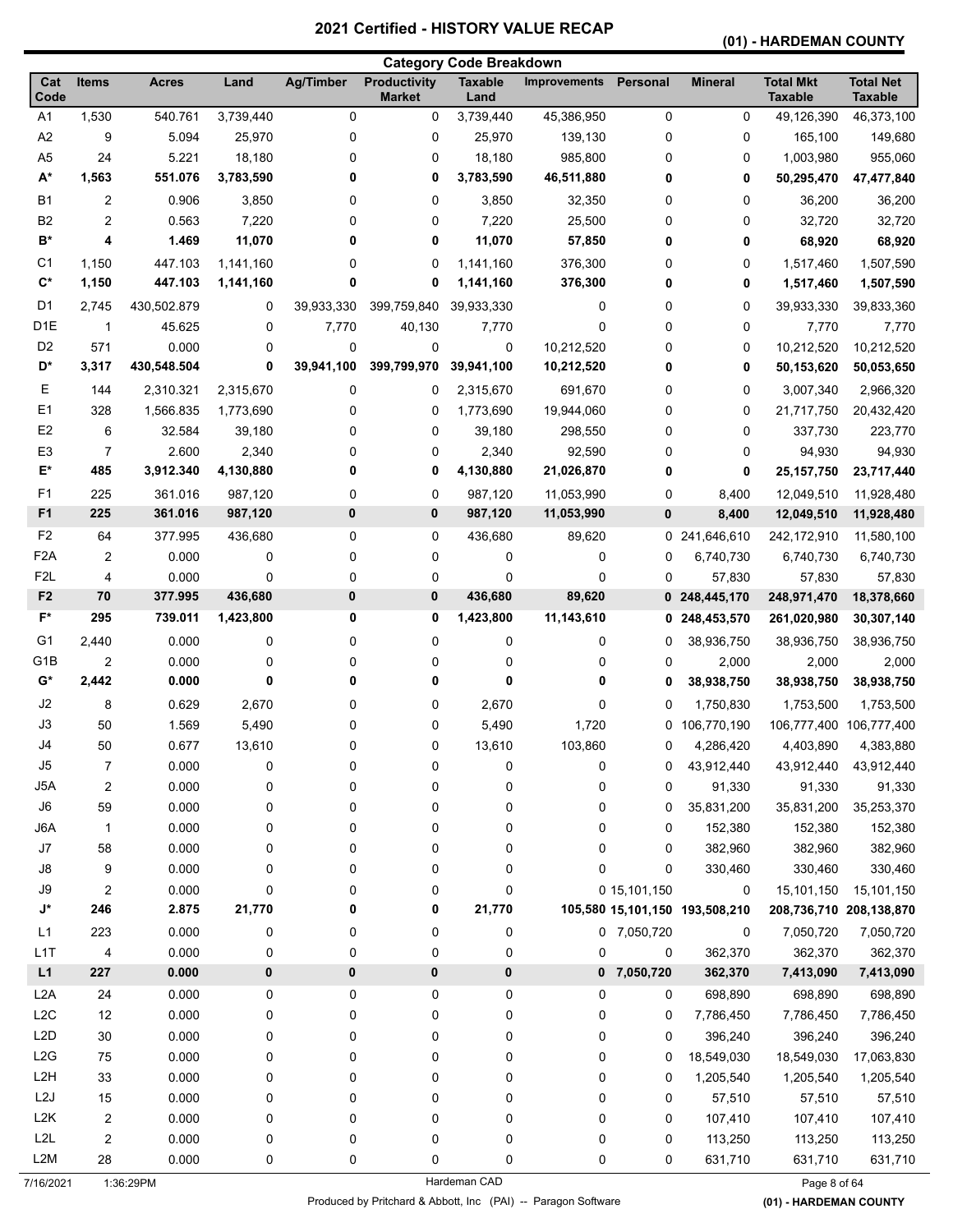# **(01) - HARDEMAN COUNTY**

|                | <b>Category Code Breakdown</b> |              |              |            |                                      |                        |                        |                |                |                             |                             |  |
|----------------|--------------------------------|--------------|--------------|------------|--------------------------------------|------------------------|------------------------|----------------|----------------|-----------------------------|-----------------------------|--|
| Cat<br>Code    | <b>Items</b>                   | <b>Acres</b> | Land         | Ag/Timber  | <b>Productivity</b><br><b>Market</b> | <b>Taxable</b><br>Land | <b>Improvements</b>    | Personal       | <b>Mineral</b> | Total Mkt<br><b>Taxable</b> | <b>Total Net</b><br>Taxable |  |
| L2O            | 18                             | 0.000        | 0            | 0          | 0                                    | 0                      | 0                      | 0              | 283,930        | 283,930                     | 160,510                     |  |
| L2P            | 11                             | 0.000        | 0            | 0          | 0                                    | 0                      | 0                      | 0              | 245,040        | 245,040                     | 245,040                     |  |
| L2Q            | $\overline{2}$                 | 0.000        | 0            | 0          | 0                                    | 0                      | 0                      | 0              | 750            | 750                         | 750                         |  |
| L2             | 252                            | 0.000        | $\mathbf{0}$ | 0          | $\bf{0}$                             | 0                      | $\mathbf 0$            | 0              | 30,075,750     | 30,075,750                  | 28,467,130                  |  |
| L*             | 479                            | 0.000        | 0            | 0          | 0                                    | 0                      |                        | 0, 7, 050, 720 | 30,438,120     | 37,488,840                  | 35,880,220                  |  |
| M <sub>1</sub> | 125                            | 0.000        | 0            | 0          | 0                                    | 0                      | 55,230                 | 2,725,800      | $\Omega$       | 2,781,030                   | 2,357,210                   |  |
| M*             | 125                            | 0.000        | 0            | 0          | 0                                    | 0                      | 55,230                 | 2,725,800      | 0              | 2,781,030                   | 2,357,210                   |  |
| XB             | 21                             | 0.000        | 0            | 0          | 0                                    | 0                      | 0                      | 3,430          | 820            | 4,250                       | $\Omega$                    |  |
| ХC             | 641                            | 0.000        | 0            | 0          | 0                                    | 0                      | 0                      | 0              | 77,170         | 77,170                      | 0                           |  |
| XG             |                                | 0.500        | 1,000        | 0          | 0                                    | 1,000                  | 60,610                 | $\Omega$       | 0              | 61,610                      | $\Omega$                    |  |
| XN             | 16                             | 0.000        | 0            | 0          | 0                                    | 0                      | 0                      | 975,610        | 0              | 975,610                     | <sup>0</sup>                |  |
| XU             | 32                             | 6.431        | 38,610       | 0          | 0                                    | 38,610                 | 106,290                | 60,000         | 9,020,370      | 9,225,270                   | 0                           |  |
| XV             | 328                            | 3,775.489    | 4,755,570    | 0          | 0                                    | 4,755,570              | 15,486,120             | 208,980        | 30,220         | 20,480,890                  | 0                           |  |
| $X^*$          | 1,039                          | 3,782.420    | 4,795,180    | 0          | 0                                    | 4,795,180              | 15,653,020             | 1,248,020      | 9,128,580      | 30,824,800                  | 0                           |  |
|                | 11,145                         | 439,984.798  | 15,307,450   | 39,941,100 | 399,799,970                          | 55,248,550             | 105,142,860 26,125,690 |                | 520,467,230    |                             | 706,984,330 438,447,630     |  |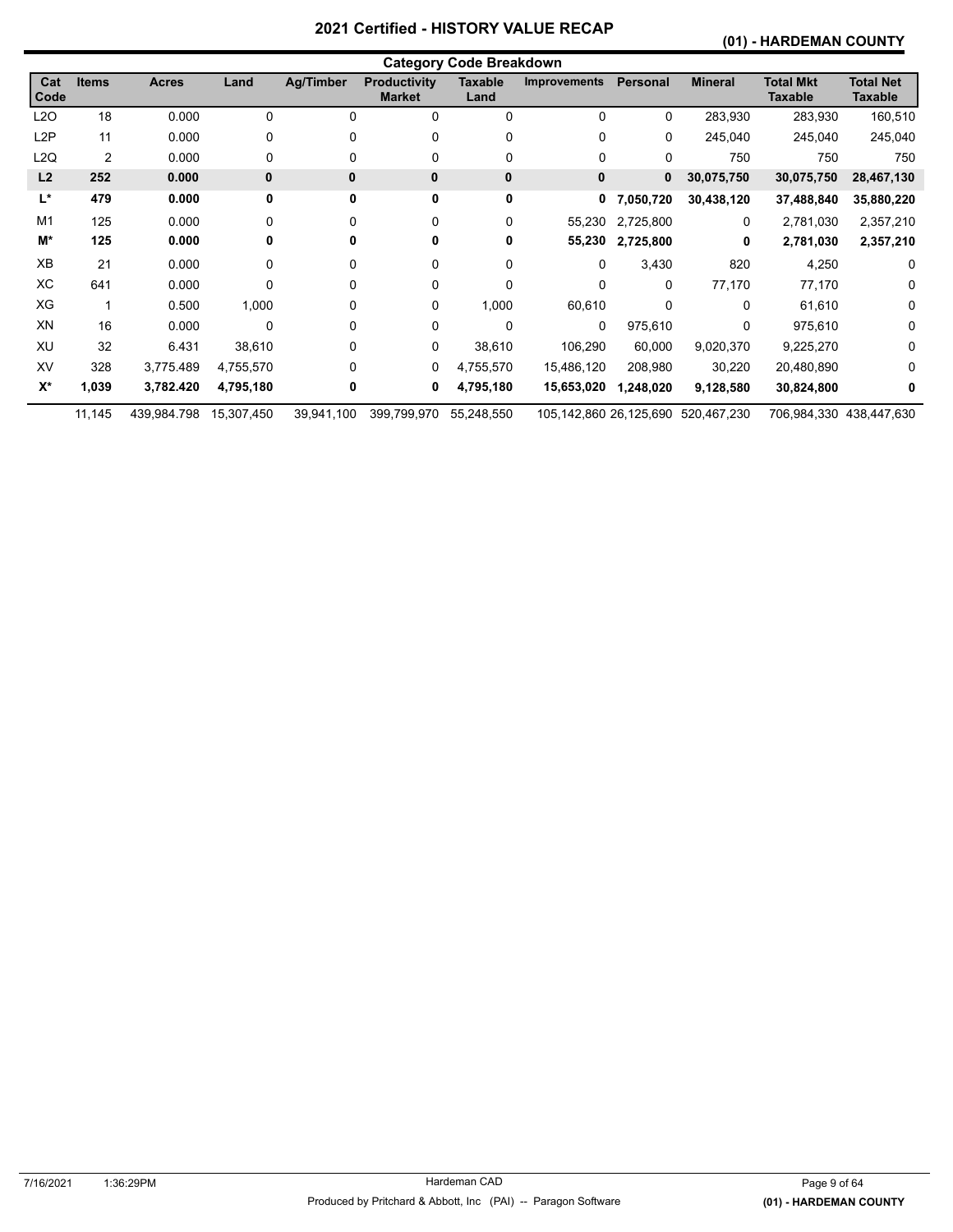|                                            |          | VEI UIIEU - FIIJ I UN I |              |               |                                                                |           | (10) - CITY OF CHILLICOTHE |
|--------------------------------------------|----------|-------------------------|--------------|---------------|----------------------------------------------------------------|-----------|----------------------------|
| Land                                       |          | <b>Value</b>            | <b>Items</b> | <b>Exempt</b> |                                                                |           |                            |
| Land - Homesite                            | $^{(+)}$ | 371,210                 | 190          | 830           |                                                                |           |                            |
| Land - Non Homesite                        | $(+)$    | 711,360                 | 515          | 180,920       |                                                                |           |                            |
| Land - Productivity Market                 | $^{(+)}$ | 140,710                 | 24           | 0             |                                                                |           |                            |
| Land - Income                              | $^{(+)}$ | 0                       | 0            | $\Omega$      |                                                                |           |                            |
| <b>Total Land Market Value</b>             | $(=)$    | 1,223,280               | 729          |               | <b>Total Land Value:</b>                                       | $(+)$     | 1,223,280                  |
| Improvements                               |          | <b>Value</b>            | <b>Items</b> | <b>Exempt</b> |                                                                |           |                            |
| Improvements - Homesite                    | $^{(+)}$ | 7,315,630               | 181          | 2,290         |                                                                |           |                            |
| New Improvements - Homesite                | $(+)$    | 0                       | 0            | 0             |                                                                |           |                            |
| Improvements - Non Homesite                | $^{(+)}$ | 5,484,540               | 235          | 2,026,070     |                                                                |           |                            |
| New Improvements - Non Homesite            | $^{(+)}$ | 0                       | 0            | 0             |                                                                |           |                            |
| Improvements - Income                      | $^{(+)}$ | 0                       | $\mathbf{0}$ | $\Omega$      |                                                                |           |                            |
| <b>Total Improvement Value</b>             | $(=)$    | 12,800,170              | 416          |               | <b>Total Imp Value:</b>                                        | $(+)$     | 12,800,170                 |
| Personal                                   |          | <b>Value</b>            | <b>Items</b> | <b>Exempt</b> |                                                                |           |                            |
| Personal - Homesite                        | $^{(+)}$ | 203,380                 | 8            | 0             |                                                                |           |                            |
| New Personal - Homesite                    | $^{(+)}$ | 0                       | 0            | 0             |                                                                |           |                            |
| Personal - Non Homesite                    | $^{(+)}$ | 1,289,130               | 48           | 555,710       |                                                                |           |                            |
| New Personal - Non Homesite                | $^{(+)}$ | $\Omega$                | 0            | 0             |                                                                |           |                            |
| <b>Total Personal Value</b>                | $(=)$    | 1,492,510               | 56           |               | <b>Total Personal Value:</b>                                   | $(+)$     | 1,492,510                  |
| Total Real Estate & Personal Mkt Value (=) |          | 15,515,960              | 1,201        |               |                                                                |           |                            |
| <b>Minerals</b>                            |          | <b>Value</b>            | <b>Items</b> |               |                                                                |           |                            |
| <b>Mineral Value</b>                       | $(+)$    | $\Omega$                | 0            |               |                                                                |           |                            |
| Mineral Value - Real                       | $^{(+)}$ | 1,228,370               | 9            |               |                                                                |           |                            |
| Mineral Value - Personal                   | $^{(+)}$ | 3,897,820               | 41           |               |                                                                |           |                            |
| <b>Total Mineral Market Value</b>          | $(=)$    | 5,126,190               | 50           |               | <b>Total Min Mkt Value:</b>                                    | $^{(+)}$  | 5,126,190                  |
| <b>Total Market Value</b>                  | $(=)$    | 20,642,150              |              |               | <b>Total Market Value:</b>                                     | $(=/+)$   | 20,642,150                 |
| Ag/Timber *does not include protested      |          | <b>Value</b>            | <b>Items</b> |               |                                                                |           |                            |
| <b>Land Timber Gain</b>                    | $^{(+)}$ | 0                       | 0            |               | <b>Land Timber Gain:</b>                                       | $^{(+)}$  | 0                          |
| <b>Productivity Market</b>                 | $(+)$    | 140,710                 | 24           |               |                                                                |           |                            |
| Land Ag 1D                                 | $(-)$    | 0                       | 0            |               |                                                                |           |                            |
| Land Ag 1D1                                | $(-)$    | 16,400                  | 24           |               |                                                                |           |                            |
| Land Ag Tim                                | $(-)$    | 0                       | 0            |               |                                                                |           |                            |
| Productivity Loss: (=)                     |          | 124,310                 | 24           |               | <b>Productivity Loss:</b>                                      | $(-)$     | 124,310                    |
| Losses                                     |          | <b>Value</b>            | <b>Items</b> |               |                                                                |           |                            |
| Less Real Exempt Property                  | $(-)$    | 2,765,820               | 87           |               |                                                                |           |                            |
| Less \$500 Inc. Real Personal              | $(-)$    | 1,580                   | 7            |               | <b>Total Market Taxable:</b>                                   |           | 20,517,840                 |
| Less Disaster Exemption                    | $(-)$    | 0                       | 0            |               |                                                                | $(=)$     |                            |
| Less Real/Personal Abatements              | $(-)$    | 0                       | 0            |               |                                                                |           |                            |
| Less Community Housing                     | $(-)$    | 0                       | 0            |               |                                                                |           |                            |
| Less Freeport                              | $(-)$    | 0                       | 0            |               |                                                                |           |                            |
| Less Allocation                            | $(-)$    | 0                       | 0            |               |                                                                |           |                            |
| Less MultiUse                              | $(-)$    | 0                       | 0            |               |                                                                |           |                            |
| Less Goods In Transit (Real & Industrial)  | $(-)$    | 0                       | 0            |               |                                                                |           |                            |
| Less Historical                            | $(-)$    | 0                       | 0            |               |                                                                |           |                            |
| Less Solar/Wind Power                      | $(-)$    | 0                       | 0            |               | <b>Total Protested Value:</b>                                  |           | 68,290                     |
| Less Vehicle Leased for Personal Use       | $(-)$    | 0                       | 0            |               | <b>Protested % of Total Market:</b>                            |           | 0.33%                      |
| <b>Less Real Protested Value</b>           | $(-)$    | 68,290                  | 6            |               |                                                                |           |                            |
| Less 10% Cap Loss                          | $(-)$    | 585,530                 | 81           |               |                                                                |           |                            |
| Less TCEQ/Pollution Control                | $(-)$    | 260                     | 1            |               |                                                                |           |                            |
| Less VLA Loss                              | $(-)$    | 0                       | 0            |               |                                                                |           |                            |
| Less Mineral Exempt Property               | $(-)$    | 0                       | 0            |               |                                                                |           |                            |
| Less \$500 Inc. Mineral Owner              | $(-)$    | 0                       | 0            |               |                                                                |           |                            |
| <b>Less Mineral Abatements</b>             | $(-)$    | 0                       | 0            |               |                                                                |           |                            |
| <b>Less Mineral Freeports</b>              | $(-)$    | 0                       | 0            |               |                                                                |           |                            |
| Less Interstate Commerce                   | $(-)$    | 0                       | 0            |               |                                                                |           |                            |
| Less Foreign Trade                         | $(-)$    | 0                       | 0            |               | <b>Total Losses:</b>                                           |           |                            |
| Less Mineral Unknown                       | $(-)$    | 0                       | 0            |               |                                                                | $(\cdot)$ | 3,421,480                  |
| Less Mineral Protested Value               | $(-)$    | $\Omega$                | $\mathbf{0}$ |               | Total Appraised Value: (=/+)                                   |           | 17,096,360                 |
| Total Losses (includes Prod. Loss)         | $(=)$    | 3,545,790               |              |               | <b>Total Exemptions*:</b><br>* See breakdown on following page | $(-)$     | 143,750                    |
| <b>Total Appraised Value</b>               | $(=)$    | 17,096,360              |              |               |                                                                |           |                            |
|                                            |          |                         |              |               | <b>Net Taxable Value:</b>                                      |           | 16,952,610                 |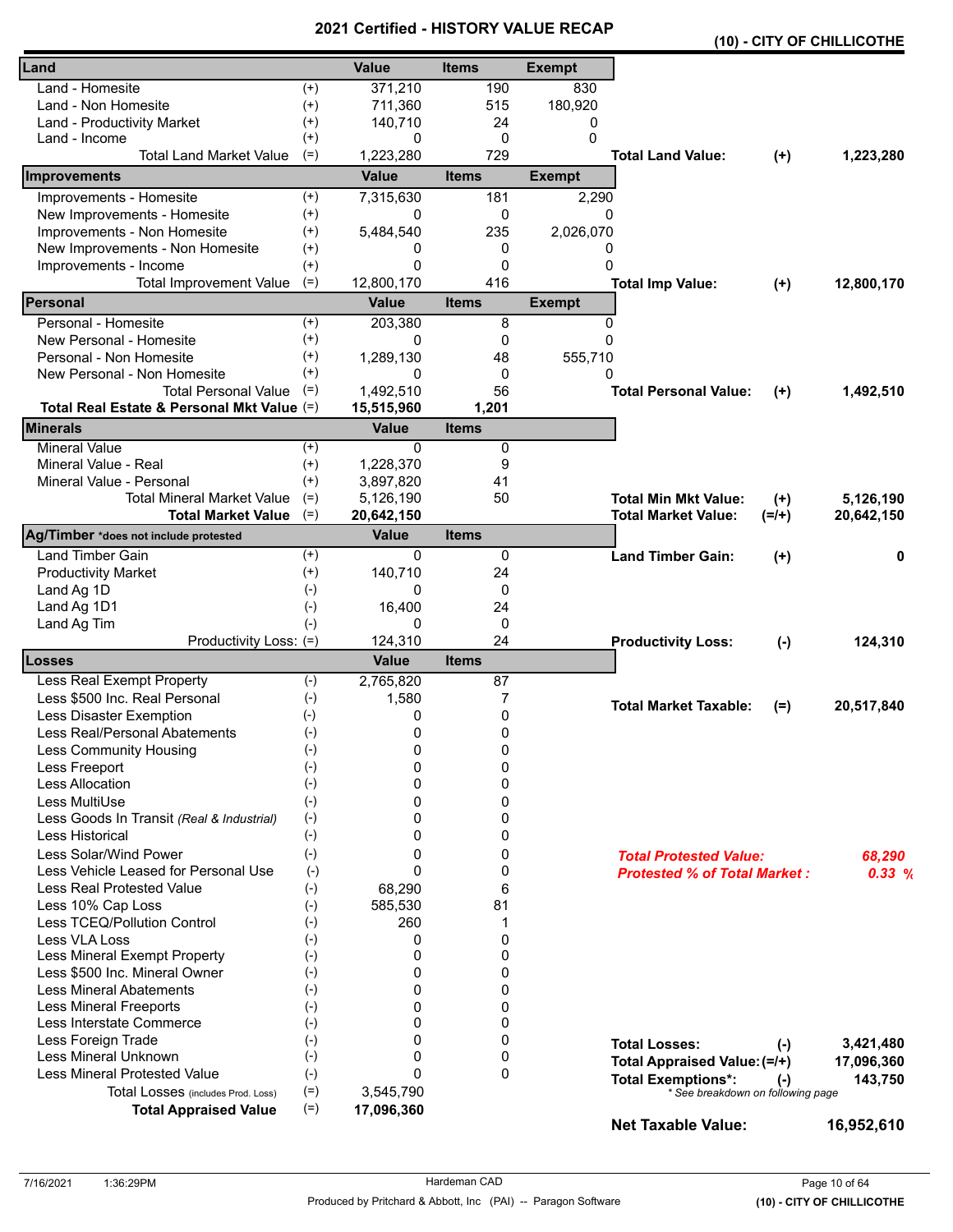|  |  |  |  | (10) - CITY OF CHILLICOTHE |
|--|--|--|--|----------------------------|
|--|--|--|--|----------------------------|

| <b>Count of Homesteads</b>                          |                                                      |          |                        |                      |              |                |           |                                                                 |                      |               |                                         |                                                         |
|-----------------------------------------------------|------------------------------------------------------|----------|------------------------|----------------------|--------------|----------------|-----------|-----------------------------------------------------------------|----------------------|---------------|-----------------------------------------|---------------------------------------------------------|
| н                                                   | S                                                    | F        | в                      | D                    | W            | О              | <b>DV</b> | <b>DV100</b>                                                    | <b>SS First Resp</b> |               | <b>SS Svc Member</b>                    |                                                         |
| 78                                                  | 61                                                   | 0        | 3                      | 0                    | 0            | 0              | 4         | 3                                                               | 0                    |               | 0                                       |                                                         |
| <b>Owner and Parcel Counts</b>                      |                                                      |          |                        |                      |              |                |           |                                                                 |                      |               |                                         |                                                         |
| <b>Total Parcels*:</b>                              |                                                      |          |                        |                      |              |                |           | 845* Parcel count is figured by parcel per ownership sequences. |                      |               |                                         |                                                         |
| <b>Total Owners:</b>                                |                                                      |          |                        | 481                  |              |                |           |                                                                 |                      |               |                                         |                                                         |
| <b>Ported Homestead/Charity Amounts</b>             |                                                      |          |                        |                      | <b>Value</b> |                |           | <b>Items</b>                                                    |                      |               |                                         |                                                         |
|                                                     | DV Donated Home (Charity)                            |          |                        | $^{(+)}$             |              | 0              |           |                                                                 | 0                    |               |                                         |                                                         |
|                                                     | SS of a Service Member Ported Amount                 |          |                        | $^{(+)}$             |              | 0              |           |                                                                 | 0                    |               |                                         |                                                         |
|                                                     | SS of a First Responder Ported Amount                |          |                        | $^{(+)}$             |              | 0              |           |                                                                 | 0                    |               |                                         |                                                         |
|                                                     | SS of DV Donated Home Ported Amount                  |          |                        | $(+)$                |              | 0              |           |                                                                 | 0                    |               |                                         |                                                         |
|                                                     | SS of 100% DV Ported Amount                          |          |                        | $(+)$                |              | $\Omega$       |           |                                                                 | 0                    |               |                                         |                                                         |
| <b>Homestead Exemptions</b>                         |                                                      |          |                        |                      | <b>Value</b> | 0              |           | <b>Items</b>                                                    |                      |               |                                         |                                                         |
| Homestead H,S<br>Senior S                           |                                                      |          |                        | $^{(+)}$             |              | 0              |           |                                                                 | 0<br>0               |               | H - Homestead                           | D - Disabled Only                                       |
| Disabled B                                          |                                                      |          |                        | $^{(+)}$<br>$^{(+)}$ |              | 0              |           |                                                                 | 0                    | S - Over 65   |                                         | W - Widow                                               |
| DV 100%                                             |                                                      |          |                        | $^{(+)}$             |              | 138,490        |           |                                                                 | 3                    |               | F - Disabled Widow                      | O - Over 65 (No HS)                                     |
|                                                     | Surviving Spouse of a Service Member                 |          |                        | $^{(+)}$             |              | 0              |           |                                                                 | 0                    |               | <b>B</b> - Disabled                     | DV - Disabled Veteran                                   |
| Survivng Spouse of a First Responder                |                                                      |          |                        | $(+)$                |              | 0              |           |                                                                 | 0                    |               | DV100 (1, 2, 3) - 100% Disabled Veteran | 4 (4B, 4H, 4S) - Surviving Spouse of a Service Member   |
|                                                     |                                                      |          | Total Reimbursable (=) |                      |              | 138,490        |           |                                                                 | 3                    |               |                                         | 5* (5B, 5H, 5S) - Surviving Spouse of a First Responder |
| <b>Local Discount</b>                               |                                                      |          |                        | $^{(+)}$             |              | 0              |           |                                                                 | 0                    |               |                                         |                                                         |
| Disabled Veteran                                    |                                                      |          |                        | $^{(+)}$             |              | 5,260          |           |                                                                 |                      |               |                                         |                                                         |
| Optional 65                                         |                                                      |          |                        | $^{(+)}$             |              | 0              |           |                                                                 | 0                    |               |                                         |                                                         |
| Local Disabled                                      |                                                      |          |                        | $^{(+)}$             |              | 0              |           |                                                                 | 0                    |               |                                         |                                                         |
| State Homestead                                     |                                                      |          |                        | $^{(+)}$             |              | 0              |           |                                                                 | 0                    |               |                                         |                                                         |
| <b>Total Exemptions</b>                             |                                                      |          |                        | $(=)$                |              |                |           | 143,750 (includes Ported/Charity Amounts)                       |                      |               |                                         |                                                         |
| <b>Special Certified Totals</b>                     |                                                      |          |                        |                      |              |                |           |                                                                 |                      |               |                                         |                                                         |
|                                                     | <b>Exempt Value of First Time Absolute Exemption</b> |          |                        |                      |              |                |           | \$31,470                                                        |                      |               |                                         |                                                         |
|                                                     | <b>Exempt Value of First Time Partial Exemption</b>  |          |                        |                      |              |                |           | \$0                                                             |                      |               |                                         |                                                         |
|                                                     |                                                      |          |                        |                      |              |                |           |                                                                 |                      |               |                                         |                                                         |
| <b>New AG/Timber</b>                                |                                                      |          |                        |                      |              |                |           |                                                                 |                      |               |                                         |                                                         |
| Market                                              |                                                      |          |                        |                      |              |                |           | \$0                                                             |                      |               |                                         |                                                         |
| Taxable                                             |                                                      |          |                        |                      |              |                |           | \$0                                                             |                      |               |                                         |                                                         |
|                                                     | Value Loss                                           |          |                        |                      |              |                |           | \$0                                                             |                      |               |                                         |                                                         |
|                                                     | <b>New Improvement/Personal</b>                      |          |                        |                      |              |                |           |                                                                 |                      |               |                                         |                                                         |
| Market                                              |                                                      |          |                        |                      |              |                |           | \$0                                                             |                      |               |                                         |                                                         |
| Taxable                                             |                                                      |          |                        |                      |              |                |           | \$0                                                             |                      |               |                                         |                                                         |
| Average Values* (includes protested & exempt value) |                                                      |          |                        |                      |              |                |           |                                                                 |                      |               |                                         |                                                         |
| Average Homestead Value A*                          |                                                      |          |                        |                      |              | <b>Parcels</b> |           |                                                                 |                      |               | <b>Total Homestead Value A*</b>         |                                                         |
| <b>Market</b>                                       |                                                      | \$40,359 |                        |                      |              | 187            |           |                                                                 |                      | <b>Market</b> | \$7,547,160                             |                                                         |
| <b>Taxable</b>                                      |                                                      | \$37,499 |                        |                      |              |                |           |                                                                 |                      |               | <b>Taxable</b><br>\$7,132,940           |                                                         |
| Average Homestead Value A* and E*                   |                                                      |          |                        |                      |              | <b>Parcels</b> |           |                                                                 |                      |               | Total Homestead Value A* and E*         |                                                         |
| Market                                              |                                                      | \$40,622 |                        |                      |              | 189            |           |                                                                 |                      | <b>Market</b> | \$7,677,570                             |                                                         |
|                                                     |                                                      |          |                        |                      |              |                |           |                                                                 |                      |               | \$7,247,170<br><b>Taxable</b>           |                                                         |
| <b>Taxable</b>                                      |                                                      | \$37,706 |                        |                      |              |                |           |                                                                 |                      |               |                                         |                                                         |
| Average Homestead Value A* and E* and M1            |                                                      |          |                        |                      |              | <b>Parcels</b> |           |                                                                 |                      |               |                                         | Total Homestead Value A* and E* and M1                  |
| <b>Market</b>                                       |                                                      | \$40,004 |                        |                      |              | 197            |           |                                                                 |                      | <b>Market</b> | \$7,880,950                             |                                                         |
| <b>Taxable</b>                                      |                                                      | \$37,032 |                        |                      |              |                |           |                                                                 |                      |               | <b>Taxable</b><br>\$7,415,990           |                                                         |
| <b>Average Homestead Value M1</b>                   |                                                      |          |                        |                      |              | <b>Parcels</b> |           |                                                                 |                      |               | <b>Total Homestead Value M1</b>         |                                                         |
| <b>Market</b>                                       |                                                      | \$25,422 |                        |                      |              |                | 8         |                                                                 |                      | <b>Market</b> | \$203,380                               |                                                         |
| <b>Taxable</b>                                      |                                                      | \$21,102 |                        |                      |              |                |           |                                                                 |                      |               | <b>Taxable</b><br>\$168,820             |                                                         |
|                                                     |                                                      |          |                        |                      |              |                |           |                                                                 |                      |               |                                         |                                                         |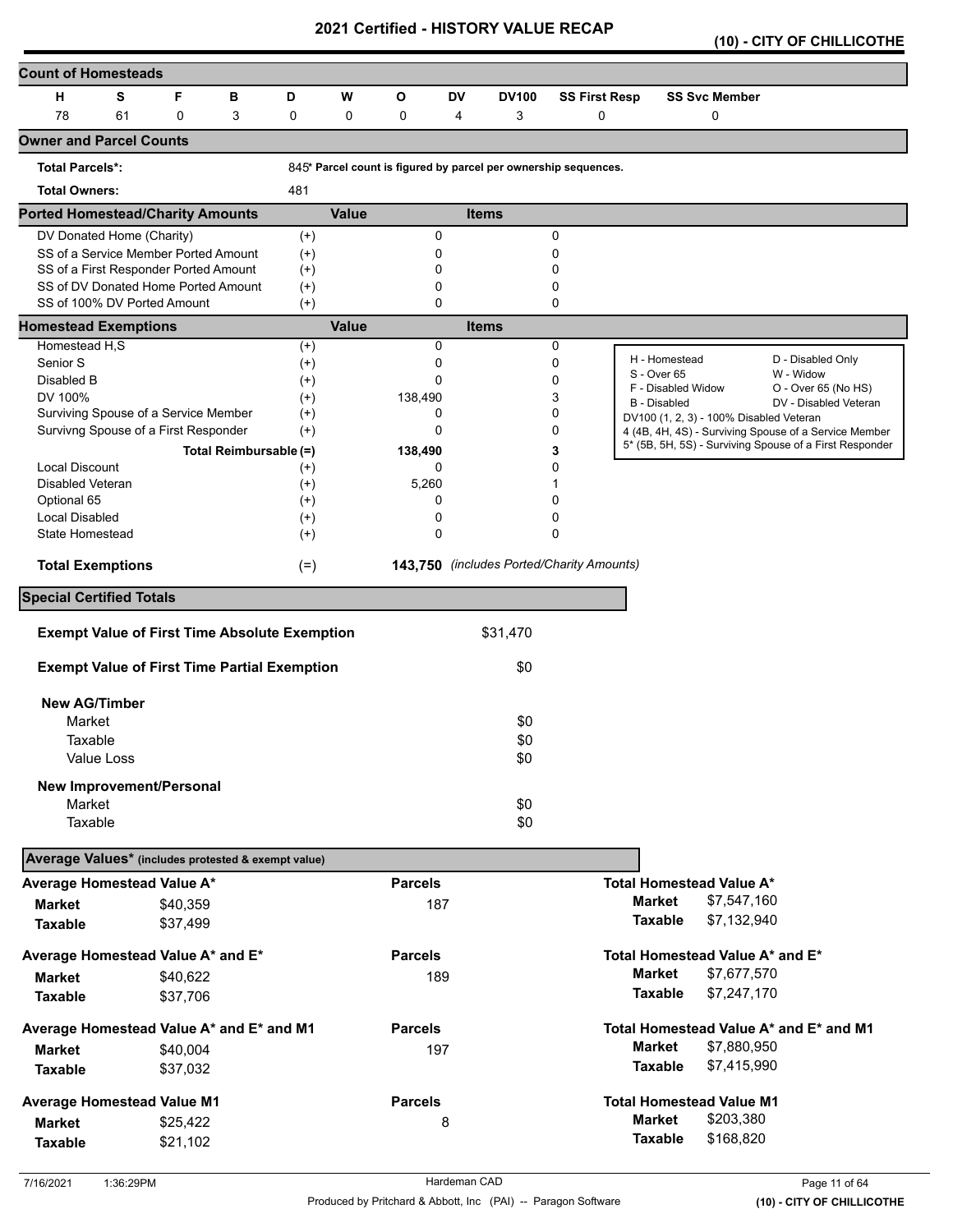# **(10) - CITY OF CHILLICOTHE**

| <b>Category Code Breakdown</b>  |                |              |           |           |                                      |                        |                      |              |                |                                    |                                    |
|---------------------------------|----------------|--------------|-----------|-----------|--------------------------------------|------------------------|----------------------|--------------|----------------|------------------------------------|------------------------------------|
| Cat<br>Code                     | <b>Items</b>   | <b>Acres</b> | Land      | Ag/Timber | <b>Productivity</b><br><b>Market</b> | <b>Taxable</b><br>Land | <b>Improvements</b>  | Personal     | <b>Mineral</b> | <b>Total Mkt</b><br><b>Taxable</b> | <b>Total Net</b><br><b>Taxable</b> |
| A <sub>1</sub>                  | 334            | 102.826      | 569,590   | 0         | 0                                    | 569,590                | 9,586,320            | 0            | 0              | 10,155,910                         | 9,455,760                          |
| A2                              | $\mathbf{1}$   | 0.321        | 1,500     | 0         | 0                                    | 1,500                  | 14,490               | 0            | 0              | 15,990                             | 15,990                             |
| A <sub>5</sub>                  | 3              | 0.000        | 0         | 0         | 0                                    | 0                      | 39,440               | 0            | 0              | 39,440                             | 39,440                             |
| $A^*$                           | 338            | 103.147      | 571,090   | 0         | 0                                    | 571,090                | 9,640,250            | 0            | 0              | 10,211,340                         | 9,511,190                          |
| B <sub>1</sub>                  | $\mathbf{1}$   | 0.344        | 3,500     | 0         | 0                                    | 3,500                  | 8,640                | 0            | 0              | 12,140                             | 12,140                             |
| B*                              | 1              | 0.344        | 3,500     | 0         | 0                                    | 3,500                  | 8,640                | 0            | 0              | 12,140                             | 12,140                             |
| C <sub>1</sub>                  | 234            | 80.643       | 203,040   | 0         | 0                                    | 203,040                | 43,630               | 0            | 0              | 246,670                            | 244,670                            |
| $\mathsf{C}^\star$              | 234            | 80.643       | 203,040   | 0         | 0                                    | 203,040                | 43,630               | 0            | 0              | 246,670                            | 244,670                            |
| D <sub>1</sub>                  | 24             | 148.084      | 0         | 16,400    | 140,710                              | 16,400                 | 0                    | 0            | 0              | 16,400                             | 16,400                             |
| D <sub>2</sub>                  | $\overline{c}$ | 0.000        | 0         | 0         | 0                                    | 0                      | 1,690                | 0            | 0              | 1,690                              | 1,690                              |
| D*                              | 26             | 148.084      | 0         | 16,400    | 140,710                              | 16,400                 | 1,690                | 0            | 0              | 18,090                             | 18,090                             |
| Е                               | 5              | 4.272        | 3,680     | 0         | 0                                    | 3,680                  | 0                    | 0            | 0              | 3,680                              | 3,680                              |
| E1                              | 4              | 5.180        | 7,620     | 0         | 0                                    | 7,620                  | 133,270              | 0            | 0              | 140,890                            | 124,710                            |
| E*                              | 9              | 9.452        | 11,300    | 0         | 0                                    | 11,300                 | 133,270              | 0            | 0              | 144,570                            | 128,390                            |
| F <sub>1</sub>                  | 34             | 12.759       | 66,430    | 0         | 0                                    | 66,430                 | 927,470              | 0            | 0              | 993,900                            | 969,230                            |
| F <sub>1</sub>                  | 34             | 12.759       | 66,430    | 0         | $\pmb{0}$                            | 66,430                 | 927,470              | $\bf{0}$     | 0              | 993,900                            | 969,230                            |
| F <sub>2</sub>                  | 18             | 12.844       | 42,310    | 0         | 0                                    | 42,310                 | 0                    | 0            | 1,222,540      | 1,264,850                          | 1,264,850                          |
| F <sub>2</sub> L                | $\mathbf{1}$   | 0.000        | 0         | 0         | 0                                    | 0                      | 0                    | 0            | 5,830          | 5,830                              | 5,830                              |
| F <sub>2</sub>                  | 19             | 12.844       | 42,310    | 0         | $\pmb{0}$                            | 42,310                 | 0                    | $\mathbf{0}$ | 1,228,370      | 1,270,680                          | 1,270,680                          |
| $F^*$                           | 53             | 25.603       | 108,740   | 0         | 0                                    | 108,740                | 927,470              | $\mathbf 0$  | 1,228,370      | 2,264,580                          | 2,239,910                          |
| J2                              | $\mathbf{1}$   | 0.000        | 0         | 0         | 0                                    | 0                      | 0                    | 0            | 379,210        | 379,210                            | 379,210                            |
| J3                              | 4              | 0.000        | 0         | 0         | 0                                    | 0                      | 0                    | 0            | 548,060        | 548,060                            | 548,060                            |
| J4                              | 4              | 0.264        | 3,150     | 0         | 0                                    | 3,150                  | 16,860               | 0            | 103,740        | 123,750                            | 103,740                            |
| J5                              | 1              | 0.000        | 0         | 0         | 0                                    | 0                      | 0                    | 0            | 2,060,720      | 2,060,720                          | 2,060,720                          |
| J6                              | 1              | 0.000        | 0         | 0         | 0                                    | 0                      | 0                    | $\mathbf 0$  | 4,290          | 4,290                              | 4,030                              |
| J7                              | 5              | 0.000        | 0         | 0         | 0                                    | 0                      | 0                    | $\mathbf 0$  | 6,180          | 6,180                              | 6,180                              |
| $\mathsf{J}^\star$              | 16             | 0.264        | 3,150     | 0         | 0                                    | 3,150                  | 16,860               | $\mathbf 0$  | 3,102,200      | 3,122,210                          | 3,101,940                          |
| L1                              | 31             | 0.000        | 0         | 0         | 0                                    | 0                      | 0                    | 621,680      | 0              | 621,680                            | 621,680                            |
| L1                              | 31             | 0.000        | 0         | 0         | $\pmb{0}$                            | 0                      | 0                    | 621,680      | 0              | 621,680                            | 621,680                            |
| L <sub>2</sub> A                | $\mathbf{1}$   | 0.000        | 0         | 0         | 0                                    | 0                      | 0                    | 0            | 42,500         | 42,500                             | 42,500                             |
| L <sub>2</sub> C                | 2              | 0.000        | 0         | 0         | 0                                    | 0                      | 0                    | $\mathbf 0$  | 105,790        | 105,790                            | 105,790                            |
| L2G                             | 8              | 0.000        | 0         | 0         | 0                                    | 0                      | 0                    | 0            | 634,100        | 634,100                            | 634,100                            |
| L <sub>2</sub> H                | 7              | 0.000        | 0         | 0         | 0                                    | 0                      | 0                    | 0            | 5,120          | 5,120                              | 5,120                              |
| L <sub>2</sub> J                | 3              | 0.000        | 0         | 0         | 0                                    | 0                      | 0                    | 0            | 5,210          | 5,210                              | 5,210                              |
| L2O                             | 2              | 0.000        | 0         | 0         | 0                                    | 0                      | 0                    | 0            | 2,050          | 2,050                              | 2,050                              |
| L <sub>2</sub> Q                | 2              | 0.000        | 0         | 0         | 0                                    | 0                      | 0                    | 0            | 750            | 750                                | 750                                |
| L2                              | 25             | 0.000        | 0         | 0         | $\pmb{0}$                            | $\pmb{0}$              | 0                    | $\pmb{0}$    | 795,520        | 795,520                            | 795,520                            |
| L*                              | 56             | 0.000        | 0         | 0         | 0                                    | 0                      | 0                    | 621,680      | 795,520        | 1,417,200                          | 1,417,200                          |
| M1                              | 20             | 0.000        | 0         | 0         | 0                                    | 0                      | 0                    | 313,640      | 0              | 313,640                            | 279,080                            |
| M*                              | ${\bf 20}$     | 0.000        | 0         | 0         | 0                                    | 0                      | 0                    | 313,640      | 0              | 313,640                            | 279,080                            |
| $\pmb{\times} \pmb{\mathsf{B}}$ | $\overline{7}$ | 0.000        | 0         | 0         | 0                                    | 0                      | 0                    | 1,480        | 100            | 1,580                              | 0                                  |
| XN                              | 5              | 0.000        | 0         | 0         | 0                                    | 0                      | 0                    | 555,710      | 0              | 555,710                            | 0                                  |
| XU                              | 11             | 1.475        | 8,420     | 0         | 0                                    | 8,420                  | 29,390               | $\pmb{0}$    | 0              | 37,810                             | 0                                  |
| XV                              | 71             | 17.902       | 173,330   | 0         | 0                                    | 173,330                | 1,998,970            | $\mathbf 0$  | 0              | 2,172,300                          | 0                                  |
| $X^*$                           | 94             | 19.377       | 181,750   | 0         | 0                                    | 181,750                | 2,028,360            | 557,190      | 100            | 2,767,400                          | 0                                  |
|                                 | 847            | 386.914      | 1,082,570 | 16,400    | 140,710                              | 1,098,970              | 12,800,170 1,492,510 |              | 5,126,190      | 20,517,840                         | 16,952,610                         |
|                                 |                |              |           |           |                                      |                        |                      |              |                |                                    |                                    |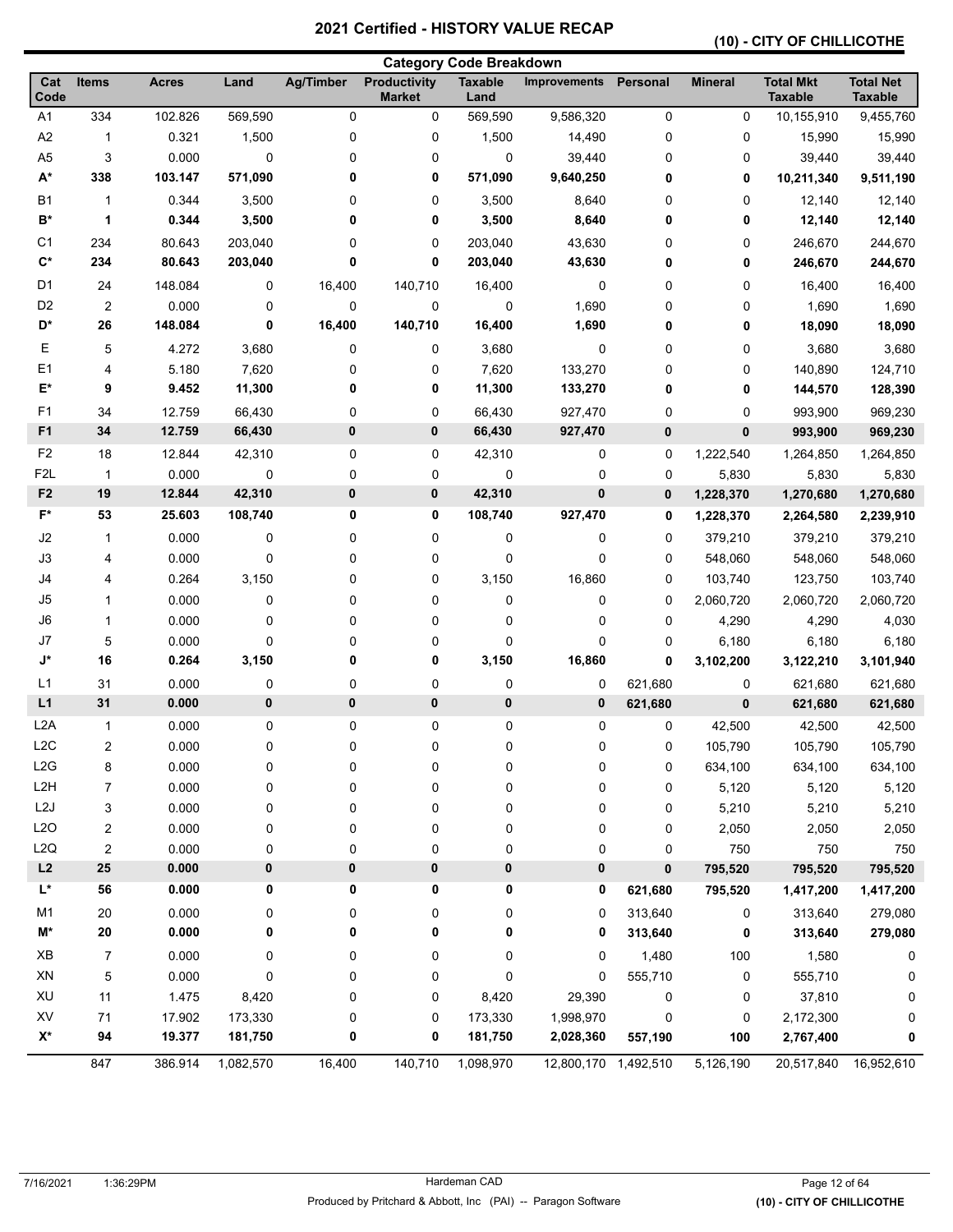|                                            |          |              | VEILIIIEU - NIJTUNT VALUE |                                          |                                     |          | (11) - CITY OF QUANAH |
|--------------------------------------------|----------|--------------|---------------------------|------------------------------------------|-------------------------------------|----------|-----------------------|
| Land                                       |          | <b>Value</b> | <b>Items</b>              | <b>Exempt</b>                            |                                     |          |                       |
| Land - Homesite                            | $^{(+)}$ | 2,159,430    | 694                       | 5,790                                    |                                     |          |                       |
| Land - Non Homesite                        | $(+)$    | 3,588,940    | 1,475                     | 739,750                                  |                                     |          |                       |
| Land - Productivity Market                 | $^{(+)}$ | 348,610      | 96                        | 0                                        |                                     |          |                       |
| Land - Income                              | $^{(+)}$ | 0            | 0                         | 0                                        |                                     |          |                       |
| Total Land Market Value                    | $(=)$    | 6,096,980    | 2,265                     |                                          | <b>Total Land Value:</b>            | $(+)$    | 6,096,980             |
| Improvements                               |          | <b>Value</b> | <b>Items</b>              | <b>Exempt</b>                            |                                     |          |                       |
| Improvements - Homesite                    | $^{(+)}$ | 29,213,990   | 661                       | 5,670                                    |                                     |          |                       |
| New Improvements - Homesite                | $(+)$    | 0            | 0                         | 0                                        |                                     |          |                       |
| Improvements - Non Homesite                | $^{(+)}$ | 31,350,890   | 827                       | 12,657,840                               |                                     |          |                       |
| New Improvements - Non Homesite            | $^{(+)}$ | 2,990        | 1                         | 2,990                                    |                                     |          |                       |
| Improvements - Income                      | $^{(+)}$ | 0            | 0                         | 0                                        |                                     |          |                       |
| <b>Total Improvement Value</b>             | $(=)$    | 60,567,870   | 1,489                     |                                          | <b>Total Imp Value:</b>             | $(+)$    | 60,567,870            |
| Personal                                   |          | <b>Value</b> | <b>Items</b>              | <b>Exempt</b>                            |                                     |          |                       |
| Personal - Homesite                        | $^{(+)}$ | 669,760      | 23                        | 0                                        |                                     |          |                       |
| New Personal - Homesite                    | $^{(+)}$ | 0            | 0                         | 0                                        |                                     |          |                       |
| Personal - Non Homesite                    | $^{(+)}$ | 6,548,410    | 181                       | 486,600                                  |                                     |          |                       |
| New Personal - Non Homesite                | $^{(+)}$ | 0            | 0                         | 0                                        |                                     |          |                       |
| <b>Total Personal Value</b>                | $(=)$    | 7,218,170    | 204                       |                                          | <b>Total Personal Value:</b>        | $^{(+)}$ | 7,218,170             |
| Total Real Estate & Personal Mkt Value (=) |          | 73,883,020   | 3,958                     |                                          |                                     |          |                       |
| <b>Minerals</b>                            |          | <b>Value</b> | <b>Items</b>              |                                          |                                     |          |                       |
| <b>Mineral Value</b>                       | $^{(+)}$ | 2,827,170    | 187                       |                                          |                                     |          |                       |
| Mineral Value - Real                       | $^{(+)}$ | 4,518,840    | 9                         |                                          |                                     |          |                       |
| Mineral Value - Personal                   | $(+)$    | 16,814,780   | 270                       |                                          |                                     |          |                       |
| <b>Total Mineral Market Value</b>          | $(=)$    | 24,160,790   | 466                       |                                          | <b>Total Min Mkt Value:</b>         | $^{(+)}$ | 24,160,790            |
| <b>Total Market Value</b>                  | $(=)$    | 98,043,810   |                           |                                          | <b>Total Market Value:</b>          | $(=/+)$  | 98,043,810            |
| Ag/Timber *does not include protested      |          | <b>Value</b> | <b>Items</b>              |                                          |                                     |          |                       |
| <b>Land Timber Gain</b>                    | $^{(+)}$ | 0            | 0                         |                                          | <b>Land Timber Gain:</b>            | $(+)$    | 0                     |
| <b>Productivity Market</b>                 | $(+)$    | 348,610      | 96                        |                                          |                                     |          |                       |
| Land Ag 1D                                 | $(-)$    | 0            | 0                         |                                          |                                     |          |                       |
| Land Ag 1D1                                | $(-)$    | 38,140       | 96                        |                                          |                                     |          |                       |
| Land Ag Tim                                | $(-)$    | 0            | 0                         |                                          |                                     |          |                       |
| Productivity Loss: (=)                     |          | 310,470      | 96                        |                                          | <b>Productivity Loss:</b>           | $(-)$    | 310,470               |
| Losses                                     |          | <b>Value</b> | <b>Items</b>              |                                          |                                     |          |                       |
| Less Real Exempt Property                  | $(-)$    | 13,963,320   |                           | 207 (includes Prorated Exempt of 63,000) |                                     |          |                       |
| Less \$500 Inc. Real Personal              | $(-)$    | 3,380        | 16                        |                                          | <b>Total Market Taxable:</b>        | $(=)$    | 97,733,340            |
| Less Disaster Exemption                    | $(-)$    | 0            | 0                         |                                          |                                     |          |                       |
| Less Real/Personal Abatements              | $(-)$    | 0            | 0                         |                                          |                                     |          |                       |
| Less Community Housing                     | $(-)$    | 0            | 0                         |                                          |                                     |          |                       |
| Less Freeport                              | $(-)$    | 0            | 0                         |                                          |                                     |          |                       |
| <b>Less Allocation</b>                     | $(-)$    | 0            | 0                         |                                          |                                     |          |                       |
| Less MultiUse                              | $(-)$    | 0            | 0                         |                                          |                                     |          |                       |
| Less Goods In Transit (Real & Industrial)  | $(-)$    | 0            | 0                         |                                          |                                     |          |                       |
| Less Historical                            | $(-)$    | 0            | 0                         |                                          |                                     |          |                       |
| Less Solar/Wind Power                      | $(-)$    | 0            | 0                         |                                          | <b>Total Protested Value:</b>       |          | 96,360                |
| Less Vehicle Leased for Personal Use       | $(-)$    | 0            | 0                         |                                          | <b>Protested % of Total Market:</b> |          | 0.10%                 |
| <b>Less Real Protested Value</b>           | $(-)$    | 96,360       | 1                         |                                          |                                     |          |                       |
| Less 10% Cap Loss                          | $(-)$    | 1,635,470    | 213                       |                                          |                                     |          |                       |
| Less TCEQ/Pollution Control                | $(-)$    | 0            | 0                         |                                          |                                     |          |                       |
| Less VLA Loss                              | $(-)$    | 0            | 0                         |                                          |                                     |          |                       |
| Less Mineral Exempt Property               | $(-)$    | 7,050        | 2                         |                                          |                                     |          |                       |
| Less \$500 Inc. Mineral Owner              | $(-)$    | 14,710       | 113                       |                                          |                                     |          |                       |
| <b>Less Mineral Abatements</b>             | $(-)$    | 2,991,000    | 4                         |                                          |                                     |          |                       |
| <b>Less Mineral Freeports</b>              | $(-)$    | 0            | 0                         |                                          |                                     |          |                       |
| Less Interstate Commerce                   | $(-)$    | 0            | 0                         |                                          |                                     |          |                       |
| Less Foreign Trade                         | $(-)$    | 0            | 0                         |                                          | <b>Total Losses:</b>                | $(-)$    | 18,711,290            |
| Less Mineral Unknown                       | $(-)$    | 0            | 0                         |                                          | Total Appraised Value: (=/+)        |          | 79,022,050            |
| <b>Less Mineral Protested Value</b>        | $(-)$    | 0            | 0                         |                                          | <b>Total Exemptions*:</b>           | $(-)$    | 783,870               |
| Total Losses (includes Prod. Loss)         | $(=)$    | 19,021,760   |                           |                                          | * See breakdown on following page   |          |                       |
| <b>Total Appraised Value</b>               | $(=)$    | 79,022,050   |                           |                                          | <b>Net Taxable Value:</b>           |          | 78,238,180            |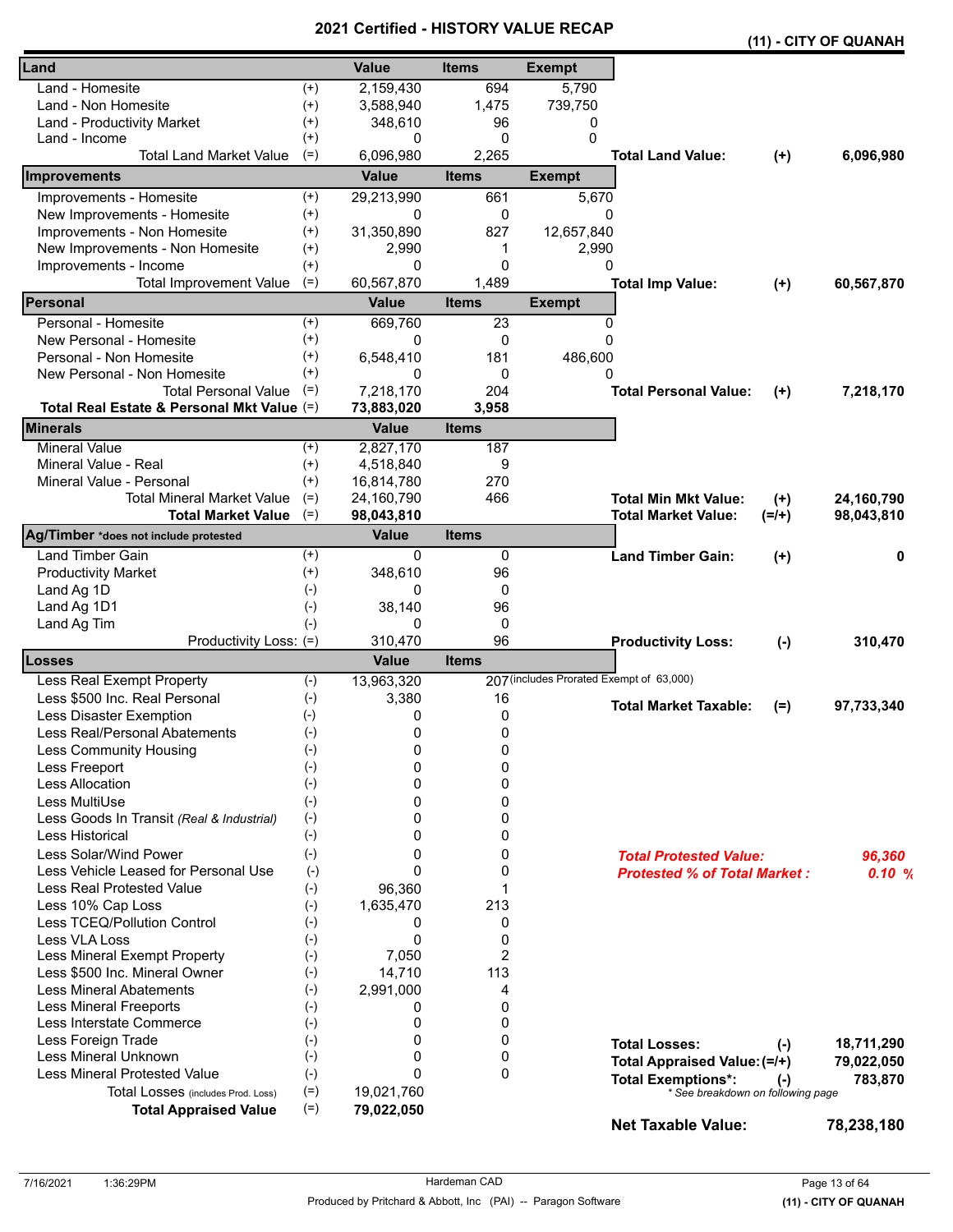|  |  |  | (11) - CITY OF QUANAH |
|--|--|--|-----------------------|
|--|--|--|-----------------------|

| <b>Count of Homesteads</b>                          |            |                                                                              |                                                      |                                           |              |                |           |                                                                   |              |                      |                                                                |              |                                                         |
|-----------------------------------------------------|------------|------------------------------------------------------------------------------|------------------------------------------------------|-------------------------------------------|--------------|----------------|-----------|-------------------------------------------------------------------|--------------|----------------------|----------------------------------------------------------------|--------------|---------------------------------------------------------|
| н                                                   | S          | F                                                                            | в                                                    | D                                         | W            | $\mathbf{o}$   | <b>DV</b> | <b>DV100</b>                                                      |              | <b>SS First Resp</b> | <b>SS Svc Member</b>                                           |              |                                                         |
| 293                                                 | 247        | 0                                                                            | 28                                                   | $\mathbf 0$                               | $\mathbf 0$  | 0              | 28        | 8                                                                 |              | 0                    | 0                                                              |              |                                                         |
| <b>Owner and Parcel Counts</b>                      |            |                                                                              |                                                      |                                           |              |                |           |                                                                   |              |                      |                                                                |              |                                                         |
| <b>Total Parcels*:</b>                              |            |                                                                              |                                                      |                                           |              |                |           | 2,979* Parcel count is figured by parcel per ownership sequences. |              |                      |                                                                |              |                                                         |
| <b>Total Owners:</b>                                |            |                                                                              |                                                      | 1,678                                     |              |                |           |                                                                   |              |                      |                                                                |              |                                                         |
| <b>Ported Homestead/Charity Amounts</b>             |            |                                                                              |                                                      |                                           | <b>Value</b> |                |           | <b>Items</b>                                                      |              |                      |                                                                |              |                                                         |
| DV Donated Home (Charity)                           |            |                                                                              |                                                      | $^{(+)}$                                  |              | 0              |           |                                                                   | 0            |                      |                                                                |              |                                                         |
|                                                     |            | SS of a Service Member Ported Amount                                         |                                                      | $^{(+)}$                                  |              | 0              |           |                                                                   | 0            |                      |                                                                |              |                                                         |
|                                                     |            | SS of a First Responder Ported Amount<br>SS of DV Donated Home Ported Amount |                                                      | $^{(+)}$<br>$^{(+)}$                      |              | 0<br>0         |           |                                                                   | 0<br>0       |                      |                                                                |              |                                                         |
|                                                     |            | SS of 100% DV Ported Amount                                                  |                                                      | $^{(+)}$                                  |              | 0              |           |                                                                   | $\mathbf{0}$ |                      |                                                                |              |                                                         |
| <b>Homestead Exemptions</b>                         |            |                                                                              |                                                      |                                           | <b>Value</b> |                |           | <b>Items</b>                                                      |              |                      |                                                                |              |                                                         |
| Homestead H,S                                       |            |                                                                              |                                                      | $^{(+)}$                                  |              | 0              |           |                                                                   | 0            |                      |                                                                |              |                                                         |
| Senior S                                            |            |                                                                              |                                                      | $^{(+)}$                                  |              | 0              |           |                                                                   | $\mathbf 0$  |                      | H - Homestead<br>S - Over 65                                   |              | D - Disabled Only<br>W - Widow                          |
| Disabled B<br>DV 100%                               |            |                                                                              |                                                      | $^{(+)}$<br>$^{(+)}$                      |              | 0<br>549,370   |           |                                                                   | 0<br>8       |                      | F - Disabled Widow                                             |              | O - Over 65 (No HS)                                     |
|                                                     |            | Surviving Spouse of a Service Member                                         |                                                      | $^{(+)}$                                  |              | 0              |           |                                                                   | 0            |                      | <b>B</b> - Disabled<br>DV100 (1, 2, 3) - 100% Disabled Veteran |              | DV - Disabled Veteran                                   |
|                                                     |            | Survivng Spouse of a First Responder                                         |                                                      | $^{(+)}$                                  |              | 0              |           |                                                                   | 0            |                      |                                                                |              | 4 (4B, 4H, 4S) - Surviving Spouse of a Service Member   |
|                                                     |            |                                                                              | Total Reimbursable (=)                               |                                           |              | 549,370        |           |                                                                   | 8            |                      |                                                                |              | 5* (5B, 5H, 5S) - Surviving Spouse of a First Responder |
| <b>Local Discount</b>                               |            |                                                                              |                                                      | $^{(+)}$                                  |              | $\Omega$       |           |                                                                   | 0            |                      |                                                                |              |                                                         |
| Disabled Veteran                                    |            |                                                                              |                                                      | $^{(+)}$                                  |              | 234,500        |           |                                                                   | 24           |                      |                                                                |              |                                                         |
| Optional 65                                         |            |                                                                              |                                                      | $^{(+)}$                                  |              | 0              |           |                                                                   | 0            |                      |                                                                |              |                                                         |
| <b>Local Disabled</b><br>State Homestead            |            |                                                                              |                                                      | $^{(+)}$<br>$^{(+)}$                      |              | 0<br>0         |           |                                                                   | 0<br>0       |                      |                                                                |              |                                                         |
|                                                     |            |                                                                              |                                                      |                                           |              |                |           |                                                                   |              |                      |                                                                |              |                                                         |
| <b>Total Exemptions</b>                             |            |                                                                              |                                                      | 783,870 (includes Ported/Charity Amounts) |              |                |           |                                                                   |              |                      |                                                                |              |                                                         |
| <b>Special Certified Totals</b>                     |            |                                                                              |                                                      |                                           |              |                |           |                                                                   |              |                      |                                                                |              |                                                         |
|                                                     |            |                                                                              | <b>Exempt Value of First Time Absolute Exemption</b> |                                           |              |                |           | \$46,860                                                          |              |                      |                                                                |              |                                                         |
|                                                     |            |                                                                              | <b>Exempt Value of First Time Partial Exemption</b>  |                                           |              |                |           | \$83,760                                                          |              |                      |                                                                |              |                                                         |
|                                                     |            |                                                                              |                                                      |                                           |              |                |           |                                                                   |              |                      |                                                                |              |                                                         |
| <b>New AG/Timber</b>                                |            |                                                                              |                                                      |                                           |              |                |           |                                                                   |              |                      |                                                                |              |                                                         |
| Market                                              |            |                                                                              |                                                      |                                           |              |                |           | \$0                                                               |              |                      |                                                                |              |                                                         |
| Taxable                                             | Value Loss |                                                                              |                                                      |                                           |              |                |           | \$0<br>\$0                                                        |              |                      |                                                                |              |                                                         |
|                                                     |            |                                                                              |                                                      |                                           |              |                |           |                                                                   |              |                      |                                                                |              |                                                         |
|                                                     |            | <b>New Improvement/Personal</b>                                              |                                                      |                                           |              |                |           |                                                                   |              |                      |                                                                |              |                                                         |
| Market                                              |            |                                                                              |                                                      |                                           |              |                |           | \$0                                                               |              |                      |                                                                |              |                                                         |
| Taxable                                             |            |                                                                              |                                                      |                                           |              |                |           | \$0                                                               |              |                      |                                                                |              |                                                         |
| Average Values* (includes protested & exempt value) |            |                                                                              |                                                      |                                           |              |                |           |                                                                   |              |                      |                                                                |              |                                                         |
| Average Homestead Value A*                          |            |                                                                              |                                                      |                                           |              | <b>Parcels</b> |           |                                                                   |              |                      | <b>Total Homestead Value A*</b>                                |              |                                                         |
| <b>Market</b>                                       |            | \$43,825                                                                     |                                                      |                                           |              | 643            |           |                                                                   |              |                      | <b>Market</b>                                                  | \$28,180,090 |                                                         |
| <b>Taxable</b>                                      |            | \$41,776                                                                     |                                                      |                                           |              |                |           |                                                                   |              |                      | <b>Taxable</b>                                                 | \$26,772,150 |                                                         |
| Average Homestead Value A* and E*                   |            |                                                                              |                                                      |                                           |              | <b>Parcels</b> |           |                                                                   |              |                      | Total Homestead Value A* and E*                                |              |                                                         |
| <b>Market</b>                                       |            | \$45,688                                                                     |                                                      |                                           |              | 684            |           |                                                                   |              |                      | <b>Market</b>                                                  | \$31,250,900 |                                                         |
| <b>Taxable</b>                                      |            | \$43,524                                                                     |                                                      |                                           |              |                |           |                                                                   |              |                      | <b>Taxable</b>                                                 | \$29,548,380 |                                                         |
| Average Homestead Value A* and E* and M1            |            |                                                                              |                                                      |                                           |              | <b>Parcels</b> |           |                                                                   |              |                      |                                                                |              | Total Homestead Value A* and E* and M1                  |
| <b>Market</b>                                       |            | \$45,163                                                                     |                                                      |                                           |              | 708            |           |                                                                   |              |                      | <b>Market</b>                                                  | \$31,975,890 |                                                         |
| <b>Taxable</b>                                      |            | \$42,853                                                                     |                                                      |                                           |              |                |           |                                                                   |              |                      | <b>Taxable</b>                                                 | \$30,090,320 |                                                         |
|                                                     |            |                                                                              |                                                      |                                           |              |                |           |                                                                   |              |                      |                                                                |              |                                                         |
| <b>Average Homestead Value M1</b>                   |            |                                                                              |                                                      |                                           |              | <b>Parcels</b> |           |                                                                   |              |                      | <b>Total Homestead Value M1</b>                                |              |                                                         |
| <b>Market</b>                                       |            | \$30,207                                                                     |                                                      |                                           |              | 24             |           |                                                                   |              |                      | <b>Market</b>                                                  | \$724,990    |                                                         |
| <b>Taxable</b>                                      |            | \$23,726                                                                     |                                                      |                                           |              |                |           |                                                                   |              |                      | <b>Taxable</b>                                                 | \$541,940    |                                                         |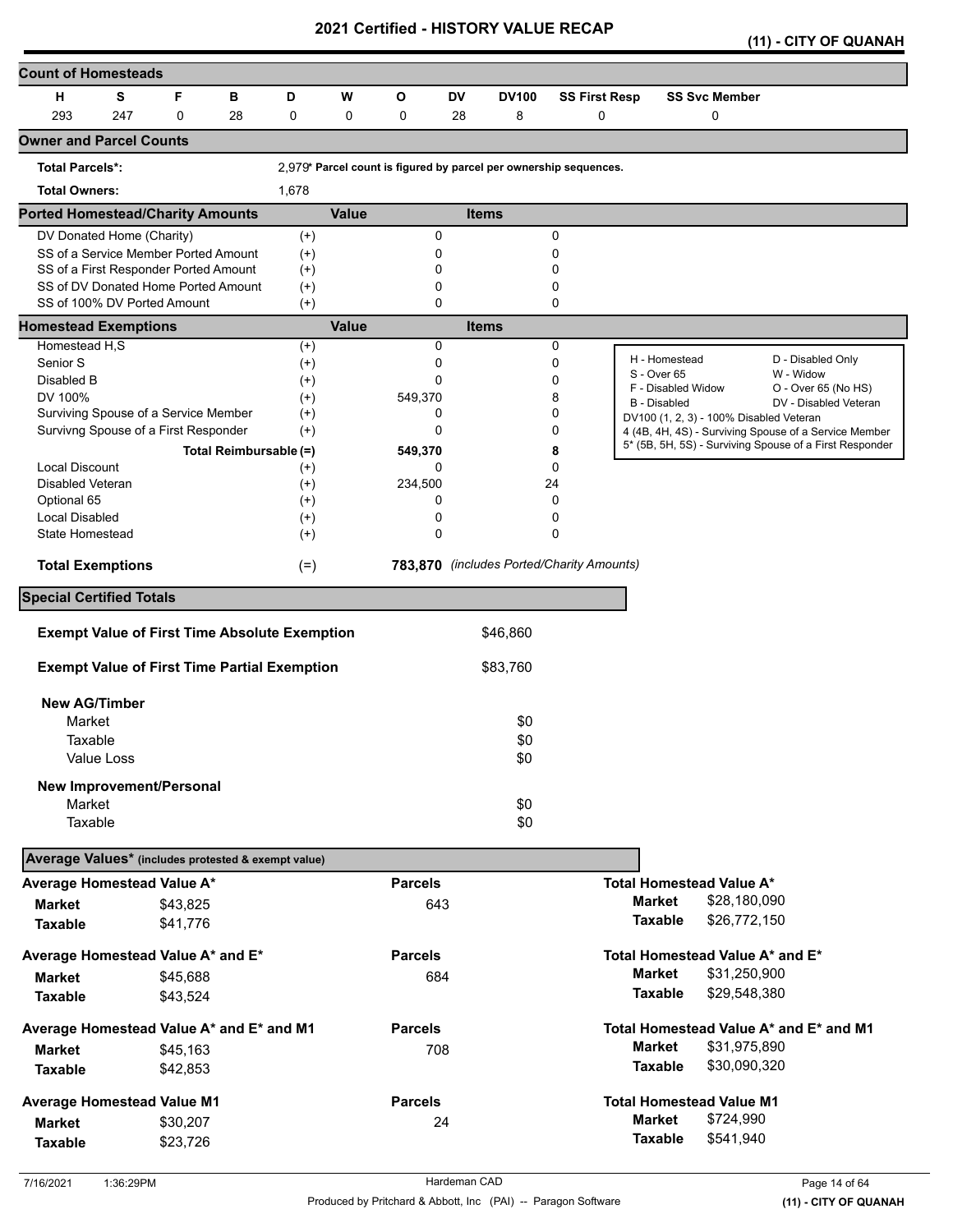# **(11) - CITY OF QUANAH**

| <b>Total Mkt</b><br><b>Total Net</b><br><b>Productivity</b><br><b>Taxable</b><br>Cat<br><b>Items</b><br><b>Acres</b><br>Land<br><b>Ag/Timber</b><br><b>Improvements</b><br><b>Mineral</b><br>Code<br><b>Taxable</b><br><b>Taxable</b><br><b>Market</b><br>Land<br>A <sub>1</sub><br>$\pmb{0}$<br>1,114<br>385.088<br>3,053,770<br>0<br>3,053,770<br>34,373,050<br>0<br>37,426,820<br>35,476,930<br>0<br>A2<br>8<br>4.773<br>0<br>0<br>0<br>0<br>149,110<br>133,690<br>24,470<br>24,470<br>124,640<br>A <sub>5</sub><br>7<br>4.900<br>18,080<br>0<br>0<br>9,030<br>0<br>0<br>27,110<br>27,110<br>18,080<br>$A^*$<br>1,129<br>3,096,320<br>394.761<br>3,096,320<br>0<br>0<br>34,506,720<br>37,603,040<br>35,637,730<br>0<br>0<br><b>B1</b><br>0.562<br>350<br>0<br>0<br>350<br>23,710<br>0<br>0<br>24,060<br>24,060<br>1<br><b>B2</b><br>$\overline{\mathbf{c}}$<br>0.563<br>7,220<br>0<br>0<br>7,220<br>25,500<br>0<br>32,720<br>32,720<br>0<br>$\mathsf{B}^{\star}$<br>3<br>1.125<br>7,570<br>0<br>0<br>7,570<br>49,210<br>0<br>0<br>56,780<br>56,780<br>C <sub>1</sub><br>607<br>230.600<br>789,490<br>0<br>0<br>789,490<br>324,350<br>0<br>0<br>1,113,840<br>1,105,970<br>$\mathbf{C}^*$<br>607<br>230.600<br>789,490<br>0<br>0<br>789,490<br>324,350<br>0<br>0<br>1,113,840<br>1,105,970<br>D <sub>1</sub><br>96<br>348,610<br>38,140<br>38,140<br>340.215<br>0<br>38,140<br>38,140<br>0<br>0<br>0<br>D <sub>2</sub><br>13<br>0.000<br>0<br>0<br>0<br>$\mathbf 0$<br>88,490<br>0<br>0<br>88,490<br>88,490<br>D*<br>38,140<br>348,610<br>38,140<br>109<br>340.215<br>0<br>88,490<br>0<br>0<br>126,630<br>126,630<br>Е<br>134,230<br>19<br>67.457<br>51,360<br>0<br>0<br>51,360<br>82,870<br>0<br>0<br>134,230<br>E1<br>53<br>65.969<br>0<br>188,010<br>0<br>0<br>3,292,810<br>188,010<br>0<br>3,430,910<br>3,618,920<br>E*<br>72<br>133.426<br>239,370<br>0<br>0<br>239,370<br>3,513,780<br>0<br>0<br>3,753,150<br>3,427,040<br>F <sub>1</sub><br>98.294<br>9,860,860<br>166<br>747,960<br>0<br>0<br>747,960<br>9,200,860<br>0<br>8,400<br>9,957,220<br>F <sub>1</sub><br>166<br>98.294<br>0<br>747,960<br>0<br>747,960<br>9,200,860<br>$\pmb{0}$<br>9,860,860<br>8,400<br>9,957,220<br>F <sub>2</sub><br>0<br>21<br>85.611<br>111,520<br>0<br>111,520<br>0<br>4,510,440<br>89,620<br>4,711,580<br>3,329,200<br>F <sub>2</sub><br>21<br>85.611<br>0<br>0<br>89,620<br>111,520<br>111,520<br>$\pmb{0}$<br>3,329,200<br>4,510,440<br>4,711,580<br>$F^*$<br>187<br>183.905<br>859,480<br>0<br>0<br>859,480<br>9,290,480<br>14,668,800<br>13,190,060<br>0<br>4,518,840<br>G1<br>187<br>0.000<br>0<br>0<br>0<br>0<br>0<br>0<br>2,827,170<br>2,827,170<br>2,827,170<br>G*<br>187<br>0.000<br>0<br>0<br>0<br>0<br>0<br>0<br>2,827,170<br>2,827,170<br>2,827,170<br>J2<br>2<br>0<br>2,170<br>0<br>0.500<br>2,170<br>0<br>0<br>1,193,550<br>1,195,720<br>1,195,720<br>J3<br>11<br>1.052<br>3,150<br>0<br>0<br>3,150<br>1,720<br>2,426,590<br>2,431,460<br>0<br>2,431,460<br>J4<br>15<br>0.264<br>3,600<br>0<br>3,600<br>71,390<br>1,066,400<br>0<br>0<br>991,410<br>1,066,400<br>J5<br>0.000<br>0<br>0<br>0<br>0<br>0<br>$\mathbf{1}$<br>0<br>6,922,590<br>6,922,590<br>6,922,590<br>J5A<br>$\overline{c}$<br>0<br>91,330<br>91,330<br>91,330<br>0.000<br>0<br>0<br>0<br>0<br>0<br>J7<br>49<br>0.000<br>0<br>0<br>302,480<br>302,480<br>0<br>0<br>0<br>0<br>302,480<br>J*<br>8,920<br>80<br>1.816<br>8,920<br>0<br>73,110<br>0<br>0<br>11,927,950<br>12,009,980<br>12,009,980<br>0.000<br>0<br>0<br>5,943,290<br>L1<br>160<br>0<br>0<br>0<br>5,943,290<br>5,943,290<br>0<br>L1<br>0<br>0<br>0<br>160<br>0.000<br>0<br>0<br>$\bf{0}$<br>5,943,290<br>5,943,290<br>5,943,290<br>L2A<br>3<br>0.000<br>0<br>0<br>0<br>0<br>0<br>399,140<br>399,140<br>399,140<br>0<br>L2C<br>5<br>0.000<br>0<br>0<br>0<br>0<br>0<br>0<br>470,540<br>470,540<br>470,540<br>L <sub>2</sub> D<br>0.000<br>17<br>0<br>0<br>0<br>0<br>0<br>0<br>342,310<br>342,310<br>342,310<br>L2G<br>11<br>0.000<br>0<br>0<br>0<br>0<br>0<br>1,992,880<br>1,992,880<br>507,680<br>0<br>L <sub>2</sub> H<br>12<br>0.000<br>0<br>0<br>0<br>0<br>0<br>1,148,470<br>1,148,470<br>1,148,470<br>0<br>L <sub>2</sub> J<br>0.000<br>0<br>0<br>0<br>4<br>0<br>0<br>0<br>9,120<br>9,120<br>9,120<br>L <sub>2</sub> K<br>$\overline{c}$<br>0.000<br>0<br>0<br>0<br>0<br>0<br>0<br>107,410<br>107,410<br>107,410<br>L2M<br>16<br>0.000<br>0<br>0<br>0<br>0<br>0<br>0<br>235,550<br>235,550<br>235,550<br>L2O<br>0<br>0<br>0<br>$\pmb{0}$<br>3<br>0.000<br>0<br>0<br>158,940<br>158,940<br>35,520<br>$\bf 73$<br>0<br>0<br>0<br>$\pmb{0}$<br>0<br>L2<br>0.000<br>3,255,740<br>0<br>4,864,360<br>4,864,360<br>L*<br>0.000<br>0<br>0<br>0<br>233<br>0<br>5,943,290<br>4,864,360<br>0<br>10,807,650<br>9,199,030<br>M <sub>1</sub><br>57<br>0.000<br>0<br>0<br>0<br>0<br>55,230<br>785,610<br>840,840<br>657,790<br>0<br>M*<br>${\bf 57}$<br>0.000<br>0<br>0<br>0<br>0<br>55,230<br>785,610<br>0<br>840,840<br>657,790<br>XB<br>16<br>0.000<br>0<br>0<br>0<br>0<br>2,670<br>710<br>3,380<br>0<br>0<br>XC<br>14,710<br>113<br>0.000<br>0<br>0<br>0<br>0<br>0<br>0<br>14,710<br>0<br>XN<br>0<br>$\mathbf 0$<br>0<br>0.000<br>0<br>0<br>280,120<br>0<br>280,120<br>4<br>0<br>XU<br>16<br>4.956<br>30,040<br>0<br>0<br>30,040<br>67,500<br>0<br>0<br>97,540<br>0<br>XV<br>179<br>75.806<br>717,180<br>0<br>717,180<br>12,599,000<br>206,480<br>7,050<br>13,529,710<br>0<br>0<br>$X^*$<br>328<br>80.762<br>0<br>747,220<br>747,220<br>0<br>12,666,500<br>22,470<br>489,270<br>13,925,460<br>0 | <b>Category Code Breakdown</b> |  |  |  |  |  |  |  |          |  |  |  |
|-----------------------------------------------------------------------------------------------------------------------------------------------------------------------------------------------------------------------------------------------------------------------------------------------------------------------------------------------------------------------------------------------------------------------------------------------------------------------------------------------------------------------------------------------------------------------------------------------------------------------------------------------------------------------------------------------------------------------------------------------------------------------------------------------------------------------------------------------------------------------------------------------------------------------------------------------------------------------------------------------------------------------------------------------------------------------------------------------------------------------------------------------------------------------------------------------------------------------------------------------------------------------------------------------------------------------------------------------------------------------------------------------------------------------------------------------------------------------------------------------------------------------------------------------------------------------------------------------------------------------------------------------------------------------------------------------------------------------------------------------------------------------------------------------------------------------------------------------------------------------------------------------------------------------------------------------------------------------------------------------------------------------------------------------------------------------------------------------------------------------------------------------------------------------------------------------------------------------------------------------------------------------------------------------------------------------------------------------------------------------------------------------------------------------------------------------------------------------------------------------------------------------------------------------------------------------------------------------------------------------------------------------------------------------------------------------------------------------------------------------------------------------------------------------------------------------------------------------------------------------------------------------------------------------------------------------------------------------------------------------------------------------------------------------------------------------------------------------------------------------------------------------------------------------------------------------------------------------------------------------------------------------------------------------------------------------------------------------------------------------------------------------------------------------------------------------------------------------------------------------------------------------------------------------------------------------------------------------------------------------------------------------------------------------------------------------------------------------------------------------------------------------------------------------------------------------------------------------------------------------------------------------------------------------------------------------------------------------------------------------------------------------------------------------------------------------------------------------------------------------------------------------------------------------------------------------------------------------------------------------------------------------------------------------------------------------------------------------------------------------------------------------------------------------------------------------------------------------------------------------------------------------------------------------------------------------------------------------------------------------------------------------------------------------------------------------------------------------------------------------------------------------------------------------------------------------------------------------------------------------------------------------------------------------------------------------------------------------------------------------------------------------------------------------------------------------------------------------------------------------------------------------------------------------------------------------------------------------------------------------------------------------------------------------------------------------------------------------------------------------------------------------------------------------------------------------------------------------------------------------------------------------------|--------------------------------|--|--|--|--|--|--|--|----------|--|--|--|
|                                                                                                                                                                                                                                                                                                                                                                                                                                                                                                                                                                                                                                                                                                                                                                                                                                                                                                                                                                                                                                                                                                                                                                                                                                                                                                                                                                                                                                                                                                                                                                                                                                                                                                                                                                                                                                                                                                                                                                                                                                                                                                                                                                                                                                                                                                                                                                                                                                                                                                                                                                                                                                                                                                                                                                                                                                                                                                                                                                                                                                                                                                                                                                                                                                                                                                                                                                                                                                                                                                                                                                                                                                                                                                                                                                                                                                                                                                                                                                                                                                                                                                                                                                                                                                                                                                                                                                                                                                                                                                                                                                                                                                                                                                                                                                                                                                                                                                                                                                                                                                                                                                                                                                                                                                                                                                                                                                                                                                                                                                                             |                                |  |  |  |  |  |  |  | Personal |  |  |  |
|                                                                                                                                                                                                                                                                                                                                                                                                                                                                                                                                                                                                                                                                                                                                                                                                                                                                                                                                                                                                                                                                                                                                                                                                                                                                                                                                                                                                                                                                                                                                                                                                                                                                                                                                                                                                                                                                                                                                                                                                                                                                                                                                                                                                                                                                                                                                                                                                                                                                                                                                                                                                                                                                                                                                                                                                                                                                                                                                                                                                                                                                                                                                                                                                                                                                                                                                                                                                                                                                                                                                                                                                                                                                                                                                                                                                                                                                                                                                                                                                                                                                                                                                                                                                                                                                                                                                                                                                                                                                                                                                                                                                                                                                                                                                                                                                                                                                                                                                                                                                                                                                                                                                                                                                                                                                                                                                                                                                                                                                                                                             |                                |  |  |  |  |  |  |  |          |  |  |  |
|                                                                                                                                                                                                                                                                                                                                                                                                                                                                                                                                                                                                                                                                                                                                                                                                                                                                                                                                                                                                                                                                                                                                                                                                                                                                                                                                                                                                                                                                                                                                                                                                                                                                                                                                                                                                                                                                                                                                                                                                                                                                                                                                                                                                                                                                                                                                                                                                                                                                                                                                                                                                                                                                                                                                                                                                                                                                                                                                                                                                                                                                                                                                                                                                                                                                                                                                                                                                                                                                                                                                                                                                                                                                                                                                                                                                                                                                                                                                                                                                                                                                                                                                                                                                                                                                                                                                                                                                                                                                                                                                                                                                                                                                                                                                                                                                                                                                                                                                                                                                                                                                                                                                                                                                                                                                                                                                                                                                                                                                                                                             |                                |  |  |  |  |  |  |  |          |  |  |  |
|                                                                                                                                                                                                                                                                                                                                                                                                                                                                                                                                                                                                                                                                                                                                                                                                                                                                                                                                                                                                                                                                                                                                                                                                                                                                                                                                                                                                                                                                                                                                                                                                                                                                                                                                                                                                                                                                                                                                                                                                                                                                                                                                                                                                                                                                                                                                                                                                                                                                                                                                                                                                                                                                                                                                                                                                                                                                                                                                                                                                                                                                                                                                                                                                                                                                                                                                                                                                                                                                                                                                                                                                                                                                                                                                                                                                                                                                                                                                                                                                                                                                                                                                                                                                                                                                                                                                                                                                                                                                                                                                                                                                                                                                                                                                                                                                                                                                                                                                                                                                                                                                                                                                                                                                                                                                                                                                                                                                                                                                                                                             |                                |  |  |  |  |  |  |  |          |  |  |  |
|                                                                                                                                                                                                                                                                                                                                                                                                                                                                                                                                                                                                                                                                                                                                                                                                                                                                                                                                                                                                                                                                                                                                                                                                                                                                                                                                                                                                                                                                                                                                                                                                                                                                                                                                                                                                                                                                                                                                                                                                                                                                                                                                                                                                                                                                                                                                                                                                                                                                                                                                                                                                                                                                                                                                                                                                                                                                                                                                                                                                                                                                                                                                                                                                                                                                                                                                                                                                                                                                                                                                                                                                                                                                                                                                                                                                                                                                                                                                                                                                                                                                                                                                                                                                                                                                                                                                                                                                                                                                                                                                                                                                                                                                                                                                                                                                                                                                                                                                                                                                                                                                                                                                                                                                                                                                                                                                                                                                                                                                                                                             |                                |  |  |  |  |  |  |  |          |  |  |  |
|                                                                                                                                                                                                                                                                                                                                                                                                                                                                                                                                                                                                                                                                                                                                                                                                                                                                                                                                                                                                                                                                                                                                                                                                                                                                                                                                                                                                                                                                                                                                                                                                                                                                                                                                                                                                                                                                                                                                                                                                                                                                                                                                                                                                                                                                                                                                                                                                                                                                                                                                                                                                                                                                                                                                                                                                                                                                                                                                                                                                                                                                                                                                                                                                                                                                                                                                                                                                                                                                                                                                                                                                                                                                                                                                                                                                                                                                                                                                                                                                                                                                                                                                                                                                                                                                                                                                                                                                                                                                                                                                                                                                                                                                                                                                                                                                                                                                                                                                                                                                                                                                                                                                                                                                                                                                                                                                                                                                                                                                                                                             |                                |  |  |  |  |  |  |  |          |  |  |  |
|                                                                                                                                                                                                                                                                                                                                                                                                                                                                                                                                                                                                                                                                                                                                                                                                                                                                                                                                                                                                                                                                                                                                                                                                                                                                                                                                                                                                                                                                                                                                                                                                                                                                                                                                                                                                                                                                                                                                                                                                                                                                                                                                                                                                                                                                                                                                                                                                                                                                                                                                                                                                                                                                                                                                                                                                                                                                                                                                                                                                                                                                                                                                                                                                                                                                                                                                                                                                                                                                                                                                                                                                                                                                                                                                                                                                                                                                                                                                                                                                                                                                                                                                                                                                                                                                                                                                                                                                                                                                                                                                                                                                                                                                                                                                                                                                                                                                                                                                                                                                                                                                                                                                                                                                                                                                                                                                                                                                                                                                                                                             |                                |  |  |  |  |  |  |  |          |  |  |  |
|                                                                                                                                                                                                                                                                                                                                                                                                                                                                                                                                                                                                                                                                                                                                                                                                                                                                                                                                                                                                                                                                                                                                                                                                                                                                                                                                                                                                                                                                                                                                                                                                                                                                                                                                                                                                                                                                                                                                                                                                                                                                                                                                                                                                                                                                                                                                                                                                                                                                                                                                                                                                                                                                                                                                                                                                                                                                                                                                                                                                                                                                                                                                                                                                                                                                                                                                                                                                                                                                                                                                                                                                                                                                                                                                                                                                                                                                                                                                                                                                                                                                                                                                                                                                                                                                                                                                                                                                                                                                                                                                                                                                                                                                                                                                                                                                                                                                                                                                                                                                                                                                                                                                                                                                                                                                                                                                                                                                                                                                                                                             |                                |  |  |  |  |  |  |  |          |  |  |  |
|                                                                                                                                                                                                                                                                                                                                                                                                                                                                                                                                                                                                                                                                                                                                                                                                                                                                                                                                                                                                                                                                                                                                                                                                                                                                                                                                                                                                                                                                                                                                                                                                                                                                                                                                                                                                                                                                                                                                                                                                                                                                                                                                                                                                                                                                                                                                                                                                                                                                                                                                                                                                                                                                                                                                                                                                                                                                                                                                                                                                                                                                                                                                                                                                                                                                                                                                                                                                                                                                                                                                                                                                                                                                                                                                                                                                                                                                                                                                                                                                                                                                                                                                                                                                                                                                                                                                                                                                                                                                                                                                                                                                                                                                                                                                                                                                                                                                                                                                                                                                                                                                                                                                                                                                                                                                                                                                                                                                                                                                                                                             |                                |  |  |  |  |  |  |  |          |  |  |  |
|                                                                                                                                                                                                                                                                                                                                                                                                                                                                                                                                                                                                                                                                                                                                                                                                                                                                                                                                                                                                                                                                                                                                                                                                                                                                                                                                                                                                                                                                                                                                                                                                                                                                                                                                                                                                                                                                                                                                                                                                                                                                                                                                                                                                                                                                                                                                                                                                                                                                                                                                                                                                                                                                                                                                                                                                                                                                                                                                                                                                                                                                                                                                                                                                                                                                                                                                                                                                                                                                                                                                                                                                                                                                                                                                                                                                                                                                                                                                                                                                                                                                                                                                                                                                                                                                                                                                                                                                                                                                                                                                                                                                                                                                                                                                                                                                                                                                                                                                                                                                                                                                                                                                                                                                                                                                                                                                                                                                                                                                                                                             |                                |  |  |  |  |  |  |  |          |  |  |  |
|                                                                                                                                                                                                                                                                                                                                                                                                                                                                                                                                                                                                                                                                                                                                                                                                                                                                                                                                                                                                                                                                                                                                                                                                                                                                                                                                                                                                                                                                                                                                                                                                                                                                                                                                                                                                                                                                                                                                                                                                                                                                                                                                                                                                                                                                                                                                                                                                                                                                                                                                                                                                                                                                                                                                                                                                                                                                                                                                                                                                                                                                                                                                                                                                                                                                                                                                                                                                                                                                                                                                                                                                                                                                                                                                                                                                                                                                                                                                                                                                                                                                                                                                                                                                                                                                                                                                                                                                                                                                                                                                                                                                                                                                                                                                                                                                                                                                                                                                                                                                                                                                                                                                                                                                                                                                                                                                                                                                                                                                                                                             |                                |  |  |  |  |  |  |  |          |  |  |  |
|                                                                                                                                                                                                                                                                                                                                                                                                                                                                                                                                                                                                                                                                                                                                                                                                                                                                                                                                                                                                                                                                                                                                                                                                                                                                                                                                                                                                                                                                                                                                                                                                                                                                                                                                                                                                                                                                                                                                                                                                                                                                                                                                                                                                                                                                                                                                                                                                                                                                                                                                                                                                                                                                                                                                                                                                                                                                                                                                                                                                                                                                                                                                                                                                                                                                                                                                                                                                                                                                                                                                                                                                                                                                                                                                                                                                                                                                                                                                                                                                                                                                                                                                                                                                                                                                                                                                                                                                                                                                                                                                                                                                                                                                                                                                                                                                                                                                                                                                                                                                                                                                                                                                                                                                                                                                                                                                                                                                                                                                                                                             |                                |  |  |  |  |  |  |  |          |  |  |  |
|                                                                                                                                                                                                                                                                                                                                                                                                                                                                                                                                                                                                                                                                                                                                                                                                                                                                                                                                                                                                                                                                                                                                                                                                                                                                                                                                                                                                                                                                                                                                                                                                                                                                                                                                                                                                                                                                                                                                                                                                                                                                                                                                                                                                                                                                                                                                                                                                                                                                                                                                                                                                                                                                                                                                                                                                                                                                                                                                                                                                                                                                                                                                                                                                                                                                                                                                                                                                                                                                                                                                                                                                                                                                                                                                                                                                                                                                                                                                                                                                                                                                                                                                                                                                                                                                                                                                                                                                                                                                                                                                                                                                                                                                                                                                                                                                                                                                                                                                                                                                                                                                                                                                                                                                                                                                                                                                                                                                                                                                                                                             |                                |  |  |  |  |  |  |  |          |  |  |  |
|                                                                                                                                                                                                                                                                                                                                                                                                                                                                                                                                                                                                                                                                                                                                                                                                                                                                                                                                                                                                                                                                                                                                                                                                                                                                                                                                                                                                                                                                                                                                                                                                                                                                                                                                                                                                                                                                                                                                                                                                                                                                                                                                                                                                                                                                                                                                                                                                                                                                                                                                                                                                                                                                                                                                                                                                                                                                                                                                                                                                                                                                                                                                                                                                                                                                                                                                                                                                                                                                                                                                                                                                                                                                                                                                                                                                                                                                                                                                                                                                                                                                                                                                                                                                                                                                                                                                                                                                                                                                                                                                                                                                                                                                                                                                                                                                                                                                                                                                                                                                                                                                                                                                                                                                                                                                                                                                                                                                                                                                                                                             |                                |  |  |  |  |  |  |  |          |  |  |  |
|                                                                                                                                                                                                                                                                                                                                                                                                                                                                                                                                                                                                                                                                                                                                                                                                                                                                                                                                                                                                                                                                                                                                                                                                                                                                                                                                                                                                                                                                                                                                                                                                                                                                                                                                                                                                                                                                                                                                                                                                                                                                                                                                                                                                                                                                                                                                                                                                                                                                                                                                                                                                                                                                                                                                                                                                                                                                                                                                                                                                                                                                                                                                                                                                                                                                                                                                                                                                                                                                                                                                                                                                                                                                                                                                                                                                                                                                                                                                                                                                                                                                                                                                                                                                                                                                                                                                                                                                                                                                                                                                                                                                                                                                                                                                                                                                                                                                                                                                                                                                                                                                                                                                                                                                                                                                                                                                                                                                                                                                                                                             |                                |  |  |  |  |  |  |  |          |  |  |  |
|                                                                                                                                                                                                                                                                                                                                                                                                                                                                                                                                                                                                                                                                                                                                                                                                                                                                                                                                                                                                                                                                                                                                                                                                                                                                                                                                                                                                                                                                                                                                                                                                                                                                                                                                                                                                                                                                                                                                                                                                                                                                                                                                                                                                                                                                                                                                                                                                                                                                                                                                                                                                                                                                                                                                                                                                                                                                                                                                                                                                                                                                                                                                                                                                                                                                                                                                                                                                                                                                                                                                                                                                                                                                                                                                                                                                                                                                                                                                                                                                                                                                                                                                                                                                                                                                                                                                                                                                                                                                                                                                                                                                                                                                                                                                                                                                                                                                                                                                                                                                                                                                                                                                                                                                                                                                                                                                                                                                                                                                                                                             |                                |  |  |  |  |  |  |  |          |  |  |  |
|                                                                                                                                                                                                                                                                                                                                                                                                                                                                                                                                                                                                                                                                                                                                                                                                                                                                                                                                                                                                                                                                                                                                                                                                                                                                                                                                                                                                                                                                                                                                                                                                                                                                                                                                                                                                                                                                                                                                                                                                                                                                                                                                                                                                                                                                                                                                                                                                                                                                                                                                                                                                                                                                                                                                                                                                                                                                                                                                                                                                                                                                                                                                                                                                                                                                                                                                                                                                                                                                                                                                                                                                                                                                                                                                                                                                                                                                                                                                                                                                                                                                                                                                                                                                                                                                                                                                                                                                                                                                                                                                                                                                                                                                                                                                                                                                                                                                                                                                                                                                                                                                                                                                                                                                                                                                                                                                                                                                                                                                                                                             |                                |  |  |  |  |  |  |  |          |  |  |  |
|                                                                                                                                                                                                                                                                                                                                                                                                                                                                                                                                                                                                                                                                                                                                                                                                                                                                                                                                                                                                                                                                                                                                                                                                                                                                                                                                                                                                                                                                                                                                                                                                                                                                                                                                                                                                                                                                                                                                                                                                                                                                                                                                                                                                                                                                                                                                                                                                                                                                                                                                                                                                                                                                                                                                                                                                                                                                                                                                                                                                                                                                                                                                                                                                                                                                                                                                                                                                                                                                                                                                                                                                                                                                                                                                                                                                                                                                                                                                                                                                                                                                                                                                                                                                                                                                                                                                                                                                                                                                                                                                                                                                                                                                                                                                                                                                                                                                                                                                                                                                                                                                                                                                                                                                                                                                                                                                                                                                                                                                                                                             |                                |  |  |  |  |  |  |  |          |  |  |  |
|                                                                                                                                                                                                                                                                                                                                                                                                                                                                                                                                                                                                                                                                                                                                                                                                                                                                                                                                                                                                                                                                                                                                                                                                                                                                                                                                                                                                                                                                                                                                                                                                                                                                                                                                                                                                                                                                                                                                                                                                                                                                                                                                                                                                                                                                                                                                                                                                                                                                                                                                                                                                                                                                                                                                                                                                                                                                                                                                                                                                                                                                                                                                                                                                                                                                                                                                                                                                                                                                                                                                                                                                                                                                                                                                                                                                                                                                                                                                                                                                                                                                                                                                                                                                                                                                                                                                                                                                                                                                                                                                                                                                                                                                                                                                                                                                                                                                                                                                                                                                                                                                                                                                                                                                                                                                                                                                                                                                                                                                                                                             |                                |  |  |  |  |  |  |  |          |  |  |  |
|                                                                                                                                                                                                                                                                                                                                                                                                                                                                                                                                                                                                                                                                                                                                                                                                                                                                                                                                                                                                                                                                                                                                                                                                                                                                                                                                                                                                                                                                                                                                                                                                                                                                                                                                                                                                                                                                                                                                                                                                                                                                                                                                                                                                                                                                                                                                                                                                                                                                                                                                                                                                                                                                                                                                                                                                                                                                                                                                                                                                                                                                                                                                                                                                                                                                                                                                                                                                                                                                                                                                                                                                                                                                                                                                                                                                                                                                                                                                                                                                                                                                                                                                                                                                                                                                                                                                                                                                                                                                                                                                                                                                                                                                                                                                                                                                                                                                                                                                                                                                                                                                                                                                                                                                                                                                                                                                                                                                                                                                                                                             |                                |  |  |  |  |  |  |  |          |  |  |  |
|                                                                                                                                                                                                                                                                                                                                                                                                                                                                                                                                                                                                                                                                                                                                                                                                                                                                                                                                                                                                                                                                                                                                                                                                                                                                                                                                                                                                                                                                                                                                                                                                                                                                                                                                                                                                                                                                                                                                                                                                                                                                                                                                                                                                                                                                                                                                                                                                                                                                                                                                                                                                                                                                                                                                                                                                                                                                                                                                                                                                                                                                                                                                                                                                                                                                                                                                                                                                                                                                                                                                                                                                                                                                                                                                                                                                                                                                                                                                                                                                                                                                                                                                                                                                                                                                                                                                                                                                                                                                                                                                                                                                                                                                                                                                                                                                                                                                                                                                                                                                                                                                                                                                                                                                                                                                                                                                                                                                                                                                                                                             |                                |  |  |  |  |  |  |  |          |  |  |  |
|                                                                                                                                                                                                                                                                                                                                                                                                                                                                                                                                                                                                                                                                                                                                                                                                                                                                                                                                                                                                                                                                                                                                                                                                                                                                                                                                                                                                                                                                                                                                                                                                                                                                                                                                                                                                                                                                                                                                                                                                                                                                                                                                                                                                                                                                                                                                                                                                                                                                                                                                                                                                                                                                                                                                                                                                                                                                                                                                                                                                                                                                                                                                                                                                                                                                                                                                                                                                                                                                                                                                                                                                                                                                                                                                                                                                                                                                                                                                                                                                                                                                                                                                                                                                                                                                                                                                                                                                                                                                                                                                                                                                                                                                                                                                                                                                                                                                                                                                                                                                                                                                                                                                                                                                                                                                                                                                                                                                                                                                                                                             |                                |  |  |  |  |  |  |  |          |  |  |  |
|                                                                                                                                                                                                                                                                                                                                                                                                                                                                                                                                                                                                                                                                                                                                                                                                                                                                                                                                                                                                                                                                                                                                                                                                                                                                                                                                                                                                                                                                                                                                                                                                                                                                                                                                                                                                                                                                                                                                                                                                                                                                                                                                                                                                                                                                                                                                                                                                                                                                                                                                                                                                                                                                                                                                                                                                                                                                                                                                                                                                                                                                                                                                                                                                                                                                                                                                                                                                                                                                                                                                                                                                                                                                                                                                                                                                                                                                                                                                                                                                                                                                                                                                                                                                                                                                                                                                                                                                                                                                                                                                                                                                                                                                                                                                                                                                                                                                                                                                                                                                                                                                                                                                                                                                                                                                                                                                                                                                                                                                                                                             |                                |  |  |  |  |  |  |  |          |  |  |  |
|                                                                                                                                                                                                                                                                                                                                                                                                                                                                                                                                                                                                                                                                                                                                                                                                                                                                                                                                                                                                                                                                                                                                                                                                                                                                                                                                                                                                                                                                                                                                                                                                                                                                                                                                                                                                                                                                                                                                                                                                                                                                                                                                                                                                                                                                                                                                                                                                                                                                                                                                                                                                                                                                                                                                                                                                                                                                                                                                                                                                                                                                                                                                                                                                                                                                                                                                                                                                                                                                                                                                                                                                                                                                                                                                                                                                                                                                                                                                                                                                                                                                                                                                                                                                                                                                                                                                                                                                                                                                                                                                                                                                                                                                                                                                                                                                                                                                                                                                                                                                                                                                                                                                                                                                                                                                                                                                                                                                                                                                                                                             |                                |  |  |  |  |  |  |  |          |  |  |  |
|                                                                                                                                                                                                                                                                                                                                                                                                                                                                                                                                                                                                                                                                                                                                                                                                                                                                                                                                                                                                                                                                                                                                                                                                                                                                                                                                                                                                                                                                                                                                                                                                                                                                                                                                                                                                                                                                                                                                                                                                                                                                                                                                                                                                                                                                                                                                                                                                                                                                                                                                                                                                                                                                                                                                                                                                                                                                                                                                                                                                                                                                                                                                                                                                                                                                                                                                                                                                                                                                                                                                                                                                                                                                                                                                                                                                                                                                                                                                                                                                                                                                                                                                                                                                                                                                                                                                                                                                                                                                                                                                                                                                                                                                                                                                                                                                                                                                                                                                                                                                                                                                                                                                                                                                                                                                                                                                                                                                                                                                                                                             |                                |  |  |  |  |  |  |  |          |  |  |  |
|                                                                                                                                                                                                                                                                                                                                                                                                                                                                                                                                                                                                                                                                                                                                                                                                                                                                                                                                                                                                                                                                                                                                                                                                                                                                                                                                                                                                                                                                                                                                                                                                                                                                                                                                                                                                                                                                                                                                                                                                                                                                                                                                                                                                                                                                                                                                                                                                                                                                                                                                                                                                                                                                                                                                                                                                                                                                                                                                                                                                                                                                                                                                                                                                                                                                                                                                                                                                                                                                                                                                                                                                                                                                                                                                                                                                                                                                                                                                                                                                                                                                                                                                                                                                                                                                                                                                                                                                                                                                                                                                                                                                                                                                                                                                                                                                                                                                                                                                                                                                                                                                                                                                                                                                                                                                                                                                                                                                                                                                                                                             |                                |  |  |  |  |  |  |  |          |  |  |  |
|                                                                                                                                                                                                                                                                                                                                                                                                                                                                                                                                                                                                                                                                                                                                                                                                                                                                                                                                                                                                                                                                                                                                                                                                                                                                                                                                                                                                                                                                                                                                                                                                                                                                                                                                                                                                                                                                                                                                                                                                                                                                                                                                                                                                                                                                                                                                                                                                                                                                                                                                                                                                                                                                                                                                                                                                                                                                                                                                                                                                                                                                                                                                                                                                                                                                                                                                                                                                                                                                                                                                                                                                                                                                                                                                                                                                                                                                                                                                                                                                                                                                                                                                                                                                                                                                                                                                                                                                                                                                                                                                                                                                                                                                                                                                                                                                                                                                                                                                                                                                                                                                                                                                                                                                                                                                                                                                                                                                                                                                                                                             |                                |  |  |  |  |  |  |  |          |  |  |  |
|                                                                                                                                                                                                                                                                                                                                                                                                                                                                                                                                                                                                                                                                                                                                                                                                                                                                                                                                                                                                                                                                                                                                                                                                                                                                                                                                                                                                                                                                                                                                                                                                                                                                                                                                                                                                                                                                                                                                                                                                                                                                                                                                                                                                                                                                                                                                                                                                                                                                                                                                                                                                                                                                                                                                                                                                                                                                                                                                                                                                                                                                                                                                                                                                                                                                                                                                                                                                                                                                                                                                                                                                                                                                                                                                                                                                                                                                                                                                                                                                                                                                                                                                                                                                                                                                                                                                                                                                                                                                                                                                                                                                                                                                                                                                                                                                                                                                                                                                                                                                                                                                                                                                                                                                                                                                                                                                                                                                                                                                                                                             |                                |  |  |  |  |  |  |  |          |  |  |  |
|                                                                                                                                                                                                                                                                                                                                                                                                                                                                                                                                                                                                                                                                                                                                                                                                                                                                                                                                                                                                                                                                                                                                                                                                                                                                                                                                                                                                                                                                                                                                                                                                                                                                                                                                                                                                                                                                                                                                                                                                                                                                                                                                                                                                                                                                                                                                                                                                                                                                                                                                                                                                                                                                                                                                                                                                                                                                                                                                                                                                                                                                                                                                                                                                                                                                                                                                                                                                                                                                                                                                                                                                                                                                                                                                                                                                                                                                                                                                                                                                                                                                                                                                                                                                                                                                                                                                                                                                                                                                                                                                                                                                                                                                                                                                                                                                                                                                                                                                                                                                                                                                                                                                                                                                                                                                                                                                                                                                                                                                                                                             |                                |  |  |  |  |  |  |  |          |  |  |  |
|                                                                                                                                                                                                                                                                                                                                                                                                                                                                                                                                                                                                                                                                                                                                                                                                                                                                                                                                                                                                                                                                                                                                                                                                                                                                                                                                                                                                                                                                                                                                                                                                                                                                                                                                                                                                                                                                                                                                                                                                                                                                                                                                                                                                                                                                                                                                                                                                                                                                                                                                                                                                                                                                                                                                                                                                                                                                                                                                                                                                                                                                                                                                                                                                                                                                                                                                                                                                                                                                                                                                                                                                                                                                                                                                                                                                                                                                                                                                                                                                                                                                                                                                                                                                                                                                                                                                                                                                                                                                                                                                                                                                                                                                                                                                                                                                                                                                                                                                                                                                                                                                                                                                                                                                                                                                                                                                                                                                                                                                                                                             |                                |  |  |  |  |  |  |  |          |  |  |  |
|                                                                                                                                                                                                                                                                                                                                                                                                                                                                                                                                                                                                                                                                                                                                                                                                                                                                                                                                                                                                                                                                                                                                                                                                                                                                                                                                                                                                                                                                                                                                                                                                                                                                                                                                                                                                                                                                                                                                                                                                                                                                                                                                                                                                                                                                                                                                                                                                                                                                                                                                                                                                                                                                                                                                                                                                                                                                                                                                                                                                                                                                                                                                                                                                                                                                                                                                                                                                                                                                                                                                                                                                                                                                                                                                                                                                                                                                                                                                                                                                                                                                                                                                                                                                                                                                                                                                                                                                                                                                                                                                                                                                                                                                                                                                                                                                                                                                                                                                                                                                                                                                                                                                                                                                                                                                                                                                                                                                                                                                                                                             |                                |  |  |  |  |  |  |  |          |  |  |  |
|                                                                                                                                                                                                                                                                                                                                                                                                                                                                                                                                                                                                                                                                                                                                                                                                                                                                                                                                                                                                                                                                                                                                                                                                                                                                                                                                                                                                                                                                                                                                                                                                                                                                                                                                                                                                                                                                                                                                                                                                                                                                                                                                                                                                                                                                                                                                                                                                                                                                                                                                                                                                                                                                                                                                                                                                                                                                                                                                                                                                                                                                                                                                                                                                                                                                                                                                                                                                                                                                                                                                                                                                                                                                                                                                                                                                                                                                                                                                                                                                                                                                                                                                                                                                                                                                                                                                                                                                                                                                                                                                                                                                                                                                                                                                                                                                                                                                                                                                                                                                                                                                                                                                                                                                                                                                                                                                                                                                                                                                                                                             |                                |  |  |  |  |  |  |  |          |  |  |  |
|                                                                                                                                                                                                                                                                                                                                                                                                                                                                                                                                                                                                                                                                                                                                                                                                                                                                                                                                                                                                                                                                                                                                                                                                                                                                                                                                                                                                                                                                                                                                                                                                                                                                                                                                                                                                                                                                                                                                                                                                                                                                                                                                                                                                                                                                                                                                                                                                                                                                                                                                                                                                                                                                                                                                                                                                                                                                                                                                                                                                                                                                                                                                                                                                                                                                                                                                                                                                                                                                                                                                                                                                                                                                                                                                                                                                                                                                                                                                                                                                                                                                                                                                                                                                                                                                                                                                                                                                                                                                                                                                                                                                                                                                                                                                                                                                                                                                                                                                                                                                                                                                                                                                                                                                                                                                                                                                                                                                                                                                                                                             |                                |  |  |  |  |  |  |  |          |  |  |  |
|                                                                                                                                                                                                                                                                                                                                                                                                                                                                                                                                                                                                                                                                                                                                                                                                                                                                                                                                                                                                                                                                                                                                                                                                                                                                                                                                                                                                                                                                                                                                                                                                                                                                                                                                                                                                                                                                                                                                                                                                                                                                                                                                                                                                                                                                                                                                                                                                                                                                                                                                                                                                                                                                                                                                                                                                                                                                                                                                                                                                                                                                                                                                                                                                                                                                                                                                                                                                                                                                                                                                                                                                                                                                                                                                                                                                                                                                                                                                                                                                                                                                                                                                                                                                                                                                                                                                                                                                                                                                                                                                                                                                                                                                                                                                                                                                                                                                                                                                                                                                                                                                                                                                                                                                                                                                                                                                                                                                                                                                                                                             |                                |  |  |  |  |  |  |  |          |  |  |  |
|                                                                                                                                                                                                                                                                                                                                                                                                                                                                                                                                                                                                                                                                                                                                                                                                                                                                                                                                                                                                                                                                                                                                                                                                                                                                                                                                                                                                                                                                                                                                                                                                                                                                                                                                                                                                                                                                                                                                                                                                                                                                                                                                                                                                                                                                                                                                                                                                                                                                                                                                                                                                                                                                                                                                                                                                                                                                                                                                                                                                                                                                                                                                                                                                                                                                                                                                                                                                                                                                                                                                                                                                                                                                                                                                                                                                                                                                                                                                                                                                                                                                                                                                                                                                                                                                                                                                                                                                                                                                                                                                                                                                                                                                                                                                                                                                                                                                                                                                                                                                                                                                                                                                                                                                                                                                                                                                                                                                                                                                                                                             |                                |  |  |  |  |  |  |  |          |  |  |  |
|                                                                                                                                                                                                                                                                                                                                                                                                                                                                                                                                                                                                                                                                                                                                                                                                                                                                                                                                                                                                                                                                                                                                                                                                                                                                                                                                                                                                                                                                                                                                                                                                                                                                                                                                                                                                                                                                                                                                                                                                                                                                                                                                                                                                                                                                                                                                                                                                                                                                                                                                                                                                                                                                                                                                                                                                                                                                                                                                                                                                                                                                                                                                                                                                                                                                                                                                                                                                                                                                                                                                                                                                                                                                                                                                                                                                                                                                                                                                                                                                                                                                                                                                                                                                                                                                                                                                                                                                                                                                                                                                                                                                                                                                                                                                                                                                                                                                                                                                                                                                                                                                                                                                                                                                                                                                                                                                                                                                                                                                                                                             |                                |  |  |  |  |  |  |  |          |  |  |  |
|                                                                                                                                                                                                                                                                                                                                                                                                                                                                                                                                                                                                                                                                                                                                                                                                                                                                                                                                                                                                                                                                                                                                                                                                                                                                                                                                                                                                                                                                                                                                                                                                                                                                                                                                                                                                                                                                                                                                                                                                                                                                                                                                                                                                                                                                                                                                                                                                                                                                                                                                                                                                                                                                                                                                                                                                                                                                                                                                                                                                                                                                                                                                                                                                                                                                                                                                                                                                                                                                                                                                                                                                                                                                                                                                                                                                                                                                                                                                                                                                                                                                                                                                                                                                                                                                                                                                                                                                                                                                                                                                                                                                                                                                                                                                                                                                                                                                                                                                                                                                                                                                                                                                                                                                                                                                                                                                                                                                                                                                                                                             |                                |  |  |  |  |  |  |  |          |  |  |  |
|                                                                                                                                                                                                                                                                                                                                                                                                                                                                                                                                                                                                                                                                                                                                                                                                                                                                                                                                                                                                                                                                                                                                                                                                                                                                                                                                                                                                                                                                                                                                                                                                                                                                                                                                                                                                                                                                                                                                                                                                                                                                                                                                                                                                                                                                                                                                                                                                                                                                                                                                                                                                                                                                                                                                                                                                                                                                                                                                                                                                                                                                                                                                                                                                                                                                                                                                                                                                                                                                                                                                                                                                                                                                                                                                                                                                                                                                                                                                                                                                                                                                                                                                                                                                                                                                                                                                                                                                                                                                                                                                                                                                                                                                                                                                                                                                                                                                                                                                                                                                                                                                                                                                                                                                                                                                                                                                                                                                                                                                                                                             |                                |  |  |  |  |  |  |  |          |  |  |  |
|                                                                                                                                                                                                                                                                                                                                                                                                                                                                                                                                                                                                                                                                                                                                                                                                                                                                                                                                                                                                                                                                                                                                                                                                                                                                                                                                                                                                                                                                                                                                                                                                                                                                                                                                                                                                                                                                                                                                                                                                                                                                                                                                                                                                                                                                                                                                                                                                                                                                                                                                                                                                                                                                                                                                                                                                                                                                                                                                                                                                                                                                                                                                                                                                                                                                                                                                                                                                                                                                                                                                                                                                                                                                                                                                                                                                                                                                                                                                                                                                                                                                                                                                                                                                                                                                                                                                                                                                                                                                                                                                                                                                                                                                                                                                                                                                                                                                                                                                                                                                                                                                                                                                                                                                                                                                                                                                                                                                                                                                                                                             |                                |  |  |  |  |  |  |  |          |  |  |  |
|                                                                                                                                                                                                                                                                                                                                                                                                                                                                                                                                                                                                                                                                                                                                                                                                                                                                                                                                                                                                                                                                                                                                                                                                                                                                                                                                                                                                                                                                                                                                                                                                                                                                                                                                                                                                                                                                                                                                                                                                                                                                                                                                                                                                                                                                                                                                                                                                                                                                                                                                                                                                                                                                                                                                                                                                                                                                                                                                                                                                                                                                                                                                                                                                                                                                                                                                                                                                                                                                                                                                                                                                                                                                                                                                                                                                                                                                                                                                                                                                                                                                                                                                                                                                                                                                                                                                                                                                                                                                                                                                                                                                                                                                                                                                                                                                                                                                                                                                                                                                                                                                                                                                                                                                                                                                                                                                                                                                                                                                                                                             |                                |  |  |  |  |  |  |  |          |  |  |  |
|                                                                                                                                                                                                                                                                                                                                                                                                                                                                                                                                                                                                                                                                                                                                                                                                                                                                                                                                                                                                                                                                                                                                                                                                                                                                                                                                                                                                                                                                                                                                                                                                                                                                                                                                                                                                                                                                                                                                                                                                                                                                                                                                                                                                                                                                                                                                                                                                                                                                                                                                                                                                                                                                                                                                                                                                                                                                                                                                                                                                                                                                                                                                                                                                                                                                                                                                                                                                                                                                                                                                                                                                                                                                                                                                                                                                                                                                                                                                                                                                                                                                                                                                                                                                                                                                                                                                                                                                                                                                                                                                                                                                                                                                                                                                                                                                                                                                                                                                                                                                                                                                                                                                                                                                                                                                                                                                                                                                                                                                                                                             |                                |  |  |  |  |  |  |  |          |  |  |  |
|                                                                                                                                                                                                                                                                                                                                                                                                                                                                                                                                                                                                                                                                                                                                                                                                                                                                                                                                                                                                                                                                                                                                                                                                                                                                                                                                                                                                                                                                                                                                                                                                                                                                                                                                                                                                                                                                                                                                                                                                                                                                                                                                                                                                                                                                                                                                                                                                                                                                                                                                                                                                                                                                                                                                                                                                                                                                                                                                                                                                                                                                                                                                                                                                                                                                                                                                                                                                                                                                                                                                                                                                                                                                                                                                                                                                                                                                                                                                                                                                                                                                                                                                                                                                                                                                                                                                                                                                                                                                                                                                                                                                                                                                                                                                                                                                                                                                                                                                                                                                                                                                                                                                                                                                                                                                                                                                                                                                                                                                                                                             |                                |  |  |  |  |  |  |  |          |  |  |  |
|                                                                                                                                                                                                                                                                                                                                                                                                                                                                                                                                                                                                                                                                                                                                                                                                                                                                                                                                                                                                                                                                                                                                                                                                                                                                                                                                                                                                                                                                                                                                                                                                                                                                                                                                                                                                                                                                                                                                                                                                                                                                                                                                                                                                                                                                                                                                                                                                                                                                                                                                                                                                                                                                                                                                                                                                                                                                                                                                                                                                                                                                                                                                                                                                                                                                                                                                                                                                                                                                                                                                                                                                                                                                                                                                                                                                                                                                                                                                                                                                                                                                                                                                                                                                                                                                                                                                                                                                                                                                                                                                                                                                                                                                                                                                                                                                                                                                                                                                                                                                                                                                                                                                                                                                                                                                                                                                                                                                                                                                                                                             |                                |  |  |  |  |  |  |  |          |  |  |  |
|                                                                                                                                                                                                                                                                                                                                                                                                                                                                                                                                                                                                                                                                                                                                                                                                                                                                                                                                                                                                                                                                                                                                                                                                                                                                                                                                                                                                                                                                                                                                                                                                                                                                                                                                                                                                                                                                                                                                                                                                                                                                                                                                                                                                                                                                                                                                                                                                                                                                                                                                                                                                                                                                                                                                                                                                                                                                                                                                                                                                                                                                                                                                                                                                                                                                                                                                                                                                                                                                                                                                                                                                                                                                                                                                                                                                                                                                                                                                                                                                                                                                                                                                                                                                                                                                                                                                                                                                                                                                                                                                                                                                                                                                                                                                                                                                                                                                                                                                                                                                                                                                                                                                                                                                                                                                                                                                                                                                                                                                                                                             |                                |  |  |  |  |  |  |  |          |  |  |  |
|                                                                                                                                                                                                                                                                                                                                                                                                                                                                                                                                                                                                                                                                                                                                                                                                                                                                                                                                                                                                                                                                                                                                                                                                                                                                                                                                                                                                                                                                                                                                                                                                                                                                                                                                                                                                                                                                                                                                                                                                                                                                                                                                                                                                                                                                                                                                                                                                                                                                                                                                                                                                                                                                                                                                                                                                                                                                                                                                                                                                                                                                                                                                                                                                                                                                                                                                                                                                                                                                                                                                                                                                                                                                                                                                                                                                                                                                                                                                                                                                                                                                                                                                                                                                                                                                                                                                                                                                                                                                                                                                                                                                                                                                                                                                                                                                                                                                                                                                                                                                                                                                                                                                                                                                                                                                                                                                                                                                                                                                                                                             |                                |  |  |  |  |  |  |  |          |  |  |  |
|                                                                                                                                                                                                                                                                                                                                                                                                                                                                                                                                                                                                                                                                                                                                                                                                                                                                                                                                                                                                                                                                                                                                                                                                                                                                                                                                                                                                                                                                                                                                                                                                                                                                                                                                                                                                                                                                                                                                                                                                                                                                                                                                                                                                                                                                                                                                                                                                                                                                                                                                                                                                                                                                                                                                                                                                                                                                                                                                                                                                                                                                                                                                                                                                                                                                                                                                                                                                                                                                                                                                                                                                                                                                                                                                                                                                                                                                                                                                                                                                                                                                                                                                                                                                                                                                                                                                                                                                                                                                                                                                                                                                                                                                                                                                                                                                                                                                                                                                                                                                                                                                                                                                                                                                                                                                                                                                                                                                                                                                                                                             |                                |  |  |  |  |  |  |  |          |  |  |  |
|                                                                                                                                                                                                                                                                                                                                                                                                                                                                                                                                                                                                                                                                                                                                                                                                                                                                                                                                                                                                                                                                                                                                                                                                                                                                                                                                                                                                                                                                                                                                                                                                                                                                                                                                                                                                                                                                                                                                                                                                                                                                                                                                                                                                                                                                                                                                                                                                                                                                                                                                                                                                                                                                                                                                                                                                                                                                                                                                                                                                                                                                                                                                                                                                                                                                                                                                                                                                                                                                                                                                                                                                                                                                                                                                                                                                                                                                                                                                                                                                                                                                                                                                                                                                                                                                                                                                                                                                                                                                                                                                                                                                                                                                                                                                                                                                                                                                                                                                                                                                                                                                                                                                                                                                                                                                                                                                                                                                                                                                                                                             |                                |  |  |  |  |  |  |  |          |  |  |  |
|                                                                                                                                                                                                                                                                                                                                                                                                                                                                                                                                                                                                                                                                                                                                                                                                                                                                                                                                                                                                                                                                                                                                                                                                                                                                                                                                                                                                                                                                                                                                                                                                                                                                                                                                                                                                                                                                                                                                                                                                                                                                                                                                                                                                                                                                                                                                                                                                                                                                                                                                                                                                                                                                                                                                                                                                                                                                                                                                                                                                                                                                                                                                                                                                                                                                                                                                                                                                                                                                                                                                                                                                                                                                                                                                                                                                                                                                                                                                                                                                                                                                                                                                                                                                                                                                                                                                                                                                                                                                                                                                                                                                                                                                                                                                                                                                                                                                                                                                                                                                                                                                                                                                                                                                                                                                                                                                                                                                                                                                                                                             |                                |  |  |  |  |  |  |  |          |  |  |  |
|                                                                                                                                                                                                                                                                                                                                                                                                                                                                                                                                                                                                                                                                                                                                                                                                                                                                                                                                                                                                                                                                                                                                                                                                                                                                                                                                                                                                                                                                                                                                                                                                                                                                                                                                                                                                                                                                                                                                                                                                                                                                                                                                                                                                                                                                                                                                                                                                                                                                                                                                                                                                                                                                                                                                                                                                                                                                                                                                                                                                                                                                                                                                                                                                                                                                                                                                                                                                                                                                                                                                                                                                                                                                                                                                                                                                                                                                                                                                                                                                                                                                                                                                                                                                                                                                                                                                                                                                                                                                                                                                                                                                                                                                                                                                                                                                                                                                                                                                                                                                                                                                                                                                                                                                                                                                                                                                                                                                                                                                                                                             |                                |  |  |  |  |  |  |  |          |  |  |  |
|                                                                                                                                                                                                                                                                                                                                                                                                                                                                                                                                                                                                                                                                                                                                                                                                                                                                                                                                                                                                                                                                                                                                                                                                                                                                                                                                                                                                                                                                                                                                                                                                                                                                                                                                                                                                                                                                                                                                                                                                                                                                                                                                                                                                                                                                                                                                                                                                                                                                                                                                                                                                                                                                                                                                                                                                                                                                                                                                                                                                                                                                                                                                                                                                                                                                                                                                                                                                                                                                                                                                                                                                                                                                                                                                                                                                                                                                                                                                                                                                                                                                                                                                                                                                                                                                                                                                                                                                                                                                                                                                                                                                                                                                                                                                                                                                                                                                                                                                                                                                                                                                                                                                                                                                                                                                                                                                                                                                                                                                                                                             |                                |  |  |  |  |  |  |  |          |  |  |  |
|                                                                                                                                                                                                                                                                                                                                                                                                                                                                                                                                                                                                                                                                                                                                                                                                                                                                                                                                                                                                                                                                                                                                                                                                                                                                                                                                                                                                                                                                                                                                                                                                                                                                                                                                                                                                                                                                                                                                                                                                                                                                                                                                                                                                                                                                                                                                                                                                                                                                                                                                                                                                                                                                                                                                                                                                                                                                                                                                                                                                                                                                                                                                                                                                                                                                                                                                                                                                                                                                                                                                                                                                                                                                                                                                                                                                                                                                                                                                                                                                                                                                                                                                                                                                                                                                                                                                                                                                                                                                                                                                                                                                                                                                                                                                                                                                                                                                                                                                                                                                                                                                                                                                                                                                                                                                                                                                                                                                                                                                                                                             |                                |  |  |  |  |  |  |  |          |  |  |  |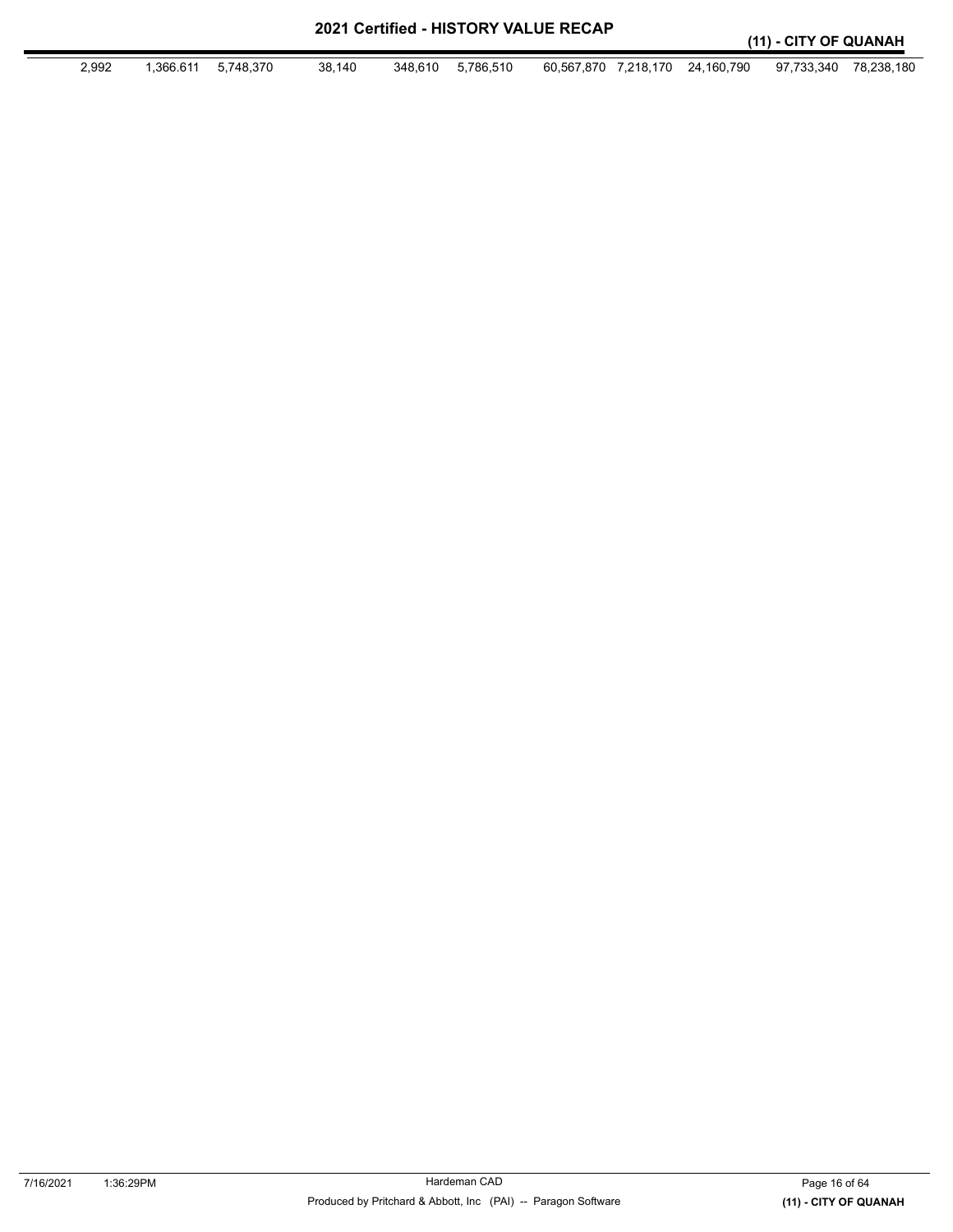|          |                                                                                                                                                                                                                                                                                                                                                                                                                                                                            |                                                                                                                                                                                                                                                                                                                                                                                                                               |                                                                                                                                                                                                                                                                                 |                    |                                                                                                                                                                                                                                                                                                                                                                                                    | (30) - CHILLICOTHE I.S.D.                                                                                                                                                                                  |
|----------|----------------------------------------------------------------------------------------------------------------------------------------------------------------------------------------------------------------------------------------------------------------------------------------------------------------------------------------------------------------------------------------------------------------------------------------------------------------------------|-------------------------------------------------------------------------------------------------------------------------------------------------------------------------------------------------------------------------------------------------------------------------------------------------------------------------------------------------------------------------------------------------------------------------------|---------------------------------------------------------------------------------------------------------------------------------------------------------------------------------------------------------------------------------------------------------------------------------|--------------------|----------------------------------------------------------------------------------------------------------------------------------------------------------------------------------------------------------------------------------------------------------------------------------------------------------------------------------------------------------------------------------------------------|------------------------------------------------------------------------------------------------------------------------------------------------------------------------------------------------------------|
|          | <b>Value</b>                                                                                                                                                                                                                                                                                                                                                                                                                                                               | <b>Items</b>                                                                                                                                                                                                                                                                                                                                                                                                                  | <b>Exempt</b>                                                                                                                                                                                                                                                                   |                    |                                                                                                                                                                                                                                                                                                                                                                                                    |                                                                                                                                                                                                            |
| $^{(+)}$ | 655,240                                                                                                                                                                                                                                                                                                                                                                                                                                                                    | 261                                                                                                                                                                                                                                                                                                                                                                                                                           | 830                                                                                                                                                                                                                                                                             |                    |                                                                                                                                                                                                                                                                                                                                                                                                    |                                                                                                                                                                                                            |
| $^{(+)}$ | 1,464,780                                                                                                                                                                                                                                                                                                                                                                                                                                                                  | 631                                                                                                                                                                                                                                                                                                                                                                                                                           | 567,340                                                                                                                                                                                                                                                                         |                    |                                                                                                                                                                                                                                                                                                                                                                                                    |                                                                                                                                                                                                            |
| $^{(+)}$ | 79,132,800                                                                                                                                                                                                                                                                                                                                                                                                                                                                 | 713                                                                                                                                                                                                                                                                                                                                                                                                                           | 0                                                                                                                                                                                                                                                                               |                    |                                                                                                                                                                                                                                                                                                                                                                                                    |                                                                                                                                                                                                            |
|          | 0                                                                                                                                                                                                                                                                                                                                                                                                                                                                          |                                                                                                                                                                                                                                                                                                                                                                                                                               |                                                                                                                                                                                                                                                                                 |                    |                                                                                                                                                                                                                                                                                                                                                                                                    |                                                                                                                                                                                                            |
|          |                                                                                                                                                                                                                                                                                                                                                                                                                                                                            |                                                                                                                                                                                                                                                                                                                                                                                                                               |                                                                                                                                                                                                                                                                                 |                    |                                                                                                                                                                                                                                                                                                                                                                                                    | 81,252,820                                                                                                                                                                                                 |
|          | <b>Value</b>                                                                                                                                                                                                                                                                                                                                                                                                                                                               | <b>Items</b>                                                                                                                                                                                                                                                                                                                                                                                                                  | <b>Exempt</b>                                                                                                                                                                                                                                                                   |                    |                                                                                                                                                                                                                                                                                                                                                                                                    |                                                                                                                                                                                                            |
| $^{(+)}$ |                                                                                                                                                                                                                                                                                                                                                                                                                                                                            | 252                                                                                                                                                                                                                                                                                                                                                                                                                           |                                                                                                                                                                                                                                                                                 |                    |                                                                                                                                                                                                                                                                                                                                                                                                    |                                                                                                                                                                                                            |
|          | 0                                                                                                                                                                                                                                                                                                                                                                                                                                                                          |                                                                                                                                                                                                                                                                                                                                                                                                                               |                                                                                                                                                                                                                                                                                 |                    |                                                                                                                                                                                                                                                                                                                                                                                                    |                                                                                                                                                                                                            |
|          |                                                                                                                                                                                                                                                                                                                                                                                                                                                                            |                                                                                                                                                                                                                                                                                                                                                                                                                               |                                                                                                                                                                                                                                                                                 |                    |                                                                                                                                                                                                                                                                                                                                                                                                    |                                                                                                                                                                                                            |
|          |                                                                                                                                                                                                                                                                                                                                                                                                                                                                            |                                                                                                                                                                                                                                                                                                                                                                                                                               |                                                                                                                                                                                                                                                                                 |                    |                                                                                                                                                                                                                                                                                                                                                                                                    |                                                                                                                                                                                                            |
|          |                                                                                                                                                                                                                                                                                                                                                                                                                                                                            |                                                                                                                                                                                                                                                                                                                                                                                                                               |                                                                                                                                                                                                                                                                                 |                    |                                                                                                                                                                                                                                                                                                                                                                                                    |                                                                                                                                                                                                            |
|          |                                                                                                                                                                                                                                                                                                                                                                                                                                                                            |                                                                                                                                                                                                                                                                                                                                                                                                                               |                                                                                                                                                                                                                                                                                 |                    |                                                                                                                                                                                                                                                                                                                                                                                                    | 21,071,250                                                                                                                                                                                                 |
|          |                                                                                                                                                                                                                                                                                                                                                                                                                                                                            |                                                                                                                                                                                                                                                                                                                                                                                                                               |                                                                                                                                                                                                                                                                                 |                    |                                                                                                                                                                                                                                                                                                                                                                                                    |                                                                                                                                                                                                            |
|          |                                                                                                                                                                                                                                                                                                                                                                                                                                                                            |                                                                                                                                                                                                                                                                                                                                                                                                                               |                                                                                                                                                                                                                                                                                 |                    |                                                                                                                                                                                                                                                                                                                                                                                                    |                                                                                                                                                                                                            |
|          |                                                                                                                                                                                                                                                                                                                                                                                                                                                                            |                                                                                                                                                                                                                                                                                                                                                                                                                               |                                                                                                                                                                                                                                                                                 |                    |                                                                                                                                                                                                                                                                                                                                                                                                    |                                                                                                                                                                                                            |
|          |                                                                                                                                                                                                                                                                                                                                                                                                                                                                            |                                                                                                                                                                                                                                                                                                                                                                                                                               |                                                                                                                                                                                                                                                                                 |                    |                                                                                                                                                                                                                                                                                                                                                                                                    |                                                                                                                                                                                                            |
|          |                                                                                                                                                                                                                                                                                                                                                                                                                                                                            |                                                                                                                                                                                                                                                                                                                                                                                                                               |                                                                                                                                                                                                                                                                                 |                    |                                                                                                                                                                                                                                                                                                                                                                                                    |                                                                                                                                                                                                            |
|          |                                                                                                                                                                                                                                                                                                                                                                                                                                                                            |                                                                                                                                                                                                                                                                                                                                                                                                                               |                                                                                                                                                                                                                                                                                 |                    |                                                                                                                                                                                                                                                                                                                                                                                                    | 2,042,560                                                                                                                                                                                                  |
|          |                                                                                                                                                                                                                                                                                                                                                                                                                                                                            |                                                                                                                                                                                                                                                                                                                                                                                                                               |                                                                                                                                                                                                                                                                                 |                    |                                                                                                                                                                                                                                                                                                                                                                                                    |                                                                                                                                                                                                            |
|          |                                                                                                                                                                                                                                                                                                                                                                                                                                                                            |                                                                                                                                                                                                                                                                                                                                                                                                                               |                                                                                                                                                                                                                                                                                 |                    |                                                                                                                                                                                                                                                                                                                                                                                                    |                                                                                                                                                                                                            |
|          |                                                                                                                                                                                                                                                                                                                                                                                                                                                                            |                                                                                                                                                                                                                                                                                                                                                                                                                               |                                                                                                                                                                                                                                                                                 |                    |                                                                                                                                                                                                                                                                                                                                                                                                    |                                                                                                                                                                                                            |
|          |                                                                                                                                                                                                                                                                                                                                                                                                                                                                            |                                                                                                                                                                                                                                                                                                                                                                                                                               |                                                                                                                                                                                                                                                                                 |                    |                                                                                                                                                                                                                                                                                                                                                                                                    |                                                                                                                                                                                                            |
|          |                                                                                                                                                                                                                                                                                                                                                                                                                                                                            |                                                                                                                                                                                                                                                                                                                                                                                                                               |                                                                                                                                                                                                                                                                                 |                    |                                                                                                                                                                                                                                                                                                                                                                                                    | 218,145,590                                                                                                                                                                                                |
| $(=)$    |                                                                                                                                                                                                                                                                                                                                                                                                                                                                            |                                                                                                                                                                                                                                                                                                                                                                                                                               |                                                                                                                                                                                                                                                                                 |                    |                                                                                                                                                                                                                                                                                                                                                                                                    | 322,512,220                                                                                                                                                                                                |
|          | <b>Value</b>                                                                                                                                                                                                                                                                                                                                                                                                                                                               | <b>Items</b>                                                                                                                                                                                                                                                                                                                                                                                                                  |                                                                                                                                                                                                                                                                                 |                    |                                                                                                                                                                                                                                                                                                                                                                                                    |                                                                                                                                                                                                            |
| $^{(+)}$ | 0                                                                                                                                                                                                                                                                                                                                                                                                                                                                          | 0                                                                                                                                                                                                                                                                                                                                                                                                                             |                                                                                                                                                                                                                                                                                 |                    |                                                                                                                                                                                                                                                                                                                                                                                                    | 0                                                                                                                                                                                                          |
| $^{(+)}$ | 79,132,800                                                                                                                                                                                                                                                                                                                                                                                                                                                                 | 713                                                                                                                                                                                                                                                                                                                                                                                                                           |                                                                                                                                                                                                                                                                                 |                    |                                                                                                                                                                                                                                                                                                                                                                                                    |                                                                                                                                                                                                            |
| $(-)$    | 190                                                                                                                                                                                                                                                                                                                                                                                                                                                                        | 1                                                                                                                                                                                                                                                                                                                                                                                                                             |                                                                                                                                                                                                                                                                                 |                    |                                                                                                                                                                                                                                                                                                                                                                                                    |                                                                                                                                                                                                            |
| $(-)$    |                                                                                                                                                                                                                                                                                                                                                                                                                                                                            |                                                                                                                                                                                                                                                                                                                                                                                                                               |                                                                                                                                                                                                                                                                                 |                    |                                                                                                                                                                                                                                                                                                                                                                                                    |                                                                                                                                                                                                            |
|          | 0                                                                                                                                                                                                                                                                                                                                                                                                                                                                          |                                                                                                                                                                                                                                                                                                                                                                                                                               |                                                                                                                                                                                                                                                                                 |                    |                                                                                                                                                                                                                                                                                                                                                                                                    |                                                                                                                                                                                                            |
|          |                                                                                                                                                                                                                                                                                                                                                                                                                                                                            |                                                                                                                                                                                                                                                                                                                                                                                                                               |                                                                                                                                                                                                                                                                                 |                    |                                                                                                                                                                                                                                                                                                                                                                                                    | 69,084,440                                                                                                                                                                                                 |
|          |                                                                                                                                                                                                                                                                                                                                                                                                                                                                            |                                                                                                                                                                                                                                                                                                                                                                                                                               |                                                                                                                                                                                                                                                                                 |                    |                                                                                                                                                                                                                                                                                                                                                                                                    |                                                                                                                                                                                                            |
|          |                                                                                                                                                                                                                                                                                                                                                                                                                                                                            |                                                                                                                                                                                                                                                                                                                                                                                                                               |                                                                                                                                                                                                                                                                                 |                    |                                                                                                                                                                                                                                                                                                                                                                                                    |                                                                                                                                                                                                            |
|          |                                                                                                                                                                                                                                                                                                                                                                                                                                                                            |                                                                                                                                                                                                                                                                                                                                                                                                                               |                                                                                                                                                                                                                                                                                 |                    | $(=)$                                                                                                                                                                                                                                                                                                                                                                                              | 253,427,780                                                                                                                                                                                                |
|          |                                                                                                                                                                                                                                                                                                                                                                                                                                                                            |                                                                                                                                                                                                                                                                                                                                                                                                                               |                                                                                                                                                                                                                                                                                 |                    |                                                                                                                                                                                                                                                                                                                                                                                                    |                                                                                                                                                                                                            |
|          |                                                                                                                                                                                                                                                                                                                                                                                                                                                                            |                                                                                                                                                                                                                                                                                                                                                                                                                               |                                                                                                                                                                                                                                                                                 |                    |                                                                                                                                                                                                                                                                                                                                                                                                    |                                                                                                                                                                                                            |
|          |                                                                                                                                                                                                                                                                                                                                                                                                                                                                            |                                                                                                                                                                                                                                                                                                                                                                                                                               |                                                                                                                                                                                                                                                                                 |                    |                                                                                                                                                                                                                                                                                                                                                                                                    |                                                                                                                                                                                                            |
|          |                                                                                                                                                                                                                                                                                                                                                                                                                                                                            |                                                                                                                                                                                                                                                                                                                                                                                                                               |                                                                                                                                                                                                                                                                                 |                    |                                                                                                                                                                                                                                                                                                                                                                                                    |                                                                                                                                                                                                            |
|          |                                                                                                                                                                                                                                                                                                                                                                                                                                                                            |                                                                                                                                                                                                                                                                                                                                                                                                                               |                                                                                                                                                                                                                                                                                 |                    |                                                                                                                                                                                                                                                                                                                                                                                                    |                                                                                                                                                                                                            |
|          | 0                                                                                                                                                                                                                                                                                                                                                                                                                                                                          | 0                                                                                                                                                                                                                                                                                                                                                                                                                             |                                                                                                                                                                                                                                                                                 |                    |                                                                                                                                                                                                                                                                                                                                                                                                    |                                                                                                                                                                                                            |
|          | 0                                                                                                                                                                                                                                                                                                                                                                                                                                                                          | 0                                                                                                                                                                                                                                                                                                                                                                                                                             |                                                                                                                                                                                                                                                                                 |                    |                                                                                                                                                                                                                                                                                                                                                                                                    |                                                                                                                                                                                                            |
|          | 0                                                                                                                                                                                                                                                                                                                                                                                                                                                                          |                                                                                                                                                                                                                                                                                                                                                                                                                               |                                                                                                                                                                                                                                                                                 |                    |                                                                                                                                                                                                                                                                                                                                                                                                    | 112,410                                                                                                                                                                                                    |
|          | 0                                                                                                                                                                                                                                                                                                                                                                                                                                                                          | 0                                                                                                                                                                                                                                                                                                                                                                                                                             |                                                                                                                                                                                                                                                                                 |                    |                                                                                                                                                                                                                                                                                                                                                                                                    | 0.03%                                                                                                                                                                                                      |
|          |                                                                                                                                                                                                                                                                                                                                                                                                                                                                            | 7                                                                                                                                                                                                                                                                                                                                                                                                                             |                                                                                                                                                                                                                                                                                 |                    |                                                                                                                                                                                                                                                                                                                                                                                                    |                                                                                                                                                                                                            |
| $(-)$    | 816,990                                                                                                                                                                                                                                                                                                                                                                                                                                                                    | 104                                                                                                                                                                                                                                                                                                                                                                                                                           |                                                                                                                                                                                                                                                                                 |                    |                                                                                                                                                                                                                                                                                                                                                                                                    |                                                                                                                                                                                                            |
| $(-)$    | 226,740                                                                                                                                                                                                                                                                                                                                                                                                                                                                    | 9                                                                                                                                                                                                                                                                                                                                                                                                                             |                                                                                                                                                                                                                                                                                 |                    |                                                                                                                                                                                                                                                                                                                                                                                                    |                                                                                                                                                                                                            |
| $(-)$    | 124,002,370                                                                                                                                                                                                                                                                                                                                                                                                                                                                | 8                                                                                                                                                                                                                                                                                                                                                                                                                             |                                                                                                                                                                                                                                                                                 |                    |                                                                                                                                                                                                                                                                                                                                                                                                    |                                                                                                                                                                                                            |
|          |                                                                                                                                                                                                                                                                                                                                                                                                                                                                            |                                                                                                                                                                                                                                                                                                                                                                                                                               |                                                                                                                                                                                                                                                                                 |                    |                                                                                                                                                                                                                                                                                                                                                                                                    |                                                                                                                                                                                                            |
|          |                                                                                                                                                                                                                                                                                                                                                                                                                                                                            |                                                                                                                                                                                                                                                                                                                                                                                                                               |                                                                                                                                                                                                                                                                                 |                    |                                                                                                                                                                                                                                                                                                                                                                                                    |                                                                                                                                                                                                            |
|          | 0                                                                                                                                                                                                                                                                                                                                                                                                                                                                          |                                                                                                                                                                                                                                                                                                                                                                                                                               |                                                                                                                                                                                                                                                                                 |                    |                                                                                                                                                                                                                                                                                                                                                                                                    |                                                                                                                                                                                                            |
|          |                                                                                                                                                                                                                                                                                                                                                                                                                                                                            |                                                                                                                                                                                                                                                                                                                                                                                                                               |                                                                                                                                                                                                                                                                                 |                    |                                                                                                                                                                                                                                                                                                                                                                                                    |                                                                                                                                                                                                            |
|          |                                                                                                                                                                                                                                                                                                                                                                                                                                                                            |                                                                                                                                                                                                                                                                                                                                                                                                                               |                                                                                                                                                                                                                                                                                 |                    |                                                                                                                                                                                                                                                                                                                                                                                                    |                                                                                                                                                                                                            |
|          |                                                                                                                                                                                                                                                                                                                                                                                                                                                                            |                                                                                                                                                                                                                                                                                                                                                                                                                               |                                                                                                                                                                                                                                                                                 |                    | $(-)$                                                                                                                                                                                                                                                                                                                                                                                              | 137,713,440                                                                                                                                                                                                |
|          |                                                                                                                                                                                                                                                                                                                                                                                                                                                                            |                                                                                                                                                                                                                                                                                                                                                                                                                               |                                                                                                                                                                                                                                                                                 |                    |                                                                                                                                                                                                                                                                                                                                                                                                    | 115,714,340                                                                                                                                                                                                |
|          |                                                                                                                                                                                                                                                                                                                                                                                                                                                                            |                                                                                                                                                                                                                                                                                                                                                                                                                               |                                                                                                                                                                                                                                                                                 |                    | $(-)$                                                                                                                                                                                                                                                                                                                                                                                              | 5,142,170                                                                                                                                                                                                  |
|          |                                                                                                                                                                                                                                                                                                                                                                                                                                                                            |                                                                                                                                                                                                                                                                                                                                                                                                                               |                                                                                                                                                                                                                                                                                 |                    |                                                                                                                                                                                                                                                                                                                                                                                                    |                                                                                                                                                                                                            |
|          |                                                                                                                                                                                                                                                                                                                                                                                                                                                                            |                                                                                                                                                                                                                                                                                                                                                                                                                               |                                                                                                                                                                                                                                                                                 |                    |                                                                                                                                                                                                                                                                                                                                                                                                    | 110,572,170                                                                                                                                                                                                |
|          | $^{(+)}$<br>$(=)$<br>$^{(+)}$<br>$^{(+)}$<br>$^{(+)}$<br>$(+)$<br>$(=)$<br>$^{(+)}$<br>$^{(+)}$<br>$^{(+)}$<br>$^{(+)}$<br>$(=)$<br>Total Real Estate & Personal Mkt Value (=)<br>$^{(+)}$<br>$^{(+)}$<br>$(+)$<br>$(=)$<br>$(-)$<br>Productivity Loss: (=)<br>$(-)$<br>$(-)$<br>$(-)$<br>$(-)$<br>$(-)$<br>$(-)$<br>$(-)$<br>$(-)$<br>$(-)$<br>$(-)$<br>$(-)$<br>$(-)$<br>$(-)$<br>$(-)$<br>$(-)$<br>$(-)$<br>$(-)$<br>$(-)$<br>$(-)$<br>$(-)$<br>$(-)$<br>$(=)$<br>$(=)$ | 81,252,820<br>11,606,430<br>9,464,820<br>0<br>0<br>21,071,250<br><b>Value</b><br>341,390<br>0<br>1,701,170<br>0<br>2,042,560<br>104,366,630<br><b>Value</b><br>13,381,190<br>161,532,270<br>43,232,130<br>218,145,590<br>322,512,220<br>10,048,170<br>69,084,440<br><b>Value</b><br>3,496,680<br>1,820<br>0<br>0<br>0<br>0<br>0<br>0<br>112,410<br>9,020,370<br>36,060<br>0<br>0<br>0<br>0<br>0<br>206,797,880<br>115,714,340 | 0<br>1,605<br>0<br>424<br>0<br>0<br>676<br><b>Items</b><br>13<br>0<br>62<br>0<br>75<br>2,356<br><b>Items</b><br>1,139<br>17<br>482<br>1,638<br>712<br>0<br>713<br><b>Items</b><br>110<br>9<br>0<br>$\pmb{0}$<br>0<br>0<br>0<br>0<br>0<br>2<br>276<br>0<br>0<br>0<br>0<br>0<br>0 | 0<br><b>Exempt</b> | <b>Total Land Value:</b><br>68,480<br>0<br>2,244,320<br>0<br>0<br><b>Total Imp Value:</b><br>0<br>$\Omega$<br>615,710<br>0<br><b>Total Personal Value:</b><br><b>Total Min Mkt Value:</b><br><b>Total Market Value:</b><br><b>Land Timber Gain:</b><br><b>Productivity Loss:</b><br><b>Total Market Taxable:</b><br><b>Total Losses:</b><br><b>Total Exemptions*:</b><br><b>Net Taxable Value:</b> | $(+)$<br>$(+)$<br>$(+)$<br>$(+)$<br>$(=/+)$<br>$(+)$<br>$(-)$<br><b>Total Protested Value:</b><br><b>Protested % of Total Market:</b><br>Total Appraised Value: (=/+)<br>* See breakdown on following page |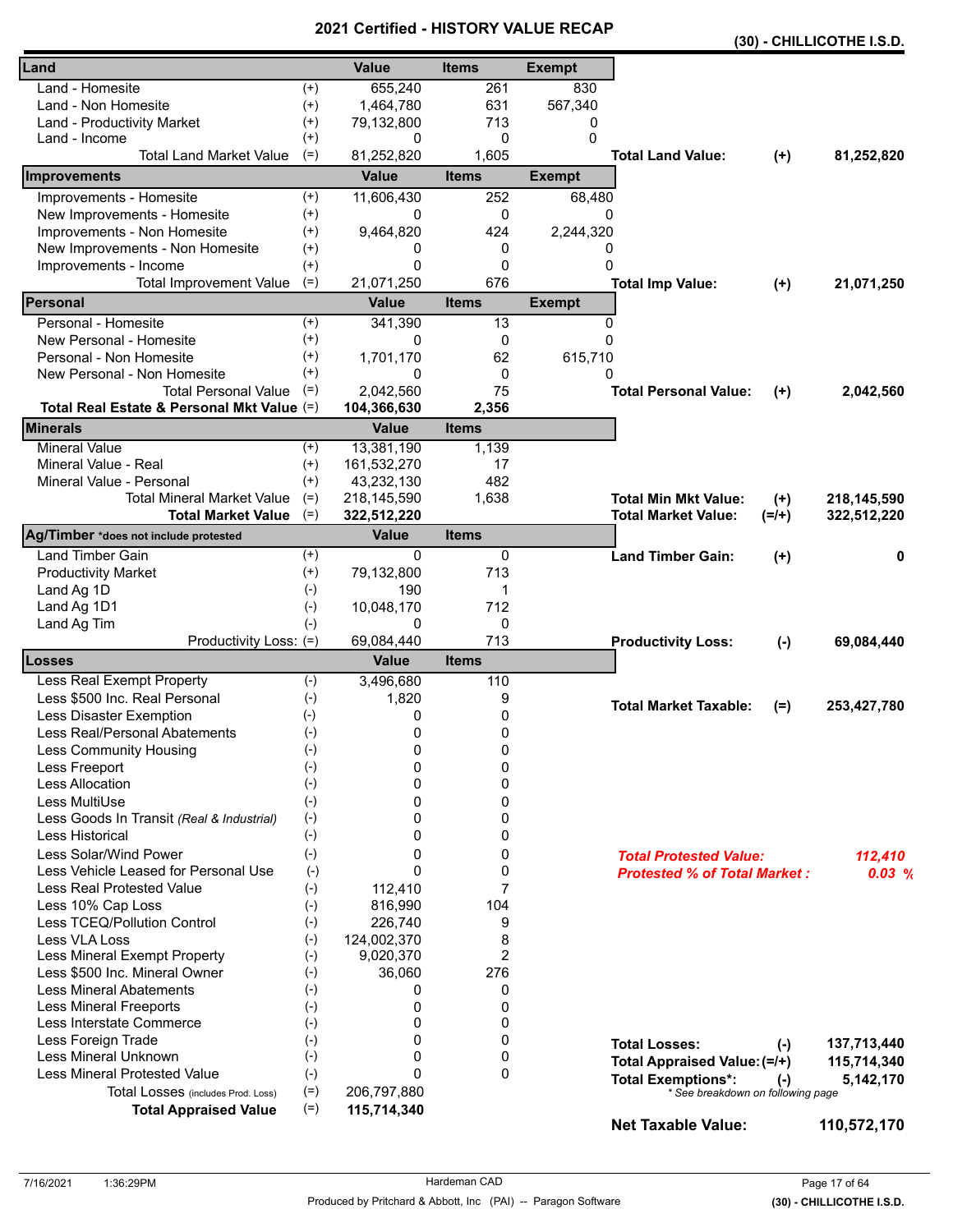|                                                                                                                                     |                   |              |               | 2021 Certilled - HISTORT VALUE RECAP                              |        |                      |                                         | (30) - CHILLICOTHE I.S.D.                                                                                        |
|-------------------------------------------------------------------------------------------------------------------------------------|-------------------|--------------|---------------|-------------------------------------------------------------------|--------|----------------------|-----------------------------------------|------------------------------------------------------------------------------------------------------------------|
| *** Freeze Totals: (This is only for Effective Tax Rate Calculation)                                                                |                   |              |               |                                                                   |        |                      |                                         |                                                                                                                  |
| <b>Total Ceiling Tax:</b>                                                                                                           |                   |              | 13,955.67     |                                                                   |        |                      |                                         |                                                                                                                  |
| <b>Total Freeze Taxable:</b>                                                                                                        |                   |              | 1,995,130     |                                                                   |        |                      |                                         |                                                                                                                  |
| New Imp/Pers with Ceiling: +                                                                                                        |                   |              |               | 0                                                                 |        |                      |                                         |                                                                                                                  |
| **Freeze Adjusted Taxable:                                                                                                          |                   |              |               |                                                                   |        |                      |                                         | 108,577,040**This number DOES NOT represent any Jurisdiction's Certified Taxable Value**                         |
| Estimated Total Levy: ((Net Taxable Value - Total Freeze Taxable + New Imp/Pers with Ceiling) * Tax Rate / 100) + Total Ceiling Tax |                   |              |               |                                                                   |        |                      |                                         |                                                                                                                  |
| or (Freeze Adjusted Taxable * Tax Rate / 100) + Total Ceiling Tax                                                                   |                   |              |               |                                                                   |        |                      |                                         |                                                                                                                  |
|                                                                                                                                     |                   |              |               |                                                                   |        |                      |                                         |                                                                                                                  |
| <b>Count of Homesteads</b>                                                                                                          |                   |              |               |                                                                   |        |                      |                                         |                                                                                                                  |
| F<br>н<br>s<br>в                                                                                                                    | D                 | W            | O             | DV<br><b>DV100</b>                                                |        | <b>SS First Resp</b> | <b>SS Svc Member</b>                    |                                                                                                                  |
| 108<br>99<br>0<br>3                                                                                                                 | 0                 | 0            | 0             | 3<br>7                                                            |        | 0                    | $\mathbf 0$                             |                                                                                                                  |
| <b>Owner and Parcel Counts</b>                                                                                                      |                   |              |               |                                                                   |        |                      |                                         |                                                                                                                  |
| <b>Total Parcels*:</b>                                                                                                              |                   |              |               | 3,334* Parcel count is figured by parcel per ownership sequences. |        |                      |                                         |                                                                                                                  |
| <b>Total Owners:</b>                                                                                                                | 1,446             |              |               |                                                                   |        |                      |                                         |                                                                                                                  |
| <b>Ported Homestead/Charity Amounts</b>                                                                                             |                   | <b>Value</b> |               | <b>Items</b>                                                      |        |                      |                                         |                                                                                                                  |
| DV Donated Home (Charity)                                                                                                           | $^{(+)}$          |              | 0             |                                                                   | 0      |                      |                                         |                                                                                                                  |
| SS of a Service Member Ported Amount                                                                                                | $(+)$             |              | 0             |                                                                   | 0      |                      |                                         |                                                                                                                  |
| SS of a First Responder Ported Amount<br>SS of DV Donated Home Ported Amount                                                        | $(+)$             |              | 0             |                                                                   | 0      |                      |                                         |                                                                                                                  |
| SS of 100% DV Ported Amount                                                                                                         | $^{(+)}$<br>$(+)$ |              | 0<br>$\Omega$ |                                                                   | 0<br>0 |                      |                                         |                                                                                                                  |
| <b>Homestead Exemptions</b>                                                                                                         |                   | <b>Value</b> |               | <b>Items</b>                                                      |        |                      |                                         |                                                                                                                  |
| Homestead H,S                                                                                                                       | $^{(+)}$          |              | 4,479,880     |                                                                   | 211    |                      |                                         |                                                                                                                  |
| Senior S                                                                                                                            | $(+)$             |              | 587,800       |                                                                   | 64     |                      | H - Homestead                           | D - Disabled Only                                                                                                |
| Disabled B                                                                                                                          | $^{(+)}$          |              | 20,000        |                                                                   | 2      |                      | S - Over 65<br>F - Disabled Widow       | W - Widow<br>O - Over 65 (No HS)                                                                                 |
| DV 100%                                                                                                                             | $(+)$             |              | 43,490        |                                                                   | 3      |                      | B - Disabled                            | DV - Disabled Veteran                                                                                            |
| Surviving Spouse of a Service Member                                                                                                | $^{(+)}$          |              | 0             |                                                                   | 0      |                      | DV100 (1, 2, 3) - 100% Disabled Veteran |                                                                                                                  |
| Survivng Spouse of a First Responder                                                                                                | $(+)$             |              | $\Omega$      |                                                                   | 0      |                      |                                         | 4 (4B, 4H, 4S) - Surviving Spouse of a Service Member<br>5* (5B, 5H, 5S) - Surviving Spouse of a First Responder |
| Total Reimbursable (=)                                                                                                              |                   |              | 5,131,170     |                                                                   | 280    |                      |                                         |                                                                                                                  |
| <b>Local Discount</b><br>Disabled Veteran                                                                                           | $^{(+)}$<br>$(+)$ |              | 0<br>11,000   |                                                                   | 0<br>2 |                      |                                         |                                                                                                                  |
| Optional 65                                                                                                                         | $^{(+)}$          |              | 0             |                                                                   | 0      |                      |                                         |                                                                                                                  |
| Local Disabled                                                                                                                      | $^{(+)}$          |              | 0             |                                                                   | 0      |                      |                                         |                                                                                                                  |
| State Homestead                                                                                                                     | $^{(+)}$          |              | $\mathbf 0$   |                                                                   | 0      |                      |                                         |                                                                                                                  |
| <b>Total Exemptions</b>                                                                                                             | $(=)$             |              |               | 5,142,170 (includes Ported/Charity Amounts)                       |        |                      |                                         |                                                                                                                  |
| <b>Special Certified Totals</b>                                                                                                     |                   |              |               |                                                                   |        |                      |                                         |                                                                                                                  |
| <b>Exempt Value of First Time Absolute Exemption</b>                                                                                |                   |              |               | \$31,470                                                          |        |                      |                                         |                                                                                                                  |
| <b>Exempt Value of First Time Partial Exemption</b>                                                                                 |                   |              |               | \$10,540                                                          |        |                      |                                         |                                                                                                                  |
| <b>New AG/Timber</b>                                                                                                                |                   |              |               |                                                                   |        |                      |                                         |                                                                                                                  |
| Market                                                                                                                              |                   |              |               | \$0                                                               |        |                      |                                         |                                                                                                                  |
| Taxable                                                                                                                             |                   |              |               | \$0                                                               |        |                      |                                         |                                                                                                                  |
| Value Loss                                                                                                                          |                   |              |               | \$0                                                               |        |                      |                                         |                                                                                                                  |
| <b>New Improvement/Personal</b>                                                                                                     |                   |              |               |                                                                   |        |                      |                                         |                                                                                                                  |
| Market                                                                                                                              |                   |              |               | \$0                                                               |        |                      |                                         |                                                                                                                  |
| Taxable                                                                                                                             |                   |              |               | \$0                                                               |        |                      |                                         |                                                                                                                  |
|                                                                                                                                     |                   |              |               |                                                                   |        |                      |                                         |                                                                                                                  |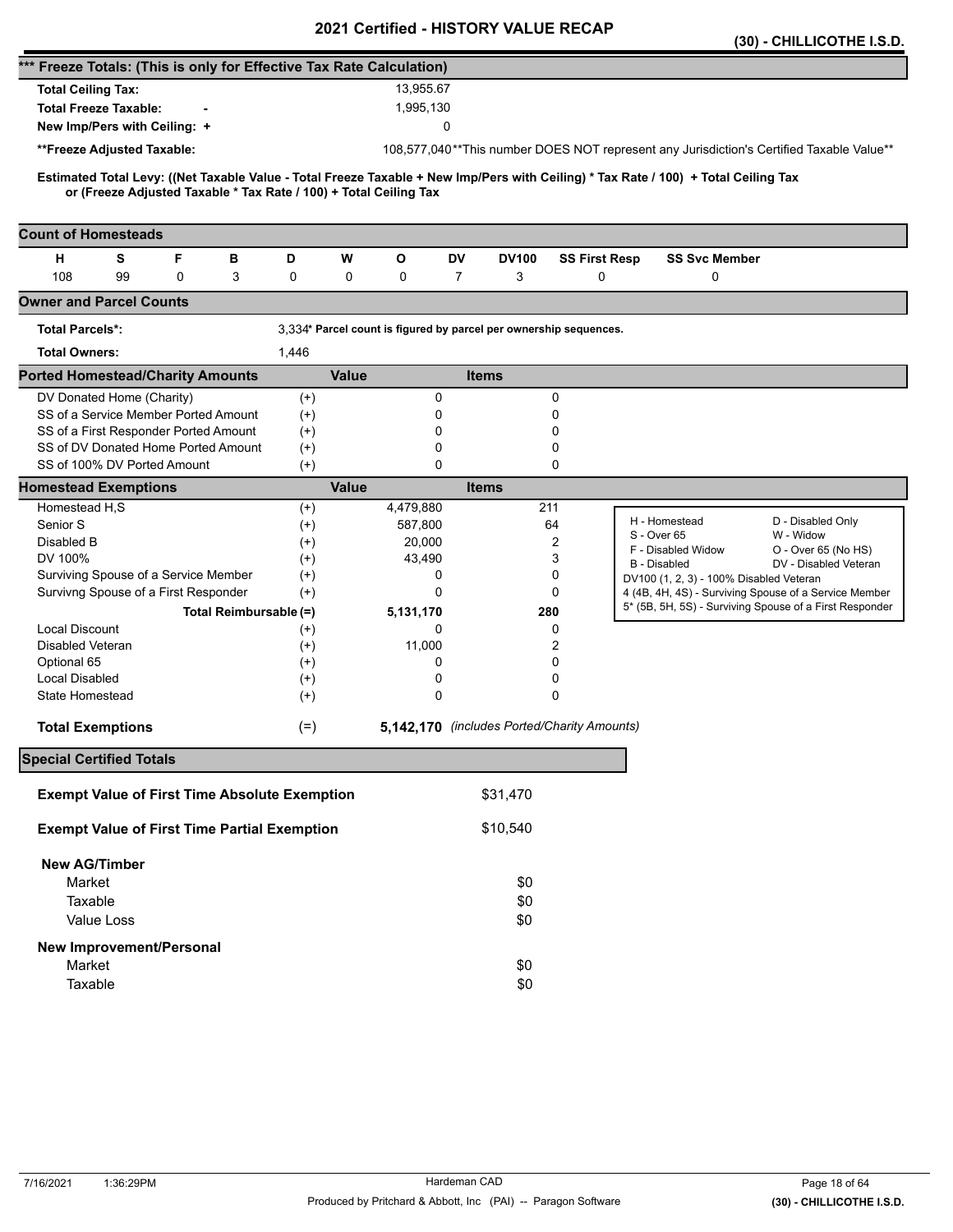|                            | Average Values* (includes protested & exempt value) |                |                                        |
|----------------------------|-----------------------------------------------------|----------------|----------------------------------------|
| Average Homestead Value A* |                                                     | <b>Parcels</b> | Total Homestead Value A*               |
| Market                     | \$38.923                                            | 208            | \$8,096,130<br>Market                  |
| <b>Taxable</b>             | \$11.038                                            |                | \$4,177,370<br>Taxable                 |
|                            | Average Homestead Value A* and E*                   | <b>Parcels</b> | Total Homestead Value A* and E*        |
| Market                     | \$46,335                                            | 263            | \$12,186,210<br>Market                 |
| <b>Taxable</b>             | \$18,444                                            |                | \$6,817,690<br>Taxable                 |
|                            | Average Homestead Value A* and E* and M1            | <b>Parcels</b> | Total Homestead Value A* and E* and M1 |
| Market                     | \$45,389                                            | 276            | \$12,527,600<br>Market                 |
| <b>Taxable</b>             | \$17.429                                            |                | \$6,890,110<br>Taxable                 |
|                            | <b>Average Homestead Value M1</b>                   | <b>Parcels</b> | <b>Total Homestead Value M1</b>        |
| Market                     | \$26,260                                            | 13             | \$341,390<br>Market                    |
| <b>Taxable</b>             | \$0                                                 |                | \$72,420<br>Taxable                    |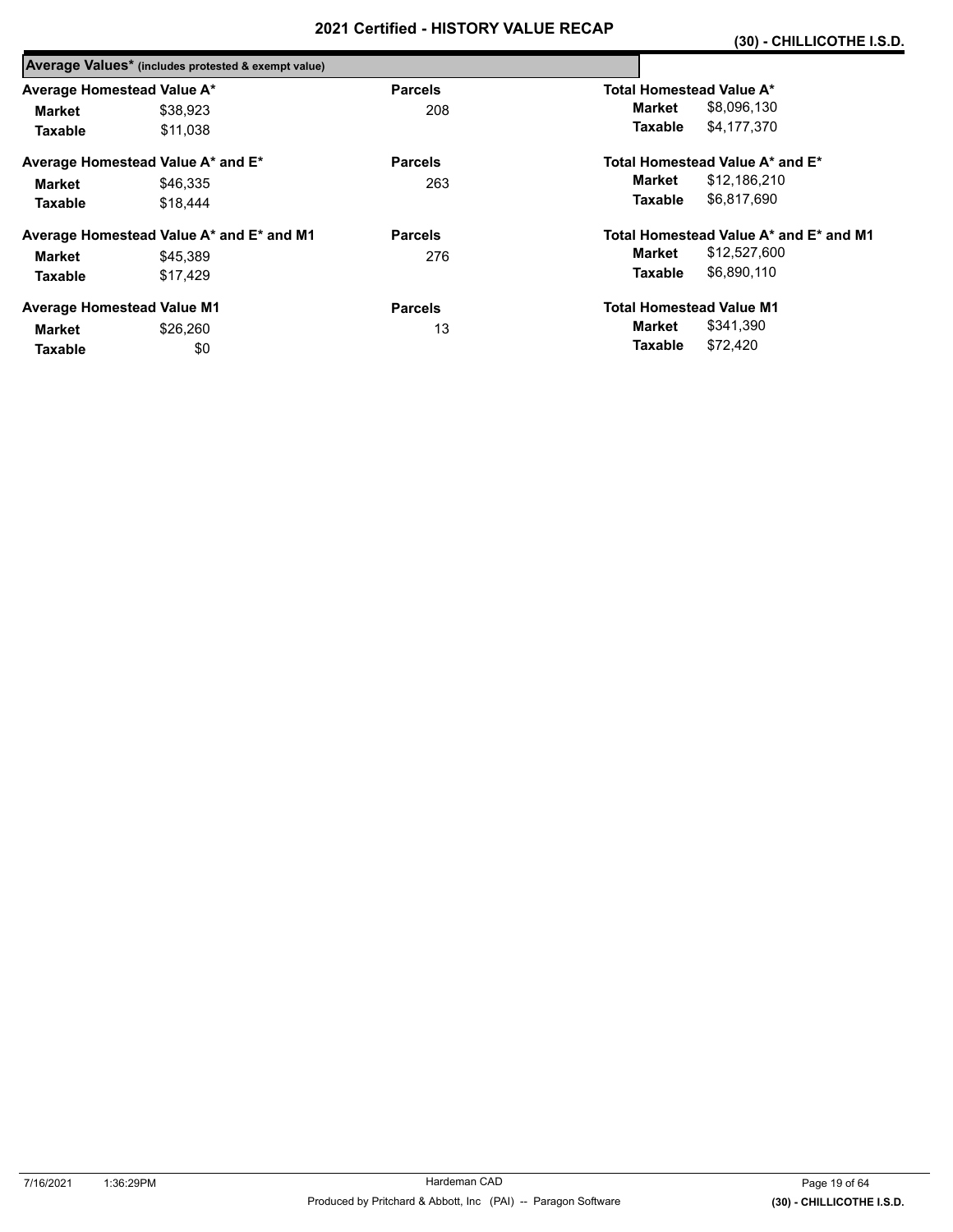### **(30) - CHILLICOTHE I.S.D.**

| <b>Category Code Breakdown</b> |                |                |         |                  |                                      |                        |                              |                        |                  |                                    |                                    |
|--------------------------------|----------------|----------------|---------|------------------|--------------------------------------|------------------------|------------------------------|------------------------|------------------|------------------------------------|------------------------------------|
| Cat<br>Code                    | Items          | <b>Acres</b>   | Land    | <b>Ag/Timber</b> | <b>Productivity</b><br><b>Market</b> | <b>Taxable</b><br>Land | <b>Improvements Personal</b> |                        | <b>Mineral</b>   | <b>Total Mkt</b><br><b>Taxable</b> | <b>Total Net</b><br><b>Taxable</b> |
| A <sub>1</sub>                 | 369            | 126.550        | 655,350 | 0                | 0                                    | 655,350                | 10,185,640                   | $\pmb{0}$              | 0                | 10,840,990                         | 6,645,110                          |
| A2                             | 1              | 0.321          | 1,500   | 0                | 0                                    | 1,500                  | 14,490                       | 0                      | 0                | 15,990                             | 15,990                             |
| A <sub>5</sub>                 | 5              | 0.000          | 0       | 0                | 0                                    | 0                      | 74,560                       | 0                      | 0                | 74,560                             | 39,440                             |
| $A^*$                          | 375            | 126.871        | 656,850 | 0                | 0                                    | 656,850                | 10,274,690                   | 0                      | 0                | 10,931,540                         | 6,700,540                          |
| <b>B1</b>                      | 1              | 0.344          | 3,500   | 0                | 0                                    | 3,500                  | 8,640                        | 0                      | 0                | 12,140                             | 12,140                             |
| B*                             | 1              | 0.344          | 3,500   | 0                | 0                                    | 3,500                  | 8,640                        | 0                      | 0                | 12,140                             | 12,140                             |
| C <sub>1</sub>                 | 260            | 98.068         | 246,230 | 0                | 0                                    | 246,230                | 45,470                       | 0                      | 0                | 291,700                            | 289,700                            |
| $C^*$                          | 260            | 98.068         | 246,230 | 0                | 0                                    | 246,230                | 45,470                       | 0                      | 0                | 291,700                            | 289,700                            |
| D <sub>1</sub>                 | 712            | 89,192.052     | 0       | 10,040,590       | 79,092,670                           | 10,040,590             | 0                            | 0                      | 0                | 10,040,590                         | 10,040,590                         |
| D <sub>1</sub> E               | $\overline{1}$ | 45.625         | 0       | 7,770            | 40,130                               | 7,770                  | 0                            | 0                      | 0                | 7,770                              | 7,770                              |
| D <sub>2</sub>                 | 148            | 0.000          | 0       | 0                | 0                                    | $\pmb{0}$              | 2,884,420                    | 0                      | 0                | 2,884,420                          | 2,884,420                          |
| D*                             | 861            | 89,237.677     | 0       | 10,048,360       | 79,132,800                           | 10,048,360             | 2,884,420                    | 0                      | 0                | 12,932,780                         | 12,932,780                         |
| Е                              | 34             | 194.343        | 176,520 | 0                | 0                                    | 176,520                | 81,390                       | 0                      | 0                | 257,910                            | 251,910                            |
| E1                             | 78             | 294.455        | 345,400 | 0                | 0                                    | 345,400                | 4,428,300                    | 0                      | 0                | 4,773,700                          | 3,254,780                          |
| E <sub>2</sub>                 | 1              | 5.000          | 6,000   | 0                | 0                                    | 6,000                  | 19,150                       | 0                      | 0                | 25,150                             | 25,150                             |
| E <sub>3</sub>                 | 1              | 0.000          | 0       | 0                | 0                                    | 0                      | 42,200                       | 0                      | 0                | 42,200                             | 42,200                             |
| E*                             | 114            | 493.798        | 527,920 | 0                | 0                                    | 527,920                | 4,571,040                    | 0                      | 0                | 5,098,960                          | 3,574,040                          |
| F <sub>1</sub>                 | 36             | 15.639         | 69,550  | 0                | 0                                    | 69,550                 | 957,330                      | 0                      | 0                | 1,026,880                          | 1,002,210                          |
| F <sub>1</sub>                 | 36             | 15.639         | 69,550  | 0                | $\pmb{0}$                            | 69,550                 | 957,330                      | $\pmb{0}$              | 0                | 1,026,880                          | 1,002,210                          |
| F <sub>2</sub>                 | 23             | 12.844         | 42,310  | 0                | 0                                    | 42,310                 | 0                            | 0                      | 157,311,960      | 157,354,270                        | 39,171,480                         |
| F <sub>2</sub> A               | $\mathbf{1}$   | 0.000          | 0       | 0                | 0                                    | 0                      | 0                            | 0                      | 4,044,440        | 4,044,440                          | 0                                  |
| F <sub>2</sub> L               | $\overline{c}$ | 0.000          | 0       | 0                | 0                                    | 0                      | 0                            | $\mathbf 0$            | 28,720           | 28,720                             | 28,720                             |
| F <sub>2</sub>                 | 26             | 12.844         | 42,310  | 0                | $\bf{0}$                             | 42,310                 | 0                            | 0                      | 161,385,120      | 161,427,430                        | 39,200,200                         |
| F*                             | 62             | 28.483         | 111,860 | 0                | 0                                    | 111,860                | 957,330                      | 0                      | 161,385,120      | 162,454,310                        | 40,202,410                         |
| G1                             | 1,139          | 0.000          | 0       | 0                | 0                                    | 0                      | 0                            | 0                      | 13,381,190       | 13,381,190                         | 13,381,190                         |
| G*                             | 1,139          | 0.000          | 0       | 0                | 0                                    | 0                      | 0                            | 0                      | 13,381,190       | 13,381,190                         | 13,381,190                         |
| J2                             | 3              | 0.000          | 0       | 0                | 0                                    | 0                      | 0                            | 0                      | 469,690          | 469,690                            | 469,690                            |
| J3                             | 16             | 0.517          | 2,340   | 0                | 0                                    | 2,340                  | 0                            | 0                      | 14,201,150       | 14,203,490                         | 14,203,490                         |
| J4                             | 16             | 0.264          | 3,150   | 0                | 0                                    | 3,150                  | 16,860                       | 0                      | 736,520          | 756,530                            | 736,520                            |
| J5                             | 5              | 0.000          | 0       | 0                | 0                                    | 0                      | 0                            | 0                      | 8,074,960        | 8,074,960                          | 8,074,960                          |
| J6                             | 42             | 0.000          | 0       | 0                | 0                                    | 0                      | 0                            | $\mathbf 0$            | 4,401,490        | 4,401,490                          | 4,174,750                          |
| J7                             | 6              | 0.000          | 0       | 0                | 0                                    | 0                      | 0                            | 0                      | 6,930            | 6,930                              | 6,930                              |
| ${\sf J}8$                     | 6              | 0.000          | 0       | 0                | 0                                    | $\pmb{0}$              | 0                            | 0                      | 284,930          | 284,930                            | 284,930                            |
| J*                             | 94             | 0.781          | 5,490   | 0                | 0                                    | 5,490                  | 16,860                       | 0                      | 28,175,670       | 28,198,020                         | 27,951,270                         |
| L1                             | 37             | 0.000          | 0       | 0                | 0                                    | 0                      | 0                            | 819,140                | 0                | 819,140                            | 819,140                            |
| L <sub>1</sub> T               | $\mathbf{1}$   | 0.000          | 0       | 0                | 0                                    | 0                      | 0                            | 0                      | 147,150          | 147,150                            | 147,150                            |
| L1                             | 38             | 0.000          | 0       | 0                | $\pmb{0}$                            | 0                      | 0                            | 819,140                | 147,150          | 966,290                            | 966,290                            |
| L2A                            | 11             | 0.000          | 0       | 0                | 0                                    | $\pmb{0}$              | 0                            | 0                      | 206,460          | 206,460                            | 61,030                             |
| L2C                            | 3              | 0.000          | 0       | 0                | 0                                    | 0                      | 0                            | $\pmb{0}$              | 1,106,360        | 1,106,360                          | 105,790                            |
| L2D                            | 6              | 0.000          | 0       | 0                | 0                                    | 0                      | 0                            | 0                      | 16,850           | 16,850                             | 16,850                             |
| L2G                            | 46             | 0.000          | 0       | 0                | 0                                    | 0                      | 0                            | 0                      | 4,360,200        | 4,360,200                          | 3,731,940                          |
| L <sub>2</sub> H               | 13             | 0.000          | 0       | 0                | 0                                    | 0                      | 0                            | $\pmb{0}$              | 32,150           | 32,150                             | 32,150                             |
| L2J                            | 8              | 0.000          | 0       | 0                | 0                                    | 0                      | 0                            | 0                      | 19,600           | 19,600                             | 19,600                             |
| L2L                            | 2              | 0.000          |         | 0                |                                      |                        |                              | 0                      | 113,250          | 113,250                            |                                    |
|                                |                |                | 0       |                  | 0                                    | 0                      | 0                            |                        |                  |                                    | 113,250                            |
| L2M<br>L2O                     | 7<br>9         | 0.000<br>0.000 | 0       | 0<br>0           | 0                                    | 0                      | 0                            | 0<br>0                 | 36,880<br>15,990 | 36,880<br>15,990                   | 36,880                             |
| L <sub>2</sub> P               |                |                | 0       |                  | 0                                    | 0                      | 0                            |                        |                  |                                    | 15,110                             |
| L2Q                            | 3              | 0.000<br>0.000 | 0       | 0                | 0                                    | 0                      | 0                            | 0                      | 91,430<br>750    | 91,430                             | 91,430                             |
| L2                             | 2<br>110       | 0.000          | 0<br>0  | 0<br>0           | $\mathbf 0$<br>$\pmb{0}$             | $\pmb{0}$<br>0         | 0<br>0                       | $\pmb{0}$<br>$\pmb{0}$ | 5,999,920        | 750<br>5,999,920                   | 750<br>4,224,780                   |
| L*                             | 148            | 0.000          | 0       | 0                | 0                                    | 0                      | 0                            | 819,140                | 6,147,070        | 6,966,210                          | 5,191,070                          |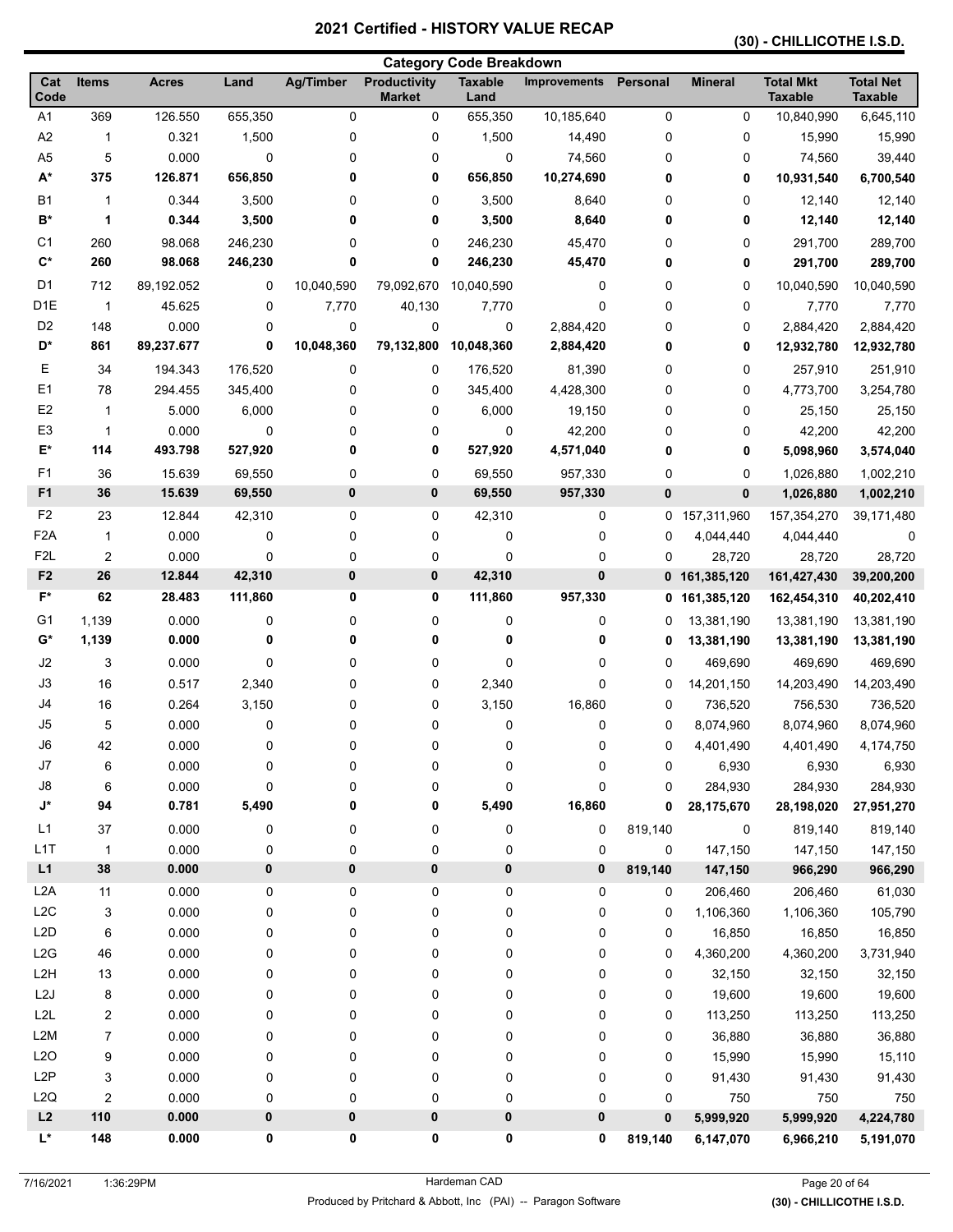### **(30) - CHILLICOTHE I.S.D.**

|             |              |              |           |                  |                                      | <b>Category Code Breakdown</b> |                     |          |                       |                                    |                                    |
|-------------|--------------|--------------|-----------|------------------|--------------------------------------|--------------------------------|---------------------|----------|-----------------------|------------------------------------|------------------------------------|
| Cat<br>Code | <b>Items</b> | <b>Acres</b> | Land      | <b>Ag/Timber</b> | <b>Productivity</b><br><b>Market</b> | <b>Taxable</b><br>Land         | <b>Improvements</b> | Personal | <b>Mineral</b>        | <b>Total Mkt</b><br><b>Taxable</b> | <b>Total Net</b><br><b>Taxable</b> |
| M1          | 32           | 0.000        | 0         | 0                | 0                                    | 0                              | 0                   | 606.000  | 0                     | 606.000                            | 337,030                            |
| M*          | 32           | 0.000        | 0         | 0                | 0                                    | 0                              | 0                   | 606,000  | 0                     | 606,000                            | 337,030                            |
| XB          | 9            | 0.000        | 0         | 0                | 0                                    | 0                              | 0                   | 1.710    | 110                   | 1,820                              | 0                                  |
| ХC          | 276          | 0.000        | 0         | 0                | 0                                    | 0                              | 0                   | 0        | 36,060                | 36.060                             | $\mathbf 0$                        |
| XN          | 7            | 0.000        | 0         | 0                | 0                                    | 0                              | 0                   | 555.710  | 0                     | 555.710                            | 0                                  |
| XU          | 14           | 1.475        | 8,420     | 0                | 0                                    | 8,420                          | 29.390              | 60.000   | 9,020,370             | 9,118,180                          | $\mathbf 0$                        |
| XV          | 91           | 442.604      | 559.750   | 0                | 0                                    | 559.750                        | 2.283.410           | 0        | 0                     | 2,843,160                          | $\mathbf 0$                        |
| $X^*$       | 397          | 444.079      | 568,170   | 0                | 0                                    | 568,170                        | 2,312,800           | 617.420  | 9.056.540             | 12,554,930                         | 0                                  |
|             | 3.483        | 90.430.100   | 2.120.020 | 10.048.360       | 79.132.800                           | 12.168.380                     | 21.071.250          |          | 2.042.560 218.145.590 | 253.427.780                        | 110.572.170                        |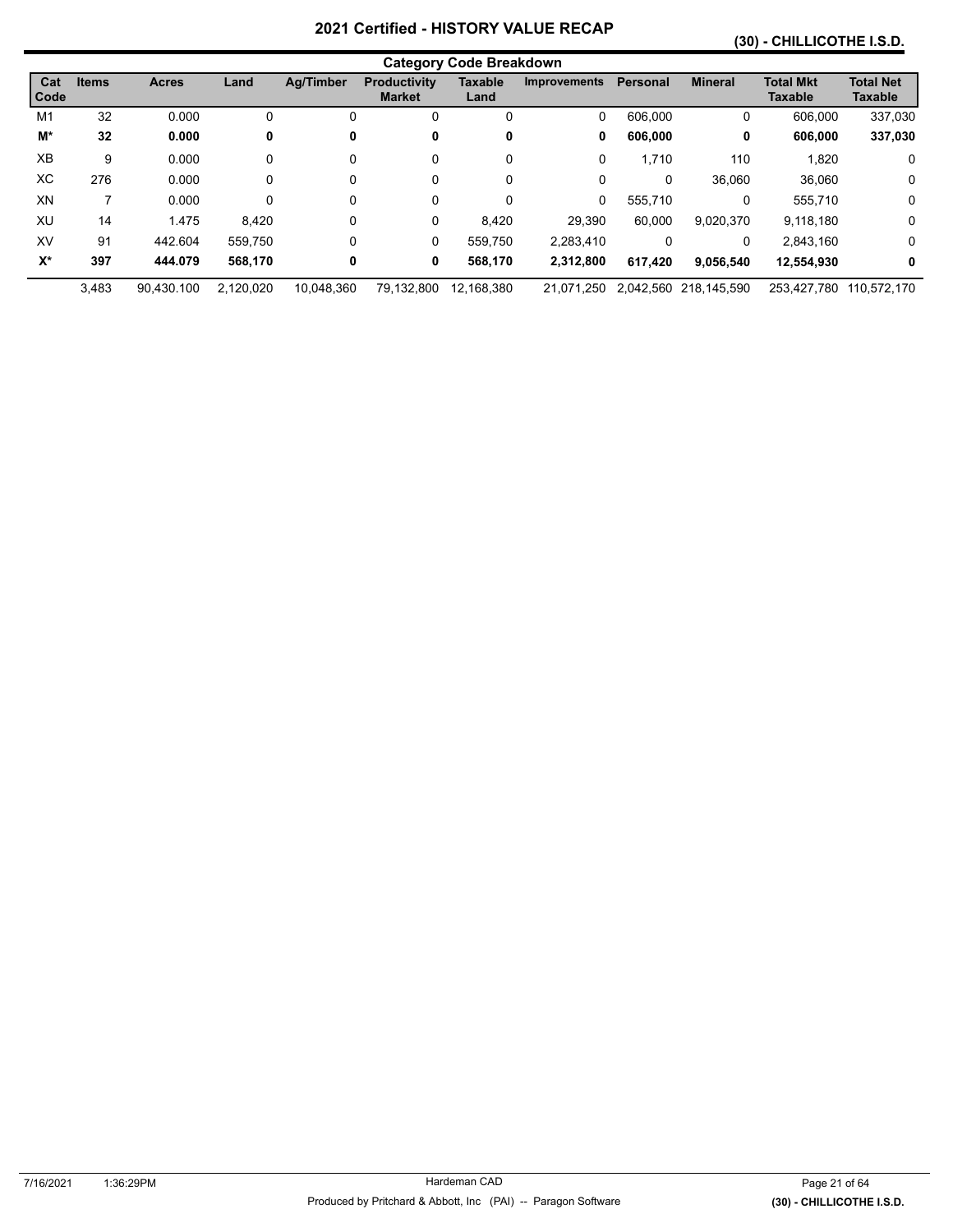|                                            |                    |              |                |                                          |                                     |           | (31) - QUANAH ISD |
|--------------------------------------------|--------------------|--------------|----------------|------------------------------------------|-------------------------------------|-----------|-------------------|
| Land                                       |                    | <b>Value</b> | <b>Items</b>   | <b>Exempt</b>                            |                                     |           |                   |
| Land - Homesite                            | $^{(+)}$           | 2,902,290    | 853            | 5,790                                    |                                     |           |                   |
| Land - Non Homesite                        | $^{(+)}$           | 10,285,140   | 2,012          | 4,219,540                                |                                     |           |                   |
| Land - Productivity Market                 | $^{(+)}$           | 319,253,870  | 2,027          | 0                                        |                                     |           |                   |
| Land - Income                              | $^{(+)}$           | 0            | 0              | $\Omega$                                 |                                     |           |                   |
| <b>Total Land Market Value</b>             | $(=)$              | 332,441,300  | 4,892          |                                          | <b>Total Land Value:</b>            | $(+)$     | 332,441,300       |
| <b>Improvements</b>                        |                    | <b>Value</b> | <b>Items</b>   | <b>Exempt</b>                            |                                     |           |                   |
| Improvements - Homesite                    | $^{(+)}$           | 40,564,190   | 820            | 5,670                                    |                                     |           |                   |
| New Improvements - Homesite                | $^{(+)}$           | 2,190        | 1              | 0                                        |                                     |           |                   |
| Improvements - Non Homesite                | $^{(+)}$           | 43,494,300   | 1,389          | 13,331,560                               |                                     |           |                   |
| New Improvements - Non Homesite            | $^{(+)}$           | 7,240        | 3              | 2,990                                    |                                     |           |                   |
| Improvements - Income                      | $(+)$              | 0            | $\Omega$       | 0                                        |                                     |           |                   |
| <b>Total Improvement Value</b>             | $(=)$              | 84,067,920   | 2,213          |                                          | <b>Total Imp Value:</b>             | $(+)$     | 84,067,920        |
| Personal                                   |                    | <b>Value</b> | <b>Items</b>   | <b>Exempt</b>                            |                                     |           |                   |
| Personal - Homesite                        | $^{(+)}$           | 1,614,370    | 45             | 0                                        |                                     |           |                   |
| New Personal - Homesite                    | $^{(+)}$           | 0            | 0              | $\Omega$                                 |                                     |           |                   |
| Personal - Non Homesite                    | $^{(+)}$           | 7,367,610    | 222            | 628,880                                  |                                     |           |                   |
| New Personal - Non Homesite                | $^{(+)}$           | 0            | 0              | $\Omega$                                 |                                     |           |                   |
| <b>Total Personal Value</b>                | $(=)$              | 8,981,980    | 267            |                                          | <b>Total Personal Value:</b>        | $(+)$     | 8,981,980         |
| Total Real Estate & Personal Mkt Value (=) |                    | 425,491,200  | 7,372          |                                          |                                     |           |                   |
| <b>Minerals</b>                            |                    | <b>Value</b> | <b>Items</b>   |                                          |                                     |           |                   |
| <b>Mineral Value</b>                       | $^{(+)}$           | 25,546,970   | 1,240          |                                          |                                     |           |                   |
| Mineral Value - Real                       | $^{(+)}$           | 87,283,670   | 29             |                                          |                                     |           |                   |
| Mineral Value - Personal                   | $(+)$              | 189,474,330  | 724            |                                          |                                     |           |                   |
| <b>Total Mineral Market Value</b>          | $(=)$              | 302,304,970  | 1,993          |                                          | <b>Total Min Mkt Value:</b>         | $(+)$     | 302,304,970       |
| <b>Total Market Value</b>                  | $(=)$              | 727,796,170  |                |                                          | <b>Total Market Value:</b>          | $(=/+)$   | 727,796,170       |
| Ag/Timber *does not include protested      |                    | <b>Value</b> | <b>Items</b>   |                                          |                                     |           |                   |
| <b>Land Timber Gain</b>                    | $^{(+)}$           | 0            | 0              |                                          | <b>Land Timber Gain:</b>            | $(+)$     | 0                 |
| <b>Productivity Market</b>                 | $^{(+)}$           | 318,810,220  | 2,024          |                                          |                                     |           |                   |
| Land Ag 1D                                 | $(-)$              | 360          | 2              |                                          |                                     |           |                   |
| Land Ag 1D1                                | $(-)$              | 29,658,300   | 2,024          |                                          |                                     |           |                   |
| Land Ag Tim                                | $(-)$              | 0            | 0              |                                          |                                     |           |                   |
| Productivity Loss: (=)                     |                    | 289,151,560  | 2,027          |                                          | <b>Productivity Loss:</b>           | $(-)$     | 289,151,560       |
| <b>Losses</b>                              |                    | <b>Value</b> | <b>Items</b>   |                                          |                                     |           |                   |
| Less Real Exempt Property                  | $(\textnormal{-})$ | 18,259,110   |                | 269 (includes Prorated Exempt of 63,000) |                                     |           |                   |
| Less \$500 Inc. Real Personal              | $(-)$              | 3,820        | 17             |                                          | <b>Total Market Taxable:</b>        | $(=)$     | 438,644,610       |
| Less Disaster Exemption                    | $(-)$              | 0            | 0              |                                          |                                     |           |                   |
| Less Real/Personal Abatements              | $(-)$              | $\mathbf 0$  | $\pmb{0}$      |                                          |                                     |           |                   |
| <b>Less Community Housing</b>              | $(-)$              | 0            | 0              |                                          |                                     |           |                   |
| Less Freeport                              | $(-)$              | 0            | 0              |                                          |                                     |           |                   |
| Less Allocation                            | $(-)$              | 0            | 0              |                                          |                                     |           |                   |
| Less MultiUse                              | $(-)$              | 0            | 0              |                                          |                                     |           |                   |
| Less Goods In Transit (Real & Industrial)  | $(-)$              | 0            | 0              |                                          |                                     |           |                   |
| Less Historical                            | $(-)$              | 0            | 0              |                                          |                                     |           |                   |
| Less Solar/Wind Power                      | $(-)$              | 0            | 0              |                                          | <b>Total Protested Value:</b>       |           | 545,870           |
| Less Vehicle Leased for Personal Use       | $(-)$              | $\mathbf{0}$ | 0              |                                          | <b>Protested % of Total Market:</b> |           | 0.08%             |
| <b>Less Real Protested Value</b>           | $(-)$              | 545,870      | 6              |                                          |                                     |           |                   |
| Less 10% Cap Loss                          | $(-)$              | 2,421,200    | 280            |                                          |                                     |           |                   |
| Less TCEQ/Pollution Control                | $(-)$              | 350,090      | 11             |                                          |                                     |           |                   |
| Less VLA Loss                              | $(-)$              | 56,999,900   | $\overline{2}$ |                                          |                                     |           |                   |
| Less Mineral Exempt Property               | $(-)$              | 30,220       | 6              |                                          |                                     |           |                   |
| Less \$500 Inc. Mineral Owner              | $(-)$              | 51,700       | 428            |                                          |                                     |           |                   |
| <b>Less Mineral Abatements</b>             | $(-)$              | 0            | 0              |                                          |                                     |           |                   |
| <b>Less Mineral Freeports</b>              | $(-)$              | 0            | 0              |                                          |                                     |           |                   |
| Less Interstate Commerce                   | $(-)$              | 0            | 0              |                                          |                                     |           |                   |
| Less Foreign Trade                         | $(-)$              | 0            | 0              |                                          | <b>Total Losses:</b>                | $(-)$     | 78,661,910        |
| Less Mineral Unknown                       | $(-)$              | 0            | 0              |                                          | Total Appraised Value: (=/+)        |           | 359,982,700       |
| <b>Less Mineral Protested Value</b>        | $(-)$              | 0            | $\Omega$       |                                          | <b>Total Exemptions*:</b>           | $(\cdot)$ | 19,829,930        |
| Total Losses (includes Prod. Loss)         | $(=)$              | 367,813,470  |                |                                          | * See breakdown on following page   |           |                   |
| <b>Total Appraised Value</b>               | $(=)$              | 359,982,700  |                |                                          | <b>Net Taxable Value:</b>           |           | 340, 152, 770     |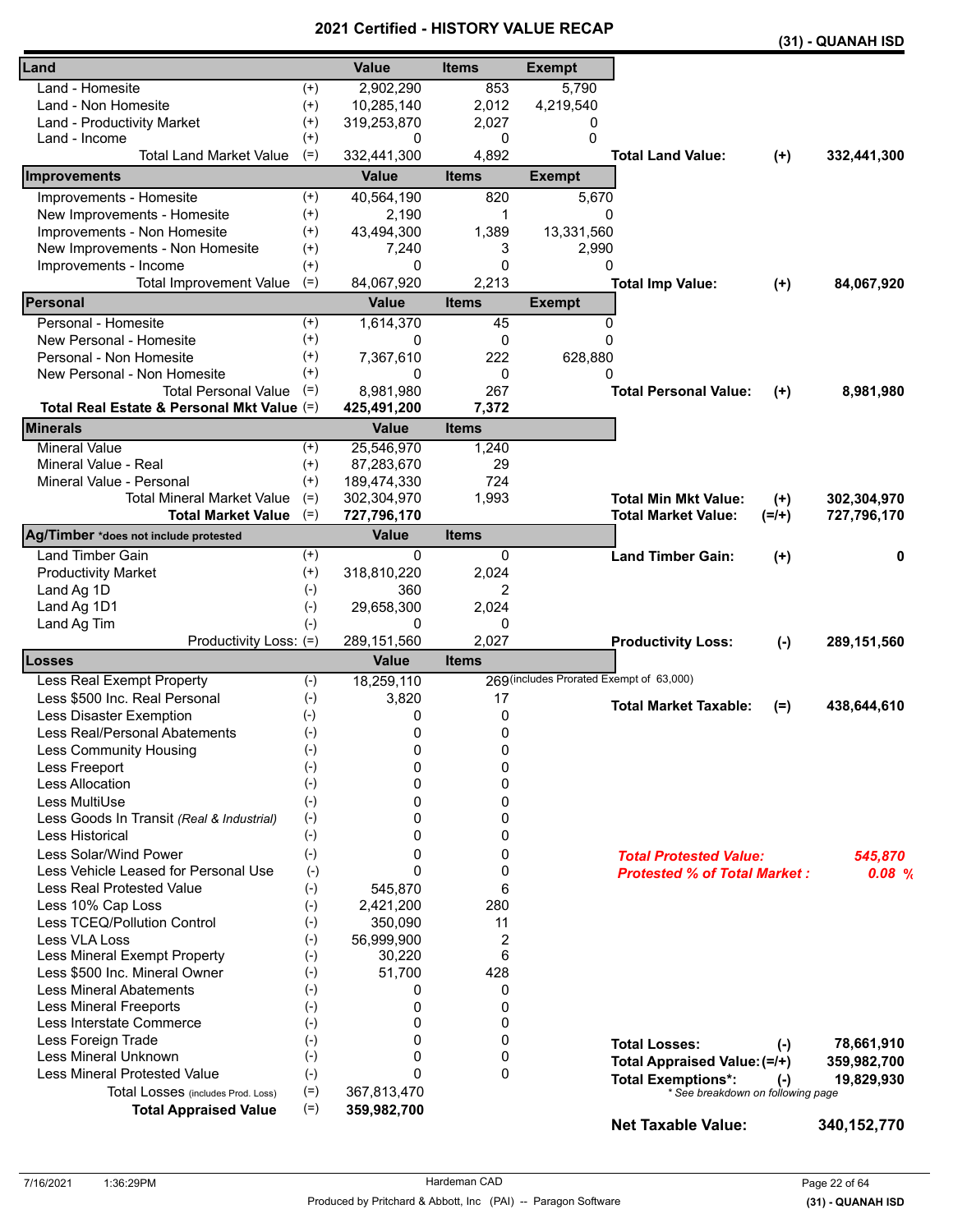|                                                                                                                                                                                                          |          | 2021 Certilled - HISTORT VALUE RECAP                              |           |              |                                              |                                                                                          | (31) - QUANAH ISD                            |
|----------------------------------------------------------------------------------------------------------------------------------------------------------------------------------------------------------|----------|-------------------------------------------------------------------|-----------|--------------|----------------------------------------------|------------------------------------------------------------------------------------------|----------------------------------------------|
| *** Freeze Totals: (This is only for Effective Tax Rate Calculation)                                                                                                                                     |          |                                                                   |           |              |                                              |                                                                                          |                                              |
| <b>Total Ceiling Tax:</b>                                                                                                                                                                                |          |                                                                   | 53,508.60 |              |                                              |                                                                                          |                                              |
| <b>Total Freeze Taxable:</b>                                                                                                                                                                             |          |                                                                   | 8,173,320 |              |                                              |                                                                                          |                                              |
| New Imp/Pers with Ceiling: +                                                                                                                                                                             |          |                                                                   | 0         |              |                                              |                                                                                          |                                              |
|                                                                                                                                                                                                          |          |                                                                   |           |              |                                              |                                                                                          |                                              |
| **Freeze Adjusted Taxable:                                                                                                                                                                               |          |                                                                   |           |              |                                              | 331,979,450**This number DOES NOT represent any Jurisdiction's Certified Taxable Value** |                                              |
| Estimated Total Levy: ((Net Taxable Value - Total Freeze Taxable + New Imp/Pers with Ceiling) * Tax Rate / 100) + Total Ceiling Tax<br>or (Freeze Adjusted Taxable * Tax Rate / 100) + Total Ceiling Tax |          |                                                                   |           |              |                                              |                                                                                          |                                              |
| <b>Count of Homesteads</b>                                                                                                                                                                               |          |                                                                   |           |              |                                              |                                                                                          |                                              |
| F<br>н<br>s<br>в                                                                                                                                                                                         | D        | W<br>$\mathbf{o}$                                                 | DV        | <b>DV100</b> | <b>SS First Resp</b>                         | <b>SS Svc Member</b>                                                                     |                                              |
| 356<br>332<br>0<br>35                                                                                                                                                                                    | 0        | 0<br>0                                                            | 38        | 14           | 0                                            | 0                                                                                        |                                              |
| <b>Owner and Parcel Counts</b>                                                                                                                                                                           |          |                                                                   |           |              |                                              |                                                                                          |                                              |
| <b>Total Parcels*:</b>                                                                                                                                                                                   |          | 7,226* Parcel count is figured by parcel per ownership sequences. |           |              |                                              |                                                                                          |                                              |
| <b>Total Owners:</b>                                                                                                                                                                                     | 3,154    |                                                                   |           |              |                                              |                                                                                          |                                              |
| <b>Ported Homestead/Charity Amounts</b>                                                                                                                                                                  |          | <b>Value</b>                                                      |           | <b>Items</b> |                                              |                                                                                          |                                              |
| DV Donated Home (Charity)                                                                                                                                                                                | $^{(+)}$ |                                                                   | 0         |              | 0                                            |                                                                                          |                                              |
| SS of a Service Member Ported Amount                                                                                                                                                                     | $(+)$    |                                                                   | 0         |              | 0                                            |                                                                                          |                                              |
| SS of a First Responder Ported Amount                                                                                                                                                                    | $(+)$    |                                                                   | 0         |              | 0                                            |                                                                                          |                                              |
| SS of DV Donated Home Ported Amount                                                                                                                                                                      | $^{(+)}$ |                                                                   | 0         |              | 0                                            |                                                                                          |                                              |
| SS of 100% DV Ported Amount                                                                                                                                                                              | $(+)$    |                                                                   | $\Omega$  |              | 0                                            |                                                                                          |                                              |
| <b>Homestead Exemptions</b>                                                                                                                                                                              |          | <b>Value</b>                                                      |           | <b>Items</b> |                                              |                                                                                          |                                              |
| Homestead H,S                                                                                                                                                                                            | $^{(+)}$ | 16,474,560                                                        |           | 737          |                                              |                                                                                          |                                              |
| Senior S                                                                                                                                                                                                 | $(+)$    | 2,483,090                                                         |           | 268          |                                              | H - Homestead                                                                            | D - Disabled Only                            |
| Disabled B                                                                                                                                                                                               | $^{(+)}$ |                                                                   | 161,740   |              | 20                                           | S - Over 65                                                                              | W - Widow                                    |
| DV 100%                                                                                                                                                                                                  | $(+)$    |                                                                   | 462,600   |              | 11                                           | F - Disabled Widow<br><b>B</b> - Disabled                                                | O - Over 65 (No HS)<br>DV - Disabled Veteran |
| Surviving Spouse of a Service Member                                                                                                                                                                     | $^{(+)}$ |                                                                   | 0         |              | 0                                            | DV100 (1, 2, 3) - 100% Disabled Veteran                                                  |                                              |
| Survivng Spouse of a First Responder                                                                                                                                                                     | $(+)$    |                                                                   | $\Omega$  |              | 0                                            | 4 (4B, 4H, 4S) - Surviving Spouse of a Service Member                                    |                                              |
| Total Reimbursable (=)                                                                                                                                                                                   |          | 19,581,990                                                        |           | 1,036        |                                              | 5* (5B, 5H, 5S) - Surviving Spouse of a First Responder                                  |                                              |
| <b>Local Discount</b>                                                                                                                                                                                    | $^{(+)}$ |                                                                   | 0         |              | 0                                            |                                                                                          |                                              |
| Disabled Veteran                                                                                                                                                                                         | $(+)$    |                                                                   | 247,940   |              | 25                                           |                                                                                          |                                              |
| Optional 65                                                                                                                                                                                              | $^{(+)}$ |                                                                   | 0         |              | 0                                            |                                                                                          |                                              |
| Local Disabled                                                                                                                                                                                           | $^{(+)}$ |                                                                   | 0         |              | 0                                            |                                                                                          |                                              |
| State Homestead                                                                                                                                                                                          | $^{(+)}$ |                                                                   | 0         |              | $\Omega$                                     |                                                                                          |                                              |
| <b>Total Exemptions</b>                                                                                                                                                                                  | $(=)$    |                                                                   |           |              | 19,829,930 (includes Ported/Charity Amounts) |                                                                                          |                                              |
|                                                                                                                                                                                                          |          |                                                                   |           |              |                                              |                                                                                          |                                              |
| <b>Special Certified Totals</b>                                                                                                                                                                          |          |                                                                   |           |              |                                              |                                                                                          |                                              |
| <b>Exempt Value of First Time Absolute Exemption</b>                                                                                                                                                     |          |                                                                   |           | \$46,860     |                                              |                                                                                          |                                              |
| <b>Exempt Value of First Time Partial Exemption</b>                                                                                                                                                      |          |                                                                   |           | \$83,620     |                                              |                                                                                          |                                              |
| <b>New AG/Timber</b>                                                                                                                                                                                     |          |                                                                   |           |              |                                              |                                                                                          |                                              |
| Market                                                                                                                                                                                                   |          |                                                                   |           | \$0          |                                              |                                                                                          |                                              |
| Taxable                                                                                                                                                                                                  |          |                                                                   |           | \$0          |                                              |                                                                                          |                                              |
| Value Loss                                                                                                                                                                                               |          |                                                                   |           | \$0          |                                              |                                                                                          |                                              |
| <b>New Improvement/Personal</b>                                                                                                                                                                          |          |                                                                   |           |              |                                              |                                                                                          |                                              |
| Market                                                                                                                                                                                                   |          |                                                                   |           | \$6,440      |                                              |                                                                                          |                                              |
| Taxable                                                                                                                                                                                                  |          |                                                                   |           | \$6,440      |                                              |                                                                                          |                                              |
|                                                                                                                                                                                                          |          |                                                                   |           |              |                                              |                                                                                          |                                              |
|                                                                                                                                                                                                          |          |                                                                   |           |              |                                              |                                                                                          |                                              |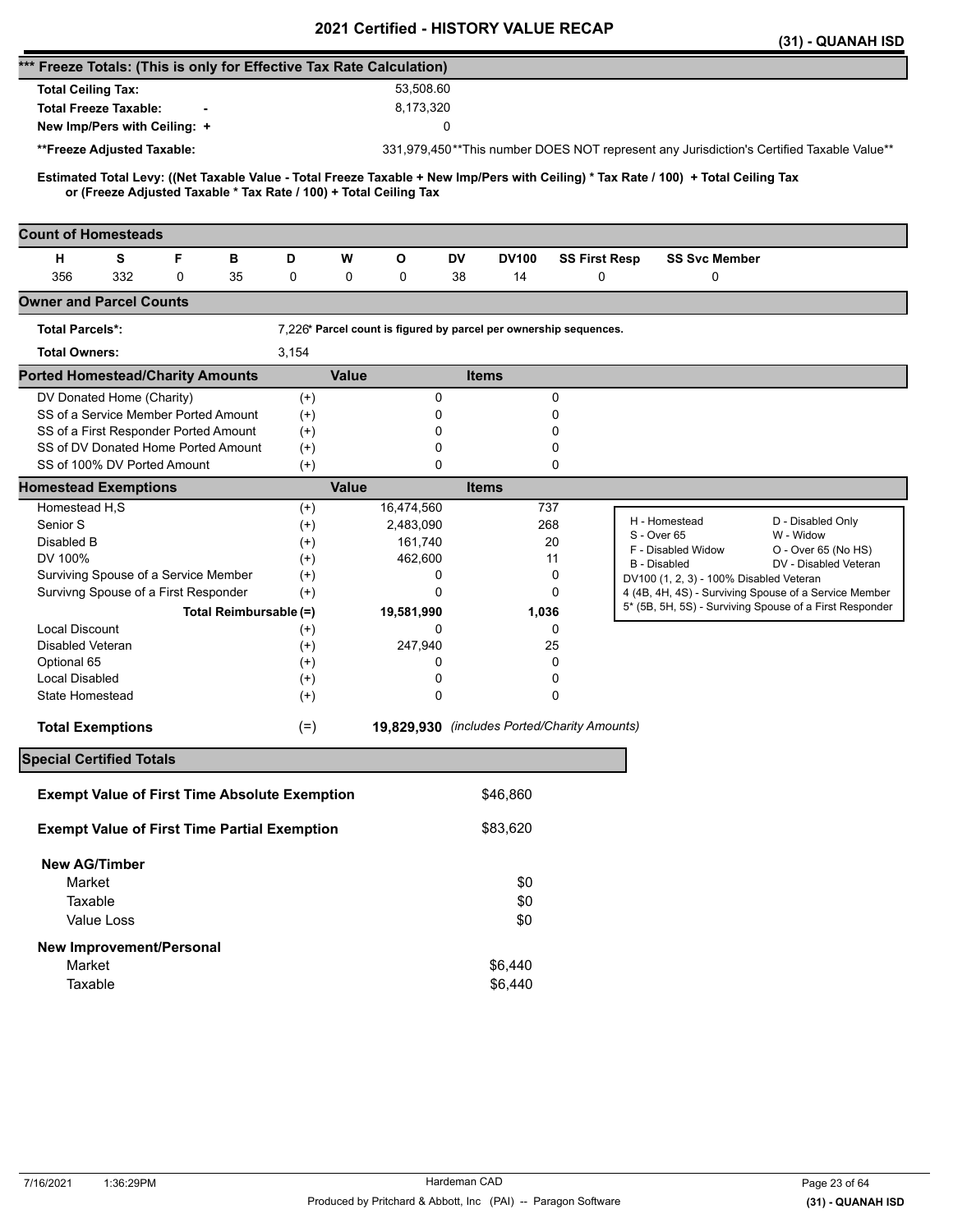|                            | Average Values* (includes protested & exempt value) |                |                                        |
|----------------------------|-----------------------------------------------------|----------------|----------------------------------------|
| Average Homestead Value A* |                                                     | <b>Parcels</b> | Total Homestead Value A*               |
| Market                     | \$43.647                                            | 676            | \$29,506,020<br>Market                 |
| <b>Taxable</b>             | \$16,587                                            |                | \$14,576,860<br>Taxable                |
|                            | Average Homestead Value A* and E*                   | <b>Parcels</b> | Total Homestead Value A* and E*        |
| Market                     | \$50.568                                            | 851            | \$43,033,370<br>Market                 |
| Taxable                    | \$23.122                                            |                | \$22.799.940<br>Taxable                |
|                            | Average Homestead Value A* and E* and M1            | <b>Parcels</b> | Total Homestead Value A* and E* and M1 |
| Market                     | \$49.836                                            | 897            | \$44,702,970<br>Market                 |
| Taxable                    | \$22,136                                            |                | \$23,277,470<br>Taxable                |
|                            | <b>Average Homestead Value M1</b>                   | <b>Parcels</b> | <b>Total Homestead Value M1</b>        |
| Market                     | \$36.295                                            | 46             | \$1,669,600<br>Market                  |
| <b>Taxable</b>             | \$3.910                                             |                | \$477,530<br>Taxable                   |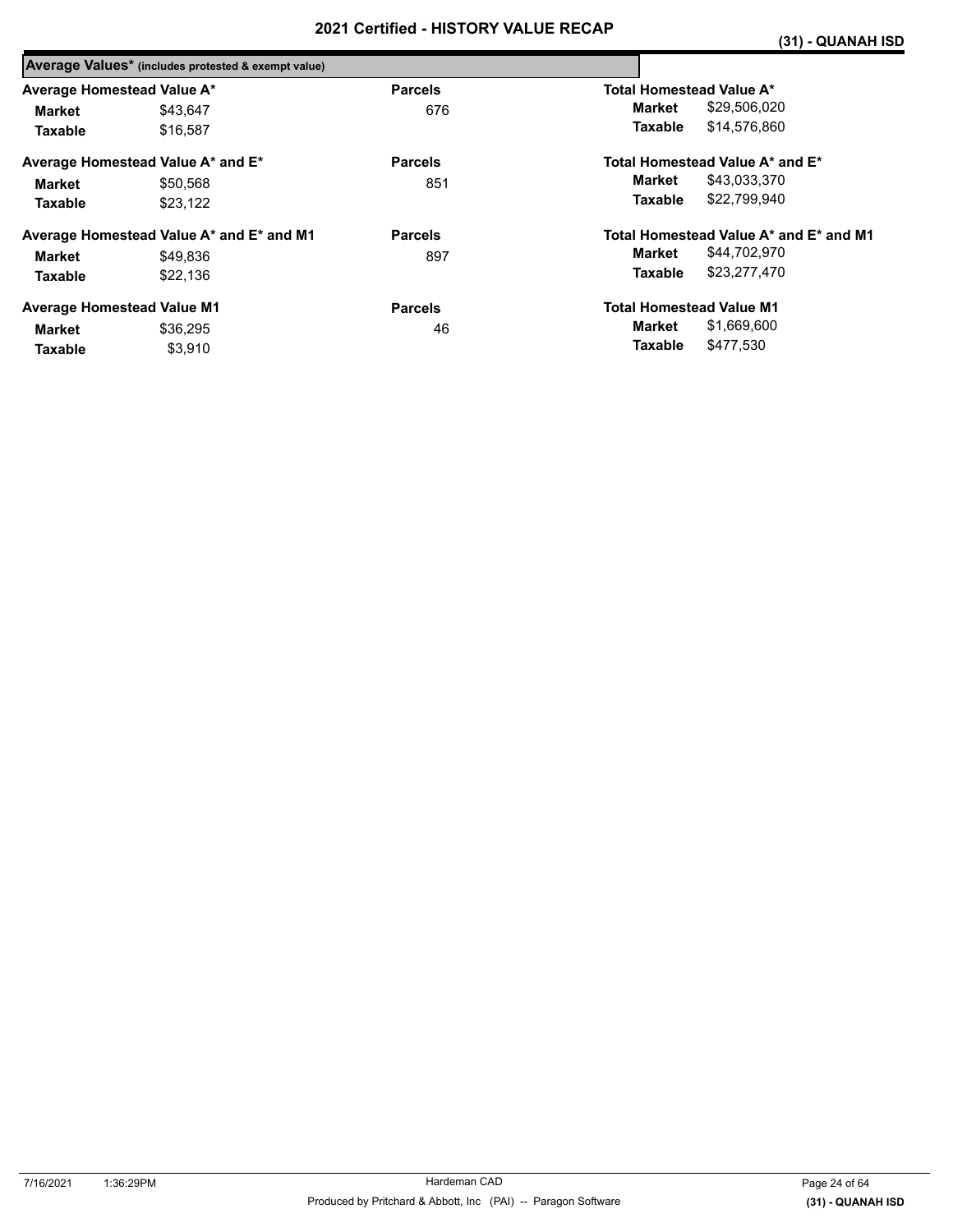| <b>Category Code Breakdown</b> |                      |                |           |                  |                                      |                        |                     |           |                    |                                    |                                    |
|--------------------------------|----------------------|----------------|-----------|------------------|--------------------------------------|------------------------|---------------------|-----------|--------------------|------------------------------------|------------------------------------|
| Cat<br>Code                    | <b>Items</b>         | <b>Acres</b>   | Land      | <b>Ag/Timber</b> | <b>Productivity</b><br><b>Market</b> | <b>Taxable</b><br>Land | <b>Improvements</b> | Personal  | <b>Mineral</b>     | <b>Total Mkt</b><br><b>Taxable</b> | <b>Total Net</b><br><b>Taxable</b> |
| A1                             | 1,161                | 414.211        | 3,084,090 | 0                | 0                                    | 3,084,090              | 35,201,310          | 0         | 0                  | 38,285,400                         | 23,122,500                         |
| A2                             | 8                    | 4.773          | 24,470    | 0                | 0                                    | 24,470                 | 124,640             | 0         | 0                  | 149,110                            | 27,010                             |
| A <sub>5</sub>                 | 19                   | 5.221          | 18,180    | 0                | 0                                    | 18,180                 | 911,240             | 0         | 0                  | 929,420                            | 680,500                            |
| $A^*$                          | 1,188                | 424.205        | 3,126,740 | 0                | 0                                    | 3,126,740              | 36,237,190          | 0         | 0                  | 39,363,930                         | 23,830,010                         |
| <b>B1</b>                      | 1                    | 0.562          | 350       | 0                | 0                                    | 350                    | 23,710              | 0         | 0                  | 24,060                             | 24,060                             |
| B <sub>2</sub>                 | 2                    | 0.563          | 7,220     | 0                | 0                                    | 7,220                  | 25,500              | 0         | 0                  | 32,720                             | 32,720                             |
| B*                             | 3                    | 1.125          | 7,570     | 0                | 0                                    | 7,570                  | 49,210              | 0         | 0                  | 56,780                             | 56,780                             |
| C1                             | 890                  | 349.035        | 894,930   | 0                | 0                                    | 894,930                | 330,830             | 0         | 0                  | 1,225,760                          | 1,217,890                          |
| $\mathbf{C}^*$                 | 890                  | 349.035        | 894,930   | 0                | 0                                    | 894,930                | 330,830             | 0         | 0                  | 1,225,760                          | 1,217,890                          |
| D <sub>1</sub>                 | 2,027                | 339,877.827    | 0         | 29,734,630       | 319,253,870                          | 29,734,630             | 0                   | 0         | 0                  | 29,734,630                         | 29,634,660                         |
| D <sub>2</sub>                 | 422                  | 0.000          | 0         | 0                | 0                                    | 0                      | 7,324,410           | 0         | 0                  | 7,324,410                          | 7,324,410                          |
| D*                             | 2,449                | 339,877.827    | 0         | 29,734,630       | 319,253,870                          | 29,734,630             | 7,324,410           | 0         | 0                  | 37,059,040                         | 36,959,070                         |
| Е                              | 110                  | 2,115.978      | 2,139,150 | 0                | 0                                    | 2,139,150              | 610,280             | 0         | 0                  | 2,749,430                          | 2,689,410                          |
| E1                             | 250                  | 1,272.380      | 1,428,290 | 0                | 0                                    | 1,428,290              | 15,515,760          | 0         | 0                  | 16,944,050                         | 11,688,980                         |
| E <sub>2</sub>                 | 5                    | 27.584         | 33,180    | 0                | 0                                    | 33,180                 | 279,400             | 0         | 0                  | 312,580                            | 65,540                             |
| E <sub>3</sub>                 | 6                    | 2.600          | 2,340     | 0                | 0                                    | 2,340                  | 50,390              | 0         | 0                  | 52,730                             | 52,730                             |
| E*                             | 371                  | 3,418.542      | 3,602,960 | 0                | 0                                    | 3,602,960              | 16,455,830          | 0         | 0                  | 20,058,790                         | 14,496,660                         |
| F <sub>1</sub>                 | 189                  | 345.377        | 917,570   | 0                | 0                                    | 917,570                | 10,096,660          | 0         | 8,400              | 11,022,630                         | 10,926,270                         |
| F <sub>1</sub>                 | 189                  | 345.377        | 917,570   | 0                | 0                                    | 917,570                | 10,096,660          | 0         | 8,400              | 11,022,630                         | 10,926,270                         |
| F <sub>2</sub>                 | 41                   | 365.151        | 394,370   | 0                | 0                                    | 394,370                | 89,620              | 0         | 84,334,650         | 84,818,640                         | 30,515,030                         |
| F <sub>2</sub> A               | $\mathbf{1}$         | 0.000          | 0         | 0                | 0                                    | 0                      | 0                   | 0         | 2,696,290          | 2,696,290                          | 0                                  |
| F <sub>2</sub> L               | $\overline{2}$       | 0.000          | 0         | 0                | 0                                    | 0                      | 0                   | 0         | 29,110             | 29,110                             | 29,110                             |
| F <sub>2</sub>                 | 44                   | 365.151        | 394,370   | 0                | 0                                    | 394,370                | 89,620              | 0         | 87,060,050         | 87,544,040                         | 30,544,140                         |
| F*                             | 233                  | 710.528        | 1,311,940 | 0                | 0                                    | 1,311,940              | 10,186,280          | 0         | 87,068,450         | 98,566,670                         | 41,470,410                         |
| G1                             | 1,238                | 0.000          | 0         | 0                | 0                                    | 0                      | 0                   | 0         | 25,544,970         | 25,544,970                         | 25,544,970                         |
| G <sub>1</sub> B               | $\overline{2}$       | 0.000          | 0         | 0                | 0                                    | 0                      | 0                   | 0         | 2,000              | 2,000                              | 2,000                              |
| G*                             | 1,240                | 0.000          | 0         | 0                | 0                                    | 0                      | 0                   | 0         | 25,546,970         | 25,546,970                         | 25,546,970                         |
| J2                             | 5                    | 0.629          | 2,670     | 0                | 0                                    | 2,670                  | 0                   | 0         | 1,281,140          | 1,283,810                          | 1,283,810                          |
| J3                             | 34                   | 1.052          | 3,150     | 0                | 0                                    | 3,150                  | 1,720               | 0         | 92,569,040         | 92,573,910                         | 92,573,910                         |
| J <sub>4</sub>                 | 34                   | 0.413          | 10,460    | 0                | 0                                    | 10,460                 | 87,000              | 0         | 3,549,900          | 3,647,360                          | 3,647,360                          |
| J5                             | 2                    | 0.000          | 0         | 0                | 0                                    | 0                      | 0                   | 0         | 35,837,480         | 35,837,480                         | 35,837,480                         |
| J5A                            | $\overline{2}$       | 0.000          | 0         | 0                | 0                                    | 0                      | 0                   | 0         | 91,330             | 91,330                             | 91,330                             |
| ${\sf J6}$                     | 16                   | 0.000          | 0         | 0                | 0                                    | 0                      | 0                   | 0         | 31,413,040         | 31,413,040                         | 31,062,950                         |
| J6A                            | $\mathbf{1}$         | 0.000          | 0         | 0                | 0                                    | 0                      | 0                   | 0         | 152,380            | 152,380                            | 152,380                            |
| J7                             | 52                   | 0.000          | 0         | 0                | 0                                    | 0                      | 0                   | 0         | 376,030            | 376,030                            | 376,030                            |
| J8                             | 3                    | 0.000          | 0         | 0                | 0                                    | 0                      | 0                   | 0         | 45,530             | 45,530                             | 45,530                             |
| J*                             | 149                  | 2.094          | 16,280    | 0                | 0                                    | 16,280                 | 88,720              | 0         | 165,315,870        | 165,420,870 165,070,780            |                                    |
| L1                             | 181                  | 0.000          | 0         | 0                | 0                                    | 0                      | 0                   | 6,230,190 | 0                  | 6,230,190                          | 6,230,190                          |
| L1T                            | 3                    | 0.000          | 0         | 0                | 0                                    | 0                      | 0                   | 0         | 215,220            | 215,220                            | 215,220                            |
| L1                             | 184                  | 0.000          | 0         | 0                | 0                                    | 0                      | 0                   | 6,230,190 | 215,220            | 6,445,410                          | 6,445,410                          |
| L <sub>2</sub> A               | 13                   | 0.000          | 0         | 0                | $\pmb{0}$                            | 0                      | 0                   | 0         | 492,430            | 492,430                            | 492,430                            |
| L <sub>2</sub> C               | 9                    | 0.000          | 0         | 0                | $\pmb{0}$                            | 0                      | 0                   | 0         | 6,680,090          | 6,680,090                          | 6,680,090                          |
| L <sub>2</sub> D               | 24                   | 0.000          | 0         | 0                | 0                                    | 0                      | 0                   | 0         | 379,390            | 379,390                            | 379,390                            |
| L2G                            | 29                   | 0.000          | 0         | 0                | 0                                    | 0                      | 0                   | 0         | 14,188,830         | 14,188,830                         | 14,188,830                         |
| L <sub>2</sub> H               | 20                   | 0.000          | 0         | 0                | 0                                    | 0                      | 0                   | 0         | 1,173,390          | 1,173,390                          | 1,173,390                          |
| L2J                            | 7                    | 0.000          | 0         | 0                | 0                                    | 0                      | 0                   | 0         | 37,910             | 37,910                             | 37,910                             |
| L2K<br>L2M                     | $\overline{c}$<br>21 | 0.000<br>0.000 | 0         | 0                | 0<br>0                               | 0<br>0                 | 0<br>0              | 0         | 107,410<br>594,830 | 107,410                            | 107,410                            |
| L2O                            | 9                    | 0.000          | 0<br>0    | 0<br>0           | 0                                    | 0                      | 0                   | 0<br>0    | 267,940            | 594,830<br>267,940                 | 594,830<br>267,940                 |
| L <sub>2</sub> P               | 8                    | 0.000          | 0         | 0                | 0                                    | 0                      | 0                   | 0         | 153,610            | 153,610                            | 153,610                            |
| L2                             | 142                  | 0.000          | $\pmb{0}$ | $\pmb{0}$        | $\pmb{0}$                            | $\bf{0}$               | $\pmb{0}$           | 0         | 24,075,830         | 24,075,830                         | 24,075,830                         |
|                                |                      |                |           |                  |                                      |                        |                     |           |                    |                                    |                                    |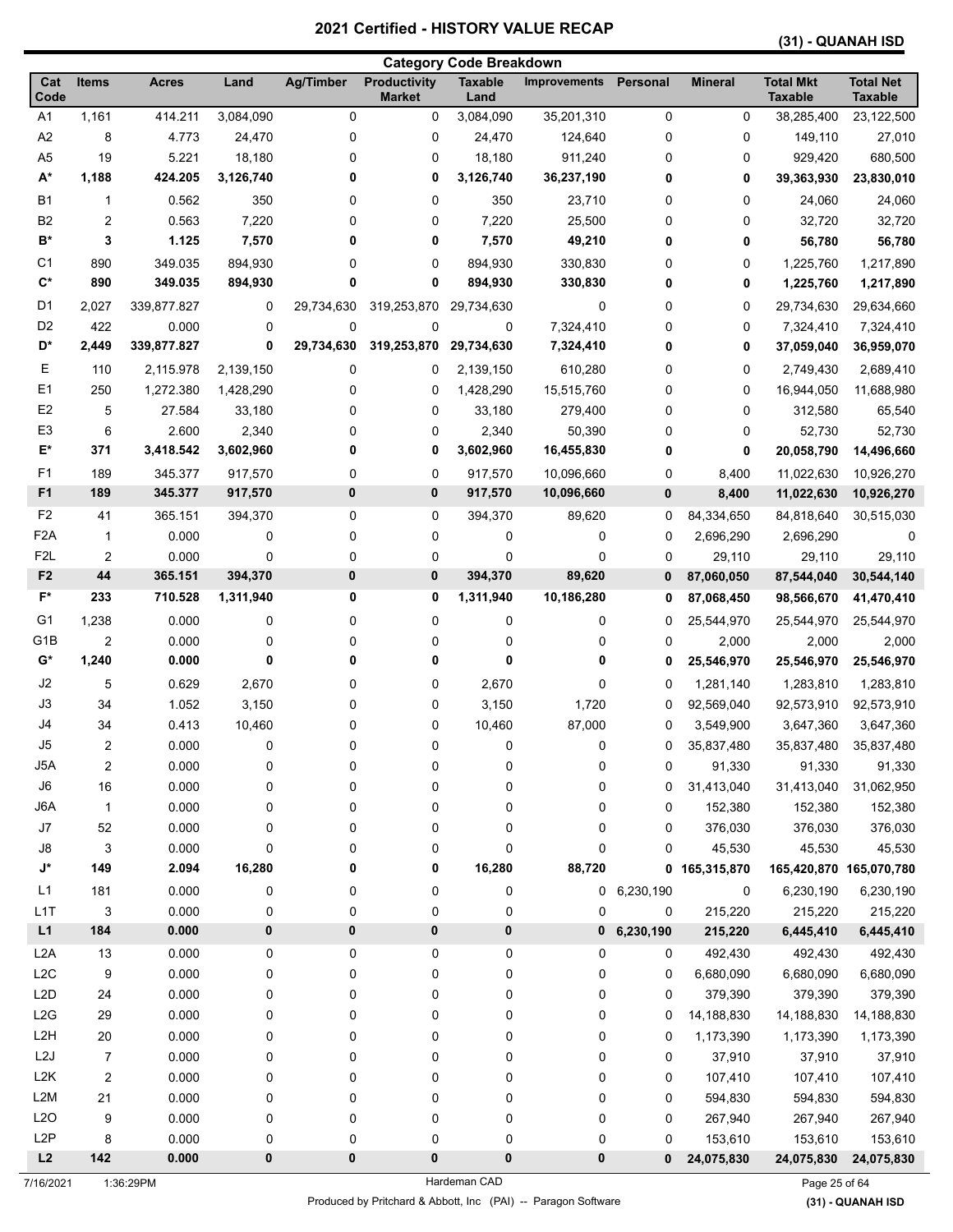|                |              |              |            |                  |                                      | <b>Category Code Breakdown</b> |                     |                 |                |                             |                             |
|----------------|--------------|--------------|------------|------------------|--------------------------------------|--------------------------------|---------------------|-----------------|----------------|-----------------------------|-----------------------------|
| Cat<br>Code    | <b>Items</b> | <b>Acres</b> | Land       | <b>Ag/Timber</b> | <b>Productivity</b><br><b>Market</b> | <b>Taxable</b><br>Land         | <b>Improvements</b> | <b>Personal</b> | <b>Mineral</b> | <b>Total Mkt</b><br>Taxable | <b>Total Net</b><br>Taxable |
| Ľ              | 326          | 0.000        | 0          | 0                | 0                                    | 0                              | 0                   | 6,230,190       | 24,291,050     | 30,521,240                  | 30,521,240                  |
| M <sub>1</sub> | 93           | 0.000        | 0          | 0                | 0                                    | 0                              | 55.230              | 2,119,800       | 0              | 2,175,030                   | 982,960                     |
| M*             | 93           | 0.000        | 0          | 0                | 0                                    | 0                              | 55,230              | 2,119,800       | 0              | 2,175,030                   | 982,960                     |
| <b>XB</b>      | 17           | 0.000        | 0          | 0                | 0                                    | 0                              | 0                   | 3,110           | 710            | 3,820                       | 0                           |
| ХC             | 428          | 0.000        | 0          | $\Omega$         | 0                                    | 0                              | 0                   | $\Omega$        | 51,700         | 51,700                      | 0                           |
| XG             |              | 0.500        | 1,000      | 0                | 0                                    | 1,000                          | 60,610              | $\Omega$        | 0              | 61,610                      | 0                           |
| XN             | 9            | 0.000        | $\Omega$   | 0                | 0                                    | 0                              | 0                   | 419,900         | 0              | 419,900                     | 0                           |
| XU             | 18           | 4.956        | 30,190     | 0                | 0                                    | 30,190                         | 76.900              | $\Omega$        | 0              | 107.090                     | 0                           |
| XV             | 237          | 3.332.885    | 4,195,820  | 0                | 0                                    | 4,195,820                      | 13,202,710          | 208.980         | 30,220         | 17,637,730                  | 0                           |
| $X^*$          | 710          | 3,338.341    | 4,227,010  | 0                | 0                                    | 4,227,010                      | 13,340,220          | 631,990         | 82,630         | 18,281,850                  | 0                           |
|                | 7,652        | 348.121.698  | 13.187.430 | 29.734.630       | 319,253,870                          | 42,922,060                     | 84.067.920          | 8.981.980       | 302.304.970    |                             | 438.276.930 340.152.770     |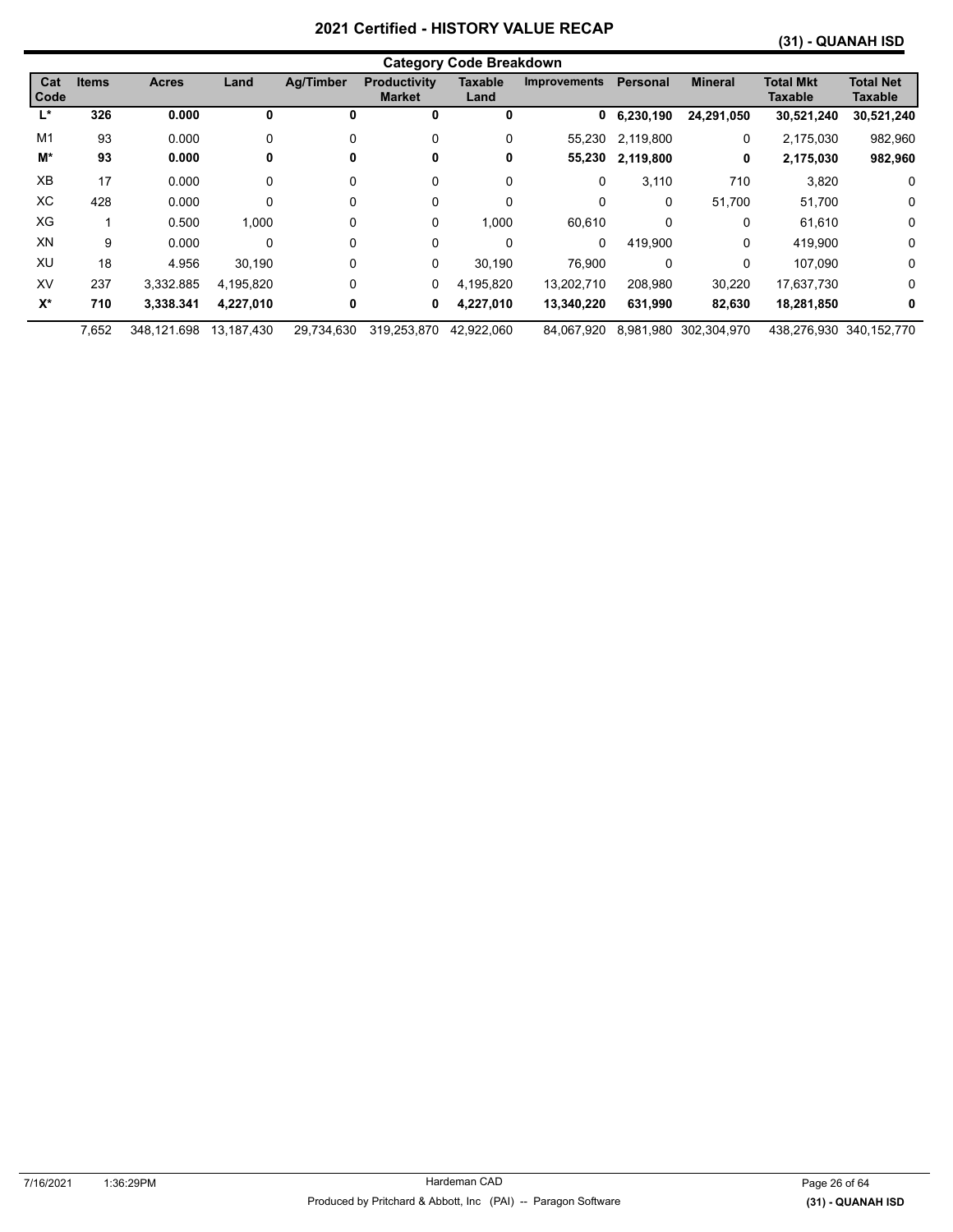|                                            |          | Certilled - Filst ONT VALU |              |                                          |                                     |          | (31IS) - QUANAH ISD I&S |
|--------------------------------------------|----------|----------------------------|--------------|------------------------------------------|-------------------------------------|----------|-------------------------|
| Land                                       |          | <b>Value</b>               | <b>Items</b> | <b>Exempt</b>                            |                                     |          |                         |
| Land - Homesite                            | $^{(+)}$ | 2,902,290                  | 853          | 5,790                                    |                                     |          |                         |
| Land - Non Homesite                        | $(+)$    | 10,285,140                 | 2,012        | 4,219,540                                |                                     |          |                         |
| Land - Productivity Market                 | $^{(+)}$ | 319,253,870                | 2,027        | 0                                        |                                     |          |                         |
| Land - Income                              | $^{(+)}$ | 0                          | 0            | 0                                        |                                     |          |                         |
| <b>Total Land Market Value</b>             | $(=)$    | 332,441,300                | 4,892        |                                          | <b>Total Land Value:</b>            | $(+)$    | 332,441,300             |
| Improvements                               |          | <b>Value</b>               | <b>Items</b> | <b>Exempt</b>                            |                                     |          |                         |
| Improvements - Homesite                    | $^{(+)}$ | 40,564,190                 | 820          | 5,670                                    |                                     |          |                         |
| New Improvements - Homesite                | $(+)$    | 2,190                      | 1            | 0                                        |                                     |          |                         |
| Improvements - Non Homesite                | $^{(+)}$ | 43,494,300                 | 1,389        | 13,331,560                               |                                     |          |                         |
| New Improvements - Non Homesite            | $^{(+)}$ | 7,240                      | 3            | 2,990                                    |                                     |          |                         |
| Improvements - Income                      | $^{(+)}$ | 0                          | 0            | 0                                        |                                     |          |                         |
| <b>Total Improvement Value</b>             | $(=)$    | 84,067,920                 | 2,213        |                                          | <b>Total Imp Value:</b>             | $(+)$    | 84,067,920              |
| Personal                                   |          | <b>Value</b>               | <b>Items</b> | <b>Exempt</b>                            |                                     |          |                         |
| Personal - Homesite                        | $^{(+)}$ | 1,614,370                  | 45           | 0                                        |                                     |          |                         |
| New Personal - Homesite                    | $^{(+)}$ | 0                          | 0            | 0                                        |                                     |          |                         |
| Personal - Non Homesite                    | $^{(+)}$ | 7,367,610                  | 222          | 628,880                                  |                                     |          |                         |
| New Personal - Non Homesite                | $^{(+)}$ | 0                          | 0            | 0                                        |                                     |          |                         |
| <b>Total Personal Value</b>                | $(=)$    | 8,981,980                  | 267          |                                          | <b>Total Personal Value:</b>        | $^{(+)}$ | 8,981,980               |
| Total Real Estate & Personal Mkt Value (=) |          | 425,491,200                | 7,372        |                                          |                                     |          |                         |
| <b>Minerals</b>                            |          | <b>Value</b>               | <b>Items</b> |                                          |                                     |          |                         |
| <b>Mineral Value</b>                       | $^{(+)}$ | 25,546,970                 | 1,240        |                                          |                                     |          |                         |
| Mineral Value - Real                       | $^{(+)}$ | 87,283,670                 | 29           |                                          |                                     |          |                         |
| Mineral Value - Personal                   | $(+)$    | 189,474,330                | 724          |                                          |                                     |          |                         |
| <b>Total Mineral Market Value</b>          | $(=)$    | 302,304,970                | 1,993        |                                          | <b>Total Min Mkt Value:</b>         | $(+)$    | 302,304,970             |
| <b>Total Market Value</b>                  | $(=)$    | 727,796,170                |              |                                          | <b>Total Market Value:</b>          | $(=/+)$  | 727,796,170             |
| Ag/Timber *does not include protested      |          | <b>Value</b>               | <b>Items</b> |                                          |                                     |          |                         |
| <b>Land Timber Gain</b>                    | $^{(+)}$ | 0                          | 0            |                                          | <b>Land Timber Gain:</b>            | $(+)$    | 0                       |
| <b>Productivity Market</b>                 | $(+)$    | 318,810,220                | 2,024        |                                          |                                     |          |                         |
| Land Ag 1D                                 | $(-)$    | 360                        | 2            |                                          |                                     |          |                         |
| Land Ag 1D1                                | $(-)$    | 29,658,300                 | 2,024        |                                          |                                     |          |                         |
| Land Ag Tim                                | $(-)$    | 0                          | 0            |                                          |                                     |          |                         |
| Productivity Loss: (=)                     |          | 289,151,560                | 2,027        |                                          | <b>Productivity Loss:</b>           | $(-)$    | 289,151,560             |
| Losses                                     |          | <b>Value</b>               | <b>Items</b> |                                          |                                     |          |                         |
| Less Real Exempt Property                  | $(-)$    | 18,259,110                 |              | 269 (includes Prorated Exempt of 63,000) |                                     |          |                         |
| Less \$500 Inc. Real Personal              | $(-)$    | 3,820                      | 17           |                                          | <b>Total Market Taxable:</b>        | $(=)$    | 438,644,610             |
| Less Disaster Exemption                    | $(-)$    | 0                          | 0            |                                          |                                     |          |                         |
| Less Real/Personal Abatements              | $(-)$    | 0                          | 0            |                                          |                                     |          |                         |
| Less Community Housing                     | $(-)$    | 0                          | 0            |                                          |                                     |          |                         |
| Less Freeport                              | $(-)$    | 0                          | 0            |                                          |                                     |          |                         |
| <b>Less Allocation</b>                     | $(-)$    | 0                          | 0            |                                          |                                     |          |                         |
| Less MultiUse                              | $(-)$    | 0                          | 0            |                                          |                                     |          |                         |
| Less Goods In Transit (Real & Industrial)  | $(-)$    | 0                          | 0            |                                          |                                     |          |                         |
| Less Historical                            | $(-)$    | 0                          | 0            |                                          |                                     |          |                         |
| Less Solar/Wind Power                      | $(-)$    | 0                          | 0            |                                          | <b>Total Protested Value:</b>       |          | 545,870                 |
| Less Vehicle Leased for Personal Use       | $(-)$    | 0                          | 0            |                                          | <b>Protested % of Total Market:</b> |          | 0.08%                   |
| <b>Less Real Protested Value</b>           | $(-)$    | 545,870                    | 6            |                                          |                                     |          |                         |
| Less 10% Cap Loss                          | $(-)$    | 2,421,200                  | 280          |                                          |                                     |          |                         |
| Less TCEQ/Pollution Control                | $(-)$    | 350,090                    | 11           |                                          |                                     |          |                         |
| Less VLA Loss                              | $(-)$    | 0                          | 0            |                                          |                                     |          |                         |
| Less Mineral Exempt Property               | $(-)$    | 30,220                     | 6            |                                          |                                     |          |                         |
| Less \$500 Inc. Mineral Owner              | $(-)$    | 51,700                     | 428          |                                          |                                     |          |                         |
| <b>Less Mineral Abatements</b>             | $(-)$    | 0                          | 0            |                                          |                                     |          |                         |
| <b>Less Mineral Freeports</b>              | $(-)$    | 0                          | 0            |                                          |                                     |          |                         |
| Less Interstate Commerce                   | $(-)$    | 0                          | 0            |                                          |                                     |          |                         |
| Less Foreign Trade                         | $(-)$    | 0                          | 0            |                                          | <b>Total Losses:</b>                | $(-)$    | 21,662,010              |
| Less Mineral Unknown                       | $(-)$    | 0                          | 0            |                                          | Total Appraised Value: (=/+)        |          | 416,982,600             |
| <b>Less Mineral Protested Value</b>        | $(-)$    | 0                          | 0            |                                          | <b>Total Exemptions*:</b>           | $(-)$    | 19,829,930              |
| Total Losses (includes Prod. Loss)         | $(=)$    | 310,813,570                |              |                                          | * See breakdown on following page   |          |                         |
| <b>Total Appraised Value</b>               | $(=)$    | 416,982,600                |              |                                          | <b>Net Taxable Value:</b>           |          | 397, 152, 670           |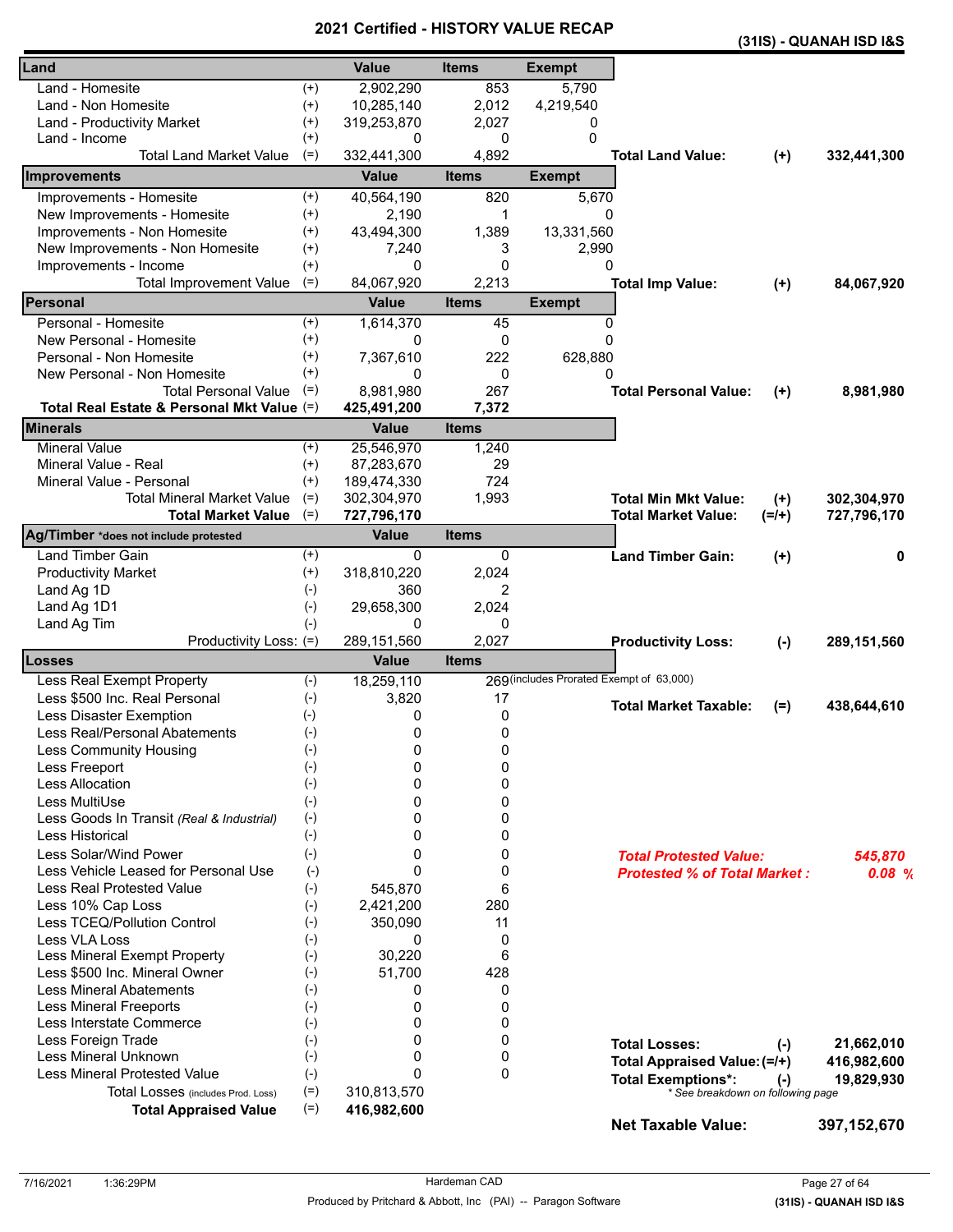|  | (31IS) - QUANAH ISD I&S |  |
|--|-------------------------|--|
|--|-------------------------|--|

| <b>Count of Homesteads</b>                                         |            |          |                        |                   |              |                |        |                                                                   |                      |               |                                         |              |                                                         |
|--------------------------------------------------------------------|------------|----------|------------------------|-------------------|--------------|----------------|--------|-------------------------------------------------------------------|----------------------|---------------|-----------------------------------------|--------------|---------------------------------------------------------|
| н                                                                  | S          | F        | в                      | D                 | W            | О              | DV     | <b>DV100</b>                                                      | <b>SS First Resp</b> |               | <b>SS Svc Member</b>                    |              |                                                         |
| 356                                                                | 332        | 0        | 35                     | 0                 | 0            | 0              | 38     | 14                                                                | 0                    |               | 0                                       |              |                                                         |
| <b>Owner and Parcel Counts</b>                                     |            |          |                        |                   |              |                |        |                                                                   |                      |               |                                         |              |                                                         |
| <b>Total Parcels*:</b>                                             |            |          |                        |                   |              |                |        | 7,226* Parcel count is figured by parcel per ownership sequences. |                      |               |                                         |              |                                                         |
| <b>Total Owners:</b>                                               |            |          |                        | 3,154             |              |                |        |                                                                   |                      |               |                                         |              |                                                         |
| <b>Ported Homestead/Charity Amounts</b>                            |            |          |                        |                   | <b>Value</b> |                |        | <b>Items</b>                                                      |                      |               |                                         |              |                                                         |
| DV Donated Home (Charity)                                          |            |          |                        | $^{(+)}$          |              |                | 0      |                                                                   | 0                    |               |                                         |              |                                                         |
| SS of a Service Member Ported Amount                               |            |          |                        | $^{(+)}$          |              |                | 0      |                                                                   | 0                    |               |                                         |              |                                                         |
| SS of a First Responder Ported Amount                              |            |          |                        | $^{(+)}$          |              |                | 0      |                                                                   | 0                    |               |                                         |              |                                                         |
| SS of DV Donated Home Ported Amount<br>SS of 100% DV Ported Amount |            |          |                        | $^{(+)}$<br>$(+)$ |              |                | 0<br>0 |                                                                   | 0<br>0               |               |                                         |              |                                                         |
| <b>Homestead Exemptions</b>                                        |            |          |                        |                   | <b>Value</b> |                |        | <b>Items</b>                                                      |                      |               |                                         |              |                                                         |
| Homestead H,S                                                      |            |          |                        | $^{(+)}$          |              | 16,474,560     |        | 737                                                               |                      |               |                                         |              |                                                         |
| Senior <sub>S</sub>                                                |            |          |                        | $^{(+)}$          |              | 2,483,090      |        |                                                                   | 268                  |               | H - Homestead                           |              | D - Disabled Only                                       |
| Disabled B                                                         |            |          |                        | $^{(+)}$          |              | 161,740        |        |                                                                   | 20                   |               | S - Over 65                             |              | W - Widow                                               |
| DV 100%                                                            |            |          |                        | $^{(+)}$          |              | 462,600        |        |                                                                   | 11                   |               | F - Disabled Widow<br>B - Disabled      |              | O - Over 65 (No HS)<br>DV - Disabled Veteran            |
| Surviving Spouse of a Service Member                               |            |          |                        | $^{(+)}$          |              |                | 0      |                                                                   | 0                    |               | DV100 (1, 2, 3) - 100% Disabled Veteran |              |                                                         |
| Survivng Spouse of a First Responder                               |            |          |                        | $^{(+)}$          |              |                | 0      |                                                                   | 0                    |               |                                         |              | 4 (4B, 4H, 4S) - Surviving Spouse of a Service Member   |
|                                                                    |            |          | Total Reimbursable (=) |                   |              | 19,581,990     |        | 1,036                                                             |                      |               |                                         |              | 5* (5B, 5H, 5S) - Surviving Spouse of a First Responder |
| <b>Local Discount</b>                                              |            |          |                        | $^{(+)}$          |              |                | 0      |                                                                   | 0                    |               |                                         |              |                                                         |
| Disabled Veteran                                                   |            |          |                        | $^{(+)}$          |              | 247,940        |        |                                                                   | 25                   |               |                                         |              |                                                         |
| Optional 65                                                        |            |          |                        | $(+)$             |              |                | 0      |                                                                   | 0                    |               |                                         |              |                                                         |
| Local Disabled                                                     |            |          |                        | $^{(+)}$          |              |                | 0      |                                                                   | 0                    |               |                                         |              |                                                         |
| State Homestead                                                    |            |          |                        | $^{(+)}$          |              |                | 0      |                                                                   | 0                    |               |                                         |              |                                                         |
| <b>Total Exemptions</b>                                            |            |          |                        | $(=)$             |              |                |        | 19,829,930 (includes Ported/Charity Amounts)                      |                      |               |                                         |              |                                                         |
| <b>Special Certified Totals</b>                                    |            |          |                        |                   |              |                |        |                                                                   |                      |               |                                         |              |                                                         |
|                                                                    |            |          |                        |                   |              |                |        | \$46,860                                                          |                      |               |                                         |              |                                                         |
| <b>Exempt Value of First Time Absolute Exemption</b>               |            |          |                        |                   |              |                |        |                                                                   |                      |               |                                         |              |                                                         |
| <b>Exempt Value of First Time Partial Exemption</b>                |            |          |                        |                   |              |                |        | \$83,620                                                          |                      |               |                                         |              |                                                         |
| <b>New AG/Timber</b>                                               |            |          |                        |                   |              |                |        |                                                                   |                      |               |                                         |              |                                                         |
| Market                                                             |            |          |                        |                   |              |                |        | \$0                                                               |                      |               |                                         |              |                                                         |
| Taxable                                                            |            |          |                        |                   |              |                |        | \$0                                                               |                      |               |                                         |              |                                                         |
|                                                                    | Value Loss |          |                        |                   |              |                |        | \$0                                                               |                      |               |                                         |              |                                                         |
|                                                                    |            |          |                        |                   |              |                |        |                                                                   |                      |               |                                         |              |                                                         |
| New Improvement/Personal<br>Market                                 |            |          |                        |                   |              |                |        | \$6,440                                                           |                      |               |                                         |              |                                                         |
| Taxable                                                            |            |          |                        |                   |              |                |        | \$6,440                                                           |                      |               |                                         |              |                                                         |
|                                                                    |            |          |                        |                   |              |                |        |                                                                   |                      |               |                                         |              |                                                         |
| Average Values* (includes protested & exempt value)                |            |          |                        |                   |              |                |        |                                                                   |                      |               |                                         |              |                                                         |
| Average Homestead Value A*                                         |            |          |                        |                   |              | <b>Parcels</b> |        |                                                                   |                      |               | Total Homestead Value A*                |              |                                                         |
| <b>Market</b>                                                      |            | \$43,647 |                        |                   |              | 676            |        |                                                                   |                      | <b>Market</b> |                                         | \$29,506,020 |                                                         |
| <b>Taxable</b>                                                     |            | \$16,587 |                        |                   |              |                |        |                                                                   |                      |               | <b>Taxable</b>                          | \$14,576,860 |                                                         |
| Average Homestead Value A* and E*                                  |            |          |                        |                   |              | <b>Parcels</b> |        |                                                                   |                      |               | Total Homestead Value A* and E*         |              |                                                         |
| <b>Market</b>                                                      |            | \$50,568 |                        |                   |              | 851            |        |                                                                   |                      | <b>Market</b> |                                         | \$43,033,370 |                                                         |
| <b>Taxable</b>                                                     |            | \$23,122 |                        |                   |              |                |        |                                                                   |                      |               | <b>Taxable</b>                          | \$22,799,940 |                                                         |
| Average Homestead Value A* and E* and M1                           |            |          |                        |                   |              | <b>Parcels</b> |        |                                                                   |                      |               |                                         |              | Total Homestead Value A* and E* and M1                  |
| <b>Market</b>                                                      |            |          |                        |                   |              | 897            |        |                                                                   |                      | <b>Market</b> |                                         | \$44,702,970 |                                                         |
|                                                                    |            | \$49,836 |                        |                   |              |                |        |                                                                   |                      |               | <b>Taxable</b>                          | \$23,277,470 |                                                         |
| <b>Taxable</b>                                                     |            | \$22,136 |                        |                   |              |                |        |                                                                   |                      |               |                                         |              |                                                         |
| <b>Average Homestead Value M1</b>                                  |            |          |                        |                   |              | <b>Parcels</b> |        |                                                                   |                      |               | <b>Total Homestead Value M1</b>         |              |                                                         |
| <b>Market</b>                                                      |            | \$36,295 |                        |                   |              |                | 46     |                                                                   |                      | <b>Market</b> |                                         | \$1,669,600  |                                                         |
| <b>Taxable</b>                                                     |            | \$3,910  |                        |                   |              |                |        |                                                                   |                      |               | <b>Taxable</b>                          | \$477,530    |                                                         |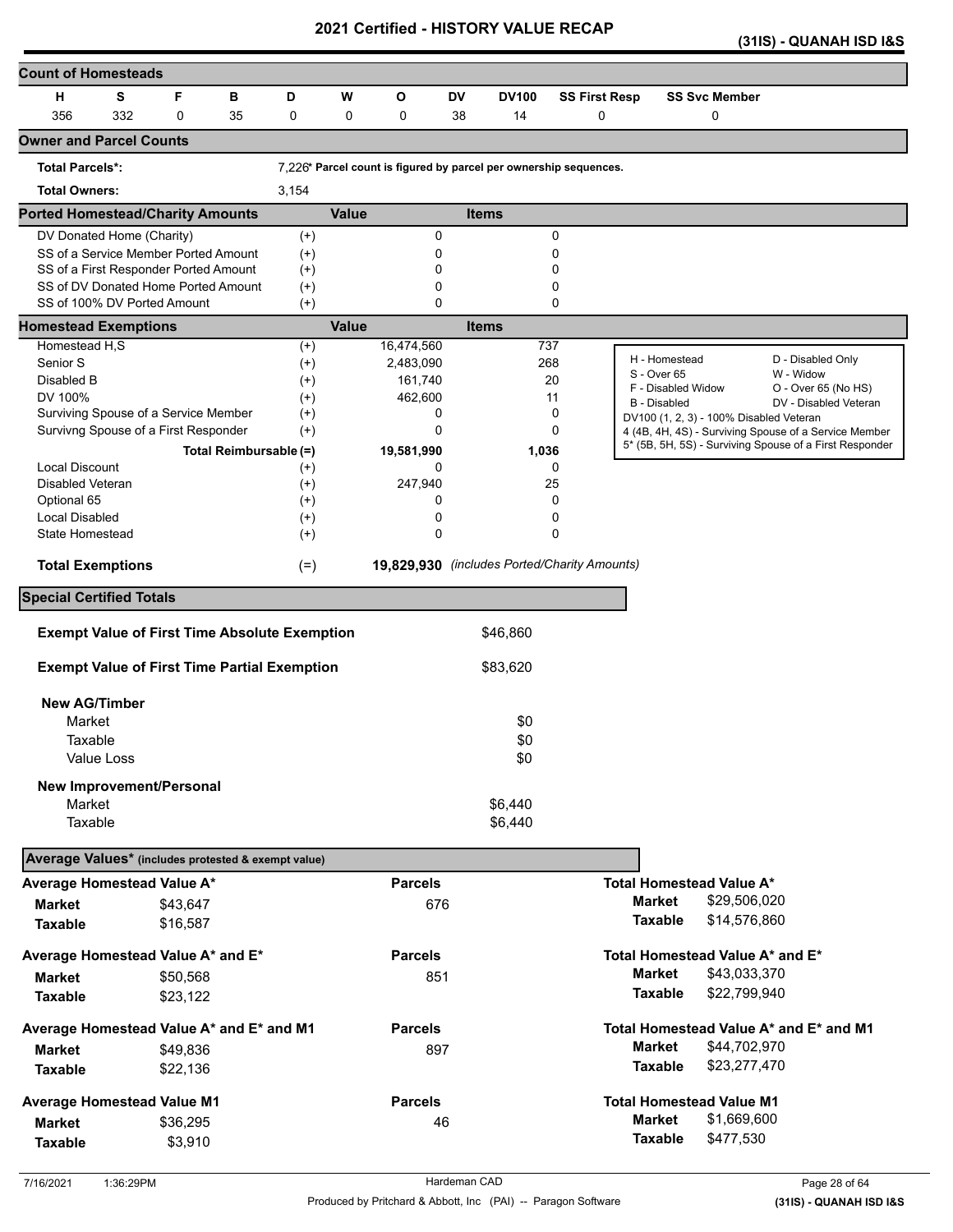# **(31IS) - QUANAH ISD I&S**

|                      |                         |              |           |                  | <b>Category Code Breakdown</b> |                        |                     |               |                |                                    |                                    |
|----------------------|-------------------------|--------------|-----------|------------------|--------------------------------|------------------------|---------------------|---------------|----------------|------------------------------------|------------------------------------|
| Cat<br>Code          | <b>Items</b>            | <b>Acres</b> | Land      | <b>Ag/Timber</b> | Productivity<br><b>Market</b>  | <b>Taxable</b><br>Land | <b>Improvements</b> | Personal      | <b>Mineral</b> | <b>Total Mkt</b><br><b>Taxable</b> | <b>Total Net</b><br><b>Taxable</b> |
| A <sub>1</sub>       | 1,161                   | 414.211      | 3,084,090 | 0                | 0                              | 3,084,090              | 35,201,310          | 0             | 0              | 38,285,400                         | 23,122,500                         |
| A2                   | 8                       | 4.773        | 24,470    | 0                | 0                              | 24,470                 | 124,640             | 0             | 0              | 149,110                            | 27,010                             |
| A <sub>5</sub>       | 19                      | 5.221        | 18,180    | 0                | 0                              | 18,180                 | 911,240             | 0             | 0              | 929,420                            | 680,500                            |
| A*                   | 1,188                   | 424.205      | 3,126,740 | 0                | 0                              | 3,126,740              | 36,237,190          | 0             | 0              | 39,363,930                         | 23,830,010                         |
| <b>B1</b>            | $\mathbf{1}$            | 0.562        | 350       | 0                | 0                              | 350                    | 23,710              | 0             | 0              | 24,060                             | 24,060                             |
| B <sub>2</sub>       | 2                       | 0.563        | 7,220     | 0                | 0                              | 7,220                  | 25,500              | 0             | 0              | 32,720                             | 32,720                             |
| $\mathsf{B}^{\star}$ | 3                       | 1.125        | 7,570     | 0                | 0                              | 7,570                  | 49,210              | 0             | 0              | 56,780                             | 56,780                             |
| C <sub>1</sub>       | 890                     | 349.035      | 894,930   | 0                | 0                              | 894,930                | 330,830             | 0             | 0              | 1,225,760                          | 1,217,890                          |
| $\mathbf{C}^*$       | 890                     | 349.035      | 894,930   | 0                | 0                              | 894,930                | 330,830             | 0             | 0              | 1,225,760                          | 1,217,890                          |
| D <sub>1</sub>       | 2,027                   | 339,877.827  | 0         | 29,734,630       | 319,253,870                    | 29,734,630             | 0                   | 0             | 0              | 29,734,630                         | 29,634,660                         |
| D <sub>2</sub>       | 422                     | 0.000        | 0         | 0                | 0                              | 0                      | 7,324,410           | 0             | 0              | 7,324,410                          | 7,324,410                          |
| D*                   | 2,449                   | 339,877.827  | 0         | 29,734,630       | 319,253,870                    | 29,734,630             | 7,324,410           | 0             | 0              | 37,059,040                         | 36,959,070                         |
| Е                    | 110                     | 2,115.978    | 2,139,150 | 0                | 0                              | 2,139,150              | 610,280             | 0             | 0              | 2,749,430                          | 2,689,410                          |
| E1                   | 250                     | 1,272.380    | 1,428,290 | 0                | 0                              | 1,428,290              | 15,515,760          | 0             | 0              | 16,944,050                         | 11,688,980                         |
| E <sub>2</sub>       | 5                       | 27.584       | 33,180    | 0                | 0                              | 33,180                 | 279,400             | 0             | 0              | 312,580                            | 65,540                             |
| E <sub>3</sub>       | 6                       | 2.600        | 2,340     | 0                | 0                              | 2,340                  | 50,390              | 0             | 0              | 52,730                             | 52,730                             |
| E*                   | 371                     | 3,418.542    | 3,602,960 | 0                | 0                              | 3,602,960              | 16,455,830          | 0             | 0              | 20,058,790                         | 14,496,660                         |
| F <sub>1</sub>       | 189                     | 345.377      | 917,570   | 0                | 0                              | 917,570                | 10,096,660          | 0             | 8,400          | 11,022,630                         | 10,926,270                         |
| F <sub>1</sub>       | 189                     | 345.377      | 917,570   | 0                | 0                              | 917,570                | 10,096,660          | 0             | 8,400          | 11,022,630                         | 10,926,270                         |
| F <sub>2</sub>       | 41                      | 365.151      | 394,370   | 0                | 0                              | 394,370                | 89,620              | 0             | 84,334,650     | 84,818,640                         | 84,818,640                         |
| F <sub>2</sub> A     | $\mathbf{1}$            | 0.000        | 0         | 0                | 0                              | 0                      | 0                   | 0             | 2,696,290      | 2,696,290                          | 2,696,290                          |
| F <sub>2</sub> L     | $\overline{2}$          | 0.000        | 0         | 0                | 0                              | 0                      | 0                   | 0             | 29,110         | 29,110                             | 29,110                             |
| F <sub>2</sub>       | 44                      | 365.151      | 394,370   | 0                | 0                              | 394,370                | 89,620              | 0             | 87,060,050     | 87,544,040                         | 87,544,040                         |
| F*                   | 233                     | 710.528      | 1,311,940 | 0                | 0                              | 1,311,940              | 10,186,280          | 0             | 87,068,450     | 98,566,670                         | 98,470,310                         |
| G <sub>1</sub>       | 1,238                   | 0.000        | 0         | 0                | 0                              | 0                      | 0                   | 0             | 25,544,970     | 25,544,970                         | 25,544,970                         |
| G <sub>1</sub> B     | $\overline{c}$          | 0.000        | 0         | 0                | 0                              | 0                      | 0                   | 0             | 2,000          | 2,000                              | 2,000                              |
| G*                   | 1,240                   | 0.000        | 0         | 0                | 0                              | 0                      | 0                   | 0             | 25,546,970     | 25,546,970                         | 25,546,970                         |
| J2                   | 5                       | 0.629        | 2,670     | 0                | 0                              | 2,670                  | 0                   | 0             | 1,281,140      | 1,283,810                          | 1,283,810                          |
| J3                   | 34                      | 1.052        | 3,150     | 0                | 0                              | 3,150                  | 1,720               | 0             | 92,569,040     | 92,573,910                         | 92,573,910                         |
| J4                   | 34                      | 0.413        | 10,460    | 0                | 0                              | 10,460                 | 87,000              | 0             | 3,549,900      | 3,647,360                          | 3,647,360                          |
| J5                   | $\overline{c}$          | 0.000        | 0         | 0                | 0                              | 0                      | 0                   | 0             | 35,837,480     | 35,837,480                         | 35,837,480                         |
| J5A                  | $\boldsymbol{2}$        | 0.000        | 0         | 0                | 0                              | 0                      | 0                   | 0             | 91,330         | 91,330                             | 91,330                             |
| $\mathsf{J6}$        | 16                      | 0.000        | 0         | 0                | 0                              | 0                      | 0                   | 0             | 31,413,040     | 31,413,040                         | 31,062,950                         |
| J6A                  | $\mathbf{1}$            | 0.000        | 0         | 0                | 0                              | 0                      | 0                   | 0             | 152,380        | 152,380                            | 152,380                            |
| J7                   | 52                      | 0.000        | 0         | 0                | 0                              | 0                      | 0                   | 0             | 376,030        | 376,030                            | 376,030                            |
| J8                   | 3                       | 0.000        | 0         | 0                | 0                              | 0                      | 0                   | 0             | 45,530         | 45,530                             | 45,530                             |
| $\mathsf{J}^\star$   | 149                     | 2.094        | 16,280    | 0                | 0                              | 16,280                 | 88,720              | 0             | 165,315,870    | 165,420,870 165,070,780            |                                    |
| L1                   | 181                     | 0.000        | 0         | 0                | 0                              | 0                      |                     | $0$ 6,230,190 | 0              | 6,230,190                          | 6,230,190                          |
| L <sub>1</sub> T     | 3                       | 0.000        | 0         | 0                | 0                              | 0                      | 0                   | 0             | 215,220        | 215,220                            | 215,220                            |
| L1                   | 184                     | 0.000        | 0         | 0                | $\pmb{0}$                      | 0                      | $\mathbf 0$         | 6,230,190     | 215,220        | 6,445,410                          | 6,445,410                          |
| L <sub>2</sub> A     | 13                      | 0.000        | 0         | 0                | 0                              | 0                      | 0                   | 0             | 492,430        | 492,430                            | 492,430                            |
| L <sub>2</sub> C     | 9                       | 0.000        | 0         | 0                | 0                              | 0                      | 0                   | 0             | 6,680,090      | 6,680,090                          | 6,680,090                          |
| L <sub>2</sub> D     | 24                      | 0.000        | 0         | 0                | 0                              | 0                      | 0                   | 0             | 379,390        | 379,390                            | 379,390                            |
| L2G                  | 29                      | 0.000        | 0         | 0                | 0                              | 0                      | 0                   | 0             | 14,188,830     | 14,188,830                         | 14,188,830                         |
| L <sub>2</sub> H     | 20                      | 0.000        | 0         | 0                | 0                              | 0                      | 0                   | 0             | 1,173,390      | 1,173,390                          | 1,173,390                          |
| L2J                  | 7                       | 0.000        | 0         | 0                | 0                              | 0                      | 0                   | 0             | 37,910         | 37,910                             | 37,910                             |
| L <sub>2</sub> K     | $\overline{\mathbf{c}}$ | 0.000        | 0         | 0                | 0                              | 0                      | 0                   | 0             | 107,410        | 107,410                            | 107,410                            |
| L <sub>2</sub> M     | 21                      | 0.000        | 0         | 0                | 0                              | 0                      | 0                   | 0             | 594,830        | 594,830                            | 594,830                            |
| L2O                  | 9                       | 0.000        | 0         | 0                | 0                              | 0                      | 0                   | 0             | 267,940        | 267,940                            | 267,940                            |
| L <sub>2</sub> P     | 8                       | 0.000        | 0         | 0                | 0                              | 0                      | 0                   | 0             | 153,610        | 153,610                            | 153,610                            |
| L2                   | 142                     | 0.000        | 0         | 0                | 0                              | 0                      | 0                   | $\bf{0}$      | 24,075,830     | 24,075,830                         | 24,075,830                         |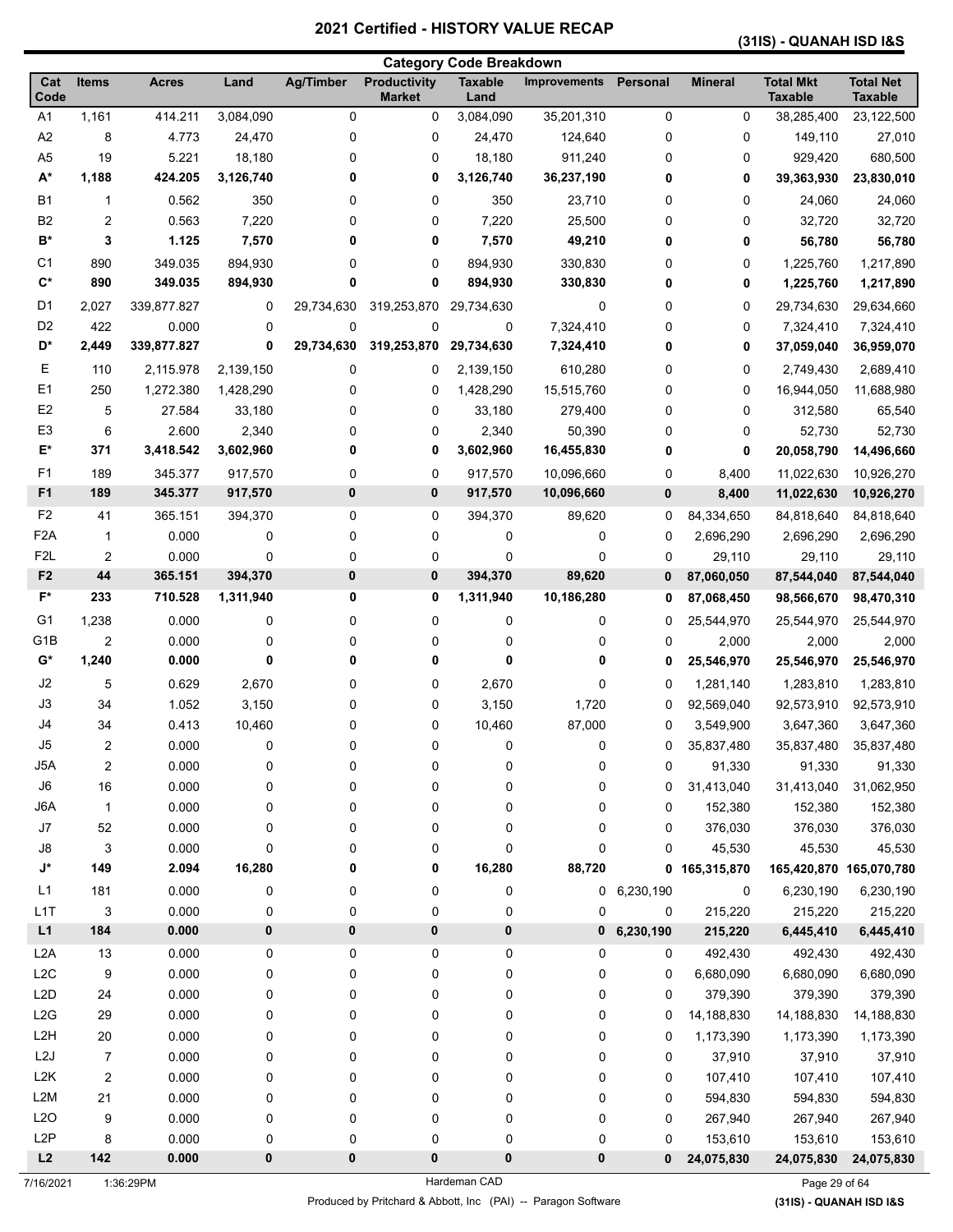#### **(31IS) - QUANAH ISD I&S**

|                    |              |              |            |                  |                                      | <b>Category Code Breakdown</b> |                     |              |                |                             |                             |
|--------------------|--------------|--------------|------------|------------------|--------------------------------------|--------------------------------|---------------------|--------------|----------------|-----------------------------|-----------------------------|
| Cat<br><b>Code</b> | <b>Items</b> | <b>Acres</b> | Land       | <b>Ag/Timber</b> | <b>Productivity</b><br><b>Market</b> | <b>Taxable</b><br>Land         | <b>Improvements</b> | Personal     | <b>Mineral</b> | <b>Total Mkt</b><br>Taxable | <b>Total Net</b><br>Taxable |
| Ľ                  | 326          | 0.000        | 0          | 0                | 0                                    | 0                              | 0                   | 6,230,190    | 24,291,050     | 30,521,240                  | 30,521,240                  |
| M1                 | 93           | 0.000        | 0          | $\Omega$         | 0                                    | 0                              | 55,230              | 2,119,800    | 0              | 2,175,030                   | 982,960                     |
| M*                 | 93           | 0.000        | 0          | 0                | 0                                    | 0                              | 55,230              | 2,119,800    | 0              | 2,175,030                   | 982,960                     |
| XB                 | 17           | 0.000        | 0          | 0                | 0                                    | 0                              | 0                   | 3,110        | 710            | 3,820                       | 0                           |
| ХC                 | 428          | 0.000        | 0          | $\Omega$         | 0                                    | $\mathbf{0}$                   | 0                   | $\mathbf{0}$ | 51,700         | 51,700                      | $\mathbf 0$                 |
| XG                 |              | 0.500        | 1,000      | 0                | 0                                    | 1,000                          | 60,610              | 0            | 0              | 61,610                      | 0                           |
| XN                 | 9            | 0.000        | 0          | 0                | 0                                    | 0                              | 0                   | 419,900      | 0              | 419,900                     | 0                           |
| XU                 | 18           | 4.956        | 30,190     | 0                | 0                                    | 30,190                         | 76,900              | 0            | 0              | 107.090                     | 0                           |
| XV                 | 237          | 3.332.885    | 4,195,820  | 0                | 0                                    | 4,195,820                      | 13,202,710          | 208,980      | 30,220         | 17,637,730                  | 0                           |
| $X^*$              | 710          | 3,338.341    | 4,227,010  | 0                | 0                                    | 4,227,010                      | 13,340,220          | 631,990      | 82,630         | 18,281,850                  | 0                           |
|                    | 7,652        | 348.121.698  | 13.187.430 | 29.734.630       | 319.253.870                          | 42.922.060                     | 84.067.920          | 8.981.980    | 302.304.970    |                             | 438.276.930 397.152.670     |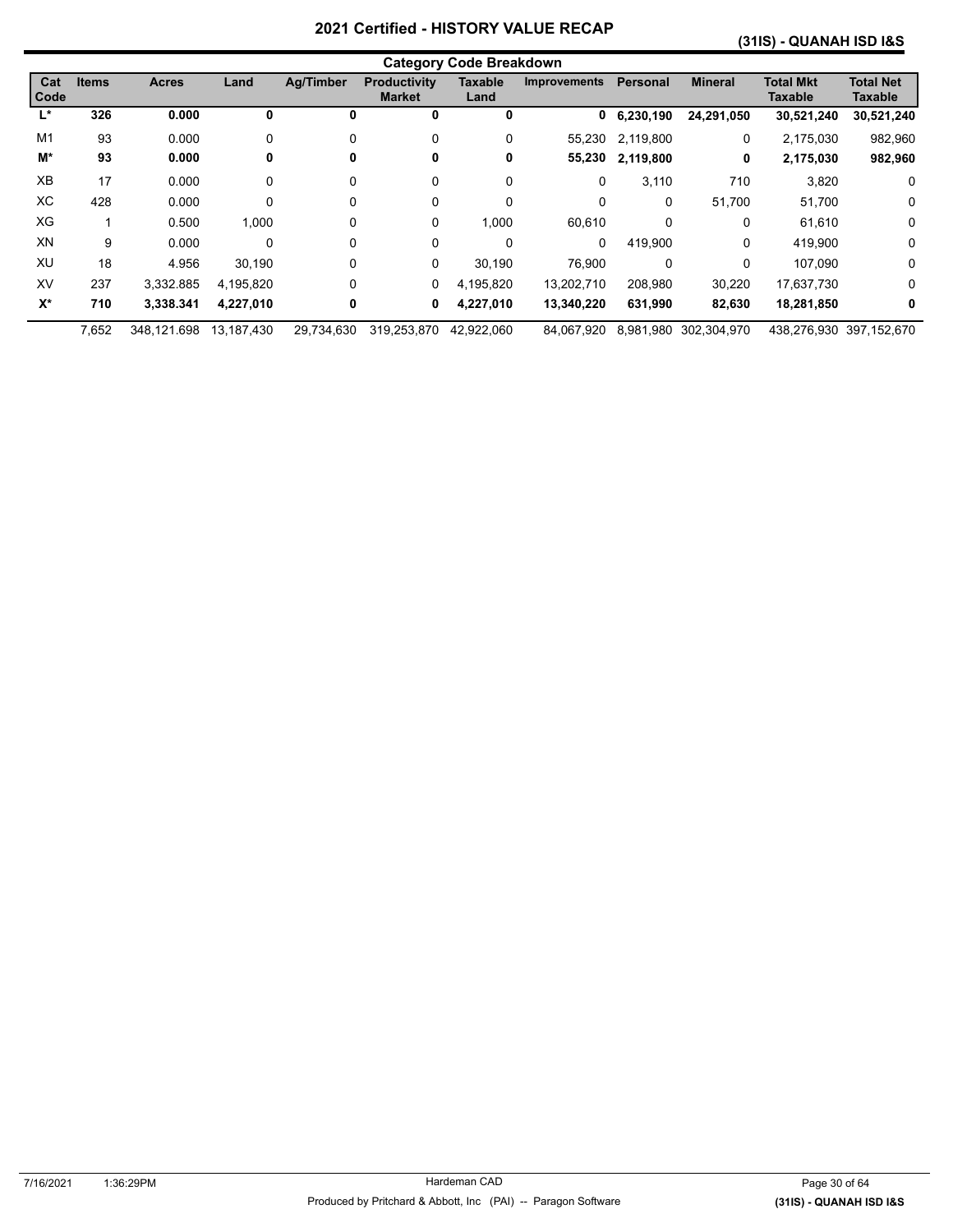|                                            |                    |               |              |               |                                     |           | (60) - CHILLICOTHE HOSP DIST |
|--------------------------------------------|--------------------|---------------|--------------|---------------|-------------------------------------|-----------|------------------------------|
| Land                                       |                    | <b>Value</b>  | <b>Items</b> | <b>Exempt</b> |                                     |           |                              |
| Land - Homesite                            | $^{(+)}$           | 674,510       | 264          | 830           |                                     |           |                              |
| Land - Non Homesite                        | $^{(+)}$           | 1,534,950     | 670          | 573,980       |                                     |           |                              |
| Land - Productivity Market                 | $^{(+)}$           | 84,086,630    | 843          | 0             |                                     |           |                              |
| Land - Income                              | $^{(+)}$           | 0             | 0            | $\Omega$      |                                     |           |                              |
| <b>Total Land Market Value</b>             | $(=)$              | 86,296,090    | 1,777        |               | <b>Total Land Value:</b>            | $(+)$     | 86,296,090                   |
| <b>Improvements</b>                        |                    | <b>Value</b>  | <b>Items</b> | <b>Exempt</b> |                                     |           |                              |
| Improvements - Homesite                    | $^{(+)}$           | 11,879,360    | 255          | 68,480        |                                     |           |                              |
| New Improvements - Homesite                | $^{(+)}$           | 0             | 0            | 0             |                                     |           |                              |
| Improvements - Non Homesite                | $^{(+)}$           | 9,914,410     | 450          | 2,266,290     |                                     |           |                              |
| New Improvements - Non Homesite            | $^{(+)}$           | 0             | 0            | 0             |                                     |           |                              |
| Improvements - Income                      | $^{(+)}$           | 0             | 0            | $\mathbf{0}$  |                                     |           |                              |
| <b>Total Improvement Value</b>             | $(=)$              | 21,793,770    | 705          |               | <b>Total Imp Value:</b>             | $(+)$     | 21,793,770                   |
| Personal                                   |                    | <b>Value</b>  | <b>Items</b> | <b>Exempt</b> |                                     |           |                              |
| Personal - Homesite                        | $^{(+)}$           | 341,390       | 13           | 0             |                                     |           |                              |
| New Personal - Homesite                    | $^{(+)}$           | 0             | 0            | $\mathbf{0}$  |                                     |           |                              |
| Personal - Non Homesite                    | $^{(+)}$           | 1,701,170     | 62           | 615,710       |                                     |           |                              |
| New Personal - Non Homesite                | $^{(+)}$           | 0             | 0            | 0             |                                     |           |                              |
| <b>Total Personal Value</b>                | $(=)$              | 2,042,560     | 75           |               | <b>Total Personal Value:</b>        | $(+)$     | 2,042,560                    |
| Total Real Estate & Personal Mkt Value (=) |                    | 110,132,420   | 2,557        |               |                                     |           |                              |
| Minerals                                   |                    | <b>Value</b>  | <b>Items</b> |               |                                     |           |                              |
| <b>Mineral Value</b>                       | $^{(+)}$           | 13,379,440    | 1,139        |               |                                     |           |                              |
| Mineral Value - Real                       | $^{(+)}$           | 161,536,260   | 18           |               |                                     |           |                              |
| Mineral Value - Personal                   | $(+)$              | 31,567,080    | 478          |               |                                     |           |                              |
| <b>Total Mineral Market Value</b>          | $(=)$              | 206,482,780   | 1,635        |               | <b>Total Min Mkt Value:</b>         | $(+)$     | 206,482,780                  |
| <b>Total Market Value</b>                  | $(=)$              | 316,615,200   |              |               | <b>Total Market Value:</b>          | $(=/+)$   | 316,615,200                  |
| Ag/Timber *does not include protested      |                    | <b>Value</b>  | <b>Items</b> |               |                                     |           |                              |
| <b>Land Timber Gain</b>                    | $^{(+)}$           | 0             | 0            |               | <b>Land Timber Gain:</b>            | $(+)$     | 0                            |
| <b>Productivity Market</b>                 | $^{(+)}$           | 84,086,630    | 843          |               |                                     |           |                              |
| Land Ag 1D                                 | $(-)$              | 190           | 1            |               |                                     |           |                              |
| Land Ag 1D1                                | $(-)$              | 11,359,780    | 842          |               |                                     |           |                              |
| Land Ag Tim                                | $(-)$              | 0             | 0            |               |                                     |           |                              |
| Productivity Loss: (=)                     |                    | 72,726,660    | 843          |               | <b>Productivity Loss:</b>           | $(-)$     | 72,726,660                   |
| <b>Losses</b>                              |                    | <b>Value</b>  | <b>Items</b> |               |                                     |           |                              |
| Less Real Exempt Property                  | $(\textnormal{-})$ | 3,525,290     | 114          |               |                                     |           |                              |
| Less \$500 Inc. Real Personal              | $(-)$              | 1,820         | 9            |               | <b>Total Market Taxable:</b>        | $(=)$     | 243,888,540                  |
| <b>Less Disaster Exemption</b>             | $(-)$              | 0             | 0            |               |                                     |           |                              |
| Less Real/Personal Abatements              | $(-)$              | $\mathbf 0$   | 0            |               |                                     |           |                              |
| <b>Less Community Housing</b>              | $(-)$              | 0             | 0            |               |                                     |           |                              |
| Less Freeport                              | $(-)$              | 0             | 0            |               |                                     |           |                              |
| Less Allocation                            | $(-)$              | 0             | 0            |               |                                     |           |                              |
| Less MultiUse                              | $(-)$              | 0             | 0            |               |                                     |           |                              |
| Less Goods In Transit (Real & Industrial)  | $(-)$              | 0             | 0            |               |                                     |           |                              |
| Less Historical                            | $(-)$              | 0             | 0            |               |                                     |           |                              |
| Less Solar/Wind Power                      | $(-)$              | 0             | 0            |               | <b>Total Protested Value:</b>       |           | 112,410                      |
| Less Vehicle Leased for Personal Use       | $(-)$              | $\mathbf{0}$  | 0            |               | <b>Protested % of Total Market:</b> |           | 0.04%                        |
| <b>Less Real Protested Value</b>           | $(-)$              | 112.410       | 7            |               |                                     |           |                              |
| Less 10% Cap Loss                          | $(-)$              | 816,990       | 104          |               |                                     |           |                              |
| Less TCEQ/Pollution Control                | $(-)$              | 232,410       | 12           |               |                                     |           |                              |
| Less VLA Loss                              | $(-)$              | 0             | 0            |               |                                     |           |                              |
| Less Mineral Exempt Property               | $(-)$              | 9,020,370     | 2            |               |                                     |           |                              |
| Less \$500 Inc. Mineral Owner              | $(-)$              | 36,060        | 276          |               |                                     |           |                              |
| <b>Less Mineral Abatements</b>             | $(-)$              | 0             | 0            |               |                                     |           |                              |
| <b>Less Mineral Freeports</b>              | $(-)$              | 0             | 0            |               |                                     |           |                              |
| Less Interstate Commerce                   | $(-)$              | 0             | 0            |               |                                     |           |                              |
| Less Foreign Trade                         | $(-)$              | 0             | 0            |               | <b>Total Losses:</b>                | $(-)$     | 13,745,350                   |
| Less Mineral Unknown                       | $(-)$              | 0             | 0            |               | Total Appraised Value: (=/+)        |           | 230, 143, 190                |
| <b>Less Mineral Protested Value</b>        | $(-)$              | 0             | $\Omega$     |               | <b>Total Exemptions*:</b>           | $(\cdot)$ | 166,750                      |
| Total Losses (includes Prod. Loss)         | $(=)$              | 86,472,010    |              |               | * See breakdown on following page   |           |                              |
| <b>Total Appraised Value</b>               | $(=)$              | 230, 143, 190 |              |               | <b>Net Taxable Value:</b>           |           | 229,976,440                  |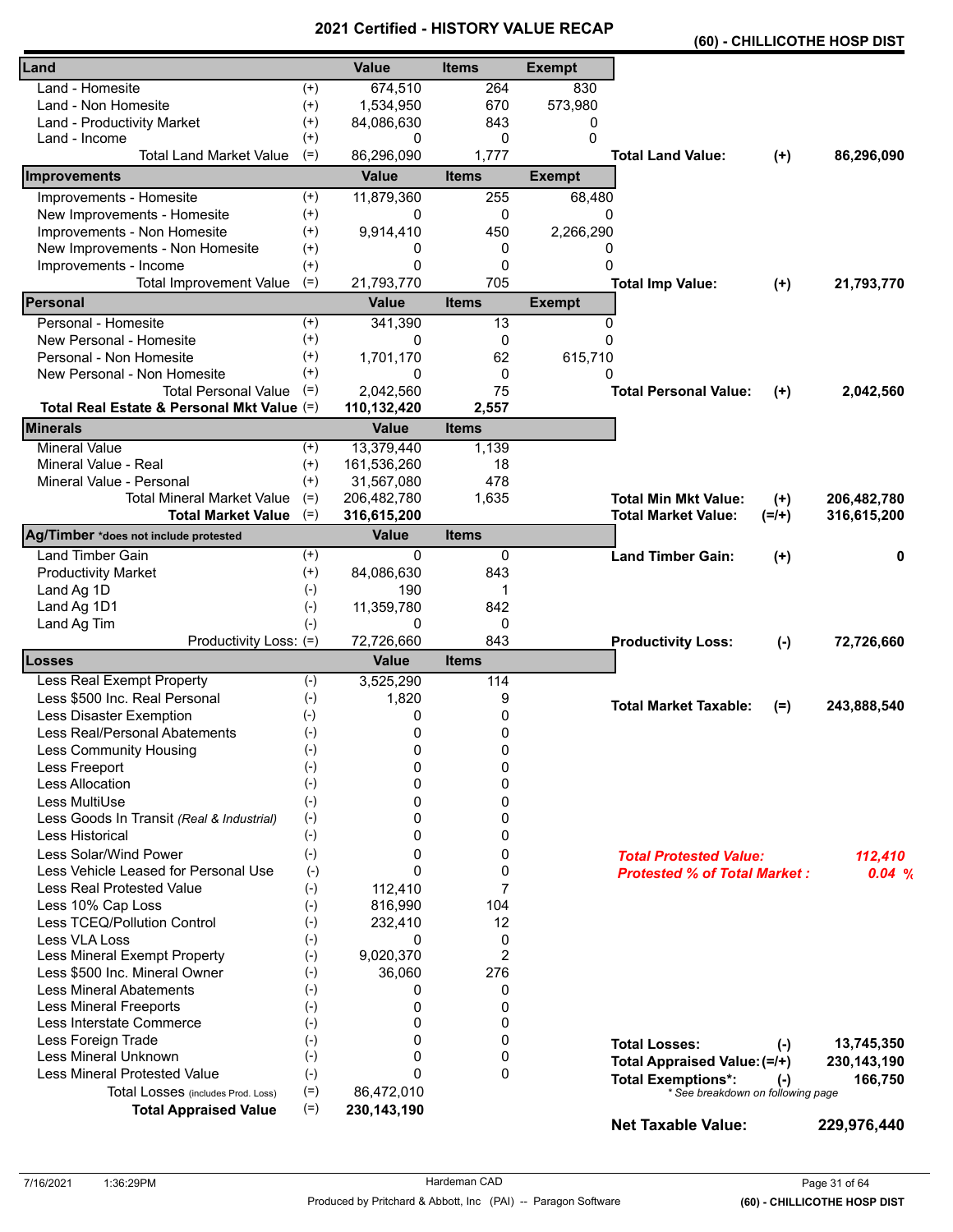**(60) - CHILLICOTHE HOSP DIST** 

| <b>Count of Homesteads</b>                          |            |                                                                              |                        |                      |              |                |                |                                                                   |                      |                                         |                                                         |
|-----------------------------------------------------|------------|------------------------------------------------------------------------------|------------------------|----------------------|--------------|----------------|----------------|-------------------------------------------------------------------|----------------------|-----------------------------------------|---------------------------------------------------------|
| н                                                   | S          | F                                                                            | в                      | D                    | W            | O              | <b>DV</b>      | <b>DV100</b>                                                      | <b>SS First Resp</b> | <b>SS Svc Member</b>                    |                                                         |
| 110                                                 | 99         | 0                                                                            | 3                      | 0                    | 0            | 0              | $\overline{7}$ | 3                                                                 | 0                    | 0                                       |                                                         |
| <b>Owner and Parcel Counts</b>                      |            |                                                                              |                        |                      |              |                |                |                                                                   |                      |                                         |                                                         |
| <b>Total Parcels*:</b>                              |            |                                                                              |                        |                      |              |                |                | 3,503* Parcel count is figured by parcel per ownership sequences. |                      |                                         |                                                         |
| <b>Total Owners:</b>                                |            |                                                                              |                        | 1,471                |              |                |                |                                                                   |                      |                                         |                                                         |
| <b>Ported Homestead/Charity Amounts</b>             |            |                                                                              |                        |                      | <b>Value</b> |                |                | <b>Items</b>                                                      |                      |                                         |                                                         |
| DV Donated Home (Charity)                           |            |                                                                              |                        | $^{(+)}$             |              | 0              |                |                                                                   | 0                    |                                         |                                                         |
|                                                     |            | SS of a Service Member Ported Amount                                         |                        | $^{(+)}$             |              | 0              |                |                                                                   | 0                    |                                         |                                                         |
|                                                     |            | SS of a First Responder Ported Amount<br>SS of DV Donated Home Ported Amount |                        | $^{(+)}$<br>$^{(+)}$ |              | 0<br>0         |                |                                                                   | 0<br>0               |                                         |                                                         |
|                                                     |            | SS of 100% DV Ported Amount                                                  |                        | $^{(+)}$             |              | 0              |                |                                                                   | 0                    |                                         |                                                         |
| <b>Homestead Exemptions</b>                         |            |                                                                              |                        |                      | <b>Value</b> |                |                | <b>Items</b>                                                      |                      |                                         |                                                         |
| Homestead H,S                                       |            |                                                                              |                        | $^{(+)}$             |              | 0              |                |                                                                   | 0                    |                                         |                                                         |
| Senior S                                            |            |                                                                              |                        | $^{(+)}$             |              | 0              |                |                                                                   | 0                    | H - Homestead<br>S - Over 65            | D - Disabled Only<br>W - Widow                          |
| Disabled B<br>DV 100%                               |            |                                                                              |                        | $^{(+)}$             |              | 0              |                |                                                                   | 0                    | F - Disabled Widow                      | O - Over 65 (No HS)                                     |
|                                                     |            | Surviving Spouse of a Service Member                                         |                        | $^{(+)}$<br>$^{(+)}$ |              | 138,490<br>0   |                |                                                                   | 3<br>0               | B - Disabled                            | DV - Disabled Veteran                                   |
|                                                     |            | Survivng Spouse of a First Responder                                         |                        | $^{(+)}$             |              | 0              |                |                                                                   | 0                    | DV100 (1, 2, 3) - 100% Disabled Veteran | 4 (4B, 4H, 4S) - Surviving Spouse of a Service Member   |
|                                                     |            |                                                                              | Total Reimbursable (=) |                      |              | 138,490        |                |                                                                   | 3                    |                                         | 5* (5B, 5H, 5S) - Surviving Spouse of a First Responder |
| <b>Local Discount</b>                               |            |                                                                              |                        | $^{(+)}$             |              | 0              |                |                                                                   | 0                    |                                         |                                                         |
| Disabled Veteran                                    |            |                                                                              |                        | $^{(+)}$             |              | 28,260         |                |                                                                   |                      |                                         |                                                         |
| Optional 65                                         |            |                                                                              |                        | $^{(+)}$             |              | 0              |                |                                                                   | 0                    |                                         |                                                         |
| Local Disabled                                      |            |                                                                              |                        | $^{(+)}$             |              | 0              |                |                                                                   | 0                    |                                         |                                                         |
| State Homestead                                     |            |                                                                              |                        | $^{(+)}$             |              | 0              |                |                                                                   | 0                    |                                         |                                                         |
| <b>Total Exemptions</b>                             |            |                                                                              |                        | $(=)$                |              |                |                | 166,750 (includes Ported/Charity Amounts)                         |                      |                                         |                                                         |
| <b>Special Certified Totals</b>                     |            |                                                                              |                        |                      |              |                |                |                                                                   |                      |                                         |                                                         |
|                                                     |            | <b>Exempt Value of First Time Absolute Exemption</b>                         |                        |                      |              |                |                | \$31,470                                                          |                      |                                         |                                                         |
|                                                     |            |                                                                              |                        |                      |              |                |                |                                                                   |                      |                                         |                                                         |
|                                                     |            | <b>Exempt Value of First Time Partial Exemption</b>                          |                        |                      |              |                |                | \$0                                                               |                      |                                         |                                                         |
| <b>New AG/Timber</b>                                |            |                                                                              |                        |                      |              |                |                |                                                                   |                      |                                         |                                                         |
| Market                                              |            |                                                                              |                        |                      |              |                |                | \$0                                                               |                      |                                         |                                                         |
| Taxable                                             |            |                                                                              |                        |                      |              |                |                | \$0                                                               |                      |                                         |                                                         |
|                                                     | Value Loss |                                                                              |                        |                      |              |                |                | \$0                                                               |                      |                                         |                                                         |
|                                                     |            | <b>New Improvement/Personal</b>                                              |                        |                      |              |                |                |                                                                   |                      |                                         |                                                         |
| Market                                              |            |                                                                              |                        |                      |              |                |                | \$0                                                               |                      |                                         |                                                         |
| Taxable                                             |            |                                                                              |                        |                      |              |                |                | \$0                                                               |                      |                                         |                                                         |
| Average Values* (includes protested & exempt value) |            |                                                                              |                        |                      |              |                |                |                                                                   |                      |                                         |                                                         |
| Average Homestead Value A*                          |            |                                                                              |                        |                      |              | <b>Parcels</b> |                |                                                                   |                      | <b>Total Homestead Value A*</b>         |                                                         |
| <b>Market</b>                                       |            | \$38,923                                                                     |                        |                      |              | 208            |                |                                                                   |                      | <b>Market</b><br>\$8,096,130            |                                                         |
| <b>Taxable</b>                                      |            | \$36,038                                                                     |                        |                      |              |                |                |                                                                   |                      | \$7,630,910<br><b>Taxable</b>           |                                                         |
| Average Homestead Value A* and E*                   |            |                                                                              |                        |                      |              | <b>Parcels</b> |                |                                                                   |                      | Total Homestead Value A* and E*         |                                                         |
| <b>Market</b>                                       |            | \$46,159                                                                     |                        |                      |              | 266            |                |                                                                   |                      | <b>Market</b><br>\$12,278,440           |                                                         |
| <b>Taxable</b>                                      |            |                                                                              |                        |                      |              |                |                |                                                                   |                      | <b>Taxable</b><br>\$11,737,050          |                                                         |
|                                                     |            | \$43,300                                                                     |                        |                      |              |                |                |                                                                   |                      |                                         |                                                         |
| Average Homestead Value A* and E* and M1            |            |                                                                              |                        |                      |              | <b>Parcels</b> |                |                                                                   |                      |                                         | Total Homestead Value A* and E* and M1                  |
| <b>Market</b>                                       |            | \$45,232                                                                     |                        |                      |              | 279            |                |                                                                   |                      | <b>Market</b><br>\$12,619,830           |                                                         |
| <b>Taxable</b>                                      |            | \$42,304                                                                     |                        |                      |              |                |                |                                                                   |                      | <b>Taxable</b><br>\$12,021,860          |                                                         |
| <b>Average Homestead Value M1</b>                   |            |                                                                              |                        |                      |              | <b>Parcels</b> |                |                                                                   |                      | <b>Total Homestead Value M1</b>         |                                                         |
| <b>Market</b>                                       |            | \$26,260                                                                     |                        |                      |              |                | 13             |                                                                   |                      | <b>Market</b><br>\$341,390              |                                                         |
| <b>Taxable</b>                                      |            | \$21,908                                                                     |                        |                      |              |                |                |                                                                   |                      | \$284,810<br><b>Taxable</b>             |                                                         |
|                                                     |            |                                                                              |                        |                      |              |                |                |                                                                   |                      |                                         |                                                         |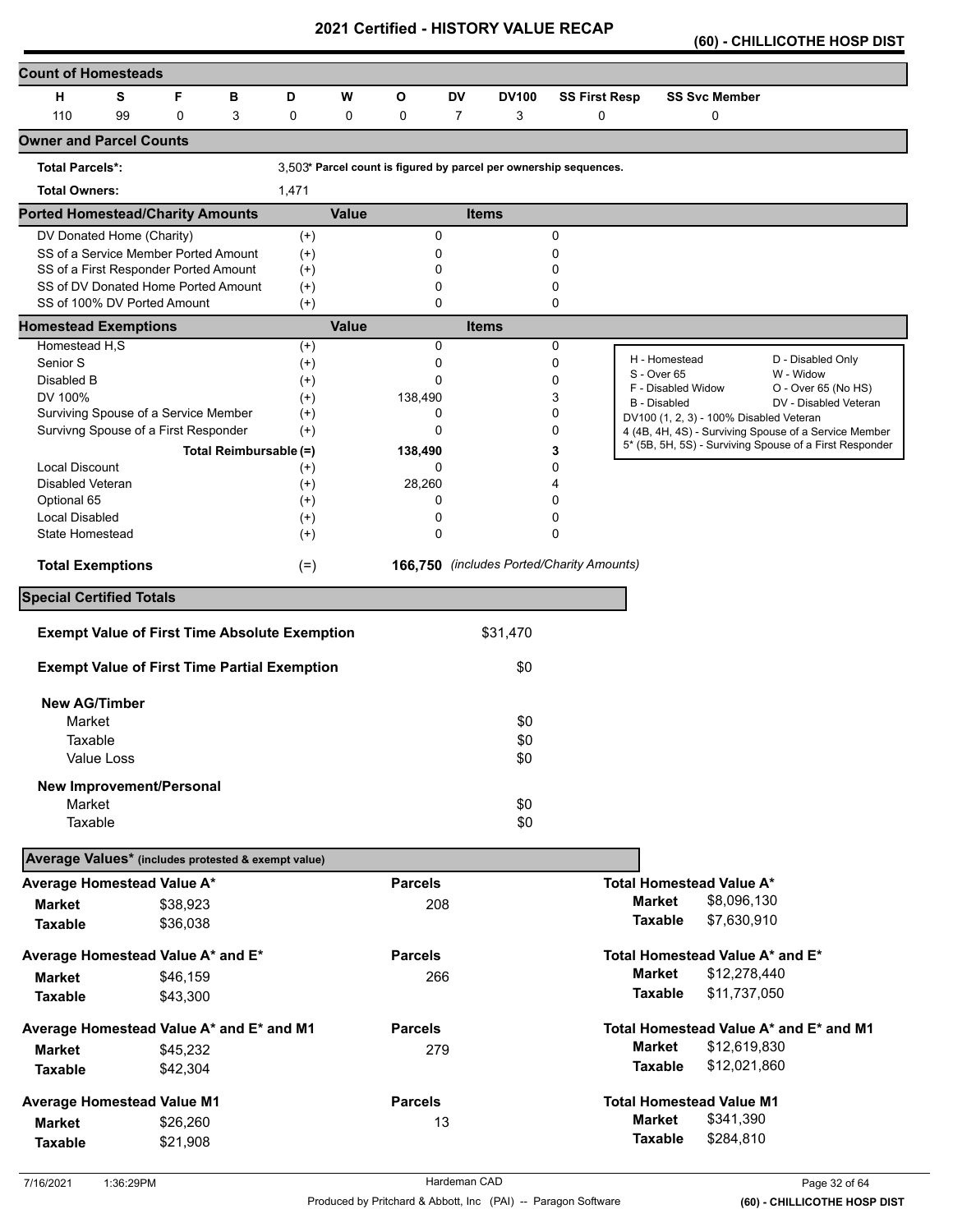# **(60) - CHILLICOTHE HOSP DIST**

|                  | <b>Category Code Breakdown</b> |              |         |                  |                                      |                        |              |          |                |                                    |                                    |
|------------------|--------------------------------|--------------|---------|------------------|--------------------------------------|------------------------|--------------|----------|----------------|------------------------------------|------------------------------------|
| Cat<br>Code      | <b>Items</b>                   | <b>Acres</b> | Land    | <b>Ag/Timber</b> | <b>Productivity</b><br><b>Market</b> | <b>Taxable</b><br>Land | Improvements | Personal | <b>Mineral</b> | <b>Total Mkt</b><br><b>Taxable</b> | <b>Total Net</b><br><b>Taxable</b> |
| A <sub>1</sub>   | 371                            | 127.930      | 656,650 | $\mathbf 0$      | 0                                    | 656,650                | 10,185,640   | 0        | 0              | 10,842,290                         | 10,064,830                         |
| A <sub>2</sub>   | 1                              | 0.321        | 1,500   | 0                | 0                                    | 1,500                  | 14,490       | 0        | 0              | 15,990                             | 15,990                             |
| A <sub>5</sub>   | 5                              | 0.000        | 0       | 0                | 0                                    | $\pmb{0}$              | 74,560       | 0        | 0              | 74,560                             | 74,560                             |
| $A^*$            | 377                            | 128.251      | 658,150 | 0                | 0                                    | 658,150                | 10,274,690   | 0        | 0              | 10,932,840                         | 10,155,380                         |
| <b>B1</b>        | 1                              | 0.344        | 3,500   | 0                | 0                                    | 3,500                  | 8,640        | 0        | 0              | 12,140                             | 12,140                             |
| B*               | 1                              | 0.344        | 3,500   | 0                | 0                                    | 3,500                  | 8,640        | 0        | 0              | 12,140                             | 12,140                             |
| C <sub>1</sub>   | 283                            | 116.042      | 263,480 | 0                | 0                                    | 263,480                | 45,470       | 0        | 0              | 308,950                            | 306,950                            |
| $C^*$            | 283                            | 116.042      | 263,480 | 0                | 0                                    | 263,480                | 45,470       | 0        | 0              | 308,950                            | 306,950                            |
| D <sub>1</sub>   | 842                            | 95,470.514   | 0       | 11,352,200       | 84,046,500                           | 11,352,200             | 0            | 0        | 0              | 11,352,200                         | 11,352,200                         |
| D <sub>1E</sub>  | $\overline{1}$                 | 45.625       | 0       | 7,770            | 40,130                               | 7,770                  | 0            | 0        | 0              | 7,770                              | 7,770                              |
| D <sub>2</sub>   | 168                            | 0.000        | 0       | 0                | 0                                    | 0                      | 3,102,100    | 0        | 0              | 3,102,100                          | 3,102,100                          |
| D*               | 1,011                          | 95,516.139   | 0       | 11,359,970       | 84,086,630                           | 11,359,970             | 3,102,100    | 0        | 0              | 14,462,070                         | 14,462,070                         |
| Е                | 40                             | 232.346      | 208,250 | 0                | 0                                    | 208,250                | 145,490      | 0        | 0              | 353,740                            | 347,740                            |
| E1               | 86                             | 321.081      | 377,920 | 0                | 0                                    | 377,920                | 4,847,070    | 0        | 0              | 5,224,990                          | 5,015,560                          |
| E <sub>2</sub>   | 1                              | 5.000        | 6,000   | 0                | 0                                    | 6,000                  | 19,150       | 0        | 0              | 25,150                             | 25,150                             |
| E <sub>3</sub>   | 1                              | 0.000        | 0       | 0                | 0                                    | 0                      | 42,200       | 0        | 0              | 42,200                             | 42,200                             |
| E*               | 128                            | 558.427      | 592,170 | 0                | 0                                    | 592,170                | 5,053,910    | 0        | 0              | 5,646,080                          | 5,430,650                          |
| F <sub>1</sub>   | 36                             | 15.639       | 69,550  | 0                | 0                                    | 69,550                 | 957,330      | 0        | 0              | 1,026,880                          | 1,002,210                          |
| F <sub>1</sub>   | 36                             | 15.639       | 69,550  | 0                | 0                                    | 69,550                 | 957,330      | $\bf{0}$ | 0              | 1,026,880                          | 1,002,210                          |
| F <sub>2</sub>   | 23                             | 12.844       | 42,310  | 0                | 0                                    | 42,310                 | 0            | 0        | 157,311,960    | 157,354,270 157,354,270            |                                    |
| F <sub>2</sub> A | $\mathbf{1}$                   | 0.000        | 0       | 0                | 0                                    | 0                      | 0            | 0        | 4,044,440      | 4,044,440                          | 4,044,440                          |
| F <sub>2</sub> L | 3                              | 0.000        | 0       | 0                | 0                                    | 0                      | 0            | 0        | 32,710         | 32,710                             | 32,710                             |
| F <sub>2</sub>   | 27                             | 12.844       | 42,310  | $\bf{0}$         | 0                                    | 42,310                 | 0            | 0        | 161,389,110    | 161,431,420                        | 161,431,420                        |
| F*               | 63                             | 28.483       | 111,860 | 0                | 0                                    | 111,860                | 957,330      | 0        | 161,389,110    | 162,458,300 162,433,630            |                                    |
| G1               | 1,139                          | 0.000        | 0       | 0                | 0                                    | 0                      | 0            | 0        | 13,379,440     | 13,379,440                         | 13,379,440                         |
| G*               | 1,139                          | 0.000        | 0       | 0                | 0                                    | 0                      | 0            | 0        | 13,379,440     | 13,379,440                         | 13,379,440                         |
| J2               | 3                              | 0.000        | 0       | 0                | 0                                    | 0                      | 0            | 0        | 469,690        | 469,690                            | 469,690                            |
| J3               | 16                             | 0.517        | 2,340   | 0                | 0                                    | 2,340                  | 0            | 0        | 3,476,120      | 3,478,460                          | 3,478,460                          |
| J4               | 14                             | 0.264        | 3,150   | 0                | 0                                    | 3,150                  | 16,860       | 0        | 629,260        | 649,270                            | 629,260                            |
| J5               | 4                              | 0.000        | 0       | 0                | 0                                    | 0                      | 0            | 0        | 7,209,420      | 7,209,420                          | 7,209,420                          |
| J6               | 45                             | 0.000        | 0       | 0                | 0                                    | 0                      | 0            | 0        | 4,495,950      | 4,495,950                          | 4,263,540                          |
| J7               | 6                              | 0.000        | 0       | 0                | 0                                    | $\mathbf 0$            | $\pmb{0}$    | 0        | 6,930          | 6,930                              | 6,930                              |
| ${\sf J}8$       | 6                              | 0.000        | 0       | 0                | 0                                    | $\pmb{0}$              | 0            | 0        | 284,930        | 284,930                            | 284,930                            |
| J*               | 94                             | 0.781        | 5,490   | 0                | 0                                    | 5,490                  | 16,860       | 0        | 16,572,300     | 16,594,650                         | 16,342,230                         |
| L1               | 37                             | 0.000        | 0       | 0                | 0                                    | $\pmb{0}$              | 0            | 819,140  | 0              | 819,140                            | 819,140                            |
| L <sub>1</sub> T | $\mathbf{1}$                   | 0.000        | 0       | 0                | 0                                    | $\pmb{0}$              | 0            | 0        | 147,150        | 147,150                            | 147,150                            |
| L1               | 38                             | 0.000        | 0       | 0                | $\pmb{0}$                            | $\pmb{0}$              | 0            | 819,140  | 147,150        | 966,290                            | 966,290                            |
| L <sub>2</sub> A | 11                             | 0.000        | 0       | 0                | 0                                    | $\pmb{0}$              | 0            | 0        | 206,460        | 206,460                            | 206,460                            |
| L2C              | 2                              | 0.000        | 0       | 0                | 0                                    | $\pmb{0}$              | 0            | 0        | 1,092,750      | 1,092,750                          | 1,092,750                          |
| L2D              | 6                              | 0.000        | 0       | 0                | 0                                    | $\pmb{0}$              | 0            | 0        | 16,850         | 16,850                             | 16,850                             |
| L2G              | 45                             | 0.000        | 0       | 0                | 0                                    | $\pmb{0}$              | 0            | 0        | 4,350,150      | 4,350,150                          | 4,350,150                          |
| L <sub>2</sub> H | 13                             | 0.000        | 0       | 0                | 0                                    | 0                      | 0            | 0        | 32,150         | 32,150                             | 32,150                             |
| L2J              | 8                              | 0.000        | 0       | 0                | 0                                    | 0                      | 0            | 0        | 19,600         | 19,600                             | 19,600                             |
| L2L              | 2                              | 0.000        | 0       | 0                | 0                                    | 0                      | 0            | 0        | 113,250        | 113,250                            | 113,250                            |
| L <sub>2</sub> M | 7                              | 0.000        | 0       | 0                | 0                                    | 0                      | 0            | 0        | 36,880         | 36,880                             | 36,880                             |
| L2O              | 9                              | 0.000        | 0       | 0                | 0                                    | $\pmb{0}$              | 0            | 0        | 15,990         | 15,990                             | 15,990                             |
| L <sub>2</sub> P | 1                              | 0.000        | 0       | 0                | 0                                    | $\pmb{0}$              | 0            | 0        | 53,410         | 53,410                             | 53,410                             |
| L2Q              | 2                              | 0.000        | 0       | 0                | 0                                    | $\pmb{0}$              | 0            | 0        | 750            | 750                                | 750                                |
| L2               | 106                            | 0.000        | 0       | 0                | 0                                    | $\pmb{0}$              | 0            | $\bf{0}$ | 5,938,240      | 5,938,240                          | 5,938,240                          |
| L*               | 144                            | 0.000        | 0       | 0                | 0                                    | 0                      | 0            | 819,140  | 6,085,390      | 6,904,530                          | 6,904,530                          |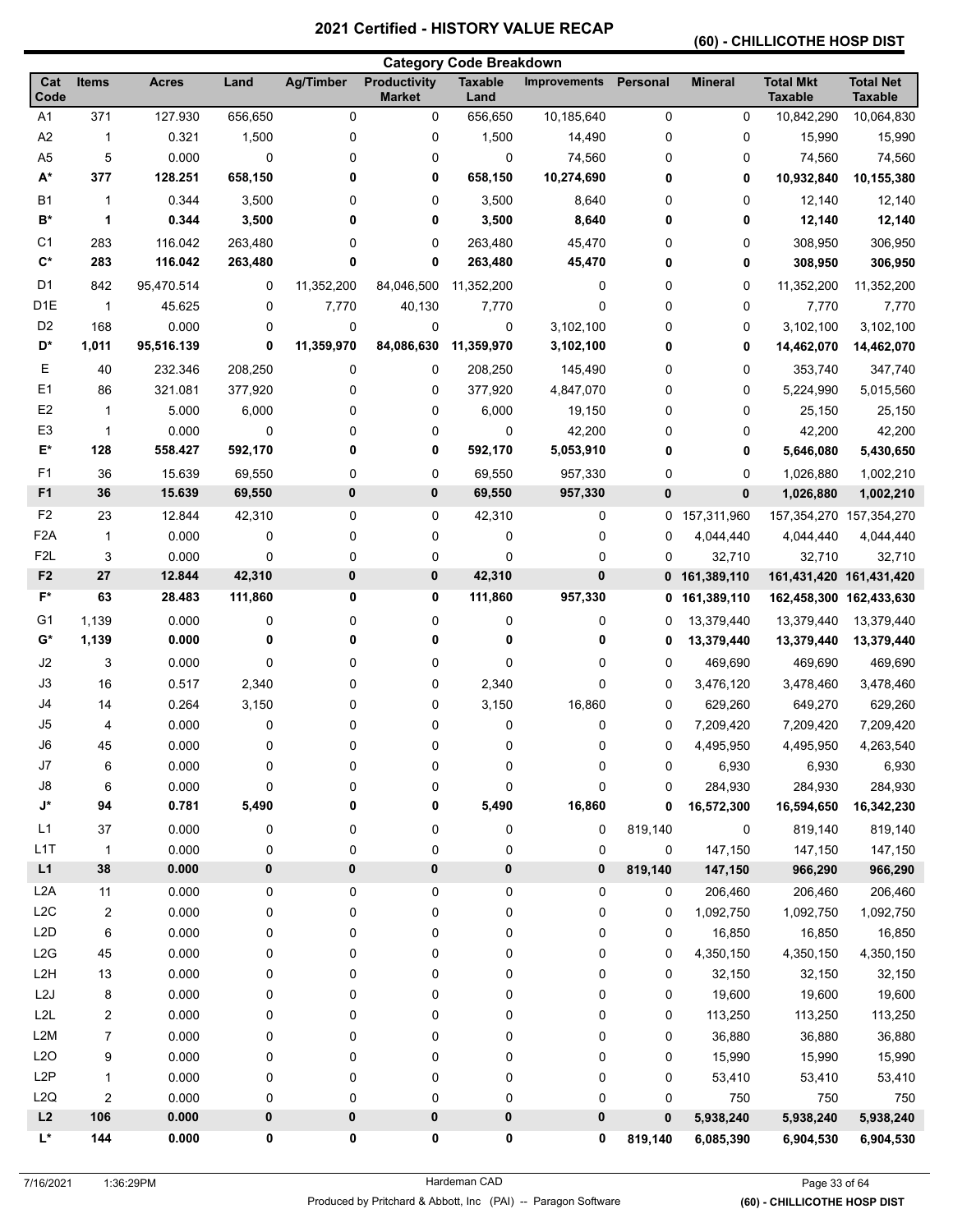# **(60) - CHILLICOTHE HOSP DIST**

|             |              |              |           |                  |                                      | <b>Category Code Breakdown</b> |                     |                 |                       |                             |                             |
|-------------|--------------|--------------|-----------|------------------|--------------------------------------|--------------------------------|---------------------|-----------------|-----------------------|-----------------------------|-----------------------------|
| Cat<br>Code | <b>Items</b> | <b>Acres</b> | Land      | <b>Ag/Timber</b> | <b>Productivity</b><br><b>Market</b> | <b>Taxable</b><br>Land         | <b>Improvements</b> | <b>Personal</b> | <b>Mineral</b>        | <b>Total Mkt</b><br>Taxable | <b>Total Net</b><br>Taxable |
| M1          | 32           | 0.000        | 0         | 0                | 0                                    | 0                              | 0                   | 606,000         | 0                     | 606,000                     | 549,420                     |
| M*          | 32           | 0.000        | 0         | 0                | 0                                    | 0                              | 0                   | 606,000         | 0                     | 606,000                     | 549,420                     |
| <b>XB</b>   | 9            | 0.000        | 0         | $\Omega$         | 0                                    | 0                              | 0                   | 1.710           | 110                   | 1.820                       | 0                           |
| ХC          | 276          | 0.000        | 0         | $\Omega$         | 0                                    | 0                              | 0                   | 0               | 36,060                | 36,060                      | 0                           |
| XN          | 7            | 0.000        | 0         | $\Omega$         | 0                                    | 0                              | 0                   | 555,710         | 0                     | 555,710                     | 0                           |
| XU          | 14           | 1.475        | 8,420     | 0                | 0                                    | 8.420                          | 29.390              | 60.000          | 9,020,370             | 9,118,180                   | 0                           |
| XV          | 95           | 448.618      | 566.390   | 0                | 0                                    | 566.390                        | 2.305.380           | 0               | 0                     | 2,871,770                   | 0                           |
| $X^*$       | 401          | 450.093      | 574.810   | 0                | 0                                    | 574,810                        | 2,334,770           | 617.420         | 9.056.540             | 12,583,540                  | 0                           |
|             | 3.673        | 96.798.559   | 2.209.460 | 11.359.970       | 84.086.630                           | 13.569.430                     | 21.793.770          |                 | 2.042.560 206.482.780 |                             | 243.888.540 229.976.440     |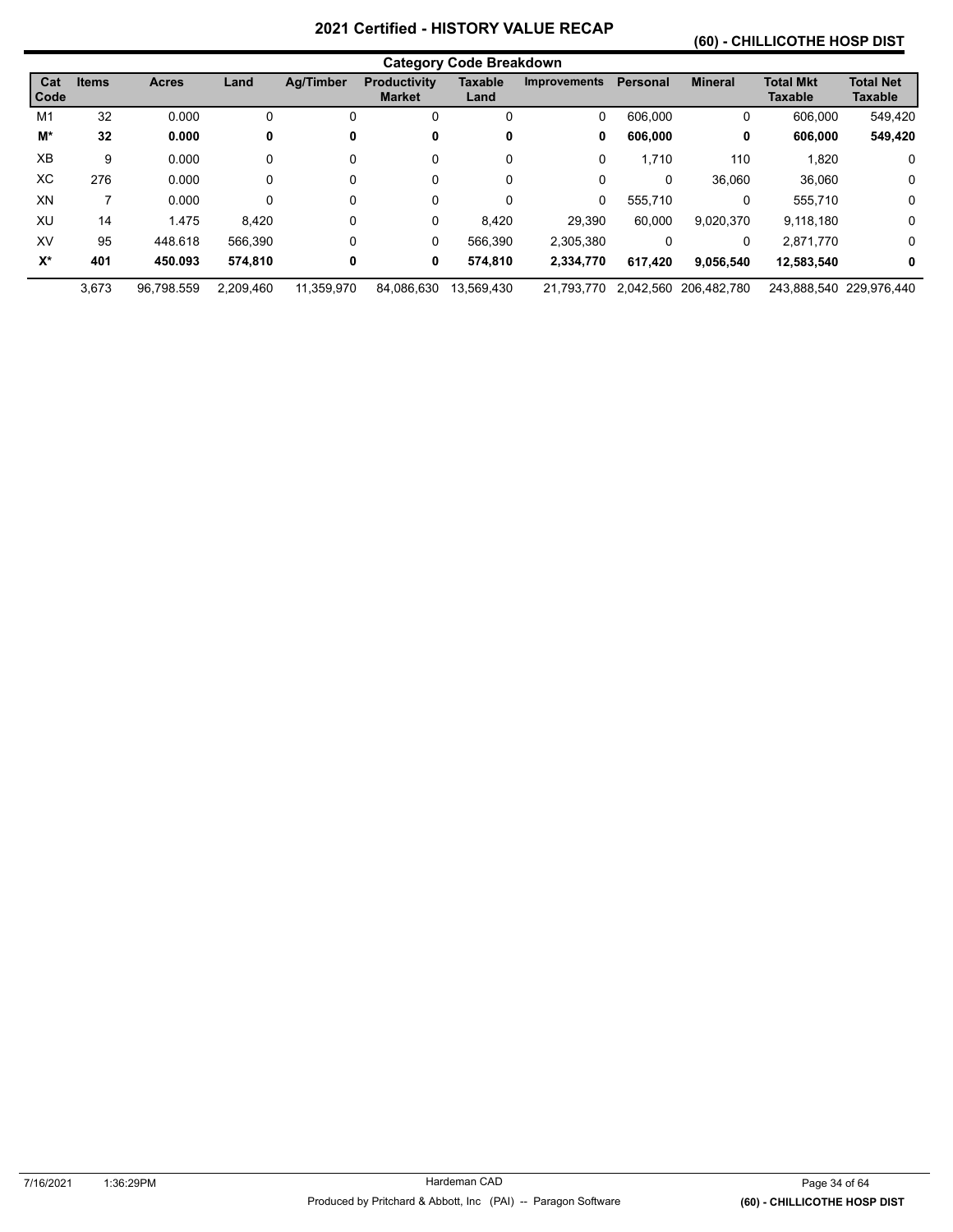|                                                         |                      |                            |              |                                          |                                                                |           | (61) - QUANAH HOSP DIST |
|---------------------------------------------------------|----------------------|----------------------------|--------------|------------------------------------------|----------------------------------------------------------------|-----------|-------------------------|
| Land                                                    |                      | <b>Value</b>               | <b>Items</b> | <b>Exempt</b>                            |                                                                |           |                         |
| Land - Homesite                                         | $^{(+)}$             | 2,883,020                  | 850          | 5,790                                    |                                                                |           |                         |
| Land - Non Homesite                                     | $^{(+)}$             | 10,214,970                 | 1,973        | 4,212,900                                |                                                                |           |                         |
| Land - Productivity Market                              | $^{(+)}$             | 315,713,340                | 1,903        | 0                                        |                                                                |           |                         |
| Land - Income                                           | $^{(+)}$             | 0                          | 0            | 0                                        |                                                                |           |                         |
| <b>Total Land Market Value</b>                          | $(=)$                | 328,811,330                | 4,726        |                                          | <b>Total Land Value:</b>                                       | $(+)$     | 328,811,330             |
| Improvements                                            |                      | <b>Value</b>               | <b>Items</b> | <b>Exempt</b>                            |                                                                |           |                         |
| Improvements - Homesite                                 | $^{(+)}$             | 40,291,260                 | 817          | 5,670                                    |                                                                |           |                         |
| New Improvements - Homesite                             | $^{(+)}$             | 2,190                      | 1            | 0                                        |                                                                |           |                         |
| Improvements - Non Homesite                             | $^{(+)}$             | 43,048,400                 | 1,364        | 13,309,590                               |                                                                |           |                         |
| New Improvements - Non Homesite                         | $^{(+)}$             | 7,240                      | 3<br>0       | 2,990                                    |                                                                |           |                         |
| Improvements - Income<br><b>Total Improvement Value</b> | $(+)$<br>$(=)$       | 0<br>83,349,090            | 2,185        | 0                                        |                                                                |           | 83,349,090              |
| Personal                                                |                      | <b>Value</b>               | <b>Items</b> | <b>Exempt</b>                            | <b>Total Imp Value:</b>                                        | $(+)$     |                         |
|                                                         |                      |                            |              |                                          |                                                                |           |                         |
| Personal - Homesite<br>New Personal - Homesite          | $^{(+)}$<br>$^{(+)}$ | 1,614,370<br>0             | 45<br>0      | 0<br>$\Omega$                            |                                                                |           |                         |
| Personal - Non Homesite                                 | $^{(+)}$             | 7,367,610                  | 222          | 628,880                                  |                                                                |           |                         |
| New Personal - Non Homesite                             | $^{(+)}$             | 0                          | 0            | 0                                        |                                                                |           |                         |
| <b>Total Personal Value</b>                             | $(=)$                | 8,981,980                  | 267          |                                          | <b>Total Personal Value:</b>                                   | $(+)$     | 8,981,980               |
| Total Real Estate & Personal Mkt Value (=)              |                      | 421,142,400                | 7,178        |                                          |                                                                |           |                         |
| <b>Minerals</b>                                         |                      | <b>Value</b>               | <b>Items</b> |                                          |                                                                |           |                         |
| <b>Mineral Value</b>                                    | $^{(+)}$             | 25,548,720                 | 1,240        |                                          |                                                                |           |                         |
| Mineral Value - Real                                    | $^{(+)}$             | 87,279,680                 | 28           |                                          |                                                                |           |                         |
| Mineral Value - Personal                                | $^{(+)}$             | 201,156,050                | 729          |                                          |                                                                |           |                         |
| <b>Total Mineral Market Value</b>                       | $(=)$                | 313,984,450                | 1,997        |                                          | <b>Total Min Mkt Value:</b>                                    | $(+)$     | 313,984,450             |
| <b>Total Market Value</b>                               | $(=)$                | 735,126,850                |              |                                          | <b>Total Market Value:</b>                                     | $(=/+)$   | 735,126,850             |
| Ag/Timber *does not include protested                   |                      | <b>Value</b>               | <b>Items</b> |                                          |                                                                |           |                         |
| <b>Land Timber Gain</b>                                 | $^{(+)}$             | 0                          | 0            |                                          | <b>Land Timber Gain:</b>                                       | $(+)$     | 0                       |
| <b>Productivity Market</b>                              | $^{(+)}$             | 315,269,690                | 1,900        |                                          |                                                                |           |                         |
| Land Ag 1D                                              | $(-)$                | 360                        | 2            |                                          |                                                                |           |                         |
| Land Ag 1D1                                             | $(-)$                | 28,504,800                 | 1,900        |                                          |                                                                |           |                         |
| Land Ag Tim                                             | $(-)$                | 0                          | 0            |                                          |                                                                |           |                         |
| Productivity Loss: (=)<br>Losses                        |                      | 286,764,530                | 1,903        |                                          | <b>Productivity Loss:</b>                                      | $(-)$     | 286,764,530             |
| Less Real Exempt Property                               |                      | <b>Value</b><br>18,230,500 | <b>Items</b> | 265 (includes Prorated Exempt of 63,000) |                                                                |           |                         |
| Less \$500 Inc. Real Personal                           | $(-)$<br>$(-)$       | 3,820                      | 17           |                                          |                                                                |           |                         |
| Less Disaster Exemption                                 | $(-)$                | 0                          | 0            |                                          | <b>Total Market Taxable:</b>                                   | $(=)$     | 448,362,320             |
| Less Real/Personal Abatements                           | $(-)$                | 0                          | 0            |                                          |                                                                |           |                         |
| Less Community Housing                                  | $(-)$                | 0                          | 0            |                                          |                                                                |           |                         |
| Less Freeport                                           | $(-)$                | 0                          | 0            |                                          |                                                                |           |                         |
| Less Allocation                                         | $(-)$                | 0                          | 0            |                                          |                                                                |           |                         |
| Less MultiUse                                           | $(-)$                | 0                          | 0            |                                          |                                                                |           |                         |
| Less Goods In Transit (Real & Industrial)               | $(-)$                | 0                          | 0            |                                          |                                                                |           |                         |
| Less Historical                                         | $(-)$                | 0                          | 0            |                                          |                                                                |           |                         |
| Less Solar/Wind Power                                   | $(-)$                | 0                          | 0            |                                          | <b>Total Protested Value:</b>                                  |           | 545,870                 |
| Less Vehicle Leased for Personal Use                    | $(-)$                | 0                          | 0            |                                          | <b>Protested % of Total Market:</b>                            |           | 0.07%                   |
| <b>Less Real Protested Value</b>                        | $(-)$                | 545,870                    | 6            |                                          |                                                                |           |                         |
| Less 10% Cap Loss                                       | $(-)$                | 2,421,200                  | 280          |                                          |                                                                |           |                         |
| Less TCEQ/Pollution Control                             | $(-)$                | 345,420                    | 9            |                                          |                                                                |           |                         |
| Less VLA Loss                                           | $(-)$                | 0                          | 0            |                                          |                                                                |           |                         |
| Less Mineral Exempt Property                            | $(-)$                | 30,220                     | 6            |                                          |                                                                |           |                         |
| Less \$500 Inc. Mineral Owner                           | $(-)$                | 51,700                     | 428          |                                          |                                                                |           |                         |
| <b>Less Mineral Abatements</b>                          | $(-)$                | 0                          | 0            |                                          |                                                                |           |                         |
| <b>Less Mineral Freeports</b>                           | $(-)$                | 1,489,820                  | 3            |                                          |                                                                |           |                         |
| Less Interstate Commerce                                | $(-)$                | 0<br>0                     | 0            |                                          |                                                                |           |                         |
| Less Foreign Trade<br>Less Mineral Unknown              | $(-)$<br>$(-)$       | 0                          | 0<br>0       |                                          | <b>Total Losses:</b>                                           | $(-)$     | 23,118,550              |
| <b>Less Mineral Protested Value</b>                     | $(-)$                | 0                          | 0            |                                          | Total Appraised Value: (=/+)                                   |           | 425,243,770             |
| Total Losses (includes Prod. Loss)                      | $(=)$                | 309,883,080                |              |                                          | <b>Total Exemptions*:</b><br>* See breakdown on following page | $(\cdot)$ | 1,174,100               |
| <b>Total Appraised Value</b>                            | $(=)$                | 425,243,770                |              |                                          |                                                                |           |                         |
|                                                         |                      |                            |              |                                          | <b>Net Taxable Value:</b>                                      |           | 424,069,670             |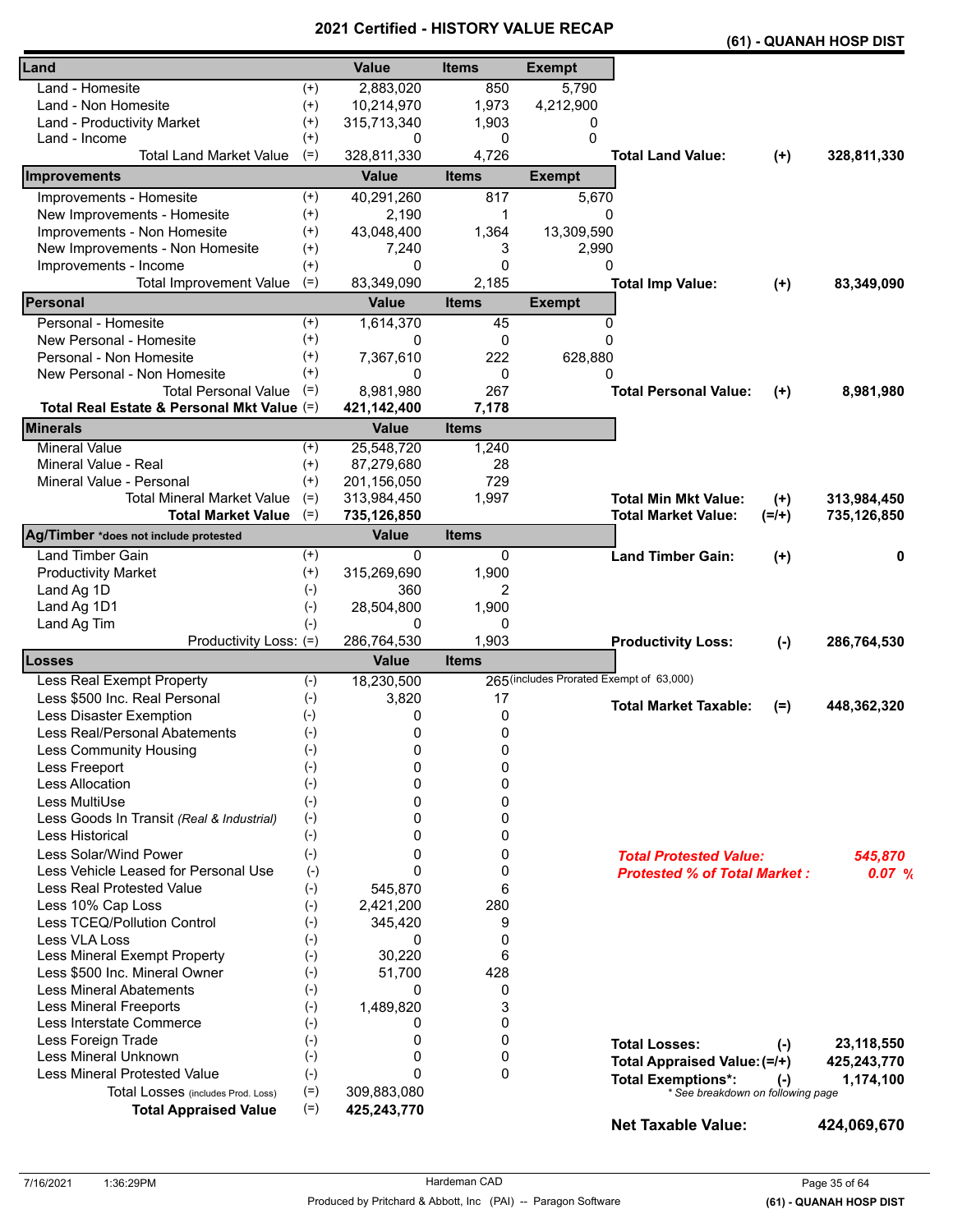|  |  | (61) - QUANAH HOSP DIST |  |  |
|--|--|-------------------------|--|--|
|--|--|-------------------------|--|--|

| <b>Count of Homesteads</b>                                         |                   |          |                        |                      |              |                         |    |                                                                   |                      |                |                                         |                                                         |
|--------------------------------------------------------------------|-------------------|----------|------------------------|----------------------|--------------|-------------------------|----|-------------------------------------------------------------------|----------------------|----------------|-----------------------------------------|---------------------------------------------------------|
| н                                                                  | s                 | F        | в                      | D                    | W            | O                       | DV | <b>DV100</b>                                                      | <b>SS First Resp</b> |                | <b>SS Svc Member</b>                    |                                                         |
| 354                                                                | 332               | 0        | 35                     | 0                    | 0            | 0                       | 38 | 14                                                                | 0                    |                | 0                                       |                                                         |
| <b>Owner and Parcel Counts</b>                                     |                   |          |                        |                      |              |                         |    |                                                                   |                      |                |                                         |                                                         |
| <b>Total Parcels*:</b>                                             |                   |          |                        |                      |              |                         |    | 7,064* Parcel count is figured by parcel per ownership sequences. |                      |                |                                         |                                                         |
| <b>Total Owners:</b>                                               |                   |          |                        | 3,135                |              |                         |    |                                                                   |                      |                |                                         |                                                         |
| <b>Ported Homestead/Charity Amounts</b>                            |                   |          |                        |                      | <b>Value</b> |                         |    | <b>Items</b>                                                      |                      |                |                                         |                                                         |
| DV Donated Home (Charity)                                          |                   |          |                        | $^{(+)}$             |              | 0                       |    |                                                                   | 0                    |                |                                         |                                                         |
| SS of a Service Member Ported Amount                               |                   |          |                        | $^{(+)}$             |              | 0                       |    |                                                                   | 0                    |                |                                         |                                                         |
| SS of a First Responder Ported Amount                              |                   |          |                        | $^{(+)}$             |              | 0                       |    |                                                                   | 0                    |                |                                         |                                                         |
| SS of DV Donated Home Ported Amount<br>SS of 100% DV Ported Amount |                   |          |                        | $^{(+)}$<br>$^{(+)}$ |              | $\mathbf 0$<br>$\Omega$ |    |                                                                   | 0<br>0               |                |                                         |                                                         |
| <b>Homestead Exemptions</b>                                        |                   |          |                        |                      | <b>Value</b> |                         |    | <b>Items</b>                                                      |                      |                |                                         |                                                         |
| Homestead H,S                                                      |                   |          |                        | $^{(+)}$             |              | 0                       |    |                                                                   | 0                    |                |                                         |                                                         |
| Senior S                                                           |                   |          |                        | $^{(+)}$             |              | 0                       |    |                                                                   | 0                    |                | H - Homestead                           | D - Disabled Only                                       |
| Disabled B                                                         |                   |          |                        | $^{(+)}$             |              | $\Omega$                |    |                                                                   | 0                    |                | S - Over 65                             | W - Widow                                               |
| DV 100%                                                            |                   |          |                        | $^{(+)}$             |              | 863,080                 |    |                                                                   | 14                   |                | F - Disabled Widow<br>B - Disabled      | O - Over 65 (No HS)<br>DV - Disabled Veteran            |
| Surviving Spouse of a Service Member                               |                   |          |                        | $^{(+)}$             |              | 0                       |    |                                                                   | 0                    |                | DV100 (1, 2, 3) - 100% Disabled Veteran |                                                         |
| Survivng Spouse of a First Responder                               |                   |          |                        | $^{(+)}$             |              | $\Omega$                |    |                                                                   | $\Omega$             |                |                                         | 4 (4B, 4H, 4S) - Surviving Spouse of a Service Member   |
|                                                                    |                   |          | Total Reimbursable (=) |                      |              | 863,080                 |    |                                                                   | 14                   |                |                                         | 5* (5B, 5H, 5S) - Surviving Spouse of a First Responder |
| <b>Local Discount</b>                                              |                   |          |                        | $^{(+)}$             |              | 0                       |    |                                                                   | 0                    |                |                                         |                                                         |
| Disabled Veteran                                                   |                   |          |                        | $^{(+)}$             |              | 311,020                 |    |                                                                   | 31                   |                |                                         |                                                         |
| Optional 65<br>Local Disabled                                      |                   |          |                        | $^{(+)}$<br>$^{(+)}$ |              | 0<br>0                  |    |                                                                   | 0<br>0               |                |                                         |                                                         |
| State Homestead                                                    |                   |          |                        | $^{(+)}$             |              | $\mathbf 0$             |    |                                                                   | 0                    |                |                                         |                                                         |
|                                                                    |                   |          |                        |                      |              |                         |    |                                                                   |                      |                |                                         |                                                         |
| <b>Total Exemptions</b>                                            |                   |          |                        | $(=)$                |              |                         |    | 1,174,100 (includes Ported/Charity Amounts)                       |                      |                |                                         |                                                         |
| <b>Special Certified Totals</b>                                    |                   |          |                        |                      |              |                         |    |                                                                   |                      |                |                                         |                                                         |
| <b>Exempt Value of First Time Absolute Exemption</b>               |                   |          |                        |                      |              |                         |    | \$46,860                                                          |                      |                |                                         |                                                         |
| <b>Exempt Value of First Time Partial Exemption</b>                |                   |          |                        |                      |              |                         |    | \$114,180                                                         |                      |                |                                         |                                                         |
| <b>New AG/Timber</b>                                               |                   |          |                        |                      |              |                         |    |                                                                   |                      |                |                                         |                                                         |
| Market                                                             |                   |          |                        |                      |              |                         |    | \$0                                                               |                      |                |                                         |                                                         |
| Taxable                                                            |                   |          |                        |                      |              |                         |    | \$0                                                               |                      |                |                                         |                                                         |
|                                                                    | <b>Value Loss</b> |          |                        |                      |              |                         |    | \$0                                                               |                      |                |                                         |                                                         |
| <b>New Improvement/Personal</b>                                    |                   |          |                        |                      |              |                         |    |                                                                   |                      |                |                                         |                                                         |
| Market                                                             |                   |          |                        |                      |              |                         |    | \$6,440                                                           |                      |                |                                         |                                                         |
| Taxable                                                            |                   |          |                        |                      |              |                         |    | \$6,440                                                           |                      |                |                                         |                                                         |
|                                                                    |                   |          |                        |                      |              |                         |    |                                                                   |                      |                |                                         |                                                         |
| Average Values* (includes protested & exempt value)                |                   |          |                        |                      |              | <b>Parcels</b>          |    |                                                                   |                      |                | <b>Total Homestead Value A*</b>         |                                                         |
| Average Homestead Value A*                                         |                   |          |                        |                      |              |                         |    |                                                                   |                      | <b>Market</b>  | \$29,506,020                            |                                                         |
| <b>Market</b>                                                      |                   | \$43,647 |                        |                      |              | 676                     |    |                                                                   |                      |                |                                         |                                                         |
| <b>Taxable</b>                                                     |                   | \$41,587 |                        |                      |              |                         |    |                                                                   |                      | <b>Taxable</b> | \$28,070,610                            |                                                         |
| Average Homestead Value A* and E*                                  |                   |          |                        |                      |              | <b>Parcels</b>          |    |                                                                   |                      |                | Total Homestead Value A* and E*         |                                                         |
| <b>Market</b>                                                      |                   | \$50,638 |                        |                      |              | 848                     |    |                                                                   |                      | <b>Market</b>  | \$42,941,140                            |                                                         |
| <b>Taxable</b>                                                     |                   | \$48,183 |                        |                      |              |                         |    |                                                                   |                      |                | \$40,449,610<br><b>Taxable</b>          |                                                         |
| Average Homestead Value A* and E* and M1                           |                   |          |                        |                      |              | <b>Parcels</b>          |    |                                                                   |                      |                |                                         | Total Homestead Value A* and E* and M1                  |
| <b>Market</b>                                                      |                   | \$49,900 |                        |                      |              | 894                     |    |                                                                   |                      | <b>Market</b>  | \$44,610,740                            |                                                         |
| <b>Taxable</b>                                                     |                   | \$47,191 |                        |                      |              |                         |    |                                                                   |                      |                | <b>Taxable</b><br>\$41,751,970          |                                                         |
| <b>Average Homestead Value M1</b>                                  |                   |          |                        |                      |              | <b>Parcels</b>          |    |                                                                   |                      |                | <b>Total Homestead Value M1</b>         |                                                         |
|                                                                    |                   |          |                        |                      |              |                         |    |                                                                   |                      | <b>Market</b>  | \$1,669,600                             |                                                         |
| <b>Market</b>                                                      |                   | \$36,295 |                        |                      |              |                         | 46 |                                                                   |                      |                | \$1,302,360<br><b>Taxable</b>           |                                                         |
| <b>Taxable</b>                                                     |                   | \$28,910 |                        |                      |              |                         |    |                                                                   |                      |                |                                         |                                                         |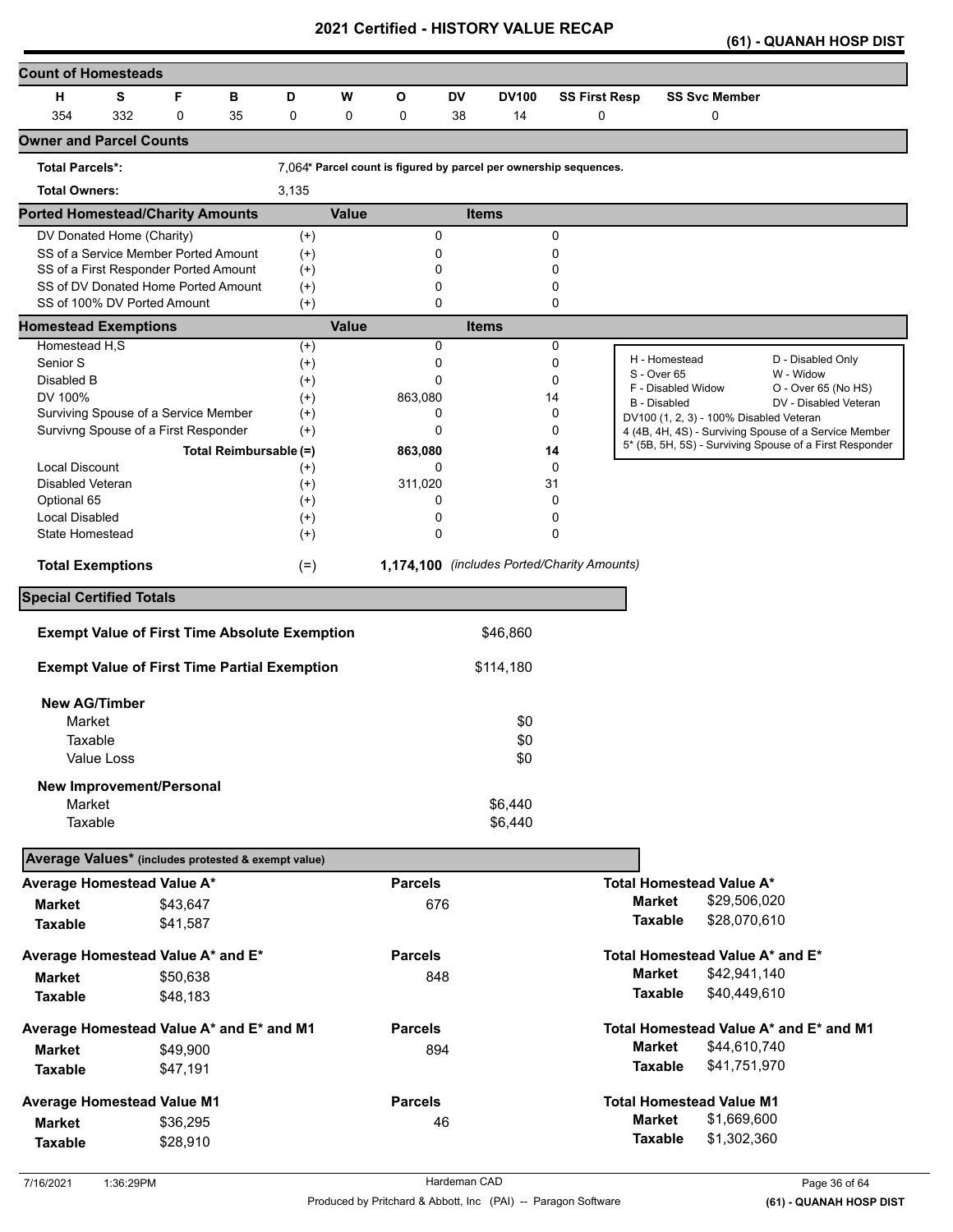# **(61) - QUANAH HOSP DIST**

|                                        |                         |                |           |                  |                                      | <b>Category Code Breakdown</b> |                     |                |                |                                    |                                    |
|----------------------------------------|-------------------------|----------------|-----------|------------------|--------------------------------------|--------------------------------|---------------------|----------------|----------------|------------------------------------|------------------------------------|
| Cat<br>Code                            | <b>Items</b>            | <b>Acres</b>   | Land      | <b>Ag/Timber</b> | <b>Productivity</b><br><b>Market</b> | <b>Taxable</b><br>Land         | <b>Improvements</b> | Personal       | <b>Mineral</b> | <b>Total Mkt</b><br><b>Taxable</b> | <b>Total Net</b><br><b>Taxable</b> |
| A <sub>1</sub>                         | 1,159                   | 412.831        | 3,082,790 | 0                | 0                                    | 3,082,790                      | 35,201,310          | 0              | 0              | 38,284,100                         | 36,308,270                         |
| A2                                     | 8                       | 4.773          | 24,470    | 0                | 0                                    | 24,470                         | 124,640             | 0              | 0              | 149,110                            | 133,690                            |
| A <sub>5</sub>                         | 19                      | 5.221          | 18,180    | 0                | 0                                    | 18,180                         | 911,240             | 0              | 0              | 929,420                            | 880,500                            |
| $A^*$                                  | 1,186                   | 422.825        | 3,125,440 | 0                | 0                                    | 3,125,440                      | 36,237,190          | 0              | 0              | 39,362,630                         | 37,322,460                         |
| <b>B1</b>                              | 1                       | 0.562          | 350       | 0                | 0                                    | 350                            | 23,710              | 0              | 0              | 24,060                             | 24,060                             |
| B <sub>2</sub>                         | 2                       | 0.563          | 7,220     | 0                | 0                                    | 7,220                          | 25,500              | 0              | 0              | 32,720                             | 32,720                             |
| B*                                     | 3                       | 1.125          | 7,570     | 0                | 0                                    | 7,570                          | 49,210              | 0              | 0              | 56,780                             | 56,780                             |
| C <sub>1</sub>                         | 867                     | 331.061        | 877,680   | 0                | 0                                    | 877,680                        | 330,830             | 0              | 0              | 1,208,510                          | 1,200,640                          |
| $C^*$                                  | 867                     | 331.061        | 877,680   | 0                | 0                                    | 877,680                        | 330,830             | 0              | 0              | 1,208,510                          | 1,200,640                          |
| D1                                     | 1,903                   | 335,032.365    | 0         | 28,581,130       | 315,713,340                          | 28,581,130                     | 0                   | 0              | 0              | 28,581,130                         | 28,481,160                         |
| D <sub>2</sub>                         | 403                     | 0.000          | 0         | 0                | 0                                    | 0                              | 7,110,420           | 0              | 0              | 7,110,420                          | 7,110,420                          |
| D*                                     | 2,306                   | 335,032.365    | 0         | 28,581,130       | 315,713,340                          | 28,581,130                     | 7,110,420           | 0              | 0              | 35,691,550                         | 35,591,580                         |
| Е                                      | 104                     | 2,077.975      | 2,107,420 | 0                | 0                                    | 2,107,420                      | 546,180             | 0              | 0              | 2,653,600                          | 2,618,580                          |
| E1                                     | 242                     | 1,245.754      | 1,395,770 | 0                | 0                                    | 1,395,770                      | 15,096,990          | 0              | 0              | 16,492,760                         | 15,416,860                         |
| E <sub>2</sub>                         | 5                       | 27.584         | 33,180    | 0                | 0                                    | 33,180                         | 279,400             | 0              | 0              | 312,580                            | 198,620                            |
| E <sub>3</sub>                         | 6                       | 2.600          | 2,340     | 0                | 0                                    | 2,340                          | 50,390              | 0              | 0              | 52,730                             | 52,730                             |
| E*                                     | 357                     | 3,353.913      | 3,538,710 | 0                | 0                                    | 3,538,710                      | 15,972,960          | 0              | 0              | 19,511,670                         | 18,286,790                         |
| F <sub>1</sub>                         | 189                     | 345.377        | 917,570   | 0                | 0                                    | 917,570                        | 10,096,660          | 0              | 8,400          | 11,022,630                         | 10,926,270                         |
| F <sub>1</sub>                         | 189                     | 345.377        | 917,570   | 0                | 0                                    | 917,570                        | 10,096,660          | $\bf{0}$       | 8,400          | 11,022,630                         | 10,926,270                         |
| F <sub>2</sub>                         | 41                      | 365.151        | 394,370   | 0                | 0                                    | 394,370                        | 89,620              | 0              | 84,334,650     | 84,818,640                         | 84,818,640                         |
| F <sub>2</sub> A                       | $\mathbf{1}$            | 0.000          | 0         | 0                | 0                                    | 0                              | 0                   | 0              | 2,696,290      | 2,696,290                          | 2,696,290                          |
| F <sub>2</sub> L                       | 1                       | 0.000          | 0         | 0                | 0                                    | 0                              | 0                   | 0              | 25,120         | 25,120                             | 25,120                             |
| F <sub>2</sub>                         | 43                      | 365.151        | 394,370   | 0                | 0                                    | 394,370                        | 89,620              | 0              | 87,056,060     | 87,540,050                         | 87,540,050                         |
| F*                                     | 232                     | 710.528        | 1,311,940 | 0                | 0                                    | 1,311,940                      | 10,186,280          | 0              | 87,064,460     | 98,562,680                         | 98,466,320                         |
|                                        |                         |                |           |                  |                                      |                                |                     |                |                |                                    |                                    |
| G <sub>1</sub>                         | 1,238                   | 0.000          | 0         | 0                | 0                                    | 0                              | 0                   | 0              | 25,546,720     | 25,546,720                         | 25,546,720                         |
| G <sub>1</sub> B<br>$\mathsf{G}^\star$ | $\overline{2}$<br>1,240 | 0.000<br>0.000 | 0<br>0    | 0<br>0           | 0<br>0                               | 0<br>0                         | 0<br>0              | 0<br>0         | 2,000          | 2,000                              | 2,000                              |
|                                        |                         |                |           |                  |                                      |                                |                     |                | 25,548,720     | 25,548,720                         | 25,548,720                         |
| J2                                     | 5                       | 0.629          | 2,670     | 0                | 0                                    | 2,670                          | 0                   | 0              | 1,281,140      | 1,283,810                          | 1,283,810                          |
| J3                                     | 34                      | 1.052          | 3,150     | 0                | 0                                    | 3,150                          | 1,720               | 0              | 103,294,070    | 103,298,940                        | 103,298,940                        |
| J4                                     | 36                      | 0.413          | 10,460    | 0                | 0                                    | 10,460                         | 87,000              | 0              | 3,657,160      | 3,754,620                          | 3,754,620                          |
| J5                                     | 3                       | 0.000          | 0         | 0                | 0                                    | 0                              | 0                   | 0              | 36,703,020     | 36,703,020                         | 36,703,020                         |
| J5A                                    | $\boldsymbol{2}$        | 0.000          | 0         | 0                | 0                                    | 0                              | $\mathsf 0$         | 0              | 91,330         | 91,330                             | 91,330                             |
| $\mathsf{J6}$                          | 14                      | 0.000          | 0         | 0                | 0                                    | 0                              | 0                   | 0              | 31,335,250     | 31,335,250                         | 30,989,830                         |
| J6A                                    | $\mathbf{1}$            | 0.000          | 0         | 0                | 0                                    | 0                              | 0                   | 0              | 152,380        | 152,380                            | 152,380                            |
| J7                                     | 52                      | 0.000          | 0         | 0                | 0                                    | 0                              | 0                   | 0              | 376,030        | 376,030                            | 376,030                            |
| J8                                     | 3                       | 0.000          | 0         | 0                | 0                                    | 0                              | 0                   | 0              | 45,530         | 45,530                             | 45,530                             |
| $\mathsf{J}^\star$                     | 150                     | 2.094          | 16,280    | 0                | 0                                    | 16,280                         | 88,720              |                | 0 176,935,910  | 177,040,910 176,695,490            |                                    |
| L1                                     | 181                     | 0.000          | 0         | 0                | 0                                    | 0                              |                     | 0, 6, 230, 190 | 0              | 6,230,190                          | 6,230,190                          |
| L1T                                    | 3                       | 0.000          | 0         | 0                | 0                                    | 0                              | 0                   | 0              | 215,220        | 215,220                            | 215,220                            |
| L1                                     | 184                     | 0.000          | $\pmb{0}$ | $\pmb{0}$        | $\pmb{0}$                            | $\pmb{0}$                      | $\mathbf{0}$        | 6,230,190      | 215,220        | 6,445,410                          | 6,445,410                          |
| L2A                                    | 13                      | 0.000          | 0         | 0                | 0                                    | 0                              | 0                   | 0              | 492,430        | 492,430                            | 492,430                            |
| L <sub>2</sub> C                       | $10$                    | 0.000          | 0         | 0                | 0                                    | 0                              | 0                   | 0              | 6,693,700      | 6,693,700                          | 5,203,880                          |
| L <sub>2</sub> D                       | 24                      | 0.000          | 0         | 0                | 0                                    | 0                              | 0                   | 0              | 379,390        | 379,390                            | 379,390                            |
| L2G                                    | 30                      | 0.000          | 0         | 0                | 0                                    | 0                              | 0                   | 0              | 14,198,880     | 14,198,880                         | 14,198,880                         |
| L <sub>2</sub> H                       | $20\,$                  | 0.000          | 0         | 0                | 0                                    | 0                              | 0                   | 0              | 1,173,390      | 1,173,390                          | 1,173,390                          |
| L2J                                    | 7                       | 0.000          | 0         | 0                | 0                                    | 0                              | 0                   | 0              | 37,910         | 37,910                             | 37,910                             |
| L <sub>2</sub> K                       | 2                       | 0.000          | 0         | 0                | 0                                    | 0                              | 0                   | 0              | 107,410        | 107,410                            | 107,410                            |
| L <sub>2</sub> M                       | 21                      | 0.000          | 0         | 0                | 0                                    | 0                              | 0                   | 0              | 594,830        | 594,830                            | 594,830                            |
| L2O                                    | 9                       | 0.000          | 0         | 0                | 0                                    | 0                              | 0                   | 0              | 267,940        | 267,940                            | 267,940                            |
| L <sub>2</sub> P                       | $10$                    | 0.000          | 0         | 0                | 0                                    | 0                              | 0                   | 0              | 191,630        | 191,630                            | 191,630                            |
| L2                                     | 146                     | 0.000          | 0         | 0                | 0                                    | $\pmb{0}$                      | 0                   | 0              | 24, 137, 510   | 24, 137, 510                       | 22,647,690                         |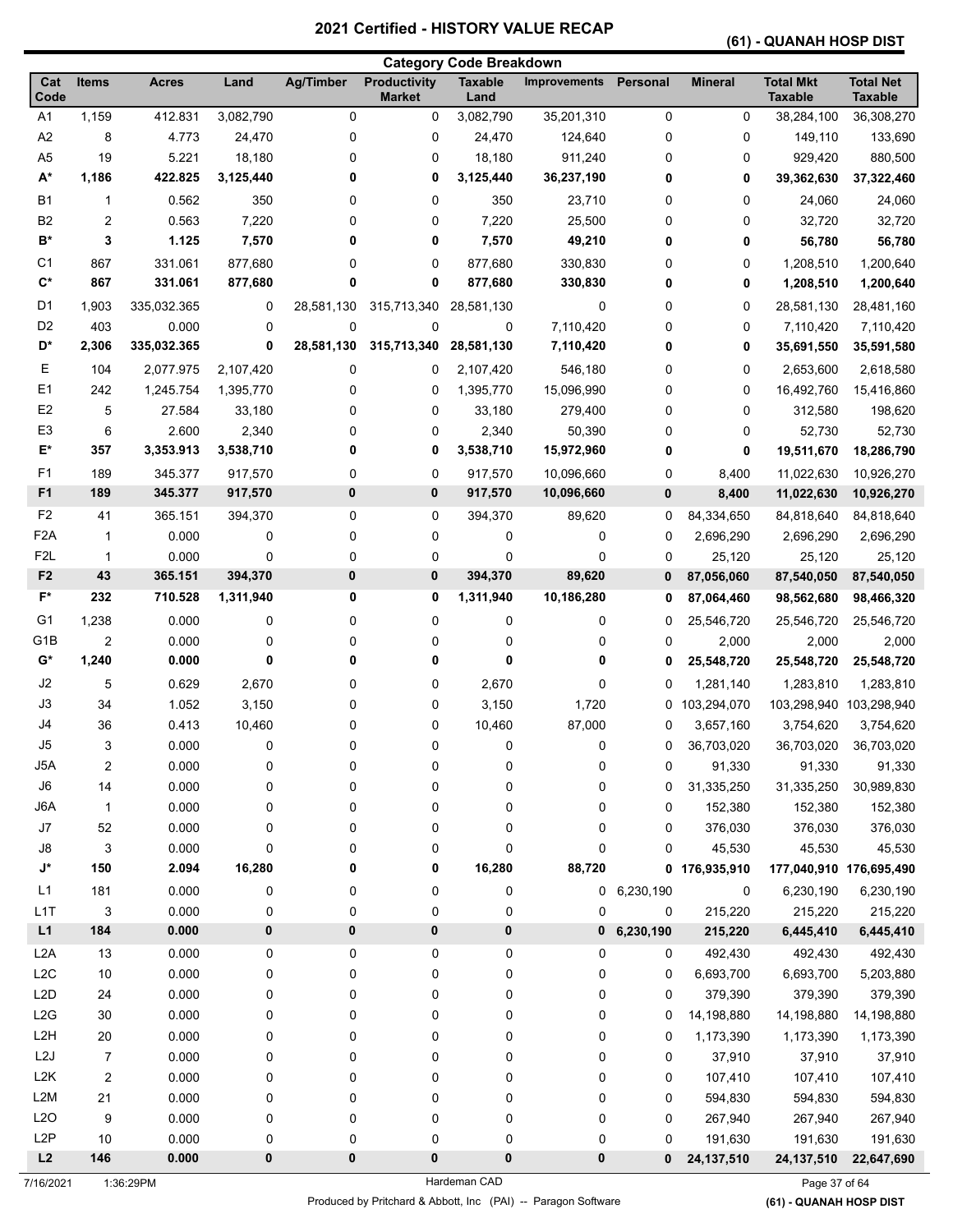#### **(61) - QUANAH HOSP DIST**

|             | <b>Category Code Breakdown</b> |              |            |                  |                                      |                        |                     |           |                       |                             |                             |  |  |
|-------------|--------------------------------|--------------|------------|------------------|--------------------------------------|------------------------|---------------------|-----------|-----------------------|-----------------------------|-----------------------------|--|--|
| Cat<br>Code | <b>Items</b>                   | <b>Acres</b> | Land       | <b>Ag/Timber</b> | <b>Productivity</b><br><b>Market</b> | <b>Taxable</b><br>Land | <b>Improvements</b> | Personal  | <b>Mineral</b>        | <b>Total Mkt</b><br>Taxable | <b>Total Net</b><br>Taxable |  |  |
| Ľ           | 330                            | 0.000        | 0          | 0                | 0                                    | 0                      | 0                   | 6,230,190 | 24,352,730            | 30,582,920                  | 29,093,100                  |  |  |
| M1          | 93                             | 0.000        | 0          | $\Omega$         |                                      | 0                      | 55,230              | 2,119,800 | 0                     | 2,175,030                   | 1,807,790                   |  |  |
| M*          | 93                             | 0.000        | 0          | 0                | 0                                    | 0                      | 55,230              | 2,119,800 | 0                     | 2,175,030                   | 1,807,790                   |  |  |
| <b>XB</b>   | 17                             | 0.000        | 0          | 0                | 0                                    | 0                      | 0                   | 3,110     | 710                   | 3,820                       | 0                           |  |  |
| ХC          | 428                            | 0.000        | 0          | 0                | 0                                    | $\Omega$               | 0                   | $\Omega$  | 51,700                | 51,700                      | 0                           |  |  |
| XG          |                                | 0.500        | 1,000      | 0                | 0                                    | 1,000                  | 60,610              | 0         | 0                     | 61,610                      | 0                           |  |  |
| XN          | 9                              | 0.000        | 0          | 0                | 0                                    | 0                      | 0                   | 419,900   | 0                     | 419,900                     | 0                           |  |  |
| XU          | 18                             | 4.956        | 30,190     | 0                | 0                                    | 30,190                 | 76,900              | 0         | 0                     | 107,090                     | 0                           |  |  |
| XV          | 233                            | 3.326.871    | 4,189,180  | 0                | 0                                    | 4,189,180              | 13,180,740          | 208,980   | 30,220                | 17,609,120                  | 0                           |  |  |
| $X^*$       | 706                            | 3,332.327    | 4,220,370  | 0                | 0                                    | 4,220,370              | 13,318,250          | 631,990   | 82,630                | 18,253,240                  | 0                           |  |  |
|             | 7.470                          | 343.186.239  | 13.097.990 | 28.581.130       | 315.713.340                          | 41.679.120             | 83,349,090          |           | 8.981.980 313.984.450 | 447.994.640 424.069.670     |                             |  |  |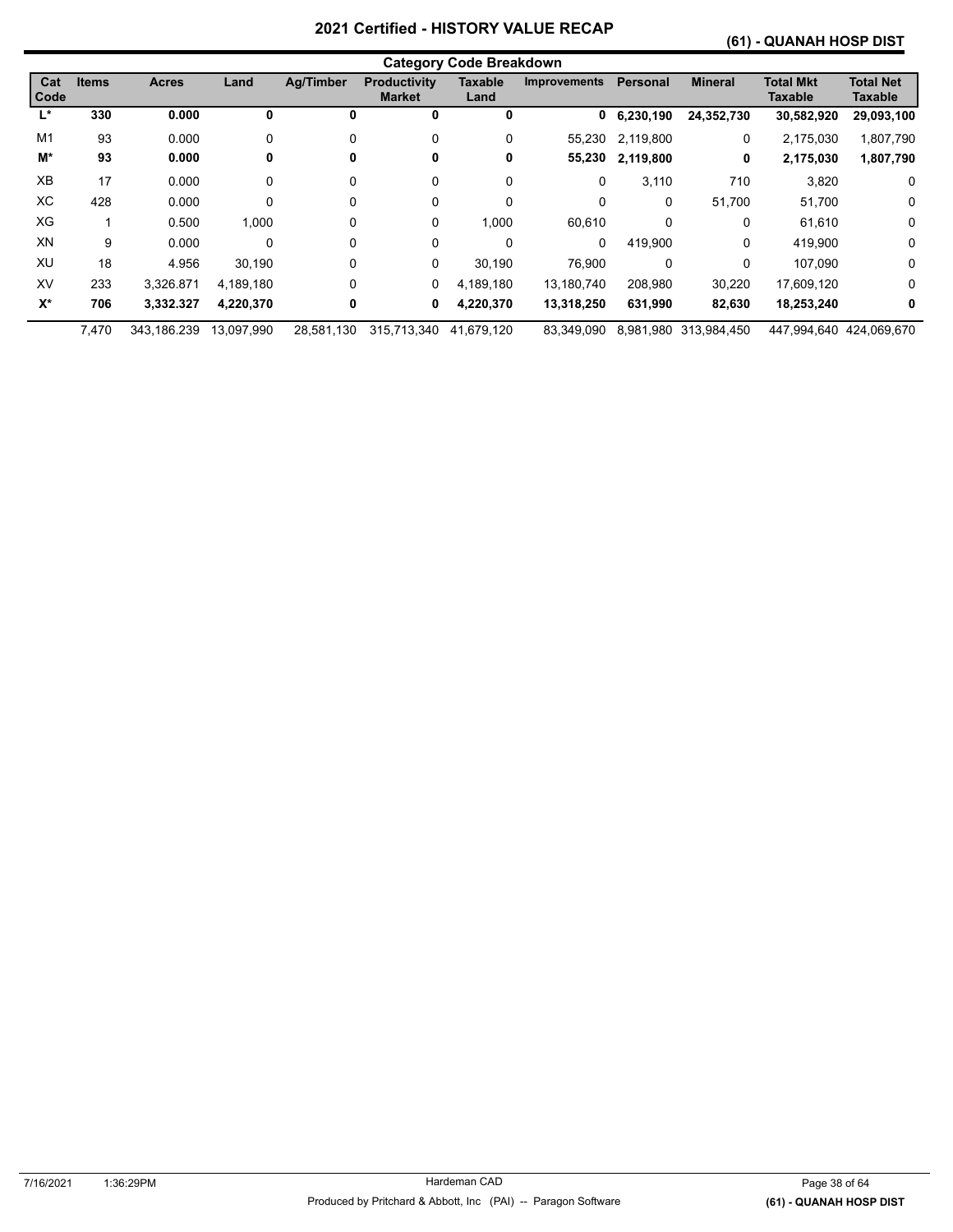|                                            |          |               | - 1110 1     |                                          |                                     |         | (70) - GATEWAY GWCD |
|--------------------------------------------|----------|---------------|--------------|------------------------------------------|-------------------------------------|---------|---------------------|
| Land                                       |          | <b>Value</b>  | <b>Items</b> | <b>Exempt</b>                            |                                     |         |                     |
| Land - Homesite                            | $^{(+)}$ | 3,557,530     | 1,114        | 5,790                                    |                                     |         |                     |
| Land - Non Homesite                        | $^{(+)}$ | 11,749,920    | 2,643        | 4,786,880                                |                                     |         |                     |
| Land - Productivity Market                 | $^{(+)}$ | 399,799,970   | 2,746        | 0                                        |                                     |         |                     |
| Land - Income                              | $^{(+)}$ | 0             | 0            | 0                                        |                                     |         |                     |
| <b>Total Land Market Value</b>             | $(=)$    | 415, 107, 420 | 6,503        |                                          | <b>Total Land Value:</b>            | $(+)$   | 415,107,420         |
| Improvements                               |          | <b>Value</b>  | <b>Items</b> | <b>Exempt</b>                            |                                     |         |                     |
| Improvements - Homesite                    | $^{(+)}$ | 52,170,620    | 1,072        | 74,150                                   |                                     |         |                     |
| New Improvements - Homesite                | $^{(+)}$ | 2,190         | 1            | $\Omega$                                 |                                     |         |                     |
| Improvements - Non Homesite                | $^{(+)}$ | 52,962,810    | 1,814        | 15,575,880                               |                                     |         |                     |
| New Improvements - Non Homesite            | $^{(+)}$ | 7,240         | 3            | 2,990                                    |                                     |         |                     |
| Improvements - Income                      | $^{(+)}$ | 0             | $\Omega$     | 0                                        |                                     |         |                     |
| <b>Total Improvement Value</b>             | $(=)$    | 105,142,860   | 2,890        |                                          | <b>Total Imp Value:</b>             | $(+)$   | 105,142,860         |
| <b>Personal</b>                            |          | <b>Value</b>  | <b>Items</b> | <b>Exempt</b>                            |                                     |         |                     |
| Personal - Homesite                        | $^{(+)}$ | 1,955,760     | 58           | 0                                        |                                     |         |                     |
| New Personal - Homesite                    | $^{(+)}$ | 0             | 0            | $\Omega$                                 |                                     |         |                     |
| Personal - Non Homesite                    | $^{(+)}$ | 9,068,780     | 284          | 1,244,590                                |                                     |         |                     |
| New Personal - Non Homesite                | $^{(+)}$ | 0             | 0            | 0                                        |                                     |         |                     |
| <b>Total Personal Value</b>                | $(=)$    | 11,024,540    | 342          |                                          | <b>Total Personal Value:</b>        | $(+)$   | 11,024,540          |
| Total Real Estate & Personal Mkt Value (=) |          | 531,274,820   | 9,735        |                                          |                                     |         |                     |
| <b>Minerals</b>                            |          | <b>Value</b>  | <b>Items</b> |                                          |                                     |         |                     |
| <b>Mineral Value</b>                       | $(+)$    | 38,938,750    | 2,442        |                                          |                                     |         |                     |
| Mineral Value - Real                       | $^{(+)}$ | 248,815,940   | 46           |                                          |                                     |         |                     |
| Mineral Value - Personal                   | $^{(+)}$ | 232,712,540   | 1,144        |                                          |                                     |         |                     |
| <b>Total Mineral Market Value</b>          | $(=)$    | 520,467,230   | 3,632        |                                          | <b>Total Min Mkt Value:</b>         | $(+)$   | 520,467,230         |
| <b>Total Market Value</b>                  | $(=)$    | 1,051,742,050 |              |                                          | <b>Total Market Value:</b>          | $(=/+)$ | 1,051,742,050       |
| Ag/Timber *does not include protested      |          | <b>Value</b>  | <b>Items</b> |                                          |                                     |         |                     |
| Land Timber Gain                           | $^{(+)}$ | 0             | 0            |                                          | <b>Land Timber Gain:</b>            | $(+)$   | 0                   |
| <b>Productivity Market</b>                 | $^{(+)}$ | 399,356,320   | 2,743        |                                          |                                     |         |                     |
| Land Ag 1D                                 | $(-)$    | 550           | 3            |                                          |                                     |         |                     |
| Land Ag 1D1                                | $(-)$    | 39,864,580    | 2,742        |                                          |                                     |         |                     |
| Land Ag Tim                                | $(-)$    | 0             | 0            |                                          |                                     |         |                     |
| Productivity Loss: (=)                     |          | 359,491,190   | 2,746        |                                          | <b>Productivity Loss:</b>           | $(-)$   | 359,491,190         |
| Losses                                     |          | <b>Value</b>  | <b>Items</b> |                                          |                                     |         |                     |
| Less Real Exempt Property                  | $(-)$    | 21,755,790    |              | 379 (includes Prorated Exempt of 63,000) |                                     |         |                     |
| Less \$500 Inc. Real Personal              | $(-)$    | 4,250         | 21           |                                          | <b>Total Market Taxable:</b>        |         |                     |
| Less Disaster Exemption                    | $(-)$    | 0             | 0            |                                          |                                     | $(=)$   | 692,250,860         |
| Less Real/Personal Abatements              | $(-)$    | 0             | 0            |                                          |                                     |         |                     |
| Less Community Housing                     | $(-)$    | 0             | 0            |                                          |                                     |         |                     |
| Less Freeport                              | $(-)$    | 0             | 0            |                                          |                                     |         |                     |
| Less Allocation                            | $(-)$    | 0             | 0            |                                          |                                     |         |                     |
| Less MultiUse                              | $(-)$    | 0             | 0            |                                          |                                     |         |                     |
| Less Goods In Transit (Real & Industrial)  | $(-)$    | 0             | 0            |                                          |                                     |         |                     |
| Less Historical                            | $(-)$    | 0             | 0            |                                          |                                     |         |                     |
| Less Solar/Wind Power                      | $(-)$    | 0             | 0            |                                          | <b>Total Protested Value:</b>       |         | 658,280             |
| Less Vehicle Leased for Personal Use       | $(-)$    | $\mathbf{0}$  | 0            |                                          | <b>Protested % of Total Market:</b> |         | 0.06%               |
| <b>Less Real Protested Value</b>           | $(-)$    | 658,280       | 13           |                                          |                                     |         |                     |
| Less 10% Cap Loss                          | $(-)$    | 3,238,190     | 384          |                                          |                                     |         |                     |
| Less TCEQ/Pollution Control                | $(-)$    | 577,830       | 21           |                                          |                                     |         |                     |
| Less VLA Loss                              | $(-)$    | 0             | 0            |                                          |                                     |         |                     |
| Less Mineral Exempt Property               | $(-)$    | 9,050,590     | 8            |                                          |                                     |         |                     |
| Less \$500 Inc. Mineral Owner              | $(-)$    | 77,170        | 641          |                                          |                                     |         |                     |
| <b>Less Mineral Abatements</b>             | $(-)$    | 0             | 0            |                                          |                                     |         |                     |
| <b>Less Mineral Freeports</b>              | $(-)$    | 1,489,820     | 3            |                                          |                                     |         |                     |
| Less Interstate Commerce                   | $(-)$    | 0             | 0            |                                          |                                     |         |                     |
| Less Foreign Trade                         | $(-)$    | 0             | 0            |                                          | <b>Total Losses:</b>                | $(-)$   | 36,851,920          |
| Less Mineral Unknown                       | $(-)$    | 0             | 0            |                                          | Total Appraised Value: (=/+)        |         | 655,398,940         |
| <b>Less Mineral Protested Value</b>        | $(-)$    | $\Omega$      | $\mathbf{0}$ |                                          | <b>Total Exemptions*:</b>           | $(-)$   | 1,340,850           |
| Total Losses (includes Prod. Loss)         | $(=)$    | 396,343,110   |              |                                          | * See breakdown on following page   |         |                     |
| <b>Total Appraised Value</b>               | $(=)$    | 655,398,940   |              |                                          |                                     |         |                     |
|                                            |          |               |              |                                          | <b>Net Taxable Value:</b>           |         | 654,058,090         |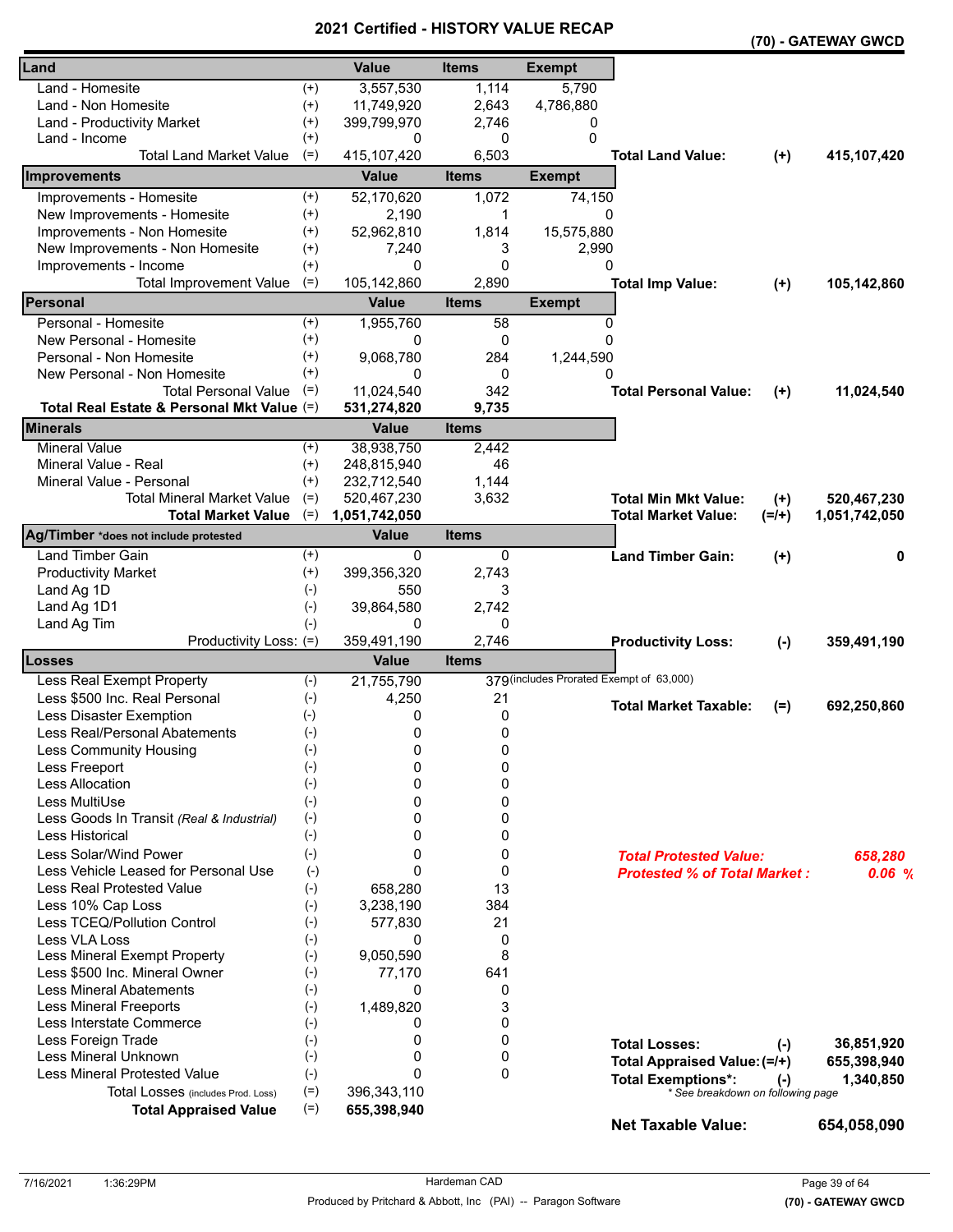| <b>Count of Homesteads</b>                          |            |                                                                              |    |                        |              |                                                                    |           |                                             |                      |                |                                         |                                                                                                                  |
|-----------------------------------------------------|------------|------------------------------------------------------------------------------|----|------------------------|--------------|--------------------------------------------------------------------|-----------|---------------------------------------------|----------------------|----------------|-----------------------------------------|------------------------------------------------------------------------------------------------------------------|
| н                                                   | S          | F                                                                            | в  | D                      | W            | O                                                                  | <b>DV</b> | <b>DV100</b>                                | <b>SS First Resp</b> |                | <b>SS Svc Member</b>                    |                                                                                                                  |
| 464                                                 | 431        | $\mathbf 0$                                                                  | 38 | 0                      | 0            | 0                                                                  | 45        | 17                                          | 0                    |                | 0                                       |                                                                                                                  |
| <b>Owner and Parcel Counts</b>                      |            |                                                                              |    |                        |              |                                                                    |           |                                             |                      |                |                                         |                                                                                                                  |
| <b>Total Parcels*:</b>                              |            |                                                                              |    |                        |              | 10,567* Parcel count is figured by parcel per ownership sequences. |           |                                             |                      |                |                                         |                                                                                                                  |
| <b>Total Owners:</b>                                |            |                                                                              |    | 4,383                  |              |                                                                    |           |                                             |                      |                |                                         |                                                                                                                  |
| <b>Ported Homestead/Charity Amounts</b>             |            |                                                                              |    |                        | <b>Value</b> |                                                                    |           | <b>Items</b>                                |                      |                |                                         |                                                                                                                  |
| DV Donated Home (Charity)                           |            |                                                                              |    | $^{(+)}$               |              | 0                                                                  |           |                                             | 0                    |                |                                         |                                                                                                                  |
|                                                     |            | SS of a Service Member Ported Amount                                         |    | $^{(+)}$               |              | 0                                                                  |           |                                             | 0                    |                |                                         |                                                                                                                  |
|                                                     |            | SS of a First Responder Ported Amount<br>SS of DV Donated Home Ported Amount |    | $^{(+)}$               |              | 0<br>0                                                             |           |                                             | 0<br>0               |                |                                         |                                                                                                                  |
| SS of 100% DV Ported Amount                         |            |                                                                              |    | $^{(+)}$<br>$(+)$      |              | 0                                                                  |           |                                             | 0                    |                |                                         |                                                                                                                  |
| <b>Homestead Exemptions</b>                         |            |                                                                              |    |                        | <b>Value</b> |                                                                    |           | <b>Items</b>                                |                      |                |                                         |                                                                                                                  |
| Homestead H,S                                       |            |                                                                              |    | $^{(+)}$               |              | 0                                                                  |           |                                             | 0                    |                |                                         |                                                                                                                  |
| Senior <sub>S</sub>                                 |            |                                                                              |    | $^{(+)}$               |              | 0                                                                  |           |                                             | 0                    |                | H - Homestead                           | D - Disabled Only                                                                                                |
| Disabled B                                          |            |                                                                              |    | $(+)$                  |              | 0                                                                  |           |                                             | 0                    | S - Over 65    | F - Disabled Widow                      | W - Widow<br>O - Over 65 (No HS)                                                                                 |
| DV 100%                                             |            |                                                                              |    | $^{(+)}$               |              | 1,001,570                                                          |           |                                             | 17                   |                | <b>B</b> - Disabled                     | DV - Disabled Veteran                                                                                            |
|                                                     |            | Surviving Spouse of a Service Member                                         |    | $(+)$                  |              | 0                                                                  |           |                                             | 0                    |                | DV100 (1, 2, 3) - 100% Disabled Veteran |                                                                                                                  |
|                                                     |            | Survivng Spouse of a First Responder                                         |    | $^{(+)}$               |              | 0                                                                  |           |                                             | 0                    |                |                                         | 4 (4B, 4H, 4S) - Surviving Spouse of a Service Member<br>5* (5B, 5H, 5S) - Surviving Spouse of a First Responder |
| <b>Local Discount</b>                               |            |                                                                              |    | Total Reimbursable (=) |              | 1,001,570<br>0                                                     |           |                                             | 17<br>0              |                |                                         |                                                                                                                  |
| Disabled Veteran                                    |            |                                                                              |    | $^{(+)}$<br>$^{(+)}$   |              | 339,280                                                            |           |                                             | 35                   |                |                                         |                                                                                                                  |
| Optional 65                                         |            |                                                                              |    | $^{(+)}$               |              | 0                                                                  |           |                                             | 0                    |                |                                         |                                                                                                                  |
| <b>Local Disabled</b>                               |            |                                                                              |    | $^{(+)}$               |              | 0                                                                  |           |                                             | 0                    |                |                                         |                                                                                                                  |
| State Homestead                                     |            |                                                                              |    | $^{(+)}$               |              | 0                                                                  |           |                                             | 0                    |                |                                         |                                                                                                                  |
| <b>Total Exemptions</b>                             |            |                                                                              |    | $(=)$                  |              |                                                                    |           | 1,340,850 (includes Ported/Charity Amounts) |                      |                |                                         |                                                                                                                  |
| <b>Special Certified Totals</b>                     |            |                                                                              |    |                        |              |                                                                    |           |                                             |                      |                |                                         |                                                                                                                  |
|                                                     |            | <b>Exempt Value of First Time Absolute Exemption</b>                         |    |                        |              |                                                                    |           | \$78,330                                    |                      |                |                                         |                                                                                                                  |
|                                                     |            |                                                                              |    |                        |              |                                                                    |           |                                             |                      |                |                                         |                                                                                                                  |
|                                                     |            | <b>Exempt Value of First Time Partial Exemption</b>                          |    |                        |              |                                                                    |           | \$114,180                                   |                      |                |                                         |                                                                                                                  |
| <b>New AG/Timber</b>                                |            |                                                                              |    |                        |              |                                                                    |           |                                             |                      |                |                                         |                                                                                                                  |
| Market                                              |            |                                                                              |    |                        |              |                                                                    |           | \$0                                         |                      |                |                                         |                                                                                                                  |
| Taxable                                             |            |                                                                              |    |                        |              |                                                                    |           | \$0                                         |                      |                |                                         |                                                                                                                  |
|                                                     | Value Loss |                                                                              |    |                        |              |                                                                    |           | \$0                                         |                      |                |                                         |                                                                                                                  |
|                                                     |            | <b>New Improvement/Personal</b>                                              |    |                        |              |                                                                    |           |                                             |                      |                |                                         |                                                                                                                  |
| Market                                              |            |                                                                              |    |                        |              |                                                                    |           | \$6,440                                     |                      |                |                                         |                                                                                                                  |
| Taxable                                             |            |                                                                              |    |                        |              |                                                                    |           | \$6,440                                     |                      |                |                                         |                                                                                                                  |
| Average Values* (includes protested & exempt value) |            |                                                                              |    |                        |              |                                                                    |           |                                             |                      |                |                                         |                                                                                                                  |
| Average Homestead Value A*                          |            |                                                                              |    |                        |              | <b>Parcels</b>                                                     |           |                                             |                      |                | <b>Total Homestead Value A*</b>         |                                                                                                                  |
| <b>Market</b>                                       |            | \$42,536                                                                     |    |                        |              | 884                                                                |           |                                             |                      | <b>Market</b>  | \$37,602,150                            |                                                                                                                  |
| <b>Taxable</b>                                      |            | \$40,282                                                                     |    |                        |              |                                                                    |           |                                             |                      | <b>Taxable</b> | \$35,701,520                            |                                                                                                                  |
| Average Homestead Value A* and E*                   |            |                                                                              |    |                        |              | <b>Parcels</b>                                                     |           |                                             |                      |                | Total Homestead Value A* and E*         |                                                                                                                  |
| Market                                              |            | \$49,568                                                                     |    |                        |              | 1,114                                                              |           |                                             |                      | <b>Market</b>  | \$55,219,580                            |                                                                                                                  |
| <b>Taxable</b>                                      |            | \$47,017                                                                     |    |                        |              |                                                                    |           |                                             |                      | <b>Taxable</b> | \$52,186,660                            |                                                                                                                  |
| Average Homestead Value A* and E* and M1            |            |                                                                              |    |                        |              | <b>Parcels</b>                                                     |           |                                             |                      |                |                                         | Total Homestead Value A* and E* and M1                                                                           |
| Market                                              |            | \$48,789                                                                     |    |                        |              | 1,173                                                              |           |                                             |                      | <b>Market</b>  | \$57,230,570                            |                                                                                                                  |
| <b>Taxable</b>                                      |            | \$46,029                                                                     |    |                        |              |                                                                    |           |                                             |                      | <b>Taxable</b> | \$53,773,830                            |                                                                                                                  |
| <b>Average Homestead Value M1</b>                   |            |                                                                              |    |                        |              | <b>Parcels</b>                                                     |           |                                             |                      |                | <b>Total Homestead Value M1</b>         |                                                                                                                  |
| <b>Market</b>                                       |            | \$34,084                                                                     |    |                        |              | 59                                                                 |           |                                             |                      | <b>Market</b>  | \$2,010,990                             |                                                                                                                  |
| <b>Taxable</b>                                      |            | \$27,367                                                                     |    |                        |              |                                                                    |           |                                             |                      | <b>Taxable</b> | \$1,587,170                             |                                                                                                                  |
|                                                     |            |                                                                              |    |                        |              |                                                                    |           |                                             |                      |                |                                         |                                                                                                                  |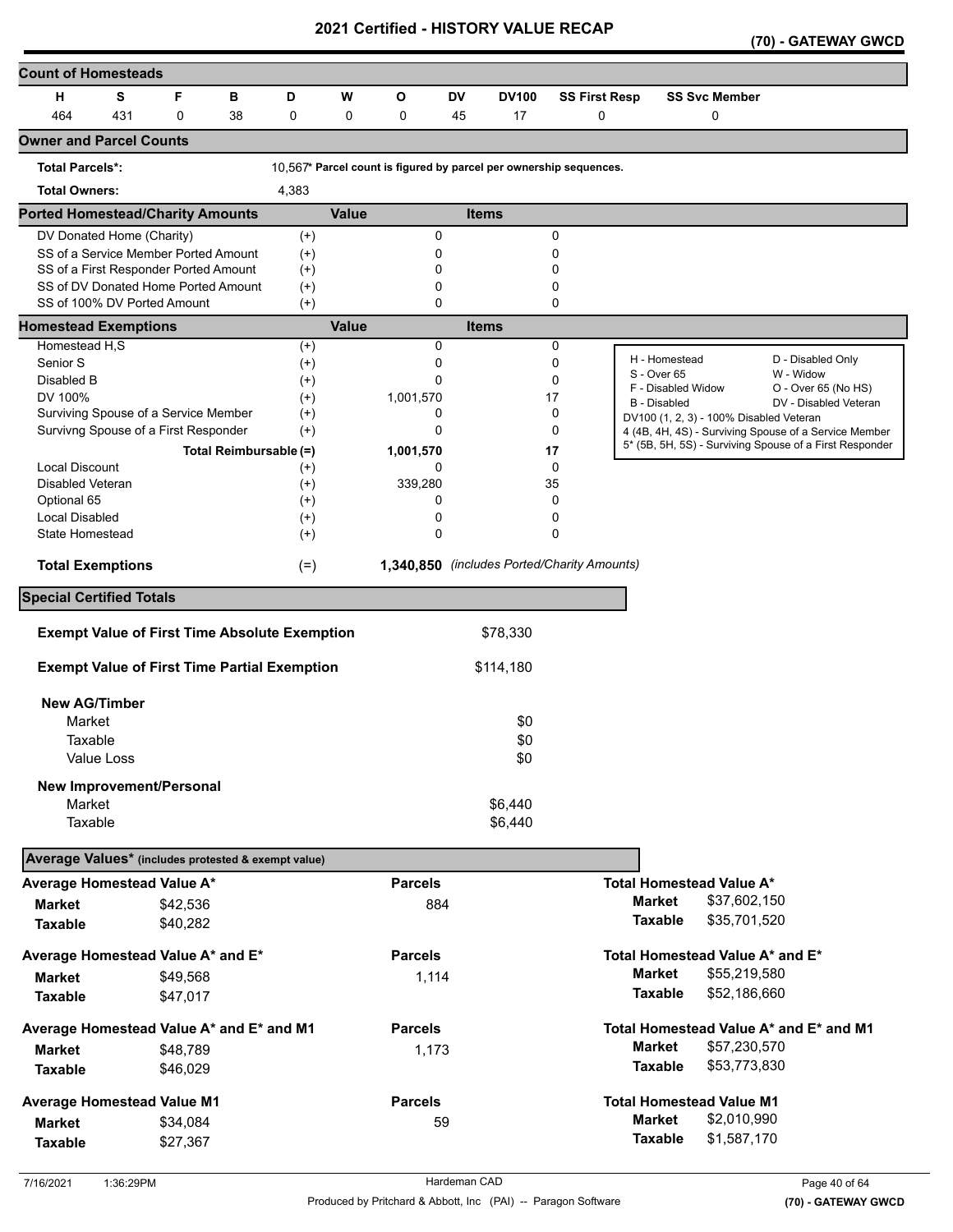#### **(70) - GATEWAY GWCD**

|                    |                  |              |           |                  |                               | <b>Category Code Breakdown</b> |                     |               |                |                                    |                                    |
|--------------------|------------------|--------------|-----------|------------------|-------------------------------|--------------------------------|---------------------|---------------|----------------|------------------------------------|------------------------------------|
| Cat<br>Code        | <b>Items</b>     | <b>Acres</b> | Land      | <b>Ag/Timber</b> | Productivity<br><b>Market</b> | <b>Taxable</b><br>Land         | <b>Improvements</b> | Personal      | <b>Mineral</b> | <b>Total Mkt</b><br><b>Taxable</b> | <b>Total Net</b><br><b>Taxable</b> |
| A <sub>1</sub>     | 1,530            | 540.761      | 3,739,440 | 0                | 0                             | 3,739,440                      | 45,386,950          | $\mathsf 0$   | 0              | 49,126,390                         | 46,373,100                         |
| A2                 | 9                | 5.094        | 25,970    | 0                | 0                             | 25,970                         | 139,130             | 0             | 0              | 165,100                            | 149,680                            |
| A <sub>5</sub>     | 24               | 5.221        | 18,180    | 0                | 0                             | 18,180                         | 985,800             | 0             | 0              | 1,003,980                          | 955,060                            |
| A*                 | 1,563            | 551.076      | 3,783,590 | 0                | 0                             | 3,783,590                      | 46,511,880          | 0             | 0              | 50,295,470                         | 47,477,840                         |
| B1                 | 2                | 0.906        | 3,850     | 0                | 0                             | 3,850                          | 32,350              | 0             | 0              | 36,200                             | 36,200                             |
| B <sub>2</sub>     | 2                | 0.563        | 7,220     | 0                | 0                             | 7,220                          | 25,500              | 0             | 0              | 32,720                             | 32,720                             |
| B*                 | 4                | 1.469        | 11,070    | 0                | 0                             | 11,070                         | 57,850              | 0             | 0              | 68,920                             | 68,920                             |
| C1                 | 1,150            | 447.103      | 1,141,160 | 0                | 0                             | 1,141,160                      | 376,300             | 0             | 0              | 1,517,460                          | 1,507,590                          |
| $\mathbf{C}^*$     | 1,150            | 447.103      | 1,141,160 | 0                | 0                             | 1,141,160                      | 376,300             | 0             | 0              | 1,517,460                          | 1,507,590                          |
| D <sub>1</sub>     | 2,745            | 430,502.879  | 0         | 39,933,330       | 399,759,840                   | 39,933,330                     | 0                   | 0             | 0              | 39,933,330                         | 39,833,360                         |
| D <sub>1E</sub>    | $\mathbf 1$      | 45.625       | 0         | 7,770            | 40,130                        | 7,770                          | 0                   | 0             | 0              | 7,770                              | 7,770                              |
| D <sub>2</sub>     | 571              | 0.000        | 0         | 0                | 0                             | 0                              | 10,212,520          | 0             | 0              | 10,212,520                         | 10,212,520                         |
| D*                 | 3,317            | 430,548.504  | 0         | 39,941,100       | 399,799,970                   | 39,941,100                     | 10,212,520          | 0             | 0              | 50,153,620                         | 50,053,650                         |
| Е                  | 144              | 2,310.321    | 2,315,670 | 0                | 0                             | 2,315,670                      | 691,670             | 0             | 0              | 3,007,340                          | 2,966,320                          |
| E <sub>1</sub>     | 328              | 1,566.835    | 1,773,690 | 0                | 0                             | 1,773,690                      | 19,944,060          | 0             | 0              | 21,717,750                         | 20,432,420                         |
| E <sub>2</sub>     | 6                | 32.584       | 39,180    | 0                | 0                             | 39,180                         | 298,550             | 0             | 0              | 337,730                            | 223,770                            |
| E <sub>3</sub>     | 7                | 2.600        | 2,340     | 0                | 0                             | 2,340                          | 92,590              | 0             | 0              | 94,930                             | 94,930                             |
| E*                 | 485              | 3,912.340    | 4,130,880 | 0                | 0                             | 4,130,880                      | 21,026,870          | 0             | 0              | 25, 157, 750                       | 23,717,440                         |
| F <sub>1</sub>     | 225              | 361.016      | 987,120   | 0                | 0                             | 987,120                        | 11,053,990          | 0             | 8,400          | 12,049,510                         | 11,928,480                         |
| F <sub>1</sub>     | 225              | 361.016      | 987,120   | 0                | $\pmb{0}$                     | 987,120                        | 11,053,990          | 0             | 8,400          | 12,049,510                         | 11,928,480                         |
| F <sub>2</sub>     | 64               | 377.995      | 436,680   | 0                | 0                             | 436,680                        | 89,620              | 0             | 241,646,610    |                                    | 242,172,910 242,172,910            |
| F <sub>2</sub> A   | 2                | 0.000        | 0         | 0                | 0                             | 0                              | 0                   | 0             | 6,740,730      | 6,740,730                          | 6,740,730                          |
| F <sub>2L</sub>    | 4                | 0.000        | 0         | 0                | 0                             | 0                              | 0                   | 0             | 57,830         | 57,830                             | 57,830                             |
| F <sub>2</sub>     | 70               | 377.995      | 436,680   | 0                | 0                             | 436,680                        | 89,620              | 0             | 248,445,170    | 248,971,470                        | 248,971,470                        |
| F*                 | 295              | 739.011      | 1,423,800 | 0                | 0                             | 1,423,800                      | 11,143,610          | 0             | 248,453,570    | 261,020,980                        | 260,899,950                        |
| G1                 | 2,440            | 0.000        | 0         | 0                | 0                             | 0                              | 0                   | 0             | 38,936,750     | 38,936,750                         | 38,936,750                         |
| G <sub>1</sub> B   | $\overline{c}$   | 0.000        | 0         | 0                | 0                             | 0                              | 0                   | 0             | 2,000          | 2,000                              | 2,000                              |
| $G^*$              | 2,442            | 0.000        | 0         | 0                | 0                             | 0                              | 0                   | 0             | 38,938,750     | 38,938,750                         | 38,938,750                         |
| J2                 | 8                | 0.629        | 2,670     | 0                | 0                             | 2,670                          | 0                   | 0             | 1,750,830      | 1,753,500                          | 1,753,500                          |
| J3                 | 50               | 1.569        | 5,490     | 0                | 0                             | 5,490                          | 1,720               | 0             | 106,770,190    | 106,777,400                        | 106,777,400                        |
| J4                 | 50               | 0.677        | 13,610    | 0                | 0                             | 13,610                         | 103,860             | 0             | 4,286,420      | 4,403,890                          | 4,383,880                          |
| J5                 | 7                | 0.000        | 0         | 0                | 0                             | 0                              | 0                   | 0             | 43,912,440     | 43,912,440                         | 43,912,440                         |
| J5A                | 2                | 0.000        | 0         | 0                | 0                             | 0                              | 0                   | 0             | 91,330         | 91,330                             | 91,330                             |
| J6                 | 59               | 0.000        | 0         | 0                | 0                             | 0                              | 0                   | 0             | 35,831,200     | 35,831,200                         | 35,253,370                         |
| J6A                | $\mathbf{1}$     | 0.000        | 0         | 0                | 0                             | 0                              | 0                   | $\mathbf 0$   | 152,380        | 152,380                            | 152,380                            |
| J7                 | 58               | 0.000        | 0         | 0                | 0                             | 0                              | 0                   | 0             | 382,960        | 382,960                            | 382,960                            |
| J8                 | 9                | 0.000        | 0         | 0                | 0                             | 0                              | 0                   | 0             | 330,460        | 330,460                            | 330,460                            |
| $\mathsf{J}^\star$ | 244              | 2.875        | 21,770    | 0                | 0                             | 21,770                         | 105,580             | 0             | 193,508,210    |                                    | 193,635,560 193,037,720            |
| L1                 | 223              | 0.000        | 0         | 0                | 0                             | 0                              | 0                   | 7,050,720     | 0              | 7,050,720                          | 7,050,720                          |
| L <sub>1</sub> T   | 4                | 0.000        | 0         | 0                | $\mathbf 0$                   | 0                              | 0                   | 0             | 362,370        | 362,370                            | 362,370                            |
| L1                 | 227              | 0.000        | 0         | 0                | $\pmb{0}$                     | $\pmb{0}$                      |                     | $0$ 7,050,720 | 362,370        | 7,413,090                          | 7,413,090                          |
| L <sub>2</sub> A   | 24               | 0.000        | 0         | 0                | 0                             | 0                              | 0                   | 0             | 698,890        | 698,890                            | 698,890                            |
| L <sub>2</sub> C   | 12               | 0.000        | 0         | 0                | 0                             | 0                              | 0                   | 0             | 7,786,450      | 7,786,450                          | 6,296,630                          |
| L <sub>2</sub> D   | $30\,$           | 0.000        | 0         | 0                | 0                             | 0                              | 0                   | 0             | 396,240        | 396,240                            | 396,240                            |
| L2G                | ${\bf 75}$       | 0.000        | 0         | 0                | 0                             | 0                              | 0                   | 0             | 18,549,030     | 18,549,030                         | 18,549,030                         |
| L <sub>2</sub> H   | 33               | 0.000        | 0         | 0                | 0                             | 0                              | 0                   | 0             | 1,205,540      | 1,205,540                          | 1,205,540                          |
| L <sub>2</sub> J   | 15               | 0.000        | 0         | 0                | 0                             | 0                              | 0                   | $\mathbf 0$   | 57,510         | 57,510                             | 57,510                             |
| L <sub>2</sub> K   | 2                | 0.000        | 0         | 0                | 0                             | 0                              | 0                   | 0             | 107,410        | 107,410                            | 107,410                            |
| L2L                | $\boldsymbol{2}$ | 0.000        | 0         | 0                | 0                             | 0                              | 0                   | 0             | 113,250        | 113,250                            | 113,250                            |
| L2M                | 28               | 0.000        | 0         | 0                | 0                             | 0                              | 0                   | 0             | 631,710        | 631,710                            | 631,710                            |
| L2O                | $18$             | 0.000        | 0         | 0                | 0                             | 0                              | 0                   | 0             | 283,930        | 283,930                            | 283,930                            |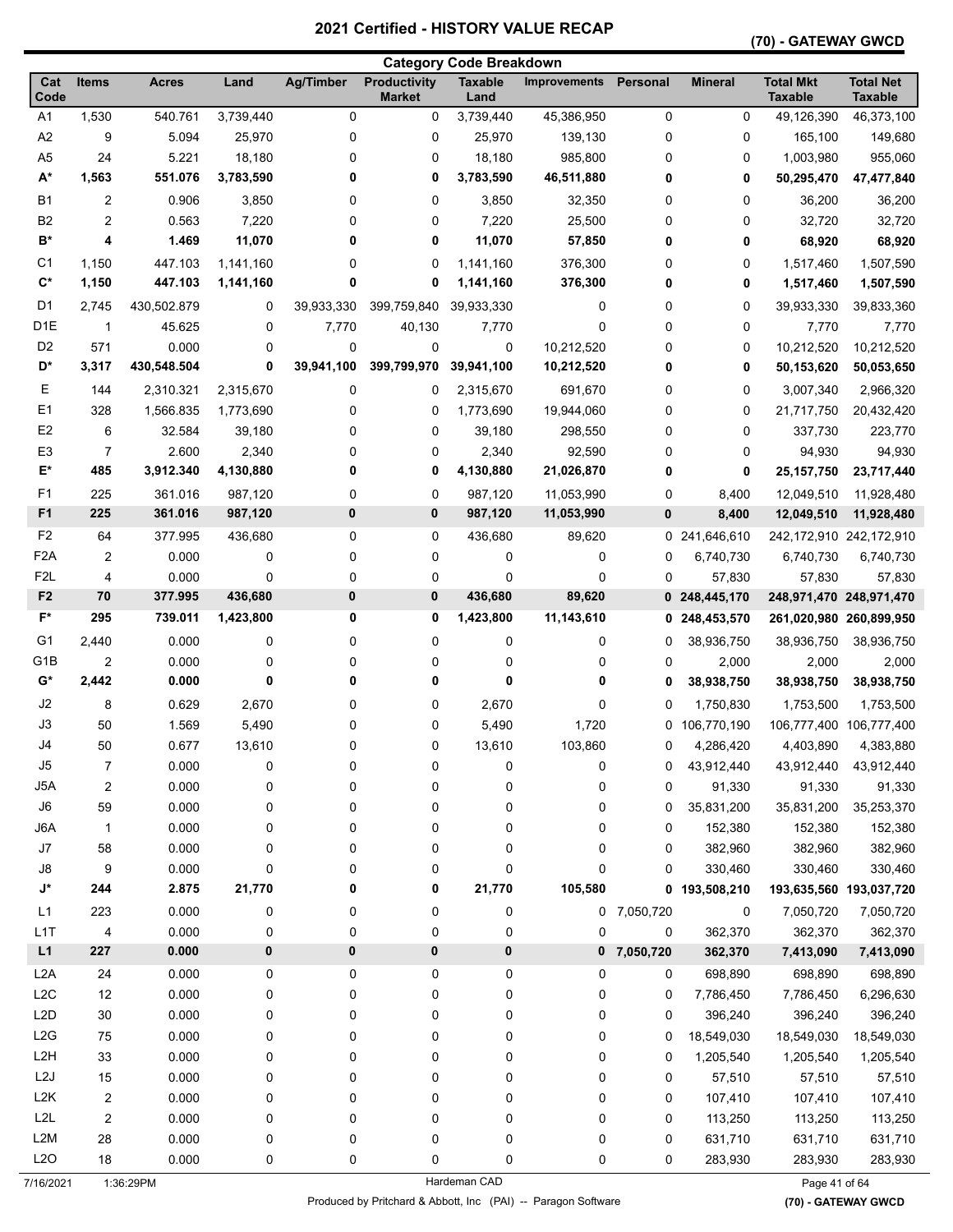# **(70) - GATEWAY GWCD**

|                  | <b>Category Code Breakdown</b> |              |              |                  |                                      |                        |                     |           |                                    |                                    |                                    |  |  |
|------------------|--------------------------------|--------------|--------------|------------------|--------------------------------------|------------------------|---------------------|-----------|------------------------------------|------------------------------------|------------------------------------|--|--|
| Cat<br>Code      | <b>Items</b>                   | <b>Acres</b> | Land         | <b>Ag/Timber</b> | <b>Productivity</b><br><b>Market</b> | <b>Taxable</b><br>Land | <b>Improvements</b> | Personal  | <b>Mineral</b>                     | <b>Total Mkt</b><br><b>Taxable</b> | <b>Total Net</b><br><b>Taxable</b> |  |  |
| L <sub>2</sub> P | 11                             | 0.000        | 0            | $\Omega$         | 0                                    | 0                      | 0                   | 0         | 245,040                            | 245,040                            | 245,040                            |  |  |
| L2Q              | 2                              | 0.000        | 0            | 0                | 0                                    | 0                      | 0                   | 0         | 750                                | 750                                | 750                                |  |  |
| L <sub>2</sub>   | 252                            | 0.000        | $\mathbf{0}$ | 0                | 0                                    | 0                      | 0                   | 0         | 30,075,750                         | 30,075,750                         | 28,585,930                         |  |  |
| L*               | 479                            | 0.000        | 0            | 0                | 0                                    | 0                      | 0                   | 7,050,720 | 30,438,120                         | 37,488,840                         | 35,999,020                         |  |  |
| M1               | 125                            | 0.000        | 0            | $\Omega$         | 0                                    | 0                      | 55,230              | 2,725,800 | 0                                  | 2,781,030                          | 2,357,210                          |  |  |
| M*               | 125                            | 0.000        | 0            | 0                | 0                                    | 0                      | 55,230              | 2,725,800 | 0                                  | 2,781,030                          | 2,357,210                          |  |  |
| <b>XB</b>        | 21                             | 0.000        | 0            | 0                | 0                                    | 0                      | 0                   | 3,430     | 820                                | 4,250                              | 0                                  |  |  |
| ХC               | 641                            | 0.000        | 0            | 0                | 0                                    | 0                      | 0                   | 0         | 77,170                             | 77,170                             | 0                                  |  |  |
| XG               |                                | 0.500        | 1,000        | 0                | 0                                    | 1,000                  | 60,610              | 0         | 0                                  | 61,610                             | 0                                  |  |  |
| XN               | 16                             | 0.000        | $\mathbf 0$  | 0                | 0                                    | 0                      | 0                   | 975,610   | 0                                  | 975,610                            | 0                                  |  |  |
| XU               | 32                             | 6.431        | 38,610       | 0                | 0                                    | 38,610                 | 106,290             | 60,000    | 9,020,370                          | 9,225,270                          | 0                                  |  |  |
| XV               | 328                            | 3,775.489    | 4,755,570    | 0                | 0                                    | 4,755,570              | 15,486,120          | 208,980   | 30,220                             | 20,480,890                         | 0                                  |  |  |
| $X^*$            | 1,039                          | 3,782.420    | 4,795,180    | 0                | 0                                    | 4,795,180              | 15,653,020          | 1,248,020 | 9,128,580                          | 30,824,800                         | 0                                  |  |  |
|                  | 11,143                         | 439,984.798  | 15,307,450   | 39,941,100       | 399,799,970                          | 55,248,550             |                     |           | 105,142,860 11,024,540 520,467,230 |                                    | 691,883,180 654,058,090            |  |  |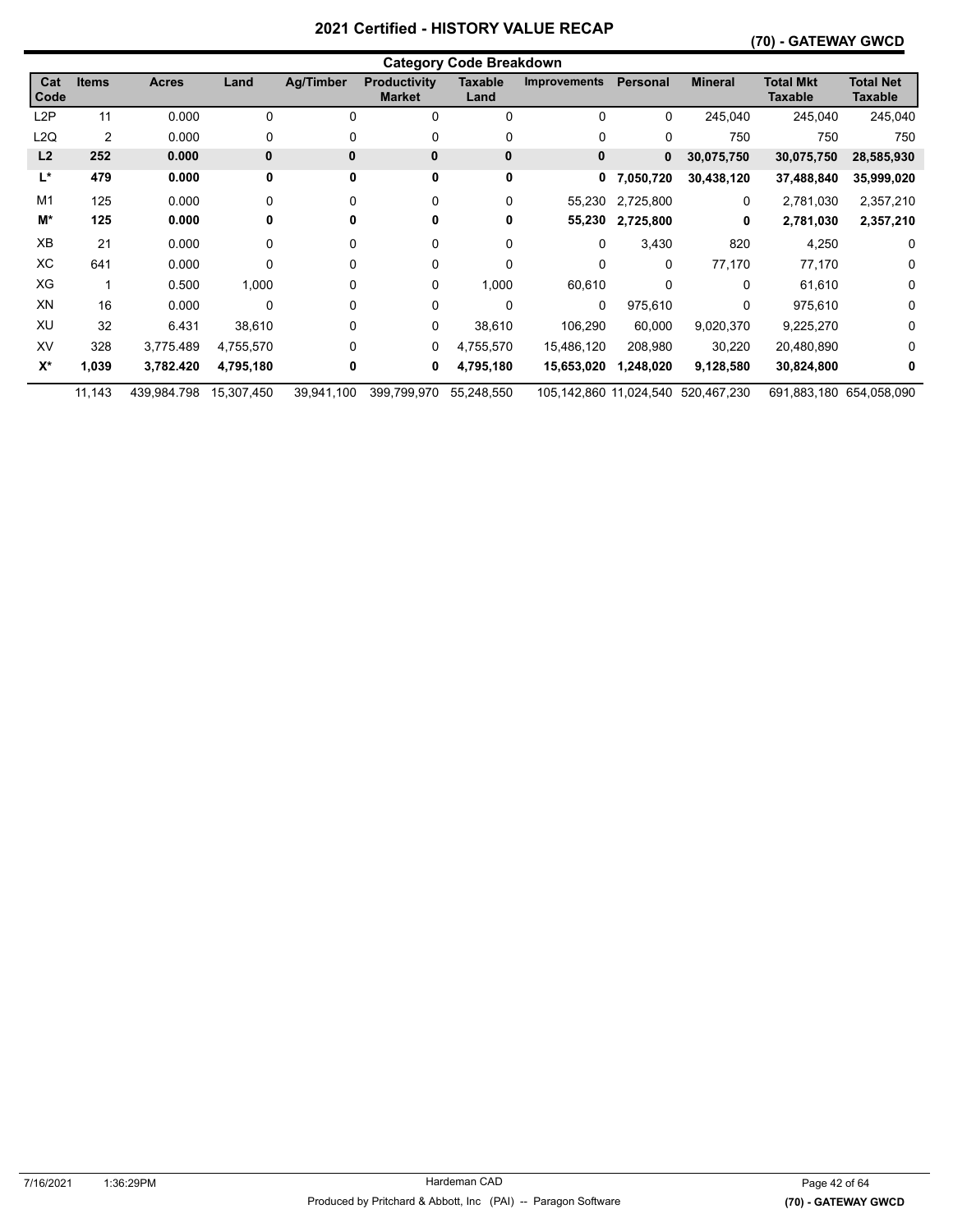|                                            |          | VEI UIIEU - NIJ I VNT |              |                |               |                                                                |           | (80) - WILBARGER-CHILLICOTHE |
|--------------------------------------------|----------|-----------------------|--------------|----------------|---------------|----------------------------------------------------------------|-----------|------------------------------|
| Land                                       |          | Value                 | <b>Items</b> |                | <b>Exempt</b> |                                                                |           |                              |
| Land - Homesite                            | $^{(+)}$ | 0                     |              | 0              | 0             |                                                                |           |                              |
| Land - Non Homesite                        | $(+)$    | 0                     |              | 0              | 0             |                                                                |           |                              |
| Land - Productivity Market                 | $^{(+)}$ | 0                     |              | 0              | 0             |                                                                |           |                              |
| Land - Income                              | $^{(+)}$ | 0                     |              | 0              | 0             |                                                                |           |                              |
| <b>Total Land Market Value</b>             | $(=)$    | $\Omega$              |              | 0              |               | <b>Total Land Value:</b>                                       | $(+)$     | 0                            |
| Improvements                               |          | <b>Value</b>          | <b>Items</b> |                | <b>Exempt</b> |                                                                |           |                              |
| Improvements - Homesite                    | $(+)$    | 0                     |              | 0              | 0             |                                                                |           |                              |
| New Improvements - Homesite                | $(+)$    | 0                     |              | 0              | 0             |                                                                |           |                              |
| Improvements - Non Homesite                | $^{(+)}$ | 0                     |              | 0              | 0             |                                                                |           |                              |
| New Improvements - Non Homesite            | $^{(+)}$ | 0                     |              | 0              | 0             |                                                                |           |                              |
| Improvements - Income                      | $^{(+)}$ | 0                     |              | 0              | 0             |                                                                |           |                              |
| <b>Total Improvement Value</b>             | $(=)$    | 0                     |              | $\mathbf{0}$   |               | <b>Total Imp Value:</b>                                        | $(+)$     | 0                            |
| Personal                                   |          | <b>Value</b>          | <b>Items</b> |                | <b>Exempt</b> |                                                                |           |                              |
| Personal - Homesite                        | $^{(+)}$ | 0                     |              | 0              | 0             |                                                                |           |                              |
| New Personal - Homesite                    | $^{(+)}$ | 0                     |              | 0              | 0             |                                                                |           |                              |
| Personal - Non Homesite                    | $^{(+)}$ | 0                     |              | 0              | 0             |                                                                |           |                              |
| New Personal - Non Homesite                | $^{(+)}$ | 0                     |              | 0              | $\Omega$      |                                                                |           |                              |
| <b>Total Personal Value</b>                | $(=)$    | 0                     |              | 0              |               | <b>Total Personal Value:</b>                                   | $^{(+)}$  | 0                            |
| Total Real Estate & Personal Mkt Value (=) |          | $\mathbf{0}$          |              | 0              |               |                                                                |           |                              |
| <b>Minerals</b>                            |          | <b>Value</b>          | <b>Items</b> |                |               |                                                                |           |                              |
| <b>Mineral Value</b>                       | $(+)$    | 191,260               |              | 32             |               |                                                                |           |                              |
| Mineral Value - Real                       | $(+)$    | 94,004,090            |              | 4              |               |                                                                |           |                              |
| Mineral Value - Personal                   | $^{(+)}$ | 11,365,090            |              | 57             |               |                                                                |           |                              |
| <b>Total Mineral Market Value</b>          | $(=)$    | 105,560,440           |              | 93             |               | <b>Total Min Mkt Value:</b>                                    | $(+)$     | 105,560,440                  |
| <b>Total Market Value</b>                  | $(=)$    | 105,560,440           |              |                |               | <b>Total Market Value:</b>                                     | $(=/+)$   | 105,560,440                  |
| Ag/Timber *does not include protested      |          | <b>Value</b>          | <b>Items</b> |                |               |                                                                |           |                              |
| <b>Land Timber Gain</b>                    | $^{(+)}$ | 0                     |              | 0              |               | <b>Land Timber Gain:</b>                                       | $(+)$     | 0                            |
| <b>Productivity Market</b>                 | $^{(+)}$ | 0                     |              | 0              |               |                                                                |           |                              |
| Land Ag 1D                                 | $(-)$    | 0                     |              | 0              |               |                                                                |           |                              |
| Land Ag 1D1                                | $(-)$    | 0                     |              | 0              |               |                                                                |           |                              |
| Land Ag Tim                                | $(-)$    | 0                     |              | 0              |               |                                                                |           |                              |
| Productivity Loss: (=)                     |          | $\Omega$              |              | 0              |               | <b>Productivity Loss:</b>                                      | $(-)$     | 0                            |
| Losses                                     |          | <b>Value</b>          | <b>Items</b> |                |               |                                                                |           |                              |
| Less Real Exempt Property                  | $(-)$    | 0                     |              | 0              |               |                                                                |           |                              |
| Less \$500 Inc. Real Personal              | $(-)$    | 0                     |              | 0              |               | <b>Total Market Taxable:</b>                                   |           | 105,560,440                  |
| Less Disaster Exemption                    | $(-)$    | 0                     |              | 0              |               |                                                                | $(=)$     |                              |
| Less Real/Personal Abatements              | $(-)$    | 0                     |              | 0              |               |                                                                |           |                              |
| Less Community Housing                     | $(-)$    | 0                     |              | 0              |               |                                                                |           |                              |
| Less Freeport                              | $(-)$    | 0                     |              | 0              |               |                                                                |           |                              |
| Less Allocation                            | $(-)$    | 0                     |              | 0              |               |                                                                |           |                              |
| Less MultiUse                              | $(-)$    | 0                     |              | 0              |               |                                                                |           |                              |
| Less Goods In Transit (Real & Industrial)  | $(-)$    | 0                     |              | 0              |               |                                                                |           |                              |
| Less Historical                            | $(-)$    | 0                     |              | 0              |               |                                                                |           |                              |
| Less Solar/Wind Power                      | $(-)$    | 0                     |              | 0              |               | <b>Total Protested Value:</b>                                  |           | 0                            |
| Less Vehicle Leased for Personal Use       | $(-)$    | 0                     |              | 0              |               | <b>Protested % of Total Market:</b>                            |           | 0.00%                        |
| <b>Less Real Protested Value</b>           | $(-)$    | 0                     |              | 0              |               |                                                                |           |                              |
| Less 10% Cap Loss                          | $(-)$    | $\mathbf{0}$          |              | $\mathbf{0}$   |               |                                                                |           |                              |
| Less TCEQ/Pollution Control                | $(-)$    | 90,290                |              | 10             |               |                                                                |           |                              |
| Less VLA Loss                              | $(-)$    | 52,092,000            |              | $\overline{2}$ |               |                                                                |           |                              |
| Less Mineral Exempt Property               | $(-)$    | 0                     |              | 0              |               |                                                                |           |                              |
| Less \$500 Inc. Mineral Owner              | $(-)$    | 3,760                 |              | 24             |               |                                                                |           |                              |
| <b>Less Mineral Abatements</b>             | $(-)$    | 0                     |              | 0              |               |                                                                |           |                              |
| <b>Less Mineral Freeports</b>              | $(-)$    | 0                     |              | 0              |               |                                                                |           |                              |
| Less Interstate Commerce                   | $(-)$    | 0                     |              | 0              |               |                                                                |           |                              |
| Less Foreign Trade                         | $(-)$    | 0                     |              | 0              |               | <b>Total Losses:</b>                                           |           | 52,186,050                   |
| Less Mineral Unknown                       | $(-)$    | 0                     |              | 0              |               |                                                                | $(\cdot)$ | 53,374,390                   |
| Less Mineral Protested Value               | $(-)$    | $\Omega$              |              | $\mathbf{0}$   |               | Total Appraised Value: (=/+)                                   |           |                              |
| Total Losses (includes Prod. Loss)         | $(=)$    | 52,186,050            |              |                |               | <b>Total Exemptions*:</b><br>* See breakdown on following page | $(-)$     |                              |
| <b>Total Appraised Value</b>               | $(=)$    | 53,374,390            |              |                |               |                                                                |           |                              |
|                                            |          |                       |              |                |               | <b>Net Taxable Value:</b>                                      |           | 53,374,390                   |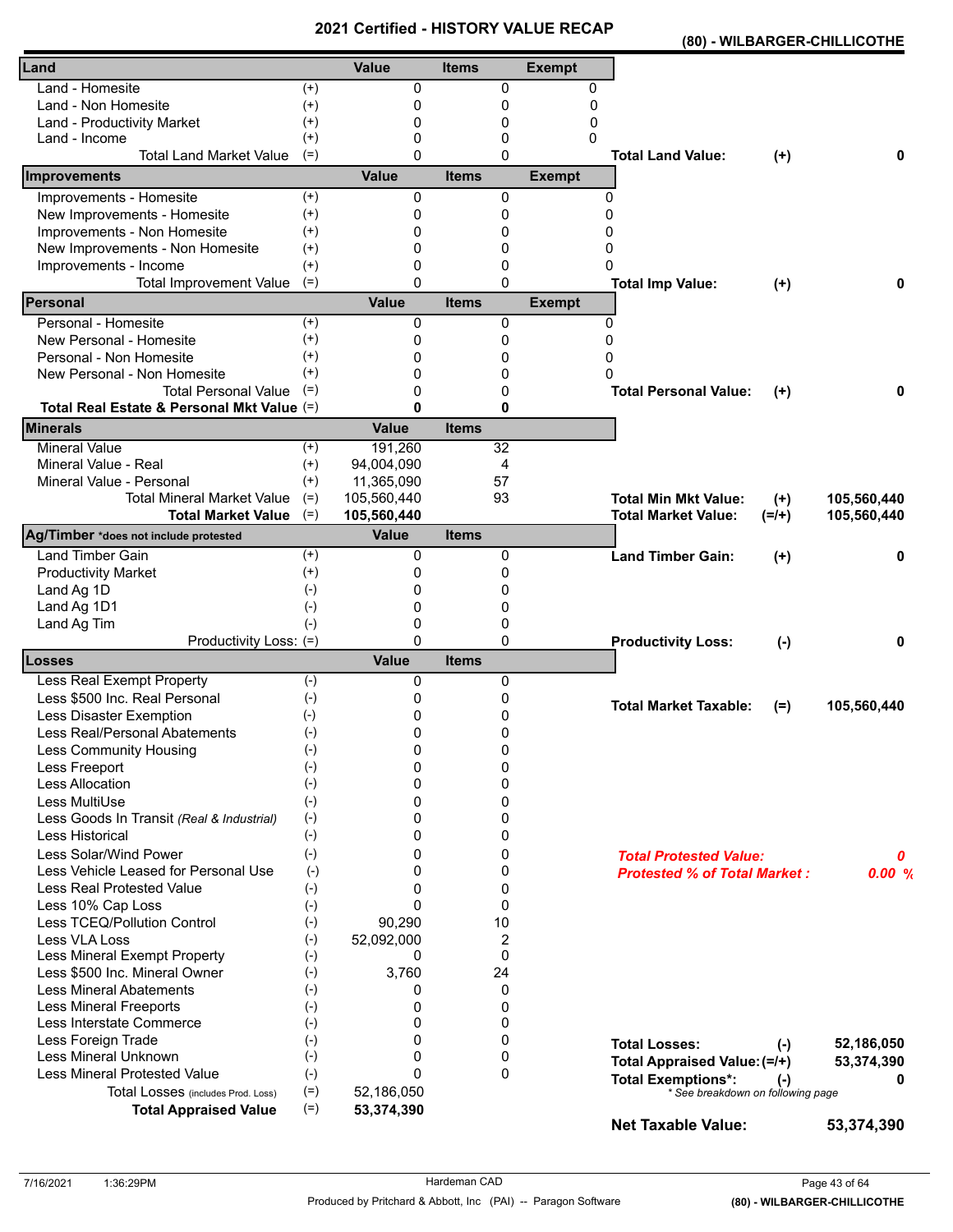|                                                                      |                                                                   |   |                        |                      |              |                |          | <b>Certilled - FIISTONT VALUE</b> |                                                                |                                                                                                                                     | (80) - WILBARGER-CHILLICOTHE                                                            |
|----------------------------------------------------------------------|-------------------------------------------------------------------|---|------------------------|----------------------|--------------|----------------|----------|-----------------------------------|----------------------------------------------------------------|-------------------------------------------------------------------------------------------------------------------------------------|-----------------------------------------------------------------------------------------|
| *** Freeze Totals: (This is only for Effective Tax Rate Calculation) |                                                                   |   |                        |                      |              |                |          |                                   |                                                                |                                                                                                                                     |                                                                                         |
| <b>Total Ceiling Tax:</b>                                            |                                                                   |   |                        |                      |              |                | 0.00     |                                   |                                                                |                                                                                                                                     |                                                                                         |
|                                                                      | <b>Total Freeze Taxable:</b>                                      |   |                        |                      |              |                | 0        |                                   |                                                                |                                                                                                                                     |                                                                                         |
|                                                                      | New Imp/Pers with Ceiling: +                                      |   |                        |                      |              |                | 0        |                                   |                                                                |                                                                                                                                     |                                                                                         |
|                                                                      | **Freeze Adjusted Taxable:                                        |   |                        |                      |              |                |          |                                   |                                                                |                                                                                                                                     | 53,374,390**This number DOES NOT represent any Jurisdiction's Certified Taxable Value** |
|                                                                      |                                                                   |   |                        |                      |              |                |          |                                   |                                                                |                                                                                                                                     |                                                                                         |
|                                                                      | or (Freeze Adjusted Taxable * Tax Rate / 100) + Total Ceiling Tax |   |                        |                      |              |                |          |                                   |                                                                | Estimated Total Levy: ((Net Taxable Value - Total Freeze Taxable + New Imp/Pers with Ceiling) * Tax Rate / 100) + Total Ceiling Tax |                                                                                         |
|                                                                      |                                                                   |   |                        |                      |              |                |          |                                   |                                                                |                                                                                                                                     |                                                                                         |
| <b>Count of Homesteads</b>                                           |                                                                   |   |                        |                      |              |                |          |                                   |                                                                |                                                                                                                                     |                                                                                         |
| н                                                                    | S                                                                 | F | в                      | D                    | W            | O              | DV       | <b>DV100</b>                      | <b>SS First Resp</b>                                           | <b>SS Svc Member</b>                                                                                                                |                                                                                         |
| $\mathbf 0$                                                          | 0                                                                 | 0 | 0                      | 0                    | 0            | 0              | 0        | 0                                 | 0                                                              | 0                                                                                                                                   |                                                                                         |
| <b>Owner and Parcel Counts</b>                                       |                                                                   |   |                        |                      |              |                |          |                                   |                                                                |                                                                                                                                     |                                                                                         |
| <b>Total Parcels*:</b>                                               |                                                                   |   |                        |                      |              |                |          |                                   | 93* Parcel count is figured by parcel per ownership sequences. |                                                                                                                                     |                                                                                         |
| <b>Total Owners:</b>                                                 |                                                                   |   |                        | 74                   |              |                |          |                                   |                                                                |                                                                                                                                     |                                                                                         |
| <b>Ported Homestead/Charity Amounts</b>                              |                                                                   |   |                        |                      | <b>Value</b> |                |          | <b>Items</b>                      |                                                                |                                                                                                                                     |                                                                                         |
|                                                                      | DV Donated Home (Charity)                                         |   |                        | $^{(+)}$             |              |                | 0        |                                   | 0                                                              |                                                                                                                                     |                                                                                         |
|                                                                      | SS of a Service Member Ported Amount                              |   |                        | $(+)$                |              |                | 0        |                                   | 0                                                              |                                                                                                                                     |                                                                                         |
|                                                                      | SS of a First Responder Ported Amount                             |   |                        | $^{(+)}$             |              |                | 0        |                                   | 0                                                              |                                                                                                                                     |                                                                                         |
|                                                                      | SS of DV Donated Home Ported Amount                               |   |                        | $(+)$                |              |                | 0        |                                   | 0                                                              |                                                                                                                                     |                                                                                         |
|                                                                      | SS of 100% DV Ported Amount                                       |   |                        | $(+)$                |              |                | 0        |                                   | 0                                                              |                                                                                                                                     |                                                                                         |
| <b>Homestead Exemptions</b>                                          |                                                                   |   |                        |                      | <b>Value</b> |                |          | <b>Items</b>                      |                                                                |                                                                                                                                     |                                                                                         |
| Homestead H,S<br>Senior S                                            |                                                                   |   |                        | $^{(+)}$             |              |                | 0<br>0   |                                   | 0<br>0                                                         | H - Homestead                                                                                                                       | D - Disabled Only                                                                       |
| Disabled B                                                           |                                                                   |   |                        | $^{(+)}$<br>$^{(+)}$ |              |                | 0        |                                   | 0                                                              | S - Over 65                                                                                                                         | W - Widow                                                                               |
| DV 100%                                                              |                                                                   |   |                        | $^{(+)}$             |              |                | $\Omega$ |                                   | 0                                                              | F - Disabled Widow                                                                                                                  | O - Over 65 (No HS)                                                                     |
|                                                                      | Surviving Spouse of a Service Member                              |   |                        | $^{(+)}$             |              |                | 0        |                                   | 0                                                              | B - Disabled<br>DV100 (1, 2, 3) - 100% Disabled Veteran                                                                             | DV - Disabled Veteran                                                                   |
|                                                                      | Survivng Spouse of a First Responder                              |   |                        | $(+)$                |              |                | 0        |                                   | 0                                                              |                                                                                                                                     | 4 (4B, 4H, 4S) - Surviving Spouse of a Service Member                                   |
|                                                                      |                                                                   |   | Total Reimbursable (=) |                      |              |                | 0        |                                   | 0                                                              |                                                                                                                                     | 5* (5B, 5H, 5S) - Surviving Spouse of a First Responder                                 |
| <b>Local Discount</b>                                                |                                                                   |   |                        | $^{(+)}$             |              |                | 0        |                                   | 0                                                              |                                                                                                                                     |                                                                                         |
| Disabled Veteran                                                     |                                                                   |   |                        | $^{(+)}$             |              |                | 0        |                                   | 0                                                              |                                                                                                                                     |                                                                                         |
| Optional 65                                                          |                                                                   |   |                        | $^{(+)}$             |              |                | $\Omega$ |                                   | 0                                                              |                                                                                                                                     |                                                                                         |
| Local Disabled                                                       |                                                                   |   |                        | $^{(+)}$             |              |                | 0        |                                   | 0                                                              |                                                                                                                                     |                                                                                         |
| State Homestead                                                      |                                                                   |   |                        | $(+)$                |              |                | 0        |                                   | 0                                                              |                                                                                                                                     |                                                                                         |
|                                                                      | <b>Total Exemptions</b>                                           |   |                        | $(=)$                |              |                |          |                                   | <b>0</b> (includes Ported/Charity Amounts)                     |                                                                                                                                     |                                                                                         |
| <b>Special Certified Totals</b>                                      |                                                                   |   |                        |                      |              |                |          |                                   |                                                                |                                                                                                                                     |                                                                                         |
|                                                                      |                                                                   |   |                        |                      |              |                |          |                                   |                                                                |                                                                                                                                     |                                                                                         |
|                                                                      | <b>Exempt Value of First Time Absolute Exemption</b>              |   |                        |                      |              |                |          |                                   |                                                                |                                                                                                                                     |                                                                                         |
|                                                                      | <b>Exempt Value of First Time Partial Exemption</b>               |   |                        |                      |              |                |          |                                   |                                                                |                                                                                                                                     |                                                                                         |
| <b>New AG/Timber</b>                                                 |                                                                   |   |                        |                      |              |                |          |                                   |                                                                |                                                                                                                                     |                                                                                         |
| Market                                                               |                                                                   |   |                        |                      |              |                |          |                                   |                                                                |                                                                                                                                     |                                                                                         |
| Taxable                                                              |                                                                   |   |                        |                      |              |                |          |                                   |                                                                |                                                                                                                                     |                                                                                         |
|                                                                      | Value Loss                                                        |   |                        |                      |              |                |          |                                   |                                                                |                                                                                                                                     |                                                                                         |
|                                                                      | <b>New Improvement/Personal</b>                                   |   |                        |                      |              |                |          |                                   |                                                                |                                                                                                                                     |                                                                                         |
| Market                                                               |                                                                   |   |                        |                      |              |                |          |                                   |                                                                |                                                                                                                                     |                                                                                         |
| Taxable                                                              |                                                                   |   |                        |                      |              |                |          |                                   |                                                                |                                                                                                                                     |                                                                                         |
| Average Values* (includes protested & exempt value)                  |                                                                   |   |                        |                      |              |                |          |                                   |                                                                |                                                                                                                                     |                                                                                         |
|                                                                      |                                                                   |   |                        |                      |              | <b>Parcels</b> |          |                                   |                                                                |                                                                                                                                     |                                                                                         |
| <b>Market</b>                                                        |                                                                   |   |                        |                      |              |                |          |                                   |                                                                | <b>Market</b>                                                                                                                       |                                                                                         |
| <b>Taxable</b>                                                       |                                                                   |   |                        |                      |              |                |          |                                   |                                                                | <b>Taxable</b>                                                                                                                      |                                                                                         |
|                                                                      |                                                                   |   |                        |                      |              |                |          |                                   |                                                                |                                                                                                                                     |                                                                                         |
|                                                                      |                                                                   |   |                        |                      |              |                |          |                                   |                                                                |                                                                                                                                     |                                                                                         |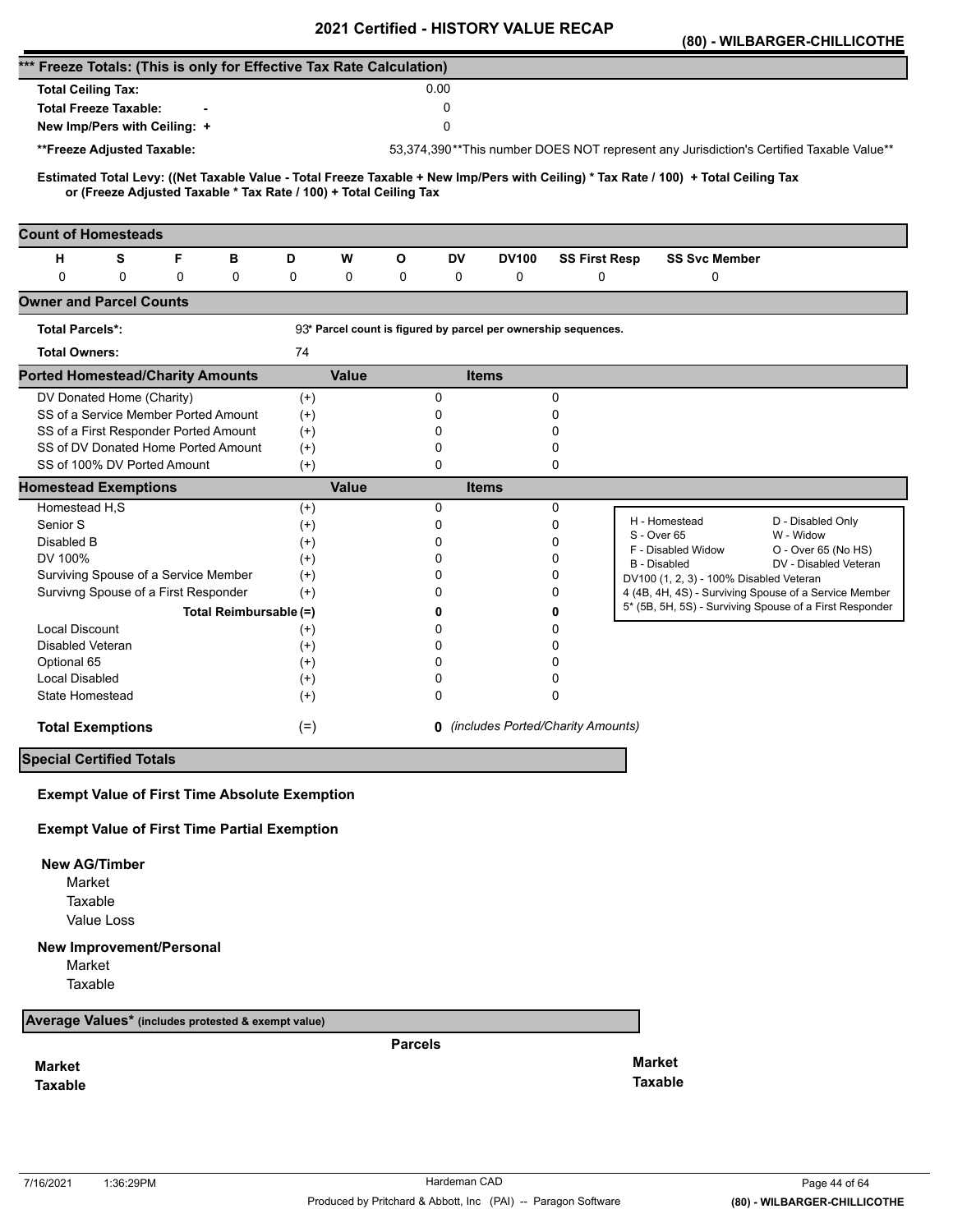# **(80) - WILBARGER-CHILLICOTHE**

|                    |              |       |             |           |                                      | <b>Category Code Breakdown</b> |                     |              |                |                                    |                                    |
|--------------------|--------------|-------|-------------|-----------|--------------------------------------|--------------------------------|---------------------|--------------|----------------|------------------------------------|------------------------------------|
| Cat<br>Code        | <b>Items</b> | Acres | Land        | Ag/Timber | <b>Productivity</b><br><b>Market</b> | <b>Taxable</b><br>Land         | <b>Improvements</b> | Personal     | <b>Mineral</b> | <b>Total Mkt</b><br><b>Taxable</b> | <b>Total Net</b><br><b>Taxable</b> |
| F <sub>2</sub>     | 4            | 0.000 | 0           | 0         | 0                                    | 0                              | 0                   | 0            | 94,004,090     | 94,004,090                         | 41,912,090                         |
| F <sub>2</sub>     | 4            | 0.000 | $\mathbf 0$ | 0         | $\mathbf{0}$                         | 0                              | 0                   | 0            | 94,004,090     | 94,004,090                         | 41,912,090                         |
| F*                 | 4            | 0.000 | 0           | 0         | 0                                    | 0                              | 0                   | 0            | 94,004,090     | 94,004,090                         | 41,912,090                         |
| G <sub>1</sub>     | 32           | 0.000 | 0           | 0         | 0                                    | 0                              | 0                   | $\mathbf{0}$ | 191,260        | 191,260                            | 191,260                            |
| $G^*$              | 32           | 0.000 | 0           | 0         | 0                                    | 0                              | 0                   | 0            | 191,260        | 191,260                            | 191,260                            |
| J2                 |              | 0.000 | 0           | 0         | 0                                    | 0                              | 0                   | 0            | 39,870         | 39,870                             | 39,870                             |
| J3                 | 7            | 0.000 | 0           | 0         | 0                                    | 0                              | 0                   | 0            | 6,802,280      | 6,802,280                          | 6,802,280                          |
| J4                 | 8            | 0.000 | 0           | 0         | 0                                    | 0                              | 0                   | 0            | 268,690        | 268,690                            | 268,690                            |
| J <sub>5</sub>     |              | 0.000 | 0           | 0         | 0                                    | 0                              | 0                   | 0            | 2,381,740      | 2,381,740                          | 2,381,740                          |
| J6                 | 16           | 0.000 | 0           | 0         | 0                                    | 0                              | 0                   | 0            | 1,868,750      | 1,868,750                          | 1,778,460                          |
| $\mathsf{J}^\star$ | 33           | 0.000 | 0           | 0         | 0                                    | 0                              | 0                   | 0            | 11,361,330     | 11,361,330                         | 11,271,040                         |
| XC                 | 24           | 0.000 | $\Omega$    | 0         | $\Omega$                             |                                | 0                   | 0            | 3,760          | 3,760                              | 0                                  |
| $X^*$              | 24           | 0.000 | 0           | 0         | 0                                    |                                | 0                   | 0            | 3,760          | 3,760                              | 0                                  |
|                    | 93           | .000  | 0           | 0         | 0                                    | 0                              | 0                   |              | 0 105,560,440  | 105,560,440                        | 53,374,390                         |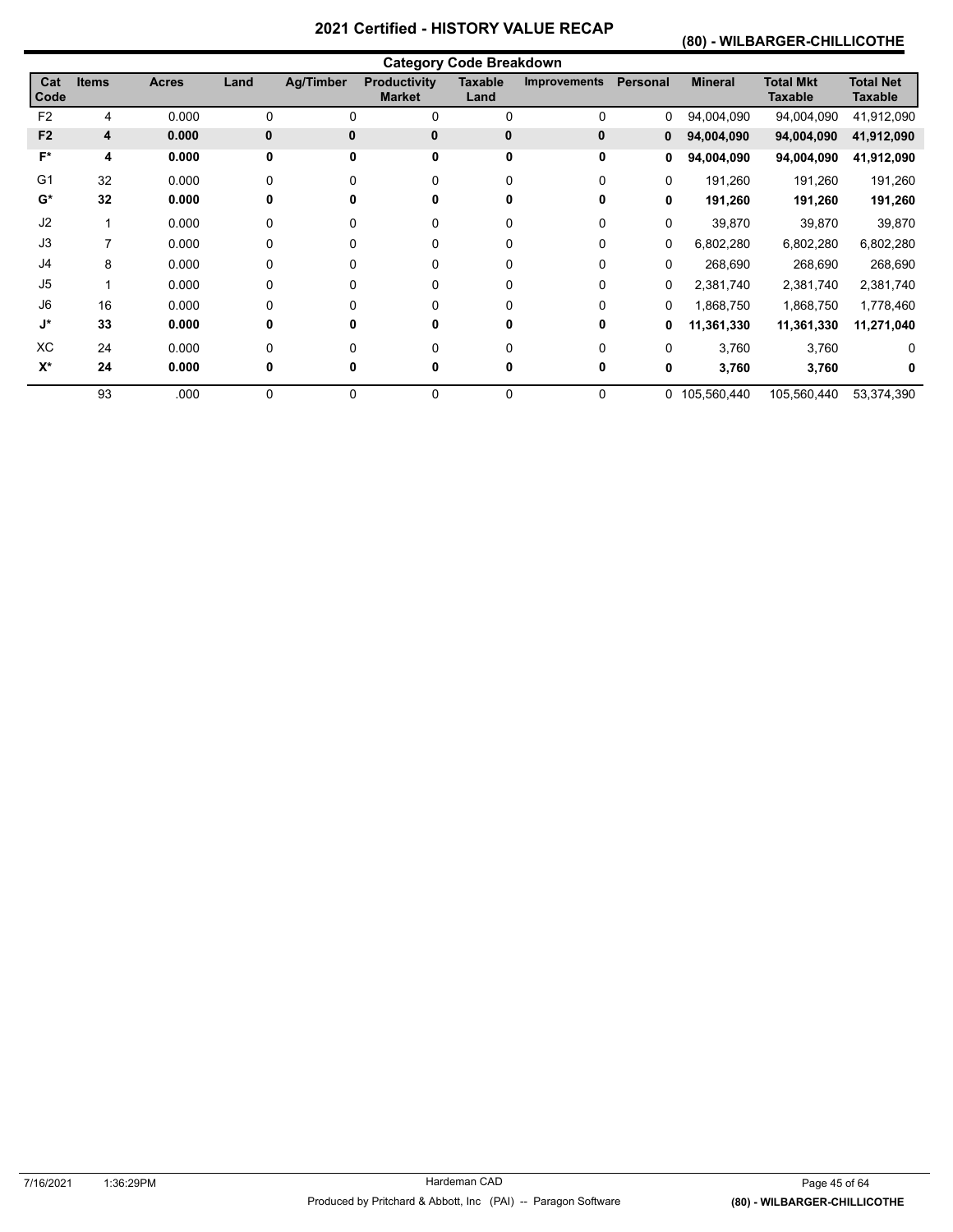**(80IS) - WILBARGER-CHILLICOTHE I&S** 

| Land                                                       |                      | Value        | <b>Items</b> |                 | <b>Exempt</b>                 |                                     |           |             |
|------------------------------------------------------------|----------------------|--------------|--------------|-----------------|-------------------------------|-------------------------------------|-----------|-------------|
| Land - Homesite                                            | $^{(+)}$             | 0            |              | 0               | 0                             |                                     |           |             |
| Land - Non Homesite                                        | $^{(+)}$             | 0            |              | 0               | 0                             |                                     |           |             |
| Land - Productivity Market                                 | $^{(+)}$             | 0            |              | 0               | 0                             |                                     |           |             |
| Land - Income                                              | $^{(+)}$             | 0            |              | 0               | 0                             |                                     |           |             |
| <b>Total Land Market Value</b>                             | $(=)$                | $\Omega$     |              | 0               |                               | <b>Total Land Value:</b>            | $(+)$     | 0           |
| Improvements                                               |                      | <b>Value</b> | <b>Items</b> |                 | <b>Exempt</b>                 |                                     |           |             |
| Improvements - Homesite                                    | $^{(+)}$             | 0            |              | 0               | 0                             |                                     |           |             |
| New Improvements - Homesite                                | $^{(+)}$             | 0            |              | 0               | $\Omega$                      |                                     |           |             |
| Improvements - Non Homesite                                | $^{(+)}$             | 0            |              | 0               | 0                             |                                     |           |             |
| New Improvements - Non Homesite                            | $^{(+)}$             | 0            |              | 0               | 0                             |                                     |           |             |
| Improvements - Income                                      | $^{(+)}$             | 0            |              | 0               | $\Omega$                      |                                     |           |             |
| <b>Total Improvement Value</b>                             | $(=)$                | 0            |              | $\Omega$        |                               | <b>Total Imp Value:</b>             | $^{(+)}$  | 0           |
| Personal<br>Personal - Homesite                            |                      | <b>Value</b> | <b>Items</b> |                 | <b>Exempt</b><br>$\mathbf{0}$ |                                     |           |             |
| New Personal - Homesite                                    | $^{(+)}$<br>$^{(+)}$ | 0<br>0       |              | 0               | $\mathbf{0}$                  |                                     |           |             |
| Personal - Non Homesite                                    | $^{(+)}$             | 0            |              | 0               | <sup>0</sup>                  |                                     |           |             |
|                                                            | $^{(+)}$             | 0            |              | 0               | <sup>0</sup>                  |                                     |           |             |
| New Personal - Non Homesite<br><b>Total Personal Value</b> | $(=)$                | 0            |              | 0               |                               |                                     |           |             |
| Total Real Estate & Personal Mkt Value (=)                 |                      | $\mathbf{0}$ |              | 0<br>0          |                               | <b>Total Personal Value:</b>        | $(+)$     | 0           |
| <b>Minerals</b>                                            |                      | <b>Value</b> | <b>Items</b> |                 |                               |                                     |           |             |
| <b>Mineral Value</b>                                       | $^{(+)}$             | 191,260      |              | $\overline{32}$ |                               |                                     |           |             |
| Mineral Value - Real                                       | $(+)$                | 94,004,090   |              | 4               |                               |                                     |           |             |
| Mineral Value - Personal                                   | $(+)$                | 11,365,090   |              | 57              |                               |                                     |           |             |
| <b>Total Mineral Market Value</b>                          | $(=)$                | 105,560,440  |              | 93              |                               | <b>Total Min Mkt Value:</b>         | $(+)$     | 105,560,440 |
| <b>Total Market Value</b>                                  | $(=)$                | 105,560,440  |              |                 |                               | <b>Total Market Value:</b>          | $(=/+)$   | 105,560,440 |
| Ag/Timber *does not include protested                      |                      | <b>Value</b> | <b>Items</b> |                 |                               |                                     |           |             |
| Land Timber Gain                                           | $(+)$                | 0            |              | 0               |                               | <b>Land Timber Gain:</b>            | $(+)$     | 0           |
| <b>Productivity Market</b>                                 | $^{(+)}$             | 0            |              | 0               |                               |                                     |           |             |
| Land Ag 1D                                                 | $(-)$                | 0            |              | 0               |                               |                                     |           |             |
| Land Ag 1D1                                                | $(-)$                | 0            |              | 0               |                               |                                     |           |             |
| Land Ag Tim                                                | $(-)$                | 0            |              | 0               |                               |                                     |           |             |
| Productivity Loss: (=)                                     |                      | 0            |              | 0               |                               | <b>Productivity Loss:</b>           | $(-)$     | 0           |
| Losses                                                     |                      | <b>Value</b> | <b>Items</b> |                 |                               |                                     |           |             |
| Less Real Exempt Property                                  | $(-)$                | 0            |              | 0               |                               |                                     |           |             |
| Less \$500 Inc. Real Personal                              | $(-)$                | 0            |              | 0               |                               | <b>Total Market Taxable:</b>        | $(=)$     | 105,560,440 |
| Less Disaster Exemption                                    | $(-)$                | 0            |              | 0               |                               |                                     |           |             |
| Less Real/Personal Abatements                              | $(-)$                | 0<br>0       |              | 0<br>0          |                               |                                     |           |             |
| Less Community Housing                                     | $(-)$<br>$(-)$       | 0            |              | 0               |                               |                                     |           |             |
| Less Freeport<br><b>Less Allocation</b>                    | $(-)$                | 0            |              | 0               |                               |                                     |           |             |
| Less MultiUse                                              | $(-)$                | 0            |              | 0               |                               |                                     |           |             |
| Less Goods In Transit (Real & Industrial)                  | $(-)$                | 0            |              | 0               |                               |                                     |           |             |
| Less Historical                                            | $(-)$                | 0            |              | 0               |                               |                                     |           |             |
| Less Solar/Wind Power                                      | $(-)$                | 0            |              | 0               |                               |                                     |           |             |
| Less Vehicle Leased for Personal Use                       | $(-)$                | 0            |              | 0               |                               | <b>Total Protested Value:</b>       |           | 0           |
| <b>Less Real Protested Value</b>                           | $(-)$                | 0            |              | 0               |                               | <b>Protested % of Total Market:</b> |           | 0.00%       |
| Less 10% Cap Loss                                          | $(-)$                | 0            |              | $\mathbf{0}$    |                               |                                     |           |             |
| Less TCEQ/Pollution Control                                | $(-)$                | 90,290       |              | 10              |                               |                                     |           |             |
| Less VLA Loss                                              | $(-)$                | 0            |              | 0               |                               |                                     |           |             |
| Less Mineral Exempt Property                               | $(-)$                | 0            |              | 0               |                               |                                     |           |             |
| Less \$500 Inc. Mineral Owner                              | $(-)$                | 3,760        |              | 24              |                               |                                     |           |             |
| <b>Less Mineral Abatements</b>                             | $(-)$                | 0            |              | 0               |                               |                                     |           |             |
| <b>Less Mineral Freeports</b>                              | $(-)$                | 0            |              | 0               |                               |                                     |           |             |
| Less Interstate Commerce                                   | $(-)$                | 0            |              | 0               |                               |                                     |           |             |
| Less Foreign Trade                                         | $(-)$                | 0            |              | 0               |                               | <b>Total Losses:</b>                | $(\cdot)$ | 94,050      |
| Less Mineral Unknown                                       | $(-)$                | 0            |              | 0               |                               | Total Appraised Value: (=/+)        |           | 105,466,390 |
| <b>Less Mineral Protested Value</b>                        | $(-)$                | 0            |              | 0               |                               | <b>Total Exemptions*:</b>           |           | 0           |
| Total Losses (includes Prod. Loss)                         | $(=)$                | 94,050       |              |                 |                               | * See breakdown on following page   | $(-)$     |             |
| <b>Total Appraised Value</b>                               | $(=)$                | 105,466,390  |              |                 |                               |                                     |           |             |
|                                                            |                      |              |              |                 |                               | <b>Net Taxable Value:</b>           |           | 105,466,390 |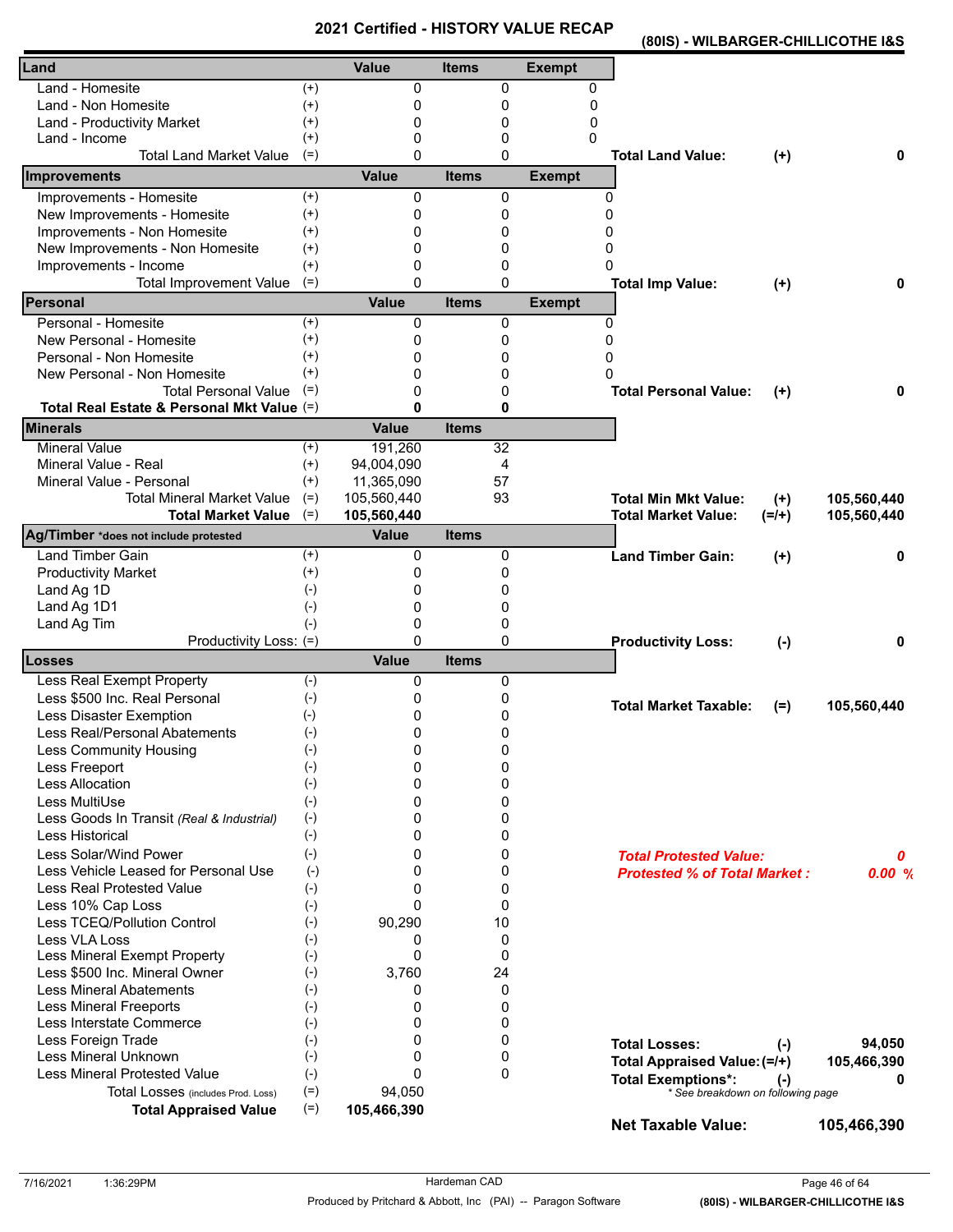|                                                                                                                                                                                                          |                | <b>VEILIIIEU - FIIJTUNT VALUE</b> |                                                                |                                                                                                                  | (80IS) - WILBARGER-CHILLICOTHE I&S |
|----------------------------------------------------------------------------------------------------------------------------------------------------------------------------------------------------------|----------------|-----------------------------------|----------------------------------------------------------------|------------------------------------------------------------------------------------------------------------------|------------------------------------|
| *** Freeze Totals: (This is only for Effective Tax Rate Calculation)                                                                                                                                     |                |                                   |                                                                |                                                                                                                  |                                    |
| <b>Total Ceiling Tax:</b>                                                                                                                                                                                |                | 0.00                              |                                                                |                                                                                                                  |                                    |
| <b>Total Freeze Taxable:</b>                                                                                                                                                                             |                | 0                                 |                                                                |                                                                                                                  |                                    |
| New Imp/Pers with Ceiling: +                                                                                                                                                                             |                | 0                                 |                                                                |                                                                                                                  |                                    |
| **Freeze Adjusted Taxable:                                                                                                                                                                               |                |                                   |                                                                | 105,466,390**This number DOES NOT represent any Jurisdiction's Certified Taxable Value**                         |                                    |
|                                                                                                                                                                                                          |                |                                   |                                                                |                                                                                                                  |                                    |
| Estimated Total Levy: ((Net Taxable Value - Total Freeze Taxable + New Imp/Pers with Ceiling) * Tax Rate / 100) + Total Ceiling Tax<br>or (Freeze Adjusted Taxable * Tax Rate / 100) + Total Ceiling Tax |                |                                   |                                                                |                                                                                                                  |                                    |
| <b>Count of Homesteads</b>                                                                                                                                                                               |                |                                   |                                                                |                                                                                                                  |                                    |
| S<br>F<br>н<br>в                                                                                                                                                                                         | D<br>W         | $\mathbf{o}$<br>DV                | <b>DV100</b>                                                   | <b>SS First Resp</b><br><b>SS Svc Member</b>                                                                     |                                    |
| $\mathbf 0$<br>0<br>0<br>0                                                                                                                                                                               | 0<br>0         | 0<br>0                            | 0                                                              | 0<br>0                                                                                                           |                                    |
| <b>Owner and Parcel Counts</b>                                                                                                                                                                           |                |                                   |                                                                |                                                                                                                  |                                    |
| <b>Total Parcels*:</b>                                                                                                                                                                                   |                |                                   | 93* Parcel count is figured by parcel per ownership sequences. |                                                                                                                  |                                    |
| <b>Total Owners:</b>                                                                                                                                                                                     | 74             |                                   |                                                                |                                                                                                                  |                                    |
| <b>Ported Homestead/Charity Amounts</b>                                                                                                                                                                  | <b>Value</b>   |                                   | <b>Items</b>                                                   |                                                                                                                  |                                    |
| DV Donated Home (Charity)                                                                                                                                                                                | $^{(+)}$       | 0                                 | 0                                                              |                                                                                                                  |                                    |
| SS of a Service Member Ported Amount                                                                                                                                                                     | $(+)$          | 0                                 | 0                                                              |                                                                                                                  |                                    |
| SS of a First Responder Ported Amount                                                                                                                                                                    | $^{(+)}$       | 0                                 | 0                                                              |                                                                                                                  |                                    |
| SS of DV Donated Home Ported Amount<br>SS of 100% DV Ported Amount                                                                                                                                       | $(+)$<br>$(+)$ | 0<br>0                            | 0<br>0                                                         |                                                                                                                  |                                    |
| <b>Homestead Exemptions</b>                                                                                                                                                                              | <b>Value</b>   |                                   | <b>Items</b>                                                   |                                                                                                                  |                                    |
| Homestead H,S                                                                                                                                                                                            | $^{(+)}$       | 0                                 | 0                                                              |                                                                                                                  |                                    |
| Senior S                                                                                                                                                                                                 | $^{(+)}$       | 0                                 | 0                                                              | H - Homestead                                                                                                    | D - Disabled Only                  |
| Disabled B                                                                                                                                                                                               | $^{(+)}$       | 0                                 | 0                                                              | S - Over 65<br>F - Disabled Widow                                                                                | W - Widow<br>O - Over 65 (No HS)   |
| DV 100%                                                                                                                                                                                                  | $^{(+)}$       | 0                                 | 0                                                              | B - Disabled                                                                                                     | DV - Disabled Veteran              |
| Surviving Spouse of a Service Member<br>Survivng Spouse of a First Responder                                                                                                                             | $(+)$          | 0<br>0                            | 0<br>0                                                         | DV100 (1, 2, 3) - 100% Disabled Veteran                                                                          |                                    |
|                                                                                                                                                                                                          | $(+)$          |                                   |                                                                | 4 (4B, 4H, 4S) - Surviving Spouse of a Service Member<br>5* (5B, 5H, 5S) - Surviving Spouse of a First Responder |                                    |
| Total Reimbursable (=)<br><b>Local Discount</b>                                                                                                                                                          | $^{(+)}$       | 0<br>0                            | 0<br>0                                                         |                                                                                                                  |                                    |
| Disabled Veteran                                                                                                                                                                                         | $^{(+)}$       | 0                                 | 0                                                              |                                                                                                                  |                                    |
| Optional 65                                                                                                                                                                                              | $^{(+)}$       | 0                                 | 0                                                              |                                                                                                                  |                                    |
| Local Disabled                                                                                                                                                                                           | $^{(+)}$       | 0                                 | 0                                                              |                                                                                                                  |                                    |
| State Homestead                                                                                                                                                                                          | $(+)$          | 0                                 | 0                                                              |                                                                                                                  |                                    |
| <b>Total Exemptions</b>                                                                                                                                                                                  | $(=)$          |                                   | <b>0</b> (includes Ported/Charity Amounts)                     |                                                                                                                  |                                    |
| <b>Special Certified Totals</b>                                                                                                                                                                          |                |                                   |                                                                |                                                                                                                  |                                    |
| <b>Exempt Value of First Time Absolute Exemption</b>                                                                                                                                                     |                |                                   |                                                                |                                                                                                                  |                                    |
| <b>Exempt Value of First Time Partial Exemption</b>                                                                                                                                                      |                |                                   |                                                                |                                                                                                                  |                                    |
| <b>New AG/Timber</b>                                                                                                                                                                                     |                |                                   |                                                                |                                                                                                                  |                                    |
| Market                                                                                                                                                                                                   |                |                                   |                                                                |                                                                                                                  |                                    |
| Taxable                                                                                                                                                                                                  |                |                                   |                                                                |                                                                                                                  |                                    |
| Value Loss                                                                                                                                                                                               |                |                                   |                                                                |                                                                                                                  |                                    |
| <b>New Improvement/Personal</b>                                                                                                                                                                          |                |                                   |                                                                |                                                                                                                  |                                    |
| Market                                                                                                                                                                                                   |                |                                   |                                                                |                                                                                                                  |                                    |
| Taxable                                                                                                                                                                                                  |                |                                   |                                                                |                                                                                                                  |                                    |
| Average Values* (includes protested & exempt value)                                                                                                                                                      |                |                                   |                                                                |                                                                                                                  |                                    |
|                                                                                                                                                                                                          |                | <b>Parcels</b>                    |                                                                |                                                                                                                  |                                    |
| <b>Market</b>                                                                                                                                                                                            |                |                                   |                                                                | <b>Market</b>                                                                                                    |                                    |
| <b>Taxable</b>                                                                                                                                                                                           |                |                                   |                                                                | <b>Taxable</b>                                                                                                   |                                    |
|                                                                                                                                                                                                          |                |                                   |                                                                |                                                                                                                  |                                    |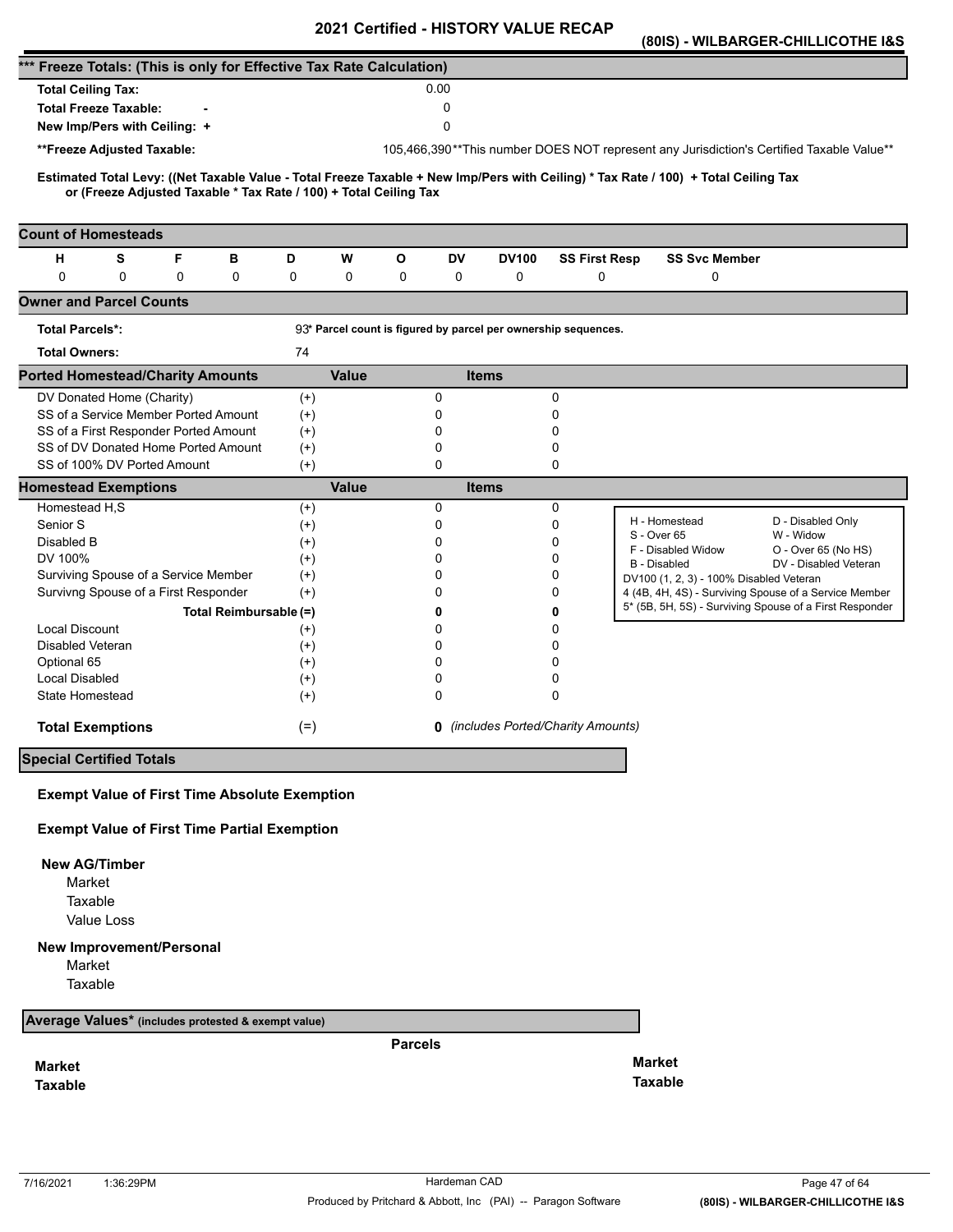# **(80IS) - WILBARGER-CHILLICOTHE I&S**

|                |              |              |              |                  |                                      | <b>Category Code Breakdown</b> |              |              |                |                                    |                                    |
|----------------|--------------|--------------|--------------|------------------|--------------------------------------|--------------------------------|--------------|--------------|----------------|------------------------------------|------------------------------------|
| Cat<br>Code    | <b>Items</b> | <b>Acres</b> | Land         | <b>Ag/Timber</b> | <b>Productivity</b><br><b>Market</b> | Taxable<br>Land                | Improvements | Personal     | <b>Mineral</b> | <b>Total Mkt</b><br><b>Taxable</b> | <b>Total Net</b><br><b>Taxable</b> |
| F <sub>2</sub> | 4            | 0.000        | 0            | 0                | 0                                    | 0                              | 0            | 0            | 94,004,090     | 94,004,090                         | 94,004,090                         |
| F <sub>2</sub> | 4            | 0.000        | $\mathbf{0}$ | 0                | $\mathbf{0}$                         | 0                              | 0            | 0            | 94,004,090     | 94,004,090                         | 94,004,090                         |
| F*             | 4            | 0.000        | 0            | 0                | $\mathbf 0$                          | 0                              | 0            | 0            | 94,004,090     | 94,004,090                         | 94,004,090                         |
| G <sub>1</sub> | 32           | 0.000        | 0            | 0                | 0                                    | 0                              | 0            | $\mathbf{0}$ | 191,260        | 191,260                            | 191,260                            |
| $G^*$          | 32           | 0.000        | 0            | 0                | 0                                    | 0                              | 0            | 0            | 191,260        | 191,260                            | 191,260                            |
| J2             |              | 0.000        | 0            | 0                | 0                                    | 0                              | 0            | 0            | 39,870         | 39,870                             | 39,870                             |
| J3             | 7            | 0.000        | 0            | 0                | 0                                    | 0                              | 0            | $\Omega$     | 6,802,280      | 6,802,280                          | 6,802,280                          |
| J4             | 8            | 0.000        | 0            | 0                | 0                                    | 0                              | 0            | 0            | 268,690        | 268,690                            | 268,690                            |
| J5             | 1            | 0.000        | 0            | 0                | 0                                    | 0                              | 0            | 0            | 2,381,740      | 2,381,740                          | 2,381,740                          |
| J6             | 16           | 0.000        | 0            | 0                | 0                                    | 0                              | 0            | 0            | 1,868,750      | 1,868,750                          | 1,778,460                          |
| J*             | 33           | 0.000        | 0            | 0                | 0                                    | 0                              | 0            | 0            | 11,361,330     | 11,361,330                         | 11,271,040                         |
| <b>XC</b>      | 24           | 0.000        | 0            |                  | 0                                    |                                | 0            | $\Omega$     | 3,760          | 3,760                              | 0                                  |
| $X^*$          | 24           | 0.000        | 0            | 0                | 0                                    | 0                              | 0            | 0            | 3,760          | 3,760                              | 0                                  |
|                | 93           | .000         | 0            | 0                | 0                                    | 0                              | 0            |              | 0 105,560,440  |                                    | 105,560,440 105,466,390            |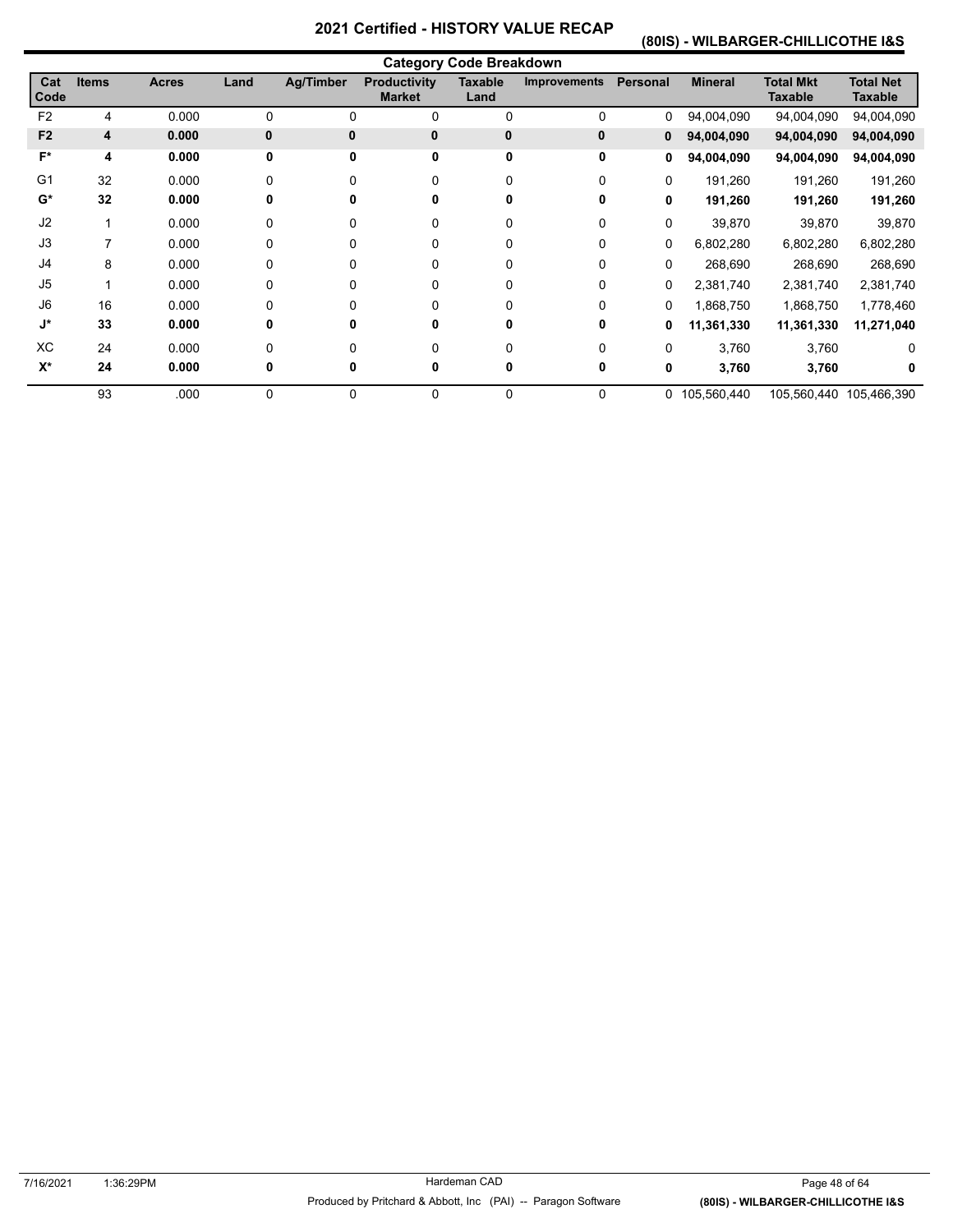|                                                                    |          | <b>VEILIIEU - FIIJTUNT</b> |              |                |               |                                          | (81) - COTTLE CO (QUANAH ISD) |
|--------------------------------------------------------------------|----------|----------------------------|--------------|----------------|---------------|------------------------------------------|-------------------------------|
| Land                                                               |          | Value                      | <b>Items</b> |                | <b>Exempt</b> |                                          |                               |
| Land - Homesite                                                    | $^{(+)}$ | 0                          |              | 0              | 0             |                                          |                               |
| Land - Non Homesite                                                | $^{(+)}$ | 0                          |              | 0              | 0             |                                          |                               |
| Land - Productivity Market                                         | $^{(+)}$ | 0                          |              | 0              | 0             |                                          |                               |
| Land - Income                                                      | $^{(+)}$ | 0                          |              | 0              | 0             |                                          |                               |
| <b>Total Land Market Value</b>                                     | $(=)$    | $\Omega$                   |              | $\mathbf{0}$   |               | <b>Total Land Value:</b><br>$(+)$        | 0                             |
| Improvements                                                       |          | <b>Value</b>               | <b>Items</b> |                | <b>Exempt</b> |                                          |                               |
| Improvements - Homesite                                            | $^{(+)}$ | 0                          |              | 0              | 0             |                                          |                               |
| New Improvements - Homesite                                        | $^{(+)}$ | 0                          |              | 0              | 0             |                                          |                               |
| Improvements - Non Homesite                                        | $^{(+)}$ | 0                          |              | 0              | 0             |                                          |                               |
| New Improvements - Non Homesite                                    | $^{(+)}$ | 0                          |              | 0              | 0             |                                          |                               |
| Improvements - Income                                              | $^{(+)}$ | 0                          |              | 0              | 0             |                                          |                               |
| <b>Total Improvement Value</b>                                     | $(=)$    | $\mathbf{0}$               |              | $\Omega$       |               | <b>Total Imp Value:</b><br>$(+)$         | 0                             |
| Personal                                                           |          | <b>Value</b>               | <b>Items</b> |                | <b>Exempt</b> |                                          |                               |
| Personal - Homesite                                                | $^{(+)}$ | 0                          |              | 0              | $\Omega$      |                                          |                               |
| New Personal - Homesite                                            | $^{(+)}$ | 0                          |              | 0              | $\Omega$      |                                          |                               |
| Personal - Non Homesite                                            | $^{(+)}$ | 0                          |              | 0              | 0             |                                          |                               |
| New Personal - Non Homesite                                        | $^{(+)}$ | 0                          |              | 0              | 0             |                                          |                               |
| <b>Total Personal Value</b>                                        | $(=)$    | 0                          |              | 0              |               | <b>Total Personal Value:</b><br>$^{(+)}$ | 0                             |
| Total Real Estate & Personal Mkt Value (=)                         |          | $\mathbf{0}$               |              | $\mathbf{0}$   |               |                                          |                               |
| <b>Minerals</b>                                                    |          | <b>Value</b>               | <b>Items</b> |                |               |                                          |                               |
| <b>Mineral Value</b>                                               | $(+)$    | 0                          |              | 0              |               |                                          |                               |
| Mineral Value - Real                                               | $^{(+)}$ | $\mathbf{0}$               |              | 0              |               |                                          |                               |
| Mineral Value - Personal                                           | $^{(+)}$ | 3,908,410                  |              | 2              |               |                                          |                               |
| <b>Total Mineral Market Value</b>                                  | $(=)$    | 3,908,410                  |              | $\overline{2}$ |               | <b>Total Min Mkt Value:</b><br>$(+)$     | 3,908,410                     |
| <b>Total Market Value</b><br>Ag/Timber *does not include protested | $(=)$    | 3,908,410<br><b>Value</b>  | <b>Items</b> |                |               | <b>Total Market Value:</b><br>$(=/+)$    | 3,908,410                     |
| <b>Land Timber Gain</b>                                            | $^{(+)}$ | 0                          |              | 0              |               | <b>Land Timber Gain:</b>                 | 0                             |
| <b>Productivity Market</b>                                         | $^{(+)}$ | 0                          |              | 0              |               | $^{(+)}$                                 |                               |
| Land Ag 1D                                                         | $(-)$    | 0                          |              | 0              |               |                                          |                               |
| Land Ag 1D1                                                        | $(-)$    | 0                          |              | 0              |               |                                          |                               |
| Land Ag Tim                                                        | $(-)$    | 0                          |              | 0              |               |                                          |                               |
| Productivity Loss: (=)                                             |          | $\mathbf{0}$               |              | $\mathbf{0}$   |               | <b>Productivity Loss:</b><br>$(-)$       | 0                             |
| Losses                                                             |          | <b>Value</b>               | <b>Items</b> |                |               |                                          |                               |
| Less Real Exempt Property                                          | $(-)$    | 0                          |              | 0              |               |                                          |                               |
| Less \$500 Inc. Real Personal                                      | $(-)$    | 0                          |              | 0              |               | <b>Total Market Taxable:</b>             | 3,908,410                     |
| Less Disaster Exemption                                            | $(-)$    | 0                          |              | 0              |               | $(=)$                                    |                               |
| Less Real/Personal Abatements                                      | $(-)$    | 0                          |              | 0              |               |                                          |                               |
| Less Community Housing                                             | $(-)$    | 0                          |              | 0              |               |                                          |                               |
| Less Freeport                                                      | $(-)$    | 0                          |              | 0              |               |                                          |                               |
| <b>Less Allocation</b>                                             | $(-)$    | 0                          |              | 0              |               |                                          |                               |
| Less MultiUse                                                      | $(-)$    | 0                          |              | 0              |               |                                          |                               |
| Less Goods In Transit (Real & Industrial)                          | $(-)$    | 0                          |              | 0              |               |                                          |                               |
| Less Historical                                                    | $(-)$    | 0                          |              | 0              |               |                                          |                               |
| Less Solar/Wind Power                                              | $(-)$    | 0                          |              | 0              |               | <b>Total Protested Value:</b>            | 0                             |
| Less Vehicle Leased for Personal Use                               | $(-)$    | 0                          |              | 0              |               | <b>Protested % of Total Market:</b>      | 0.00%                         |
| <b>Less Real Protested Value</b>                                   | $(-)$    | 0                          |              | 0              |               |                                          |                               |
| Less 10% Cap Loss                                                  | $(-)$    | 0                          |              | 0              |               |                                          |                               |
| Less TCEQ/Pollution Control                                        | $(-)$    | 0                          |              | 0              |               |                                          |                               |
| Less VLA Loss                                                      | $(-)$    | 0                          |              | 0              |               |                                          |                               |
| Less Mineral Exempt Property                                       | $(-)$    | 0                          |              | 0              |               |                                          |                               |
| Less \$500 Inc. Mineral Owner                                      | $(-)$    | 0                          |              | 0              |               |                                          |                               |
| <b>Less Mineral Abatements</b>                                     | $(-)$    | 0                          |              | 0              |               |                                          |                               |
| <b>Less Mineral Freeports</b>                                      | $(-)$    | 0                          |              | 0              |               |                                          |                               |
| Less Interstate Commerce                                           | $(-)$    | 0                          |              | 0              |               |                                          |                               |
| Less Foreign Trade                                                 | $(-)$    | 0                          |              | 0              |               | <b>Total Losses:</b><br>$(\cdot)$        | 0                             |
| Less Mineral Unknown                                               | $(-)$    | 0                          |              | 0              |               | Total Appraised Value: (=/+)             | 3,908,410                     |
| <b>Less Mineral Protested Value</b>                                | $(-)$    | 0                          |              | $\mathbf 0$    |               | <b>Total Exemptions*:</b><br>$(-)$       | 0                             |
| Total Losses (includes Prod. Loss)                                 | $(=)$    | $\Omega$                   |              |                |               | * See breakdown on following page        |                               |
| <b>Total Appraised Value</b>                                       | $(=)$    | 3,908,410                  |              |                |               | <b>Net Taxable Value:</b>                | 3,908,410                     |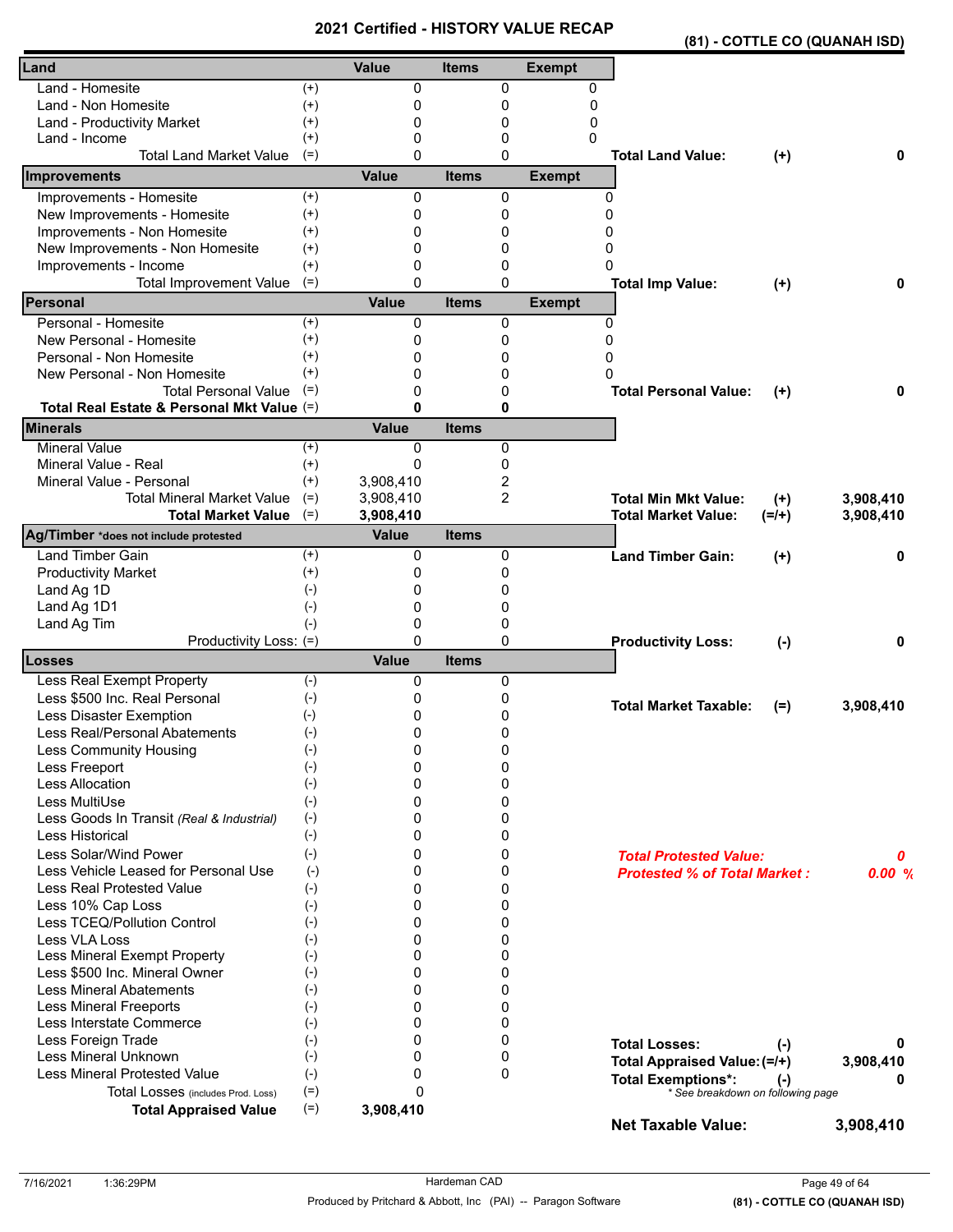|                                                                      |                                                                               |   |                        |                      |              |                |               | <b>Certilled - FIISTONT VALUE</b> |                                                               |                                                                                                                                     | (81) - COTTLE CO (QUANAH ISD)                                                          |
|----------------------------------------------------------------------|-------------------------------------------------------------------------------|---|------------------------|----------------------|--------------|----------------|---------------|-----------------------------------|---------------------------------------------------------------|-------------------------------------------------------------------------------------------------------------------------------------|----------------------------------------------------------------------------------------|
| *** Freeze Totals: (This is only for Effective Tax Rate Calculation) |                                                                               |   |                        |                      |              |                |               |                                   |                                                               |                                                                                                                                     |                                                                                        |
| <b>Total Ceiling Tax:</b>                                            |                                                                               |   |                        |                      |              |                | 0.00          |                                   |                                                               |                                                                                                                                     |                                                                                        |
|                                                                      | <b>Total Freeze Taxable:</b>                                                  |   |                        |                      |              |                | 0             |                                   |                                                               |                                                                                                                                     |                                                                                        |
|                                                                      | New Imp/Pers with Ceiling: +                                                  |   |                        |                      |              |                | 0             |                                   |                                                               |                                                                                                                                     |                                                                                        |
|                                                                      | **Freeze Adjusted Taxable:                                                    |   |                        |                      |              |                |               |                                   |                                                               |                                                                                                                                     | 3,908,410**This number DOES NOT represent any Jurisdiction's Certified Taxable Value** |
|                                                                      |                                                                               |   |                        |                      |              |                |               |                                   |                                                               |                                                                                                                                     |                                                                                        |
|                                                                      | or (Freeze Adjusted Taxable * Tax Rate / 100) + Total Ceiling Tax             |   |                        |                      |              |                |               |                                   |                                                               | Estimated Total Levy: ((Net Taxable Value - Total Freeze Taxable + New Imp/Pers with Ceiling) * Tax Rate / 100) + Total Ceiling Tax |                                                                                        |
|                                                                      |                                                                               |   |                        |                      |              |                |               |                                   |                                                               |                                                                                                                                     |                                                                                        |
| <b>Count of Homesteads</b>                                           |                                                                               |   |                        |                      |              |                |               |                                   |                                                               |                                                                                                                                     |                                                                                        |
| н                                                                    | S                                                                             | F | в                      | D                    | W            | O              | DV            | <b>DV100</b>                      | <b>SS First Resp</b>                                          | <b>SS Svc Member</b>                                                                                                                |                                                                                        |
| $\mathbf 0$                                                          | 0                                                                             | 0 | 0                      | 0                    | 0            | 0              | 0             | 0                                 | 0                                                             | 0                                                                                                                                   |                                                                                        |
| <b>Owner and Parcel Counts</b>                                       |                                                                               |   |                        |                      |              |                |               |                                   |                                                               |                                                                                                                                     |                                                                                        |
| <b>Total Parcels*:</b>                                               |                                                                               |   |                        |                      |              |                |               |                                   | 2* Parcel count is figured by parcel per ownership sequences. |                                                                                                                                     |                                                                                        |
| <b>Total Owners:</b>                                                 |                                                                               |   |                        | $\overline{2}$       |              |                |               |                                   |                                                               |                                                                                                                                     |                                                                                        |
| <b>Ported Homestead/Charity Amounts</b>                              |                                                                               |   |                        |                      | <b>Value</b> |                |               | <b>Items</b>                      |                                                               |                                                                                                                                     |                                                                                        |
|                                                                      | DV Donated Home (Charity)                                                     |   |                        | $^{(+)}$             |              |                | 0             |                                   | 0                                                             |                                                                                                                                     |                                                                                        |
|                                                                      | SS of a Service Member Ported Amount<br>SS of a First Responder Ported Amount |   |                        | $(+)$                |              |                | 0<br>0        |                                   | 0<br>0                                                        |                                                                                                                                     |                                                                                        |
|                                                                      | SS of DV Donated Home Ported Amount                                           |   |                        | $^{(+)}$<br>$^{(+)}$ |              |                | 0             |                                   | 0                                                             |                                                                                                                                     |                                                                                        |
|                                                                      | SS of 100% DV Ported Amount                                                   |   |                        | $(+)$                |              |                | 0             |                                   | 0                                                             |                                                                                                                                     |                                                                                        |
| <b>Homestead Exemptions</b>                                          |                                                                               |   |                        |                      | <b>Value</b> |                |               | <b>Items</b>                      |                                                               |                                                                                                                                     |                                                                                        |
| Homestead H,S                                                        |                                                                               |   |                        | $^{(+)}$             |              |                | 0             |                                   | 0                                                             | H - Homestead                                                                                                                       |                                                                                        |
| Senior S                                                             |                                                                               |   |                        | $^{(+)}$             |              |                | 0             |                                   | 0                                                             | S - Over 65                                                                                                                         | D - Disabled Only<br>W - Widow                                                         |
| Disabled B                                                           |                                                                               |   |                        | $^{(+)}$             |              |                | 0             |                                   | 0                                                             | F - Disabled Widow                                                                                                                  | O - Over 65 (No HS)                                                                    |
| DV 100%                                                              | Surviving Spouse of a Service Member                                          |   |                        | $^{(+)}$<br>$^{(+)}$ |              |                | $\Omega$<br>0 |                                   | 0<br>0                                                        | B - Disabled                                                                                                                        | DV - Disabled Veteran                                                                  |
|                                                                      | Survivng Spouse of a First Responder                                          |   |                        | $^{(+)}$             |              |                | 0             |                                   | 0                                                             | DV100 (1, 2, 3) - 100% Disabled Veteran                                                                                             | 4 (4B, 4H, 4S) - Surviving Spouse of a Service Member                                  |
|                                                                      |                                                                               |   | Total Reimbursable (=) |                      |              |                | 0             |                                   | 0                                                             |                                                                                                                                     | 5* (5B, 5H, 5S) - Surviving Spouse of a First Responder                                |
| <b>Local Discount</b>                                                |                                                                               |   |                        | $^{(+)}$             |              |                | 0             |                                   | 0                                                             |                                                                                                                                     |                                                                                        |
| Disabled Veteran                                                     |                                                                               |   |                        | $^{(+)}$             |              |                | 0             |                                   | 0                                                             |                                                                                                                                     |                                                                                        |
| Optional 65                                                          |                                                                               |   |                        | $^{(+)}$             |              |                | $\Omega$      |                                   | 0                                                             |                                                                                                                                     |                                                                                        |
| Local Disabled                                                       |                                                                               |   |                        | $^{(+)}$             |              |                | 0             |                                   | 0                                                             |                                                                                                                                     |                                                                                        |
| State Homestead                                                      |                                                                               |   |                        | $^{(+)}$             |              |                | 0             |                                   | 0                                                             |                                                                                                                                     |                                                                                        |
|                                                                      | <b>Total Exemptions</b>                                                       |   |                        | $(=)$                |              |                |               |                                   | <b>0</b> (includes Ported/Charity Amounts)                    |                                                                                                                                     |                                                                                        |
| <b>Special Certified Totals</b>                                      |                                                                               |   |                        |                      |              |                |               |                                   |                                                               |                                                                                                                                     |                                                                                        |
|                                                                      |                                                                               |   |                        |                      |              |                |               |                                   |                                                               |                                                                                                                                     |                                                                                        |
|                                                                      | <b>Exempt Value of First Time Absolute Exemption</b>                          |   |                        |                      |              |                |               |                                   |                                                               |                                                                                                                                     |                                                                                        |
|                                                                      | <b>Exempt Value of First Time Partial Exemption</b>                           |   |                        |                      |              |                |               |                                   |                                                               |                                                                                                                                     |                                                                                        |
| <b>New AG/Timber</b>                                                 |                                                                               |   |                        |                      |              |                |               |                                   |                                                               |                                                                                                                                     |                                                                                        |
| Market                                                               |                                                                               |   |                        |                      |              |                |               |                                   |                                                               |                                                                                                                                     |                                                                                        |
| Taxable                                                              |                                                                               |   |                        |                      |              |                |               |                                   |                                                               |                                                                                                                                     |                                                                                        |
|                                                                      | Value Loss                                                                    |   |                        |                      |              |                |               |                                   |                                                               |                                                                                                                                     |                                                                                        |
|                                                                      | <b>New Improvement/Personal</b>                                               |   |                        |                      |              |                |               |                                   |                                                               |                                                                                                                                     |                                                                                        |
| Market                                                               |                                                                               |   |                        |                      |              |                |               |                                   |                                                               |                                                                                                                                     |                                                                                        |
| Taxable                                                              |                                                                               |   |                        |                      |              |                |               |                                   |                                                               |                                                                                                                                     |                                                                                        |
| Average Values* (includes protested & exempt value)                  |                                                                               |   |                        |                      |              |                |               |                                   |                                                               |                                                                                                                                     |                                                                                        |
|                                                                      |                                                                               |   |                        |                      |              | <b>Parcels</b> |               |                                   |                                                               |                                                                                                                                     |                                                                                        |
| <b>Market</b>                                                        |                                                                               |   |                        |                      |              |                |               |                                   |                                                               | <b>Market</b>                                                                                                                       |                                                                                        |
| <b>Taxable</b>                                                       |                                                                               |   |                        |                      |              |                |               |                                   |                                                               | <b>Taxable</b>                                                                                                                      |                                                                                        |
|                                                                      |                                                                               |   |                        |                      |              |                |               |                                   |                                                               |                                                                                                                                     |                                                                                        |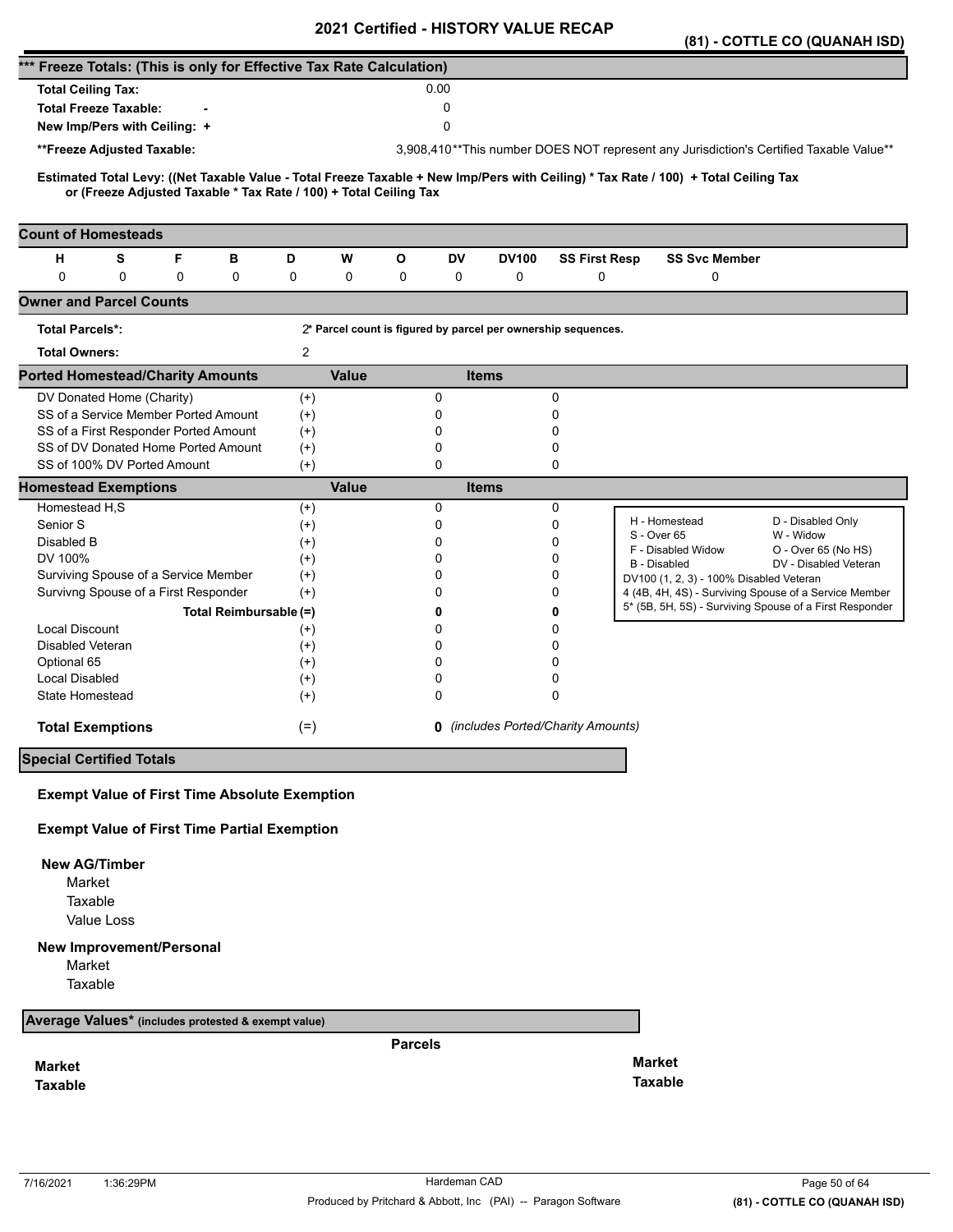# **(81) - COTTLE CO (QUANAH ISD)**

|               |       |              |      |           |                                      | <b>Category Code Breakdown</b> |                     |          |                |                                    |                                    |
|---------------|-------|--------------|------|-----------|--------------------------------------|--------------------------------|---------------------|----------|----------------|------------------------------------|------------------------------------|
| Cat<br>l Code | Items | <b>Acres</b> | Land | Ag/Timber | <b>Productivity</b><br><b>Market</b> | <b>Taxable</b><br>Land         | <b>Improvements</b> | Personal | <b>Mineral</b> | <b>Total Mkt</b><br><b>Taxable</b> | <b>Total Net</b><br><b>Taxable</b> |
| J4            |       | 0.000        | 0    |           |                                      |                                |                     |          | 1.370          | 1.370                              | 1,370                              |
| J6            |       | 0.000        |      |           |                                      |                                |                     |          | 3.907.040      | 3,907,040                          | 3,907,040                          |
| J*            | 2     | 0.000        | 0    | 0         |                                      | 0                              |                     | 0        | 3.908.410      | 3.908.410                          | 3,908,410                          |
|               |       | .000         |      |           |                                      |                                |                     |          | 3.908.410      | 3.908.410                          | 3,908,410                          |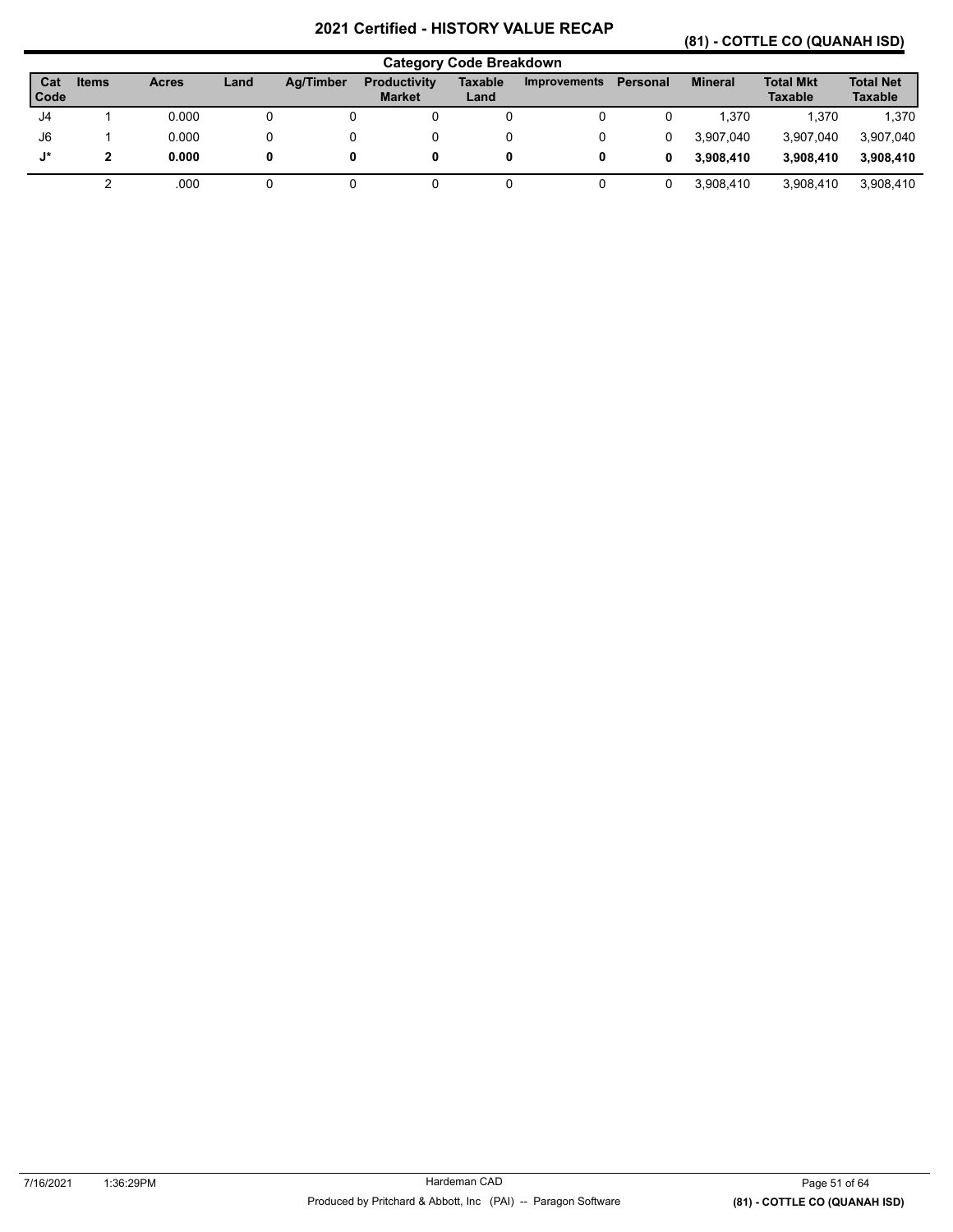|                                            |          | <b>UBILIIIEU - FIIJI UN I</b> |              |                |               | (81IS) - COTTLE CO (QUANAH ISD I&S) |           |           |
|--------------------------------------------|----------|-------------------------------|--------------|----------------|---------------|-------------------------------------|-----------|-----------|
| Land                                       |          | <b>Value</b>                  | <b>Items</b> |                | <b>Exempt</b> |                                     |           |           |
| Land - Homesite                            | $^{(+)}$ | 0                             |              | 0              | 0             |                                     |           |           |
| Land - Non Homesite                        | $(+)$    | 0                             |              | 0              | 0             |                                     |           |           |
| Land - Productivity Market                 | $^{(+)}$ | 0                             |              | 0              | 0             |                                     |           |           |
| Land - Income                              | $^{(+)}$ | 0                             |              | 0              | 0             |                                     |           |           |
| <b>Total Land Market Value</b>             | $(=)$    | $\Omega$                      |              | 0              |               | <b>Total Land Value:</b>            | $(+)$     | 0         |
| Improvements                               |          | <b>Value</b>                  | <b>Items</b> |                | <b>Exempt</b> |                                     |           |           |
| Improvements - Homesite                    | $(+)$    | 0                             |              | 0              | 0             |                                     |           |           |
| New Improvements - Homesite                | $(+)$    | 0                             |              | 0              | 0             |                                     |           |           |
| Improvements - Non Homesite                | $^{(+)}$ | 0                             |              | 0              | 0             |                                     |           |           |
| New Improvements - Non Homesite            | $^{(+)}$ | 0                             |              | 0              | 0             |                                     |           |           |
| Improvements - Income                      | $^{(+)}$ | 0                             |              | 0              | 0             |                                     |           |           |
| <b>Total Improvement Value</b>             | $(=)$    | 0                             |              | $\mathbf{0}$   |               | <b>Total Imp Value:</b>             | $(+)$     | 0         |
| Personal                                   |          | <b>Value</b>                  | <b>Items</b> |                | <b>Exempt</b> |                                     |           |           |
| Personal - Homesite                        | $^{(+)}$ | 0                             |              | 0              | $\mathbf{0}$  |                                     |           |           |
| New Personal - Homesite                    | $^{(+)}$ | 0                             |              | 0              | 0             |                                     |           |           |
| Personal - Non Homesite                    | $^{(+)}$ | 0                             |              | 0              | 0             |                                     |           |           |
| New Personal - Non Homesite                | $^{(+)}$ | 0                             |              | 0              | $\Omega$      |                                     |           |           |
| <b>Total Personal Value</b>                | $(=)$    | 0                             |              | 0              |               | <b>Total Personal Value:</b>        | $^{(+)}$  | 0         |
| Total Real Estate & Personal Mkt Value (=) |          | $\mathbf{0}$                  |              | 0              |               |                                     |           |           |
| <b>Minerals</b>                            |          | <b>Value</b>                  | <b>Items</b> |                |               |                                     |           |           |
| <b>Mineral Value</b>                       | $(+)$    | 0                             |              | 0              |               |                                     |           |           |
| Mineral Value - Real                       | $^{(+)}$ | $\mathbf{0}$                  |              | 0              |               |                                     |           |           |
| Mineral Value - Personal                   | $^{(+)}$ | 3,908,410                     |              | 2              |               |                                     |           |           |
| <b>Total Mineral Market Value</b>          | $(=)$    | 3,908,410                     |              | $\overline{2}$ |               | <b>Total Min Mkt Value:</b>         | $(+)$     | 3,908,410 |
| <b>Total Market Value</b>                  | $(=)$    | 3,908,410                     |              |                |               | <b>Total Market Value:</b>          | $(=/+)$   | 3,908,410 |
| Ag/Timber *does not include protested      |          | <b>Value</b>                  | <b>Items</b> |                |               |                                     |           |           |
| <b>Land Timber Gain</b>                    | $^{(+)}$ | 0                             |              | 0              |               | <b>Land Timber Gain:</b>            | $^{(+)}$  | 0         |
| <b>Productivity Market</b>                 | $^{(+)}$ | 0                             |              | 0              |               |                                     |           |           |
| Land Ag 1D                                 | $(-)$    | 0                             |              | 0              |               |                                     |           |           |
| Land Ag 1D1                                | $(-)$    | 0                             |              | 0              |               |                                     |           |           |
| Land Ag Tim                                | $(-)$    | 0                             |              | 0              |               |                                     |           |           |
| Productivity Loss: (=)                     |          | $\Omega$                      |              | 0              |               | <b>Productivity Loss:</b>           | $(-)$     | 0         |
| Losses                                     |          | <b>Value</b>                  | <b>Items</b> |                |               |                                     |           |           |
| Less Real Exempt Property                  | $(-)$    | 0                             |              | 0              |               |                                     |           |           |
| Less \$500 Inc. Real Personal              | $(-)$    | 0                             |              | 0              |               | <b>Total Market Taxable:</b>        | $(=)$     | 3,908,410 |
| Less Disaster Exemption                    | $(-)$    | 0                             |              | 0              |               |                                     |           |           |
| Less Real/Personal Abatements              | $(-)$    | 0                             |              | 0              |               |                                     |           |           |
| Less Community Housing                     | $(-)$    | 0                             |              | 0              |               |                                     |           |           |
| Less Freeport                              | $(-)$    | 0                             |              | 0              |               |                                     |           |           |
| Less Allocation                            | $(-)$    | 0                             |              | 0              |               |                                     |           |           |
| Less MultiUse                              | $(-)$    | 0                             |              | 0              |               |                                     |           |           |
| Less Goods In Transit (Real & Industrial)  | $(-)$    | 0                             |              | 0              |               |                                     |           |           |
| Less Historical                            | $(-)$    | 0                             |              | 0              |               |                                     |           |           |
| Less Solar/Wind Power                      | $(-)$    | 0                             |              | 0              |               | <b>Total Protested Value:</b>       |           | 0         |
| Less Vehicle Leased for Personal Use       | $(-)$    | 0                             |              | 0              |               | <b>Protested % of Total Market:</b> |           | 0.00%     |
| <b>Less Real Protested Value</b>           | $(-)$    | 0                             |              | 0              |               |                                     |           |           |
| Less 10% Cap Loss                          | $(-)$    | 0                             |              | 0              |               |                                     |           |           |
| Less TCEQ/Pollution Control                | $(-)$    | 0                             |              | 0              |               |                                     |           |           |
| Less VLA Loss                              | $(-)$    | 0                             |              | 0              |               |                                     |           |           |
| Less Mineral Exempt Property               | $(-)$    | 0                             |              | 0              |               |                                     |           |           |
| Less \$500 Inc. Mineral Owner              | $(-)$    | 0                             |              | 0              |               |                                     |           |           |
| <b>Less Mineral Abatements</b>             | $(-)$    | 0                             |              | 0              |               |                                     |           |           |
| <b>Less Mineral Freeports</b>              | $(-)$    | 0                             |              | 0              |               |                                     |           |           |
| Less Interstate Commerce                   | $(-)$    | 0                             |              | 0              |               |                                     |           |           |
| Less Foreign Trade                         | $(-)$    | 0                             |              | 0              |               | <b>Total Losses:</b>                | $(\cdot)$ | 0         |
| Less Mineral Unknown                       | $(-)$    | 0                             |              | 0              |               | Total Appraised Value: (=/+)        |           | 3,908,410 |
| Less Mineral Protested Value               | $(-)$    | 0                             |              | 0              |               | <b>Total Exemptions*:</b>           | $(\cdot)$ |           |
| Total Losses (includes Prod. Loss)         | $(=)$    | 0                             |              |                |               | * See breakdown on following page   |           |           |
| <b>Total Appraised Value</b>               | $(=)$    | 3,908,410                     |              |                |               | <b>Net Taxable Value:</b>           |           | 3,908,410 |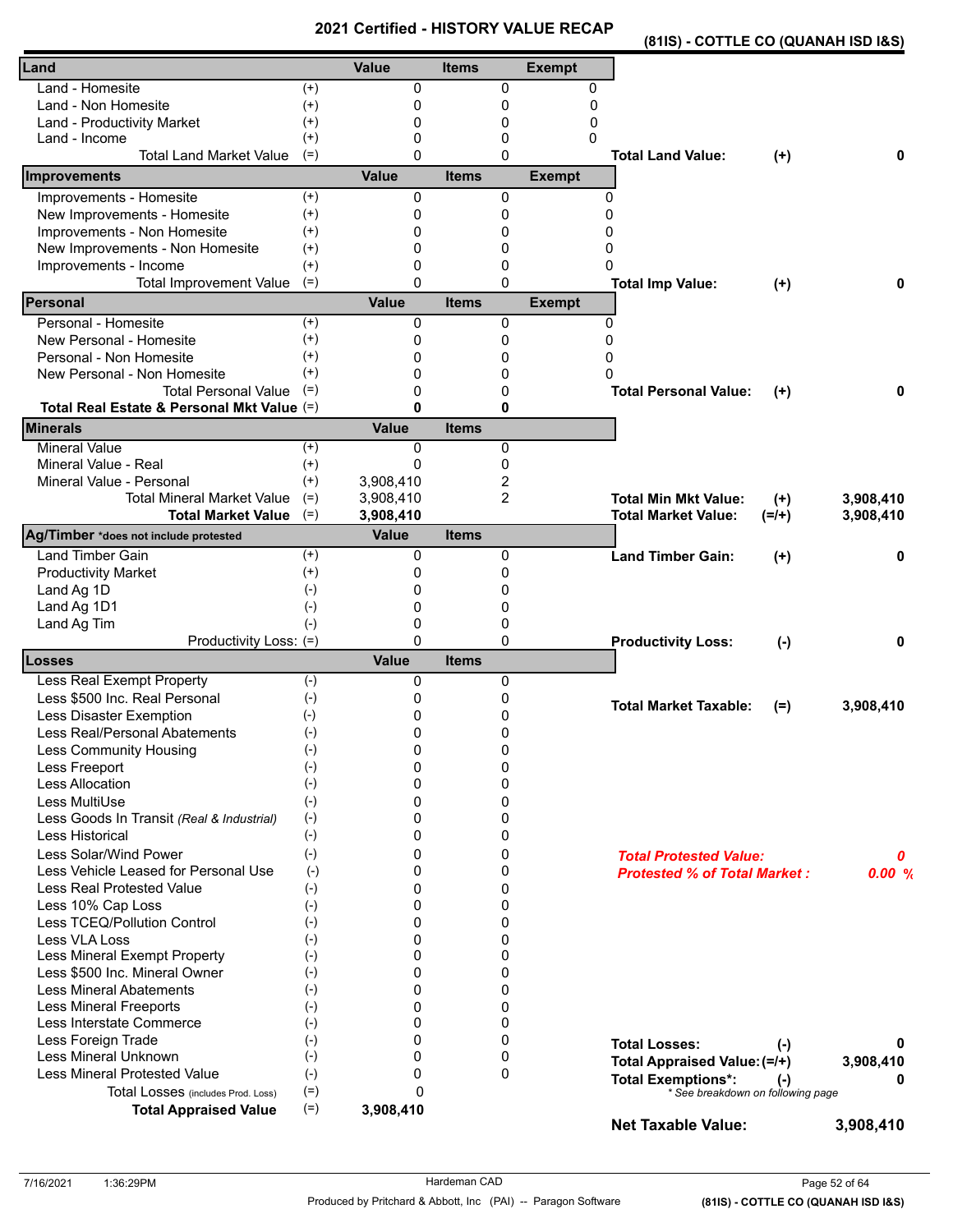|                                                                                                                                     |                      |                                                               |                                            |                      |                                         | (81IS) - COTTLE CO (QUANAH ISD I&S)                                                                              |
|-------------------------------------------------------------------------------------------------------------------------------------|----------------------|---------------------------------------------------------------|--------------------------------------------|----------------------|-----------------------------------------|------------------------------------------------------------------------------------------------------------------|
| *** Freeze Totals: (This is only for Effective Tax Rate Calculation)                                                                |                      |                                                               |                                            |                      |                                         |                                                                                                                  |
| <b>Total Ceiling Tax:</b>                                                                                                           |                      | 0.00                                                          |                                            |                      |                                         |                                                                                                                  |
| <b>Total Freeze Taxable:</b>                                                                                                        |                      | 0                                                             |                                            |                      |                                         |                                                                                                                  |
| New Imp/Pers with Ceiling: +                                                                                                        |                      | 0                                                             |                                            |                      |                                         |                                                                                                                  |
| **Freeze Adjusted Taxable:                                                                                                          |                      |                                                               |                                            |                      |                                         | 3,908,410**This number DOES NOT represent any Jurisdiction's Certified Taxable Value**                           |
| Estimated Total Levy: ((Net Taxable Value - Total Freeze Taxable + New Imp/Pers with Ceiling) * Tax Rate / 100) + Total Ceiling Tax |                      |                                                               |                                            |                      |                                         |                                                                                                                  |
| or (Freeze Adjusted Taxable * Tax Rate / 100) + Total Ceiling Tax                                                                   |                      |                                                               |                                            |                      |                                         |                                                                                                                  |
| <b>Count of Homesteads</b>                                                                                                          |                      |                                                               |                                            |                      |                                         |                                                                                                                  |
| S<br>F<br>н<br>в                                                                                                                    | D<br>W               | О<br>DV                                                       | <b>DV100</b>                               | <b>SS First Resp</b> | <b>SS Svc Member</b>                    |                                                                                                                  |
| $\mathbf 0$<br>0<br>0<br>0                                                                                                          | 0<br>0               | 0<br>0                                                        | 0                                          | 0                    | 0                                       |                                                                                                                  |
| <b>Owner and Parcel Counts</b>                                                                                                      |                      |                                                               |                                            |                      |                                         |                                                                                                                  |
| <b>Total Parcels*:</b>                                                                                                              |                      | 2* Parcel count is figured by parcel per ownership sequences. |                                            |                      |                                         |                                                                                                                  |
| <b>Total Owners:</b>                                                                                                                | $\overline{c}$       |                                                               |                                            |                      |                                         |                                                                                                                  |
| <b>Ported Homestead/Charity Amounts</b>                                                                                             | <b>Value</b>         |                                                               | <b>Items</b>                               |                      |                                         |                                                                                                                  |
| DV Donated Home (Charity)                                                                                                           | $(+)$                | 0                                                             | 0                                          |                      |                                         |                                                                                                                  |
| SS of a Service Member Ported Amount                                                                                                | $(+)$                | 0                                                             | 0                                          |                      |                                         |                                                                                                                  |
| SS of a First Responder Ported Amount<br>SS of DV Donated Home Ported Amount                                                        | $^{(+)}$             | 0<br>0                                                        | 0<br>0                                     |                      |                                         |                                                                                                                  |
| SS of 100% DV Ported Amount                                                                                                         | $^{(+)}$<br>$^{(+)}$ | 0                                                             | 0                                          |                      |                                         |                                                                                                                  |
| <b>Homestead Exemptions</b>                                                                                                         | <b>Value</b>         |                                                               | <b>Items</b>                               |                      |                                         |                                                                                                                  |
| Homestead H,S                                                                                                                       | $^{(+)}$             | 0                                                             | 0                                          |                      |                                         |                                                                                                                  |
| Senior S                                                                                                                            | $(+)$                | 0                                                             | 0                                          |                      | H - Homestead<br>S - Over 65            | D - Disabled Only<br>W - Widow                                                                                   |
| Disabled B                                                                                                                          | $^{(+)}$             | 0                                                             | 0                                          |                      | F - Disabled Widow                      | O - Over 65 (No HS)                                                                                              |
| DV 100%                                                                                                                             | $(+)$                | 0                                                             | 0                                          |                      | B - Disabled                            | DV - Disabled Veteran                                                                                            |
| Surviving Spouse of a Service Member                                                                                                | $^{(+)}$             | 0<br>0                                                        | 0<br>0                                     |                      | DV100 (1, 2, 3) - 100% Disabled Veteran |                                                                                                                  |
| Survivng Spouse of a First Responder                                                                                                | $(+)$                |                                                               |                                            |                      |                                         | 4 (4B, 4H, 4S) - Surviving Spouse of a Service Member<br>5* (5B, 5H, 5S) - Surviving Spouse of a First Responder |
| Total Reimbursable (=)<br><b>Local Discount</b>                                                                                     |                      | 0<br>0                                                        | 0<br>0                                     |                      |                                         |                                                                                                                  |
| Disabled Veteran                                                                                                                    | $^{(+)}$<br>$^{(+)}$ | 0                                                             | 0                                          |                      |                                         |                                                                                                                  |
| Optional 65                                                                                                                         | $(+)$                | 0                                                             | 0                                          |                      |                                         |                                                                                                                  |
| <b>Local Disabled</b>                                                                                                               | $^{(+)}$             | 0                                                             | 0                                          |                      |                                         |                                                                                                                  |
| State Homestead                                                                                                                     | $^{(+)}$             | $\Omega$                                                      | 0                                          |                      |                                         |                                                                                                                  |
| <b>Total Exemptions</b>                                                                                                             | $(=)$                |                                                               | <b>0</b> (includes Ported/Charity Amounts) |                      |                                         |                                                                                                                  |
| <b>Special Certified Totals</b>                                                                                                     |                      |                                                               |                                            |                      |                                         |                                                                                                                  |
| <b>Exempt Value of First Time Absolute Exemption</b>                                                                                |                      |                                                               |                                            |                      |                                         |                                                                                                                  |
| <b>Exempt Value of First Time Partial Exemption</b>                                                                                 |                      |                                                               |                                            |                      |                                         |                                                                                                                  |
|                                                                                                                                     |                      |                                                               |                                            |                      |                                         |                                                                                                                  |
| <b>New AG/Timber</b>                                                                                                                |                      |                                                               |                                            |                      |                                         |                                                                                                                  |
| Market                                                                                                                              |                      |                                                               |                                            |                      |                                         |                                                                                                                  |
| Taxable                                                                                                                             |                      |                                                               |                                            |                      |                                         |                                                                                                                  |
| Value Loss                                                                                                                          |                      |                                                               |                                            |                      |                                         |                                                                                                                  |
| <b>New Improvement/Personal</b>                                                                                                     |                      |                                                               |                                            |                      |                                         |                                                                                                                  |
| Market                                                                                                                              |                      |                                                               |                                            |                      |                                         |                                                                                                                  |
| Taxable                                                                                                                             |                      |                                                               |                                            |                      |                                         |                                                                                                                  |
| Average Values* (includes protested & exempt value)                                                                                 |                      |                                                               |                                            |                      |                                         |                                                                                                                  |
|                                                                                                                                     |                      | <b>Parcels</b>                                                |                                            |                      |                                         |                                                                                                                  |
| <b>Market</b>                                                                                                                       |                      |                                                               |                                            |                      | <b>Market</b>                           |                                                                                                                  |
| <b>Taxable</b>                                                                                                                      |                      |                                                               |                                            |                      | <b>Taxable</b>                          |                                                                                                                  |
|                                                                                                                                     |                      |                                                               |                                            |                      |                                         |                                                                                                                  |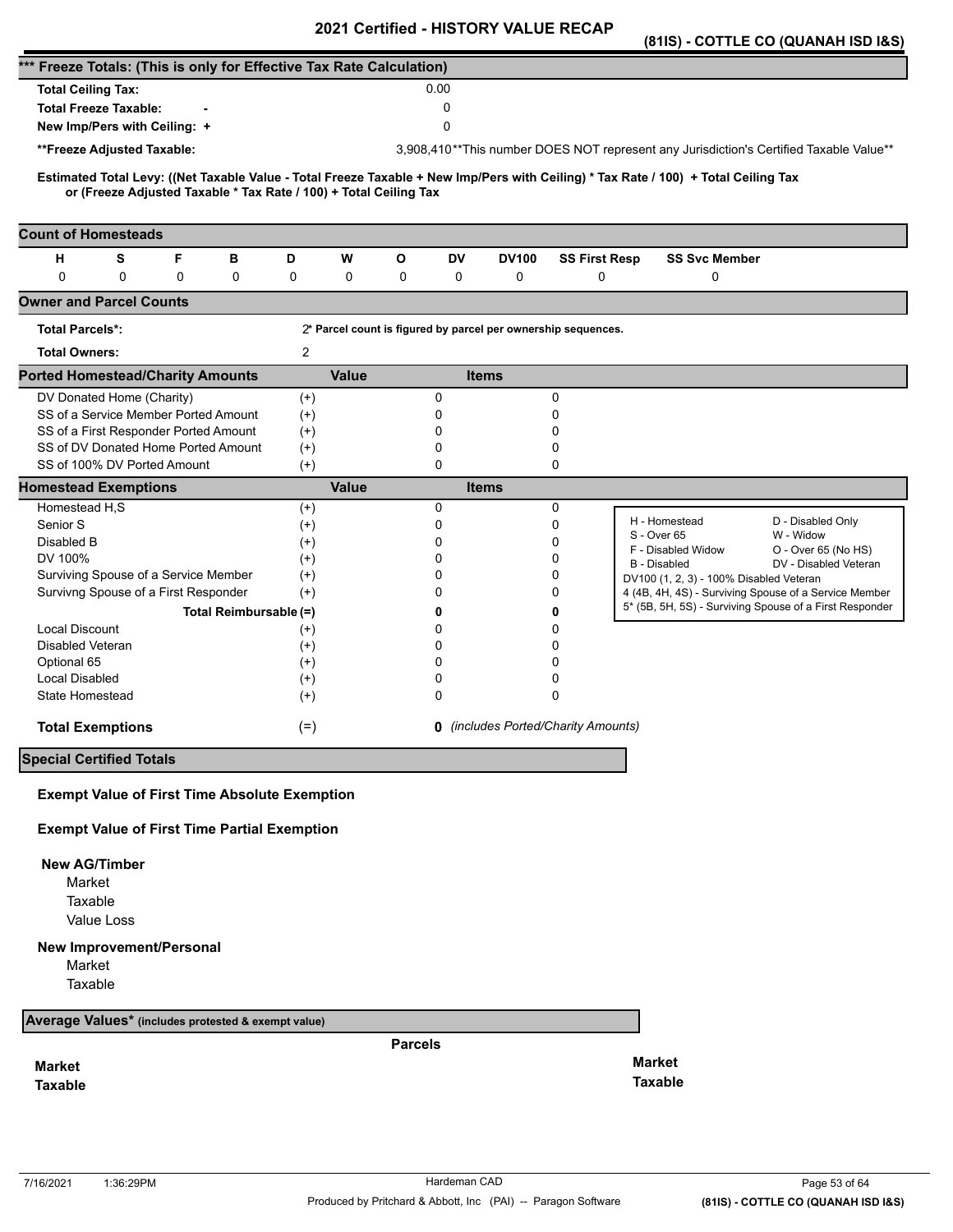# **(81IS) - COTTLE CO (QUANAH ISD I&S)**

|               |       |              |      |           |                                      | <b>Category Code Breakdown</b> |                     |          |                |                                    |                                    |
|---------------|-------|--------------|------|-----------|--------------------------------------|--------------------------------|---------------------|----------|----------------|------------------------------------|------------------------------------|
| Cat<br>l Code | Items | <b>Acres</b> | Land | Ag/Timber | <b>Productivity</b><br><b>Market</b> | Taxable<br>Land                | <b>Improvements</b> | Personal | <b>Mineral</b> | <b>Total Mkt</b><br><b>Taxable</b> | <b>Total Net</b><br><b>Taxable</b> |
| J4            |       | 0.000        | 0    |           |                                      | 0                              |                     |          | 1.370          | 1.370                              | 1,370                              |
| J6            |       | 0.000        |      |           |                                      | 0                              |                     | 0        | 3.907.040      | 3,907,040                          | 3,907,040                          |
| J*            | 2     | 0.000        | 0    | 0         |                                      | 0                              | 0                   | 0        | 3.908.410      | 3.908.410                          | 3.908.410                          |
|               |       | .000         |      |           |                                      |                                |                     |          | 3.908.410      | 3,908,410                          | 3.908.410                          |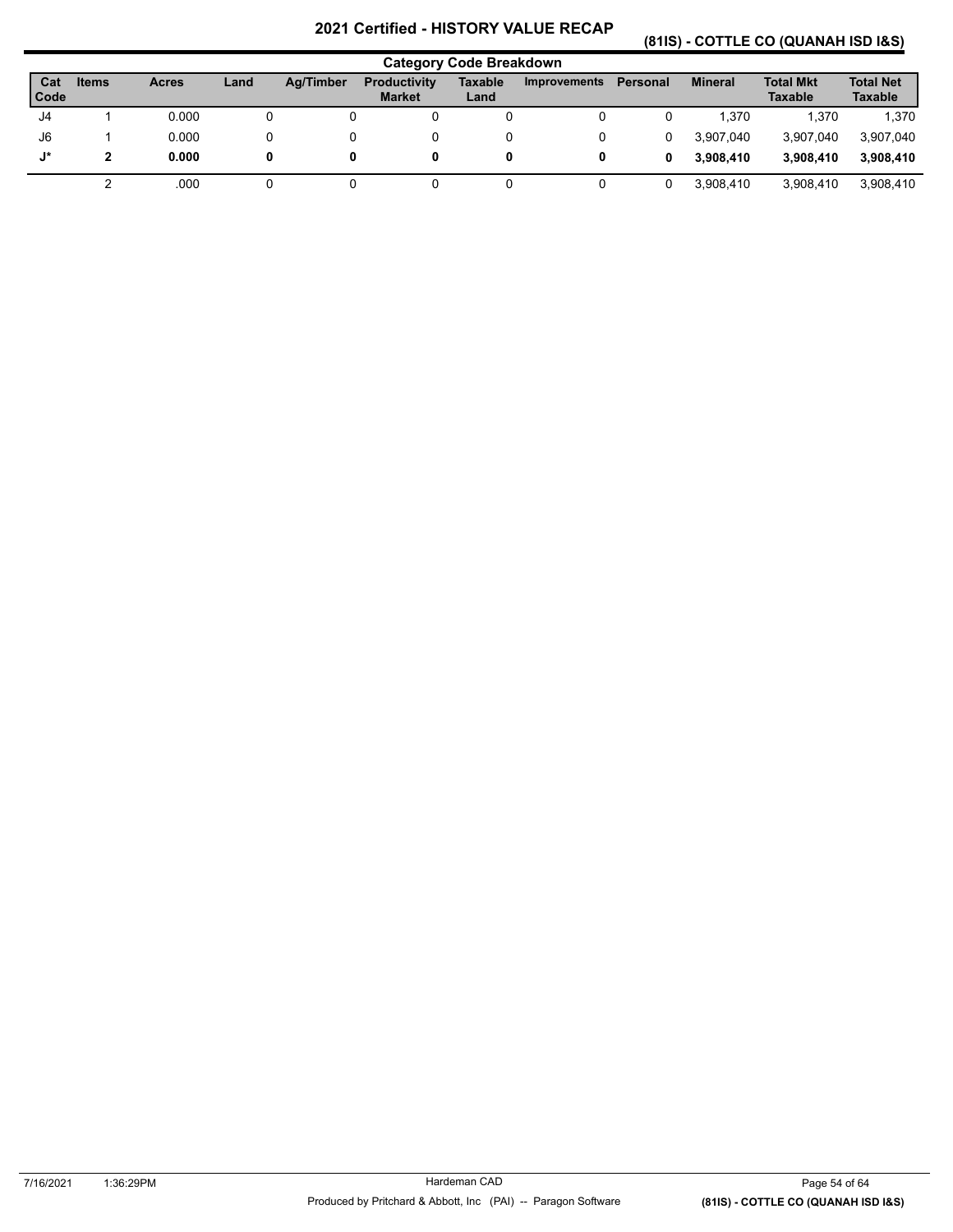|                                            |          | <b>Certilled - FIISTONT VALU</b> |              |                |               |                                     |           | (89) - INTANGIBLES |
|--------------------------------------------|----------|----------------------------------|--------------|----------------|---------------|-------------------------------------|-----------|--------------------|
| Land                                       |          | Value                            | <b>Items</b> |                | <b>Exempt</b> |                                     |           |                    |
| Land - Homesite                            | $^{(+)}$ | 0                                |              | 0              | 0             |                                     |           |                    |
| Land - Non Homesite                        | $^{(+)}$ | 0                                |              | 0              | 0             |                                     |           |                    |
| Land - Productivity Market                 | $^{(+)}$ | 0                                |              | 0              | 0             |                                     |           |                    |
| Land - Income                              | $^{(+)}$ | 0                                |              | 0              | 0             |                                     |           |                    |
| <b>Total Land Market Value</b>             | $(=)$    | $\Omega$                         |              | $\mathbf{0}$   |               | <b>Total Land Value:</b>            | $(+)$     | 0                  |
| Improvements                               |          | <b>Value</b>                     | <b>Items</b> |                | <b>Exempt</b> |                                     |           |                    |
| Improvements - Homesite                    | $(+)$    | 0                                |              | 0              |               | 0                                   |           |                    |
| New Improvements - Homesite                | $^{(+)}$ | 0                                |              | 0              |               | 0                                   |           |                    |
| Improvements - Non Homesite                | $^{(+)}$ | 0                                |              | 0              |               | 0                                   |           |                    |
| New Improvements - Non Homesite            | $^{(+)}$ | 0                                |              | 0              |               | 0                                   |           |                    |
| Improvements - Income                      | $^{(+)}$ | 0                                |              | 0              |               | 0                                   |           |                    |
| <b>Total Improvement Value</b>             | $(=)$    | $\mathbf{0}$                     |              | $\Omega$       |               | <b>Total Imp Value:</b>             | $^{(+)}$  | 0                  |
| Personal                                   |          | <b>Value</b>                     | <b>Items</b> |                | <b>Exempt</b> |                                     |           |                    |
| Personal - Homesite                        | $^{(+)}$ | 0                                |              | 0              |               | $\Omega$                            |           |                    |
| New Personal - Homesite                    | $^{(+)}$ | 0                                |              | 0              |               | $\Omega$                            |           |                    |
| Personal - Non Homesite                    | $^{(+)}$ | 15,101,150                       |              | 2              |               | 0                                   |           |                    |
| New Personal - Non Homesite                | $^{(+)}$ | 0                                |              | 0              |               | 0                                   |           |                    |
| <b>Total Personal Value</b>                | $(=)$    | 15,101,150                       |              | 2              |               | <b>Total Personal Value:</b>        | $(+)$     | 15,101,150         |
| Total Real Estate & Personal Mkt Value (=) |          | 15,101,150                       |              | $\overline{2}$ |               |                                     |           |                    |
| <b>Minerals</b>                            |          | <b>Value</b>                     | <b>Items</b> |                |               |                                     |           |                    |
| <b>Mineral Value</b>                       | $(+)$    | 0                                |              | 0              |               |                                     |           |                    |
| Mineral Value - Real                       | $^{(+)}$ | 0                                |              | 0              |               |                                     |           |                    |
| Mineral Value - Personal                   | $^{(+)}$ | 0                                |              | 0              |               |                                     |           |                    |
| <b>Total Mineral Market Value</b>          | $(=)$    | 0                                |              | 0              |               | <b>Total Min Mkt Value:</b>         | $^{(+)}$  | 0                  |
| <b>Total Market Value</b>                  | $(=)$    | 15,101,150                       |              |                |               | <b>Total Market Value:</b>          | $(=/+)$   | 15,101,150         |
| Ag/Timber *does not include protested      |          | <b>Value</b>                     | <b>Items</b> |                |               |                                     |           |                    |
| <b>Land Timber Gain</b>                    | $^{(+)}$ | 0                                |              | 0              |               | <b>Land Timber Gain:</b>            | $^{(+)}$  | 0                  |
| <b>Productivity Market</b>                 | $^{(+)}$ | 0                                |              | 0              |               |                                     |           |                    |
| Land Ag 1D                                 | $(-)$    | 0                                |              | 0              |               |                                     |           |                    |
| Land Ag 1D1                                | $(-)$    | 0                                |              | 0              |               |                                     |           |                    |
| Land Ag Tim                                | $(-)$    | 0                                |              | 0              |               |                                     |           |                    |
| Productivity Loss: (=)                     |          | $\mathbf{0}$                     |              | $\mathbf{0}$   |               | <b>Productivity Loss:</b>           | $(-)$     | 0                  |
| Losses                                     |          | <b>Value</b>                     | <b>Items</b> |                |               |                                     |           |                    |
| Less Real Exempt Property                  | $(-)$    | 0                                |              | 0              |               |                                     |           |                    |
| Less \$500 Inc. Real Personal              | $(-)$    | 0                                |              | 0              |               | <b>Total Market Taxable:</b>        | $(=)$     | 15,101,150         |
| Less Disaster Exemption                    | $(-)$    | 0                                |              | 0              |               |                                     |           |                    |
| Less Real/Personal Abatements              | $(-)$    | 0                                |              | 0              |               |                                     |           |                    |
| <b>Less Community Housing</b>              | $(-)$    | 0                                |              | 0              |               |                                     |           |                    |
| Less Freeport                              | $(-)$    | 0                                |              | 0              |               |                                     |           |                    |
| Less Allocation                            | $(-)$    | 0                                |              | 0              |               |                                     |           |                    |
| Less MultiUse                              | $(-)$    | 0                                |              | 0              |               |                                     |           |                    |
| Less Goods In Transit (Real & Industrial)  | $(-)$    | 0                                |              | 0              |               |                                     |           |                    |
| Less Historical                            | $(-)$    | 0                                |              | 0              |               |                                     |           |                    |
| Less Solar/Wind Power                      | $(-)$    | 0                                |              | 0              |               | <b>Total Protested Value:</b>       |           | 0                  |
| Less Vehicle Leased for Personal Use       | $(-)$    | 0                                |              | 0              |               | <b>Protested % of Total Market:</b> |           | 0.00%              |
| <b>Less Real Protested Value</b>           | $(-)$    | 0                                |              | 0              |               |                                     |           |                    |
| Less 10% Cap Loss                          | $(-)$    | 0                                |              | 0              |               |                                     |           |                    |
| Less TCEQ/Pollution Control                | $(-)$    | 0                                |              | 0              |               |                                     |           |                    |
| Less VLA Loss                              | $(-)$    | 0                                |              | 0              |               |                                     |           |                    |
| Less Mineral Exempt Property               | $(-)$    | 0                                |              | 0              |               |                                     |           |                    |
| Less \$500 Inc. Mineral Owner              | $(-)$    | 0                                |              | 0              |               |                                     |           |                    |
| <b>Less Mineral Abatements</b>             | $(-)$    | 0                                |              | 0              |               |                                     |           |                    |
| <b>Less Mineral Freeports</b>              | $(-)$    | 0                                |              | 0              |               |                                     |           |                    |
| Less Interstate Commerce                   | $(-)$    | 0                                |              | 0              |               |                                     |           |                    |
| Less Foreign Trade                         | $(-)$    | 0                                |              | 0              |               | <b>Total Losses:</b>                | $(\cdot)$ | 0                  |
| Less Mineral Unknown                       | $(-)$    | 0                                |              | 0              |               | Total Appraised Value: (=/+)        |           | 15,101,150         |
| Less Mineral Protested Value               | $(-)$    | 0                                |              | $\mathbf 0$    |               | <b>Total Exemptions*:</b>           | $(-)$     | 0                  |
| Total Losses (includes Prod. Loss)         | $(=)$    | $\Omega$                         |              |                |               | * See breakdown on following page   |           |                    |
| <b>Total Appraised Value</b>               | $(=)$    | 15,101,150                       |              |                |               | <b>Net Taxable Value:</b>           |           | 15,101,150         |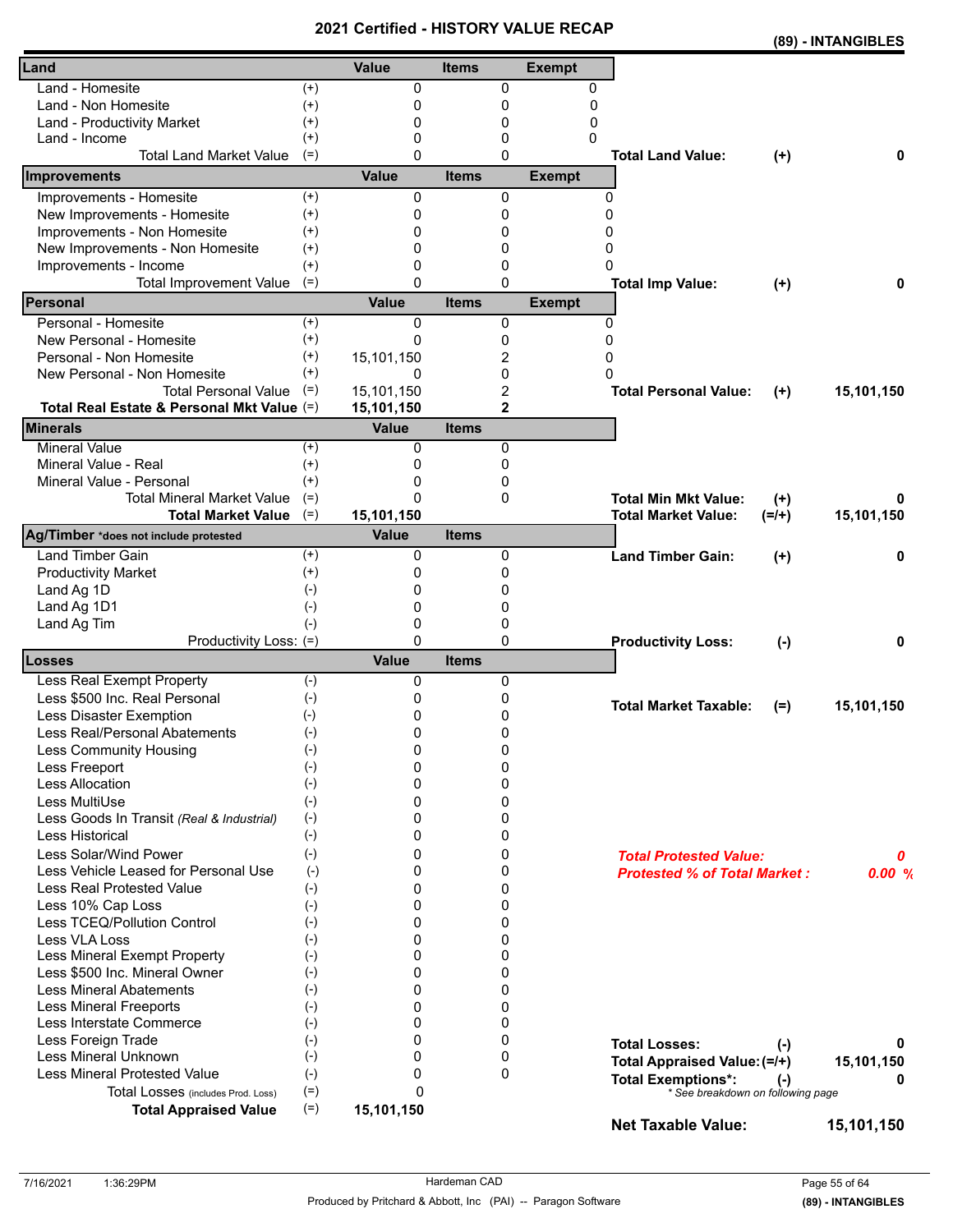| <b>Count of Homesteads</b>                          |             |              |   |                                                      |                  |              |                     |                |                                                               |                      |                              |                                                                                                                  |                                |                  |
|-----------------------------------------------------|-------------|--------------|---|------------------------------------------------------|------------------|--------------|---------------------|----------------|---------------------------------------------------------------|----------------------|------------------------------|------------------------------------------------------------------------------------------------------------------|--------------------------------|------------------|
| н                                                   | S           |              | F | в                                                    | D                | W            | O                   | <b>DV</b>      | <b>DV100</b>                                                  | <b>SS First Resp</b> |                              | <b>SS Svc Member</b>                                                                                             |                                |                  |
| $\mathbf 0$                                         | $\mathbf 0$ |              | 0 | $\mathbf 0$                                          | $\pmb{0}$        | 0            | 0                   | 0              | 0                                                             | 0                    |                              | 0                                                                                                                |                                |                  |
| <b>Owner and Parcel Counts</b>                      |             |              |   |                                                      |                  |              |                     |                |                                                               |                      |                              |                                                                                                                  |                                |                  |
| <b>Total Parcels*:</b>                              |             |              |   |                                                      |                  |              |                     |                | 2* Parcel count is figured by parcel per ownership sequences. |                      |                              |                                                                                                                  |                                |                  |
| <b>Total Owners:</b>                                |             |              |   |                                                      | 2                |              |                     |                |                                                               |                      |                              |                                                                                                                  |                                |                  |
| <b>Ported Homestead/Charity Amounts</b>             |             |              |   |                                                      |                  | <b>Value</b> |                     |                | <b>Items</b>                                                  |                      |                              |                                                                                                                  |                                |                  |
| DV Donated Home (Charity)                           |             |              |   |                                                      | $(+)$            |              |                     | 0              |                                                               | 0                    |                              |                                                                                                                  |                                |                  |
| SS of a Service Member Ported Amount                |             |              |   |                                                      | $(+)$            |              |                     | 0              |                                                               | 0                    |                              |                                                                                                                  |                                |                  |
| SS of a First Responder Ported Amount               |             |              |   |                                                      | $^{(+)}$         |              |                     | 0              |                                                               | 0                    |                              |                                                                                                                  |                                |                  |
| SS of DV Donated Home Ported Amount                 |             |              |   |                                                      | $(+)$            |              |                     | 0              |                                                               | 0                    |                              |                                                                                                                  |                                |                  |
| SS of 100% DV Ported Amount                         |             |              |   |                                                      | $(+)$            |              |                     | 0              |                                                               | 0                    |                              |                                                                                                                  |                                |                  |
| <b>Homestead Exemptions</b>                         |             |              |   |                                                      |                  | <b>Value</b> |                     |                | <b>Items</b>                                                  |                      |                              |                                                                                                                  |                                |                  |
| Homestead H,S                                       |             |              |   |                                                      | $(+)$            |              |                     | 0              |                                                               | 0                    |                              |                                                                                                                  |                                |                  |
| Senior <sub>S</sub>                                 |             |              |   |                                                      | $(+)$            |              |                     | 0              |                                                               | 0                    | H - Homestead<br>S - Over 65 |                                                                                                                  | D - Disabled Only<br>W - Widow |                  |
| Disabled B                                          |             |              |   |                                                      | $^{(+)}$         |              |                     | 0              |                                                               | 0                    |                              | F - Disabled Widow                                                                                               | O - Over 65 (No HS)            |                  |
| DV 100%                                             |             |              |   |                                                      | $^{(+)}$         |              |                     | 0              |                                                               | 0                    | B - Disabled                 |                                                                                                                  | DV - Disabled Veteran          |                  |
| Surviving Spouse of a Service Member                |             |              |   |                                                      | $^{(+)}$         |              |                     | ŋ              |                                                               | 0                    |                              | DV100 (1, 2, 3) - 100% Disabled Veteran                                                                          |                                |                  |
| Survivng Spouse of a First Responder                |             |              |   |                                                      | $(+)$            |              |                     | 0              |                                                               | 0                    |                              | 4 (4B, 4H, 4S) - Surviving Spouse of a Service Member<br>5* (5B, 5H, 5S) - Surviving Spouse of a First Responder |                                |                  |
|                                                     |             |              |   | Total Reimbursable (=)                               |                  |              |                     |                |                                                               | 0                    |                              |                                                                                                                  |                                |                  |
| <b>Local Discount</b>                               |             |              |   |                                                      | $^{(+)}$         |              |                     | 0              |                                                               | 0                    |                              |                                                                                                                  |                                |                  |
| Disabled Veteran                                    |             |              |   |                                                      | $^{(+)}$         |              |                     | U              |                                                               | 0                    |                              |                                                                                                                  |                                |                  |
| Optional 65                                         |             |              |   |                                                      | $(+)$            |              |                     | 0              |                                                               | 0                    |                              |                                                                                                                  |                                |                  |
| <b>Local Disabled</b>                               |             |              |   |                                                      | $^{(+)}$         |              |                     | 0              |                                                               | 0                    |                              |                                                                                                                  |                                |                  |
| State Homestead                                     |             |              |   |                                                      | $^{(+)}$         |              |                     | 0              |                                                               | 0                    |                              |                                                                                                                  |                                |                  |
| <b>Total Exemptions</b>                             |             |              |   |                                                      | $(=)$            |              |                     |                | <b>0</b> (includes Ported/Charity Amounts)                    |                      |                              |                                                                                                                  |                                |                  |
| <b>Special Certified Totals</b>                     |             |              |   |                                                      |                  |              |                     |                |                                                               |                      |                              |                                                                                                                  |                                |                  |
|                                                     |             |              |   | <b>Exempt Value of First Time Absolute Exemption</b> |                  |              |                     |                | \$0                                                           |                      |                              |                                                                                                                  |                                |                  |
|                                                     |             |              |   | <b>Exempt Value of First Time Partial Exemption</b>  |                  |              |                     |                | \$0                                                           |                      |                              |                                                                                                                  |                                |                  |
|                                                     |             |              |   |                                                      |                  |              |                     |                |                                                               |                      |                              |                                                                                                                  |                                |                  |
| <b>New AG/Timber</b>                                |             |              |   |                                                      |                  |              |                     |                |                                                               |                      |                              |                                                                                                                  |                                |                  |
| Market                                              |             |              |   |                                                      |                  |              |                     |                | \$0                                                           |                      |                              |                                                                                                                  |                                |                  |
| Taxable                                             |             |              |   |                                                      |                  |              |                     |                | \$0                                                           |                      |                              |                                                                                                                  |                                |                  |
|                                                     | Value Loss  |              |   |                                                      |                  |              |                     |                | \$0                                                           |                      |                              |                                                                                                                  |                                |                  |
| New Improvement/Personal                            |             |              |   |                                                      |                  |              |                     |                |                                                               |                      |                              |                                                                                                                  |                                |                  |
| Market                                              |             |              |   |                                                      |                  |              |                     |                | \$0                                                           |                      |                              |                                                                                                                  |                                |                  |
| Taxable                                             |             |              |   |                                                      |                  |              |                     |                | \$0                                                           |                      |                              |                                                                                                                  |                                |                  |
|                                                     |             |              |   |                                                      |                  |              |                     |                |                                                               |                      |                              |                                                                                                                  |                                |                  |
| Average Values* (includes protested & exempt value) |             |              |   |                                                      |                  |              |                     |                |                                                               |                      |                              |                                                                                                                  |                                |                  |
|                                                     |             |              |   |                                                      |                  |              | <b>Parcels</b>      |                |                                                               |                      |                              |                                                                                                                  |                                |                  |
| <b>Market</b>                                       |             |              |   |                                                      |                  |              |                     |                |                                                               |                      | <b>Market</b>                |                                                                                                                  |                                |                  |
| <b>Taxable</b>                                      |             |              |   |                                                      |                  |              |                     |                |                                                               |                      | <b>Taxable</b>               |                                                                                                                  |                                |                  |
|                                                     |             |              |   |                                                      |                  |              |                     |                |                                                               |                      |                              |                                                                                                                  |                                |                  |
|                                                     |             |              |   |                                                      |                  |              |                     |                | <b>Category Code Breakdown</b>                                |                      |                              |                                                                                                                  |                                |                  |
| Cat                                                 | Items       | <b>Acres</b> |   | Land                                                 | <b>Ag/Timber</b> |              | <b>Productivity</b> | <b>Taxable</b> |                                                               | Improvements         | Personal                     | <b>Mineral</b>                                                                                                   | <b>Total Mkt</b>               | <b>Total Net</b> |

| Cat<br>l Code | ltems | <b>Acres</b> | Land | Ad/Timber | <b>Productivity</b><br><b>Market</b> | Taxable<br>Land | Improvements<br>Personal | Mineral | Total Mkt<br><b>Taxable</b> | <b>Total Net</b><br><b>Taxable</b> |
|---------------|-------|--------------|------|-----------|--------------------------------------|-----------------|--------------------------|---------|-----------------------------|------------------------------------|
| J9            |       | 0.000        |      |           |                                      |                 | 0 15.101.150             |         | 15,101,150                  | 15,101,150                         |
|               |       | 0.000        |      |           |                                      |                 | 0 15.101.150             |         | 15.101.150                  | 15.101.150                         |
|               |       | .000         |      |           |                                      |                 | 0 15,101,150             |         | 15,101,150                  | 15,101,150                         |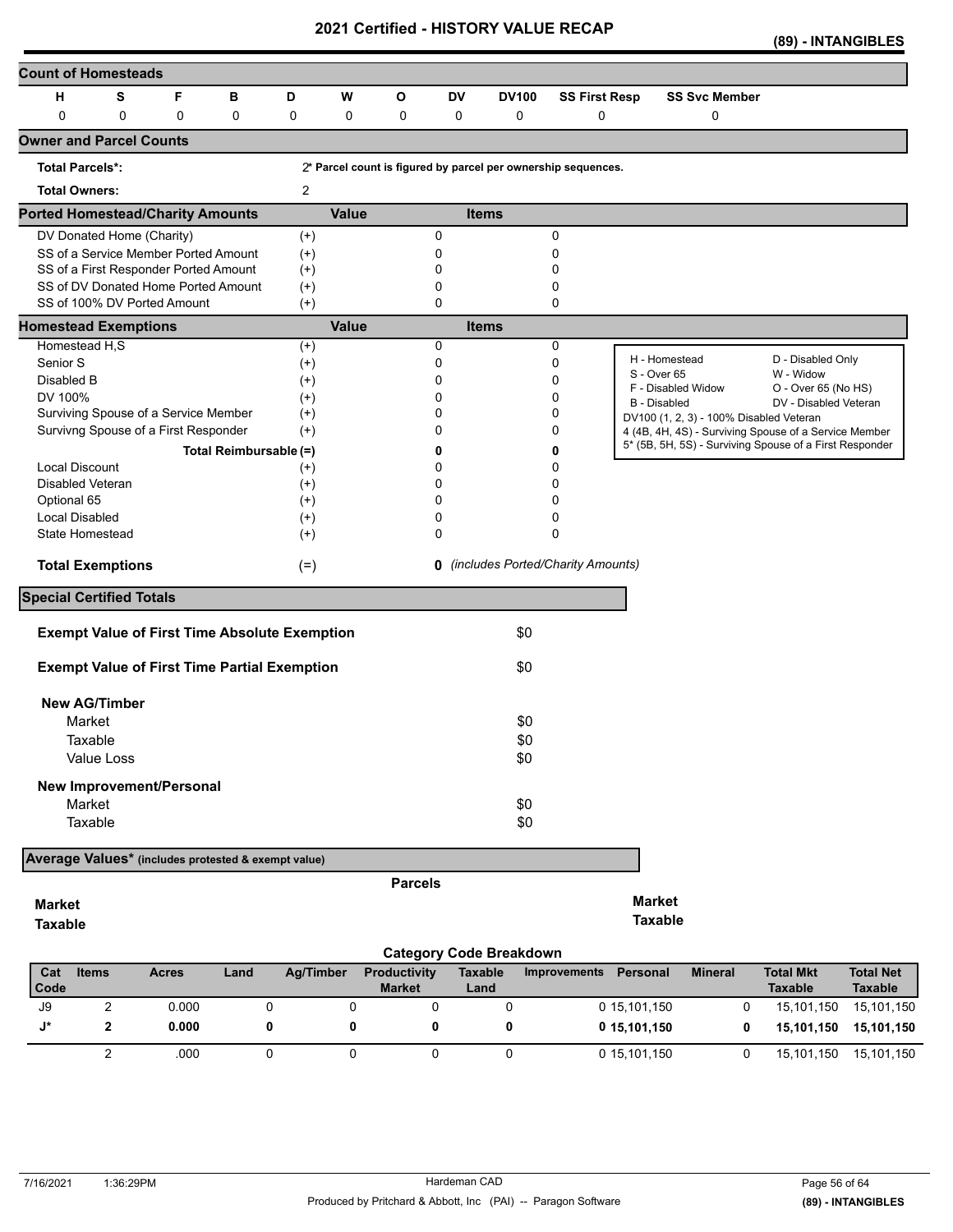|                                            |          | VEI UIIEU - FIIJ I VN I |              |              |               |                                     |           | (90) - HARDEMAN-CHILDRESS |
|--------------------------------------------|----------|-------------------------|--------------|--------------|---------------|-------------------------------------|-----------|---------------------------|
| Land                                       |          | Value                   | <b>Items</b> |              | <b>Exempt</b> |                                     |           |                           |
| Land - Homesite                            | $^{(+)}$ | 0                       |              | 0            | 0             |                                     |           |                           |
| Land - Non Homesite                        | $(+)$    | 0                       |              | 0            | 0             |                                     |           |                           |
| Land - Productivity Market                 | $^{(+)}$ | 1,413,300               |              | 6            | 0             |                                     |           |                           |
| Land - Income                              | $^{(+)}$ | 0                       |              | 0            | 0             |                                     |           |                           |
| <b>Total Land Market Value</b>             | $(=)$    | 1,413,300               |              | 6            |               | <b>Total Land Value:</b>            | $(+)$     | 1,413,300                 |
| Improvements                               |          | <b>Value</b>            | <b>Items</b> |              | <b>Exempt</b> |                                     |           |                           |
| Improvements - Homesite                    | $(+)$    | 0                       |              | 0            | 0             |                                     |           |                           |
| New Improvements - Homesite                | $(+)$    | 0                       |              | 0            | 0             |                                     |           |                           |
| Improvements - Non Homesite                | $^{(+)}$ | 3,690                   |              |              | 0             |                                     |           |                           |
| New Improvements - Non Homesite            | $^{(+)}$ | 0                       |              | 0            | 0             |                                     |           |                           |
| Improvements - Income                      | $^{(+)}$ | 0                       |              | 0            | 0             |                                     |           |                           |
| <b>Total Improvement Value</b>             | $(=)$    | 3,690                   |              | 1            |               | <b>Total Imp Value:</b>             | $(+)$     | 3,690                     |
| Personal                                   |          | <b>Value</b>            | <b>Items</b> |              | <b>Exempt</b> |                                     |           |                           |
| Personal - Homesite                        | $^{(+)}$ | 0                       |              | 0            | $\mathbf{0}$  |                                     |           |                           |
| New Personal - Homesite                    | $^{(+)}$ | 0                       |              | 0            | 0             |                                     |           |                           |
| Personal - Non Homesite                    | $^{(+)}$ | 0                       |              | 0            | 0             |                                     |           |                           |
| New Personal - Non Homesite                | $^{(+)}$ | 0                       |              | 0            | $\Omega$      |                                     |           |                           |
| <b>Total Personal Value</b>                | $(=)$    | $\Omega$                |              | 0            |               | <b>Total Personal Value:</b>        | $^{(+)}$  | 0                         |
| Total Real Estate & Personal Mkt Value (=) |          | 1,416,990               |              | 7            |               |                                     |           |                           |
| <b>Minerals</b>                            |          | <b>Value</b>            | <b>Items</b> |              |               |                                     |           |                           |
| <b>Mineral Value</b>                       | $(+)$    | 0                       |              | 0            |               |                                     |           |                           |
| Mineral Value - Real                       | $^{(+)}$ | 0                       |              | 0            |               |                                     |           |                           |
| Mineral Value - Personal                   | $^{(+)}$ | 16,670                  |              |              |               |                                     |           |                           |
| <b>Total Mineral Market Value</b>          | $(=)$    | 16,670                  |              | 1            |               | <b>Total Min Mkt Value:</b>         | $(+)$     | 16,670                    |
| <b>Total Market Value</b>                  | $(=)$    | 1,433,660               |              |              |               | <b>Total Market Value:</b>          | $(=/+)$   | 1,433,660                 |
| Ag/Timber *does not include protested      |          | <b>Value</b>            | <b>Items</b> |              |               |                                     |           |                           |
| <b>Land Timber Gain</b>                    | $^{(+)}$ | 0                       |              | 0            |               | <b>Land Timber Gain:</b>            | $^{(+)}$  | 0                         |
| <b>Productivity Market</b>                 | $(+)$    | 1,413,300               |              | 6            |               |                                     |           |                           |
| Land Ag 1D                                 | $(-)$    | 0                       |              | 0            |               |                                     |           |                           |
| Land Ag 1D1                                | $(-)$    | 158,110                 |              | 6            |               |                                     |           |                           |
| Land Ag Tim                                | $(-)$    | 0                       |              | 0            |               |                                     |           |                           |
| Productivity Loss: (=)                     |          | 1,255,190               |              | 6            |               | <b>Productivity Loss:</b>           | $(-)$     | 1,255,190                 |
| Losses                                     |          | <b>Value</b>            | <b>Items</b> |              |               |                                     |           |                           |
| Less Real Exempt Property                  | $(-)$    | 0                       |              | 0            |               |                                     |           |                           |
| Less \$500 Inc. Real Personal              | $(-)$    | 0                       |              | 0            |               | <b>Total Market Taxable:</b>        | $(=)$     | 178,470                   |
| Less Disaster Exemption                    | $(-)$    | 0                       |              | 0            |               |                                     |           |                           |
| Less Real/Personal Abatements              | $(-)$    | 0                       |              | 0            |               |                                     |           |                           |
| Less Community Housing                     | $(-)$    | 0                       |              | 0            |               |                                     |           |                           |
| Less Freeport                              | $(-)$    | 0                       |              | 0            |               |                                     |           |                           |
| Less Allocation                            | $(-)$    | 0                       |              | 0            |               |                                     |           |                           |
| Less MultiUse                              | $(-)$    | 0                       |              | 0            |               |                                     |           |                           |
| Less Goods In Transit (Real & Industrial)  | $(-)$    | 0                       |              | 0            |               |                                     |           |                           |
| Less Historical                            | $(-)$    | 0                       |              | 0            |               |                                     |           |                           |
| Less Solar/Wind Power                      | $(-)$    | 0                       |              | 0            |               | <b>Total Protested Value:</b>       |           | 0                         |
| Less Vehicle Leased for Personal Use       | $(-)$    | 0                       |              | 0            |               | <b>Protested % of Total Market:</b> |           | 0.00%                     |
| <b>Less Real Protested Value</b>           | $(-)$    | 0                       |              | 0            |               |                                     |           |                           |
| Less 10% Cap Loss                          | $(-)$    | 0                       |              | 0            |               |                                     |           |                           |
| Less TCEQ/Pollution Control                | $(-)$    | 1,000                   |              | 1            |               |                                     |           |                           |
| Less VLA Loss                              | $(-)$    | 0                       |              | 0            |               |                                     |           |                           |
| Less Mineral Exempt Property               | $(-)$    | 0                       |              | 0            |               |                                     |           |                           |
| Less \$500 Inc. Mineral Owner              | $(-)$    | 0                       |              | 0            |               |                                     |           |                           |
| <b>Less Mineral Abatements</b>             | $(-)$    | 0                       |              | 0            |               |                                     |           |                           |
| <b>Less Mineral Freeports</b>              | $(-)$    | 0                       |              | 0            |               |                                     |           |                           |
| Less Interstate Commerce                   | $(-)$    | 0                       |              | 0            |               |                                     |           |                           |
| Less Foreign Trade                         | $(-)$    | 0                       |              | 0            |               | <b>Total Losses:</b>                | $(\cdot)$ | 1,000                     |
| Less Mineral Unknown                       | $(-)$    | 0                       |              | 0            |               | Total Appraised Value: (=/+)        |           | 177,470                   |
| Less Mineral Protested Value               | $(-)$    | 0                       |              | $\mathbf{0}$ |               | <b>Total Exemptions*:</b>           | $(-)$     | 0                         |
| Total Losses (includes Prod. Loss)         | $(=)$    | 1,256,190               |              |              |               | * See breakdown on following page   |           |                           |
| <b>Total Appraised Value</b>               | $(=)$    | 177,470                 |              |              |               |                                     |           |                           |
|                                            |          |                         |              |              |               | <b>Net Taxable Value:</b>           |           | 177,470                   |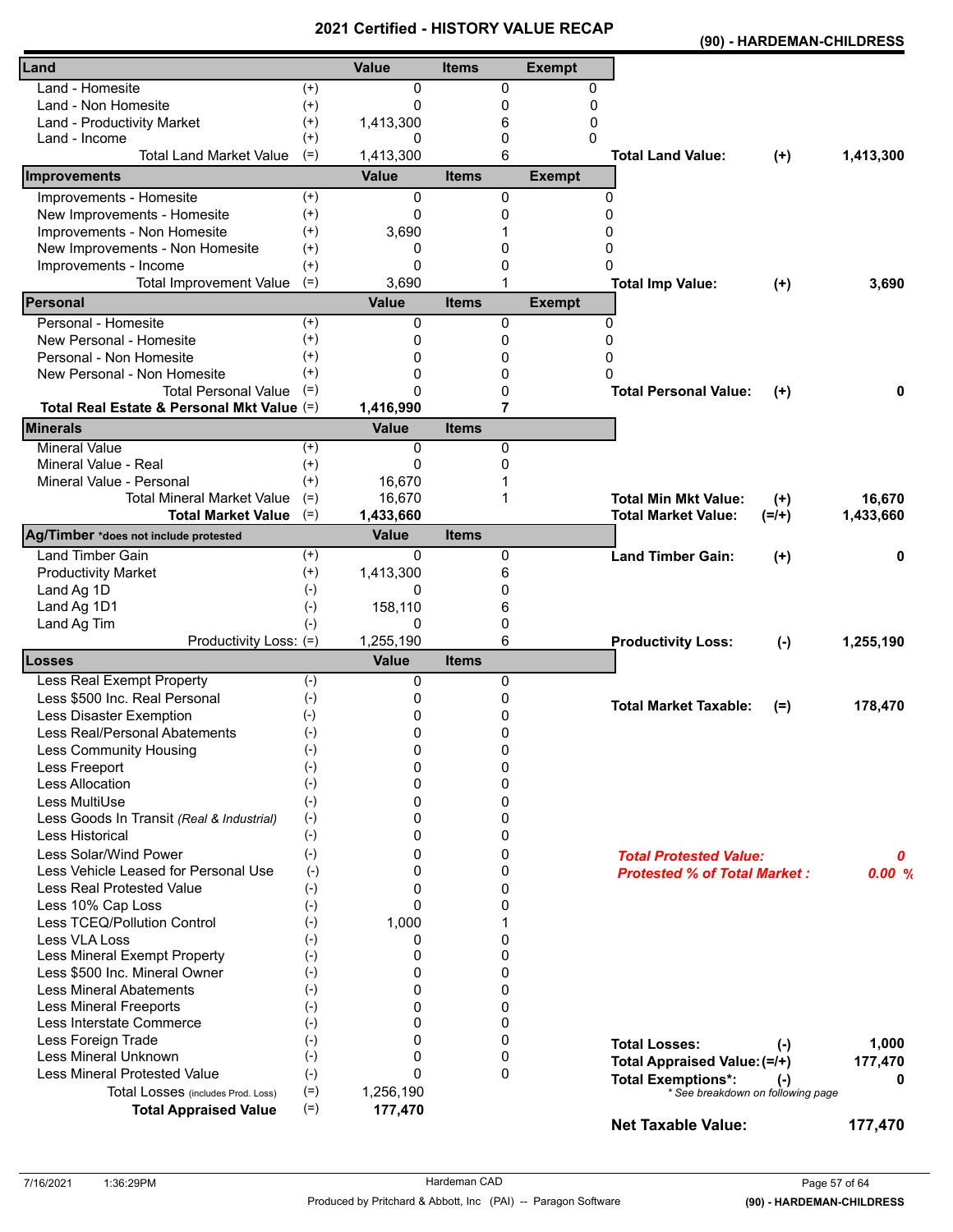|                                                                                                                                                                                                          |                        |              | <b>VEILIIIEU - FIIJTUNT VALUE</b>                             |                                            |                      |                                         | (90) - HARDEMAN-CHILDRESS                                                                                        |
|----------------------------------------------------------------------------------------------------------------------------------------------------------------------------------------------------------|------------------------|--------------|---------------------------------------------------------------|--------------------------------------------|----------------------|-----------------------------------------|------------------------------------------------------------------------------------------------------------------|
| *** Freeze Totals: (This is only for Effective Tax Rate Calculation)                                                                                                                                     |                        |              |                                                               |                                            |                      |                                         |                                                                                                                  |
| <b>Total Ceiling Tax:</b>                                                                                                                                                                                |                        |              | 0.00                                                          |                                            |                      |                                         |                                                                                                                  |
| <b>Total Freeze Taxable:</b>                                                                                                                                                                             |                        |              | 0                                                             |                                            |                      |                                         |                                                                                                                  |
| New Imp/Pers with Ceiling: +                                                                                                                                                                             |                        |              | 0                                                             |                                            |                      |                                         |                                                                                                                  |
| **Freeze Adjusted Taxable:                                                                                                                                                                               |                        |              |                                                               |                                            |                      |                                         | 177,470**This number DOES NOT represent any Jurisdiction's Certified Taxable Value**                             |
|                                                                                                                                                                                                          |                        |              |                                                               |                                            |                      |                                         |                                                                                                                  |
| Estimated Total Levy: ((Net Taxable Value - Total Freeze Taxable + New Imp/Pers with Ceiling) * Tax Rate / 100) + Total Ceiling Tax<br>or (Freeze Adjusted Taxable * Tax Rate / 100) + Total Ceiling Tax |                        |              |                                                               |                                            |                      |                                         |                                                                                                                  |
|                                                                                                                                                                                                          |                        |              |                                                               |                                            |                      |                                         |                                                                                                                  |
| <b>Count of Homesteads</b>                                                                                                                                                                               |                        |              |                                                               |                                            |                      |                                         |                                                                                                                  |
| F<br>н<br>s                                                                                                                                                                                              | в<br>D                 | W            | O<br>DV                                                       | <b>DV100</b>                               | <b>SS First Resp</b> | <b>SS Svc Member</b>                    |                                                                                                                  |
| $\mathbf 0$<br>0<br>0                                                                                                                                                                                    | 0<br>0                 | 0            | 0<br>0                                                        | 0                                          | 0                    | 0                                       |                                                                                                                  |
| <b>Owner and Parcel Counts</b>                                                                                                                                                                           |                        |              |                                                               |                                            |                      |                                         |                                                                                                                  |
| <b>Total Parcels*:</b>                                                                                                                                                                                   |                        |              | 7* Parcel count is figured by parcel per ownership sequences. |                                            |                      |                                         |                                                                                                                  |
| <b>Total Owners:</b>                                                                                                                                                                                     |                        | 6            |                                                               |                                            |                      |                                         |                                                                                                                  |
| <b>Ported Homestead/Charity Amounts</b>                                                                                                                                                                  |                        | <b>Value</b> |                                                               | <b>Items</b>                               |                      |                                         |                                                                                                                  |
| DV Donated Home (Charity)                                                                                                                                                                                |                        | $^{(+)}$     | 0                                                             |                                            | 0                    |                                         |                                                                                                                  |
| SS of a Service Member Ported Amount                                                                                                                                                                     |                        | $(+)$        | 0                                                             |                                            | 0                    |                                         |                                                                                                                  |
| SS of a First Responder Ported Amount                                                                                                                                                                    |                        | $^{(+)}$     | 0                                                             |                                            | 0                    |                                         |                                                                                                                  |
| SS of DV Donated Home Ported Amount                                                                                                                                                                      |                        | $^{(+)}$     | 0                                                             |                                            | 0                    |                                         |                                                                                                                  |
| SS of 100% DV Ported Amount                                                                                                                                                                              |                        | $(+)$        | 0                                                             |                                            | 0                    |                                         |                                                                                                                  |
| <b>Homestead Exemptions</b>                                                                                                                                                                              |                        | <b>Value</b> |                                                               | <b>Items</b>                               |                      |                                         |                                                                                                                  |
| Homestead H,S                                                                                                                                                                                            |                        | $^{(+)}$     | 0                                                             |                                            | 0                    | H - Homestead                           |                                                                                                                  |
| Senior S                                                                                                                                                                                                 |                        | $^{(+)}$     | 0                                                             |                                            | 0                    | S - Over 65                             | D - Disabled Only<br>W - Widow                                                                                   |
| Disabled B                                                                                                                                                                                               |                        | $^{(+)}$     | 0                                                             |                                            | 0                    | F - Disabled Widow                      | O - Over 65 (No HS)                                                                                              |
| DV 100%                                                                                                                                                                                                  |                        | $(+)$        | 0                                                             |                                            | 0                    | B - Disabled                            | DV - Disabled Veteran                                                                                            |
| Surviving Spouse of a Service Member                                                                                                                                                                     |                        | $^{(+)}$     | 0                                                             |                                            | 0                    | DV100 (1, 2, 3) - 100% Disabled Veteran |                                                                                                                  |
| Survivng Spouse of a First Responder                                                                                                                                                                     |                        | $(+)$        | 0                                                             |                                            | 0                    |                                         | 4 (4B, 4H, 4S) - Surviving Spouse of a Service Member<br>5* (5B, 5H, 5S) - Surviving Spouse of a First Responder |
|                                                                                                                                                                                                          | Total Reimbursable (=) |              | 0                                                             |                                            | 0                    |                                         |                                                                                                                  |
| <b>Local Discount</b>                                                                                                                                                                                    |                        | $^{(+)}$     | 0                                                             |                                            | 0                    |                                         |                                                                                                                  |
| Disabled Veteran                                                                                                                                                                                         |                        | $^{(+)}$     | 0                                                             |                                            | 0                    |                                         |                                                                                                                  |
| Optional 65                                                                                                                                                                                              |                        | $^{(+)}$     | 0                                                             |                                            | 0                    |                                         |                                                                                                                  |
| Local Disabled                                                                                                                                                                                           |                        | $^{(+)}$     | 0                                                             |                                            | 0                    |                                         |                                                                                                                  |
| State Homestead                                                                                                                                                                                          |                        | $(+)$        | 0                                                             |                                            | 0                    |                                         |                                                                                                                  |
| <b>Total Exemptions</b>                                                                                                                                                                                  |                        | $(=)$        |                                                               | <b>0</b> (includes Ported/Charity Amounts) |                      |                                         |                                                                                                                  |
| <b>Special Certified Totals</b>                                                                                                                                                                          |                        |              |                                                               |                                            |                      |                                         |                                                                                                                  |
|                                                                                                                                                                                                          |                        |              |                                                               |                                            |                      |                                         |                                                                                                                  |
| <b>Exempt Value of First Time Absolute Exemption</b>                                                                                                                                                     |                        |              |                                                               | \$0                                        |                      |                                         |                                                                                                                  |
| <b>Exempt Value of First Time Partial Exemption</b>                                                                                                                                                      |                        |              |                                                               | \$0                                        |                      |                                         |                                                                                                                  |
| <b>New AG/Timber</b>                                                                                                                                                                                     |                        |              |                                                               |                                            |                      |                                         |                                                                                                                  |
| Market                                                                                                                                                                                                   |                        |              |                                                               | \$0                                        |                      |                                         |                                                                                                                  |
| Taxable                                                                                                                                                                                                  |                        |              |                                                               | \$0                                        |                      |                                         |                                                                                                                  |
| Value Loss                                                                                                                                                                                               |                        |              |                                                               | \$0                                        |                      |                                         |                                                                                                                  |
| <b>New Improvement/Personal</b>                                                                                                                                                                          |                        |              |                                                               |                                            |                      |                                         |                                                                                                                  |
| Market                                                                                                                                                                                                   |                        |              |                                                               | \$0                                        |                      |                                         |                                                                                                                  |
| Taxable                                                                                                                                                                                                  |                        |              |                                                               | \$0                                        |                      |                                         |                                                                                                                  |
| Average Values* (includes protested & exempt value)                                                                                                                                                      |                        |              |                                                               |                                            |                      |                                         |                                                                                                                  |
|                                                                                                                                                                                                          |                        |              |                                                               |                                            |                      |                                         |                                                                                                                  |
|                                                                                                                                                                                                          |                        |              | <b>Parcels</b>                                                |                                            |                      |                                         |                                                                                                                  |
| <b>Market</b>                                                                                                                                                                                            |                        |              |                                                               |                                            |                      | <b>Market</b>                           |                                                                                                                  |
| <b>Taxable</b>                                                                                                                                                                                           |                        |              |                                                               |                                            |                      | <b>Taxable</b>                          |                                                                                                                  |
|                                                                                                                                                                                                          |                        |              |                                                               |                                            |                      |                                         |                                                                                                                  |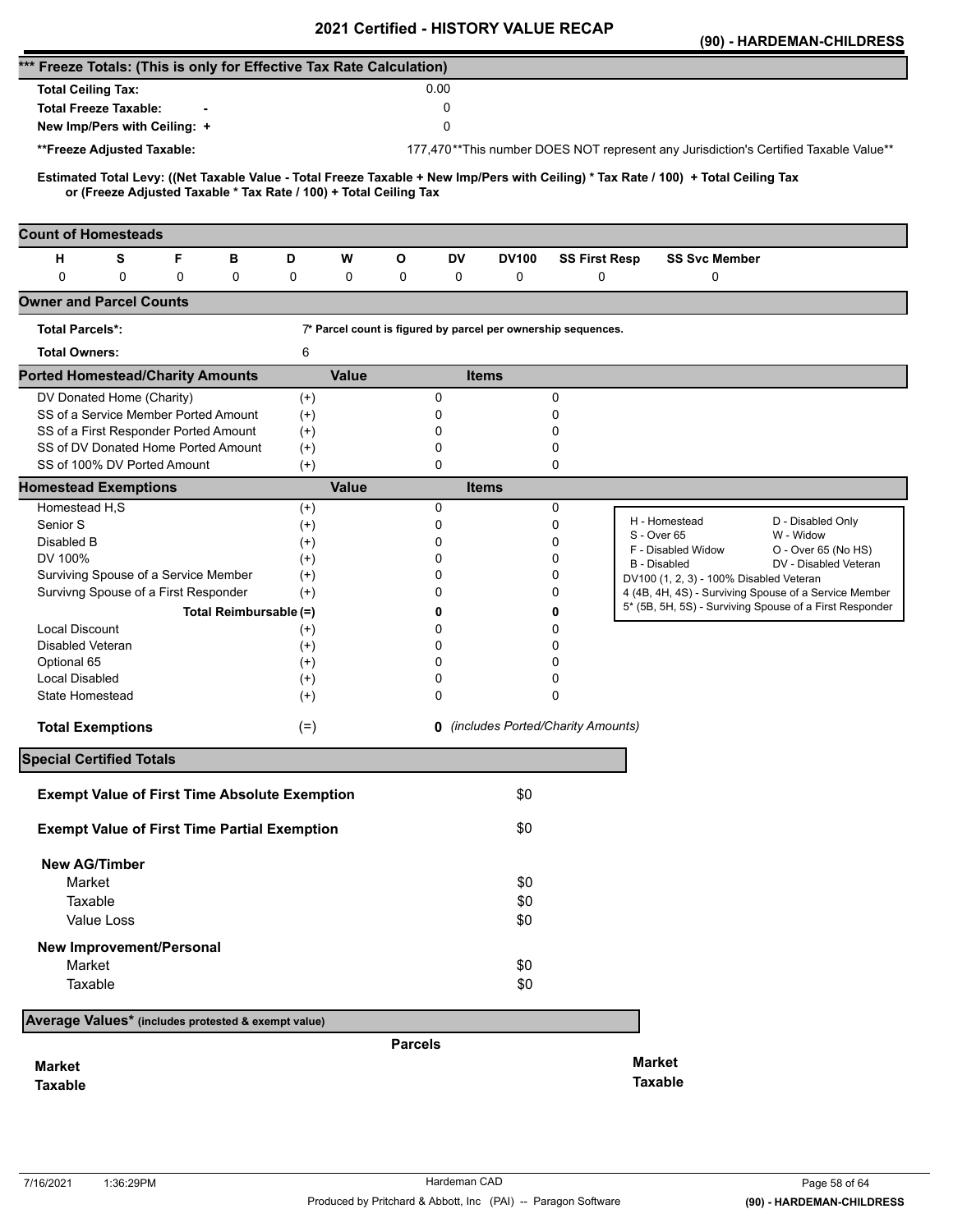# **(90) - HARDEMAN-CHILDRESS**

|                    | <b>Category Code Breakdown</b> |              |      |                  |                                      |                 |                     |                 |                |                                    |                             |  |
|--------------------|--------------------------------|--------------|------|------------------|--------------------------------------|-----------------|---------------------|-----------------|----------------|------------------------------------|-----------------------------|--|
| Cat<br><b>Code</b> | <b>Items</b>                   | <b>Acres</b> | Land | <b>Ag/Timber</b> | <b>Productivity</b><br><b>Market</b> | Taxable<br>Land | <b>Improvements</b> | <b>Personal</b> | <b>Mineral</b> | <b>Total Mkt</b><br><b>Taxable</b> | <b>Total Net</b><br>Taxable |  |
| D <sub>1</sub>     | 6                              | 1.433.000    | 0    | 158.110          | 1,413,300                            | 158,110         | 0                   | 0               | 0              | 158.110                            | 158,110                     |  |
| D <sub>2</sub>     |                                | 0.000        | 0    |                  | 0                                    | 0               | 3,690               | 0               | 0              | 3,690                              | 3,690                       |  |
| D*                 |                                | 1,433.000    | 0    | 158,110          | 1,413,300                            | 158,110         | 3,690               | 0               | 0              | 161.800                            | 161,800                     |  |
| J <sub>6</sub>     |                                | 0.000        | 0    |                  | 0                                    | 0               | 0                   | 0               | 16,670         | 16,670                             | 15,670                      |  |
| J*                 |                                | 0.000        | 0    | 0                | 0                                    | 0               | 0                   | 0               | 16.670         | 16.670                             | 15,670                      |  |
|                    | 8                              | 1,433.000    | 0    | 158,110          | 1,413,300                            | 158,110         | 3,690               | 0               | 16,670         | 178,470                            | 177,470                     |  |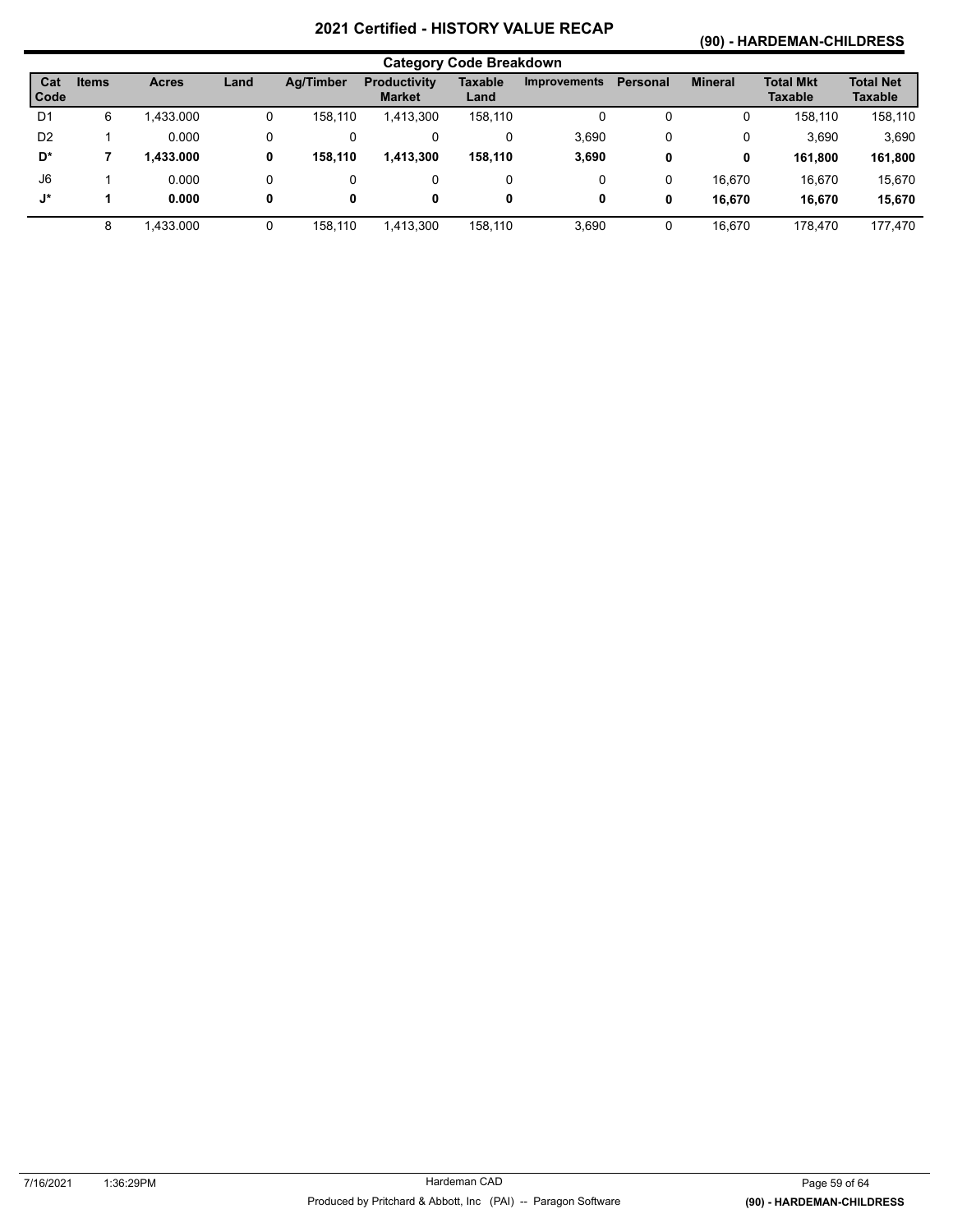|                                            |                    |              |              |               |                                                                |           | (30IS) - CHILLICOTHE I.S.D. I&S |
|--------------------------------------------|--------------------|--------------|--------------|---------------|----------------------------------------------------------------|-----------|---------------------------------|
| Land                                       |                    | <b>Value</b> | <b>Items</b> | <b>Exempt</b> |                                                                |           |                                 |
| Land - Homesite                            | $^{(+)}$           | 655,240      | 261          | 830           |                                                                |           |                                 |
| Land - Non Homesite                        | $^{(+)}$           | 1,464,780    | 631          | 567,340       |                                                                |           |                                 |
| Land - Productivity Market                 | $^{(+)}$           | 79,132,800   | 713          | 0             |                                                                |           |                                 |
| Land - Income                              | $^{(+)}$           | 0            | 0            | $\Omega$      |                                                                |           |                                 |
| <b>Total Land Market Value</b>             | $(=)$              | 81,252,820   | 1,605        |               | <b>Total Land Value:</b>                                       | $(+)$     | 81,252,820                      |
| <b>Improvements</b>                        |                    | <b>Value</b> | <b>Items</b> | <b>Exempt</b> |                                                                |           |                                 |
| Improvements - Homesite                    | $^{(+)}$           | 11,606,430   | 252          | 68,480        |                                                                |           |                                 |
| New Improvements - Homesite                | $^{(+)}$           | 0            | 0            | $\Omega$      |                                                                |           |                                 |
| Improvements - Non Homesite                | $^{(+)}$           | 9,464,820    | 424          | 2,244,320     |                                                                |           |                                 |
| New Improvements - Non Homesite            | $^{(+)}$           | 0            | 0            | 0             |                                                                |           |                                 |
| Improvements - Income                      | $^{(+)}$           | 0            | 0            | $\mathbf{0}$  |                                                                |           |                                 |
| <b>Total Improvement Value</b>             | $(=)$              | 21,071,250   | 676          |               | <b>Total Imp Value:</b>                                        | $(+)$     | 21,071,250                      |
| Personal                                   |                    | <b>Value</b> | <b>Items</b> | <b>Exempt</b> |                                                                |           |                                 |
| Personal - Homesite                        | $^{(+)}$           | 341,390      | 13           | 0             |                                                                |           |                                 |
| New Personal - Homesite                    | $^{(+)}$           | 0            | 0            | $\Omega$      |                                                                |           |                                 |
| Personal - Non Homesite                    | $^{(+)}$           | 1,701,170    | 62           | 615,710       |                                                                |           |                                 |
| New Personal - Non Homesite                | $^{(+)}$           | 0            | 0            | 0             |                                                                |           |                                 |
| <b>Total Personal Value</b>                | $(=)$              | 2,042,560    | 75           |               | <b>Total Personal Value:</b>                                   | $(+)$     | 2,042,560                       |
| Total Real Estate & Personal Mkt Value (=) |                    | 104,366,630  | 2,356        |               |                                                                |           |                                 |
| <b>Minerals</b>                            |                    | <b>Value</b> | <b>Items</b> |               |                                                                |           |                                 |
| <b>Mineral Value</b>                       | $^{(+)}$           | 13,381,190   | 1,139        |               |                                                                |           |                                 |
| Mineral Value - Real                       | $^{(+)}$           | 161,532,270  | 17           |               |                                                                |           |                                 |
| Mineral Value - Personal                   | $(+)$              | 43,232,130   | 482          |               |                                                                |           |                                 |
| <b>Total Mineral Market Value</b>          | $(=)$              | 218,145,590  | 1,638        |               | <b>Total Min Mkt Value:</b>                                    | $(+)$     | 218,145,590                     |
| <b>Total Market Value</b>                  | $(=)$              | 322,512,220  |              |               | <b>Total Market Value:</b>                                     | $(=/+)$   | 322,512,220                     |
| Ag/Timber *does not include protested      |                    | <b>Value</b> | <b>Items</b> |               |                                                                |           |                                 |
| <b>Land Timber Gain</b>                    | $^{(+)}$           | 0            | 0            |               | <b>Land Timber Gain:</b>                                       | $(+)$     | 0                               |
| <b>Productivity Market</b>                 | $^{(+)}$           | 79,132,800   | 713          |               |                                                                |           |                                 |
| Land Ag 1D                                 | $(-)$              | 190          | 1            |               |                                                                |           |                                 |
| Land Ag 1D1                                | $(-)$              | 10,048,170   | 712          |               |                                                                |           |                                 |
| Land Ag Tim                                | $(-)$              | 0            | 0            |               |                                                                |           |                                 |
| Productivity Loss: (=)                     |                    | 69,084,440   | 713          |               | <b>Productivity Loss:</b>                                      | $(-)$     | 69,084,440                      |
| <b>Losses</b>                              |                    | <b>Value</b> | <b>Items</b> |               |                                                                |           |                                 |
| <b>Less Real Exempt Property</b>           | $(\textnormal{-})$ | 3,496,680    | 110          |               |                                                                |           |                                 |
| Less \$500 Inc. Real Personal              | $(-)$              | 1,820        | 9            |               | <b>Total Market Taxable:</b>                                   |           |                                 |
| Less Disaster Exemption                    | $(-)$              | 0            | 0            |               |                                                                | $(=)$     | 253,427,780                     |
| Less Real/Personal Abatements              | $(-)$              | $\mathbf 0$  | 0            |               |                                                                |           |                                 |
| <b>Less Community Housing</b>              | $(-)$              | 0            | 0            |               |                                                                |           |                                 |
| Less Freeport                              | $(-)$              | 0            | 0            |               |                                                                |           |                                 |
| Less Allocation                            | $(-)$              | 0            | 0            |               |                                                                |           |                                 |
| Less MultiUse                              | $(-)$              | 0            | 0            |               |                                                                |           |                                 |
| Less Goods In Transit (Real & Industrial)  | $(-)$              | 0            | 0            |               |                                                                |           |                                 |
| Less Historical                            | $(-)$              | 0            | 0            |               |                                                                |           |                                 |
| Less Solar/Wind Power                      | $(-)$              | 0            | 0            |               | <b>Total Protested Value:</b>                                  |           | 112,410                         |
| Less Vehicle Leased for Personal Use       | $(-)$              | $\mathbf{0}$ | 0            |               | <b>Protested % of Total Market:</b>                            |           | 0.03%                           |
| <b>Less Real Protested Value</b>           | $(-)$              | 112.410      | 7            |               |                                                                |           |                                 |
| Less 10% Cap Loss                          | $(-)$              | 816,990      | 104          |               |                                                                |           |                                 |
| Less TCEQ/Pollution Control                | $(-)$              | 226,740      | 9            |               |                                                                |           |                                 |
| Less VLA Loss                              | $(-)$              | 0            | 0            |               |                                                                |           |                                 |
| Less Mineral Exempt Property               | $(-)$              | 9,020,370    | 2            |               |                                                                |           |                                 |
| Less \$500 Inc. Mineral Owner              | $(-)$              | 36,060       | 276          |               |                                                                |           |                                 |
| <b>Less Mineral Abatements</b>             | $(-)$              | 0            | 0            |               |                                                                |           |                                 |
| <b>Less Mineral Freeports</b>              | $(-)$              | 0            | 0            |               |                                                                |           |                                 |
| Less Interstate Commerce                   | $(-)$              | 0            | 0            |               |                                                                |           |                                 |
| Less Foreign Trade                         | $(-)$              | 0            | 0            |               | <b>Total Losses:</b>                                           |           | 13,711,070                      |
| Less Mineral Unknown                       | $(-)$              | 0            | 0            |               | Total Appraised Value: (=/+)                                   | $(-)$     |                                 |
| <b>Less Mineral Protested Value</b>        | $(-)$              | 0            | $\Omega$     |               |                                                                |           | 239,716,710                     |
| Total Losses (includes Prod. Loss)         | $(=)$              | 82,795,510   |              |               | <b>Total Exemptions*:</b><br>* See breakdown on following page | $(\cdot)$ | 5,142,170                       |
| <b>Total Appraised Value</b>               | $(=)$              | 239,716,710  |              |               |                                                                |           |                                 |
|                                            |                    |              |              |               | <b>Net Taxable Value:</b>                                      |           | 234,574,540                     |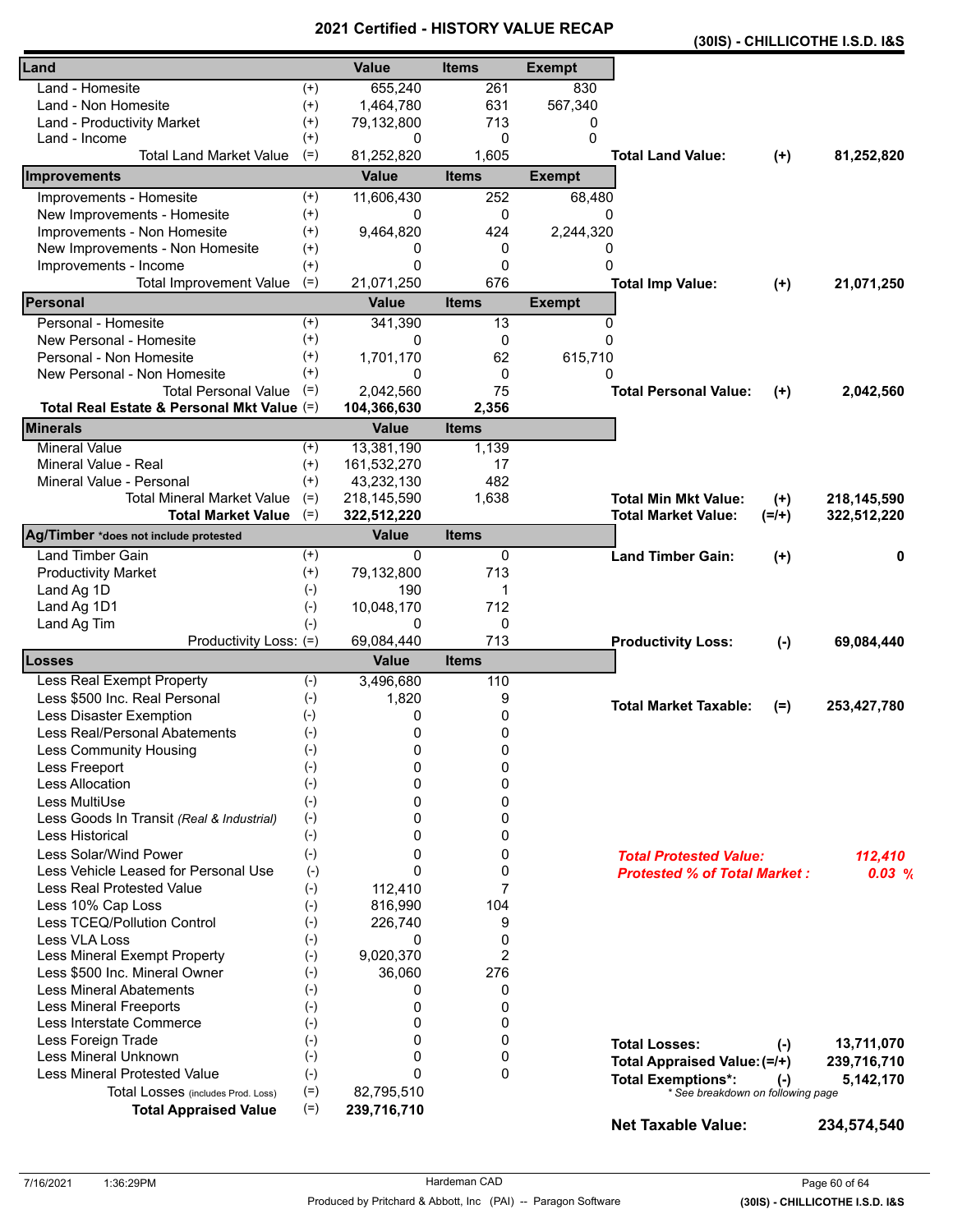|                                                                                                                                                                                                          |                   |              |                  |                                                                   |                      |                                         | (30IS) - CHILLICOTHE I.S.D. 1&S                                                          |
|----------------------------------------------------------------------------------------------------------------------------------------------------------------------------------------------------------|-------------------|--------------|------------------|-------------------------------------------------------------------|----------------------|-----------------------------------------|------------------------------------------------------------------------------------------|
| *** Freeze Totals: (This is only for Effective Tax Rate Calculation)                                                                                                                                     |                   |              |                  |                                                                   |                      |                                         |                                                                                          |
| <b>Total Ceiling Tax:</b>                                                                                                                                                                                |                   |              | 13.955.67        |                                                                   |                      |                                         |                                                                                          |
| <b>Total Freeze Taxable:</b>                                                                                                                                                                             |                   |              | 1,995,130        |                                                                   |                      |                                         |                                                                                          |
| New Imp/Pers with Ceiling: +                                                                                                                                                                             |                   |              |                  | 0                                                                 |                      |                                         |                                                                                          |
| **Freeze Adjusted Taxable:                                                                                                                                                                               |                   |              |                  |                                                                   |                      |                                         | 232,579,410**This number DOES NOT represent any Jurisdiction's Certified Taxable Value** |
|                                                                                                                                                                                                          |                   |              |                  |                                                                   |                      |                                         |                                                                                          |
| Estimated Total Levy: ((Net Taxable Value - Total Freeze Taxable + New Imp/Pers with Ceiling) * Tax Rate / 100) + Total Ceiling Tax<br>or (Freeze Adjusted Taxable * Tax Rate / 100) + Total Ceiling Tax |                   |              |                  |                                                                   |                      |                                         |                                                                                          |
|                                                                                                                                                                                                          |                   |              |                  |                                                                   |                      |                                         |                                                                                          |
| <b>Count of Homesteads</b>                                                                                                                                                                               |                   |              |                  |                                                                   |                      |                                         |                                                                                          |
| F<br>н<br>s<br>в                                                                                                                                                                                         | D                 | W            | $\mathbf{o}$     | DV<br><b>DV100</b>                                                | <b>SS First Resp</b> | <b>SS Svc Member</b>                    |                                                                                          |
| 108<br>99<br>0<br>3                                                                                                                                                                                      | 0                 | $\mathbf 0$  | 0                | 7<br>3                                                            | 0                    | 0                                       |                                                                                          |
| <b>Owner and Parcel Counts</b>                                                                                                                                                                           |                   |              |                  |                                                                   |                      |                                         |                                                                                          |
| <b>Total Parcels*:</b>                                                                                                                                                                                   |                   |              |                  | 3,334* Parcel count is figured by parcel per ownership sequences. |                      |                                         |                                                                                          |
| <b>Total Owners:</b>                                                                                                                                                                                     | 1,446             |              |                  |                                                                   |                      |                                         |                                                                                          |
| <b>Ported Homestead/Charity Amounts</b>                                                                                                                                                                  |                   | <b>Value</b> |                  | <b>Items</b>                                                      |                      |                                         |                                                                                          |
| DV Donated Home (Charity)                                                                                                                                                                                | $^{(+)}$          |              | 0                |                                                                   | 0                    |                                         |                                                                                          |
| SS of a Service Member Ported Amount                                                                                                                                                                     | $(+)$             |              | 0                |                                                                   | 0                    |                                         |                                                                                          |
| SS of a First Responder Ported Amount                                                                                                                                                                    | $^{(+)}$          |              | 0                |                                                                   | 0                    |                                         |                                                                                          |
| SS of DV Donated Home Ported Amount                                                                                                                                                                      | $^{(+)}$          |              | 0                |                                                                   | 0                    |                                         |                                                                                          |
| SS of 100% DV Ported Amount                                                                                                                                                                              | $(+)$             |              | $\mathbf 0$      |                                                                   | 0                    |                                         |                                                                                          |
| <b>Homestead Exemptions</b>                                                                                                                                                                              |                   | <b>Value</b> |                  | <b>Items</b>                                                      |                      |                                         |                                                                                          |
| Homestead H,S                                                                                                                                                                                            | $^{(+)}$          |              | 4,479,880        | 211                                                               |                      | H - Homestead                           | D - Disabled Only                                                                        |
| Senior S                                                                                                                                                                                                 | $(+)$             |              | 587,800          |                                                                   | 64<br>2              | S - Over 65                             | W - Widow                                                                                |
| Disabled B<br>DV 100%                                                                                                                                                                                    | $^{(+)}$          |              | 20,000<br>43,490 |                                                                   | 3                    | F - Disabled Widow                      | O - Over 65 (No HS)                                                                      |
| Surviving Spouse of a Service Member                                                                                                                                                                     | $(+)$<br>$^{(+)}$ |              | 0                |                                                                   | 0                    | B - Disabled                            | DV - Disabled Veteran                                                                    |
| Survivng Spouse of a First Responder                                                                                                                                                                     | $(+)$             |              | 0                |                                                                   | 0                    | DV100 (1, 2, 3) - 100% Disabled Veteran | 4 (4B, 4H, 4S) - Surviving Spouse of a Service Member                                    |
| Total Reimbursable (=)                                                                                                                                                                                   |                   |              | 5,131,170        | 280                                                               |                      |                                         | 5* (5B, 5H, 5S) - Surviving Spouse of a First Responder                                  |
| <b>Local Discount</b>                                                                                                                                                                                    | $^{(+)}$          |              | 0                |                                                                   | 0                    |                                         |                                                                                          |
| Disabled Veteran                                                                                                                                                                                         | $^{(+)}$          |              | 11,000           |                                                                   | 2                    |                                         |                                                                                          |
| Optional 65                                                                                                                                                                                              | $(+)$             |              | 0                |                                                                   | 0                    |                                         |                                                                                          |
| Local Disabled                                                                                                                                                                                           | $^{(+)}$          |              | 0                |                                                                   | 0                    |                                         |                                                                                          |
| State Homestead                                                                                                                                                                                          | $^{(+)}$          |              | $\mathbf 0$      |                                                                   | 0                    |                                         |                                                                                          |
| <b>Total Exemptions</b>                                                                                                                                                                                  | $(=)$             |              |                  | 5,142,170 (includes Ported/Charity Amounts)                       |                      |                                         |                                                                                          |
| <b>Special Certified Totals</b>                                                                                                                                                                          |                   |              |                  |                                                                   |                      |                                         |                                                                                          |
|                                                                                                                                                                                                          |                   |              |                  |                                                                   |                      |                                         |                                                                                          |
| <b>Exempt Value of First Time Absolute Exemption</b>                                                                                                                                                     |                   |              |                  | \$31,470                                                          |                      |                                         |                                                                                          |
| <b>Exempt Value of First Time Partial Exemption</b>                                                                                                                                                      |                   |              |                  | \$10,540                                                          |                      |                                         |                                                                                          |
| <b>New AG/Timber</b>                                                                                                                                                                                     |                   |              |                  |                                                                   |                      |                                         |                                                                                          |
| Market                                                                                                                                                                                                   |                   |              |                  | \$0                                                               |                      |                                         |                                                                                          |
| Taxable                                                                                                                                                                                                  |                   |              |                  | \$0                                                               |                      |                                         |                                                                                          |
| Value Loss                                                                                                                                                                                               |                   |              |                  | \$0                                                               |                      |                                         |                                                                                          |
| <b>New Improvement/Personal</b>                                                                                                                                                                          |                   |              |                  |                                                                   |                      |                                         |                                                                                          |
| Market                                                                                                                                                                                                   |                   |              |                  | \$0                                                               |                      |                                         |                                                                                          |
| Taxable                                                                                                                                                                                                  |                   |              |                  | \$0                                                               |                      |                                         |                                                                                          |
|                                                                                                                                                                                                          |                   |              |                  |                                                                   |                      |                                         |                                                                                          |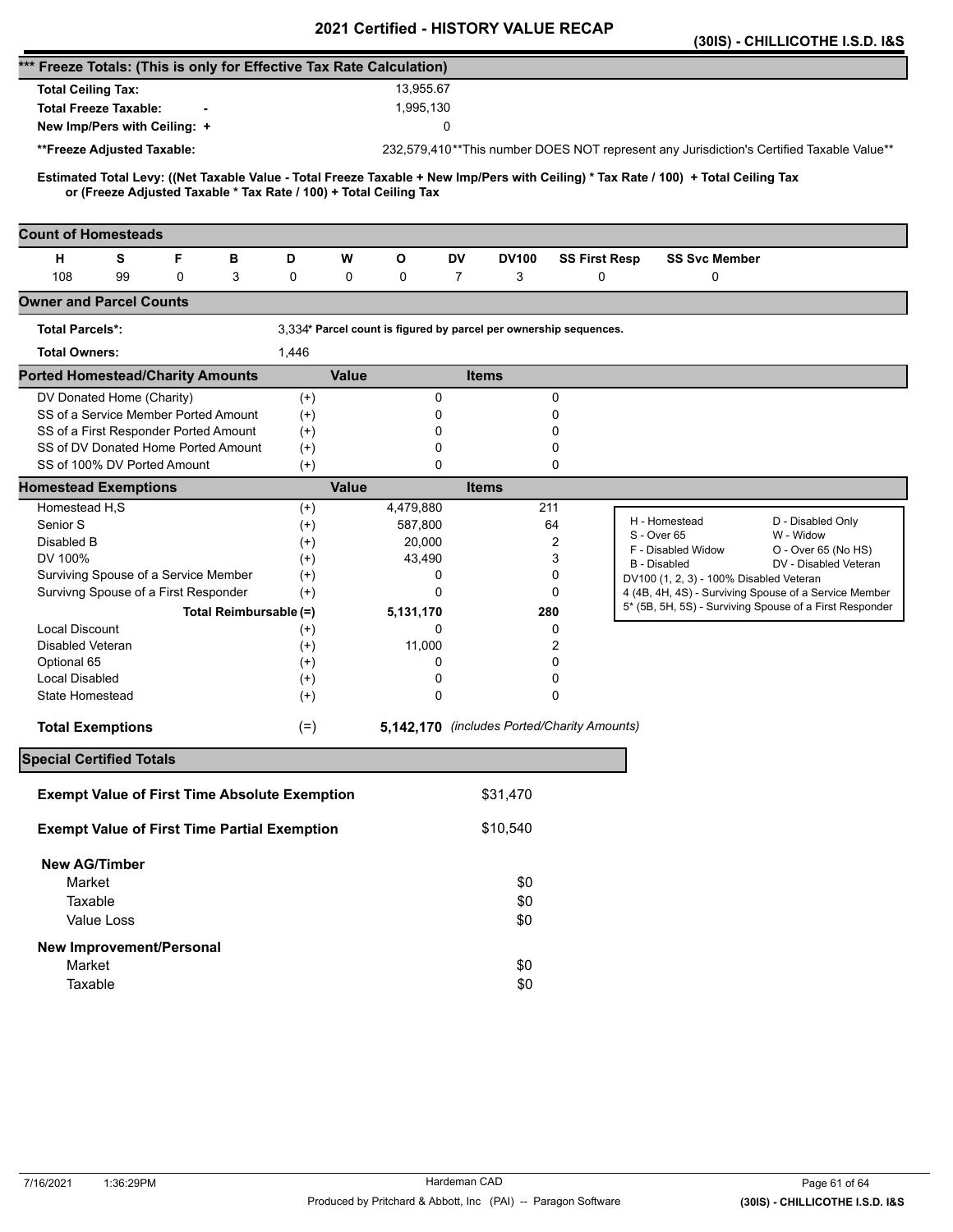|                            | Average Values* (includes protested & exempt value) |                |                                        |  |
|----------------------------|-----------------------------------------------------|----------------|----------------------------------------|--|
| Average Homestead Value A* |                                                     | <b>Parcels</b> | Total Homestead Value A*               |  |
| Market                     | \$38.923                                            | 208            | \$8,096,130<br>Market                  |  |
| <b>Taxable</b>             | \$11.038                                            |                | \$4,177,370<br>Taxable                 |  |
|                            | Average Homestead Value A* and E*                   | <b>Parcels</b> | Total Homestead Value A* and E*        |  |
| Market                     | \$46,335                                            | 263            | \$12,186,210<br>Market                 |  |
| <b>Taxable</b>             | \$18,444                                            |                | \$6,817,690<br>Taxable                 |  |
|                            | Average Homestead Value A* and E* and M1            | <b>Parcels</b> | Total Homestead Value A* and E* and M1 |  |
| Market                     | \$45,389                                            | 276            | \$12,527,600<br>Market                 |  |
| Taxable                    | \$17.429                                            |                | \$6,890,110<br>Taxable                 |  |
|                            | <b>Average Homestead Value M1</b>                   | <b>Parcels</b> | <b>Total Homestead Value M1</b>        |  |
| Market                     | \$26,260                                            | 13             | \$341,390<br>Market                    |  |
| Taxable                    | \$0                                                 |                | \$72.420<br>Taxable                    |  |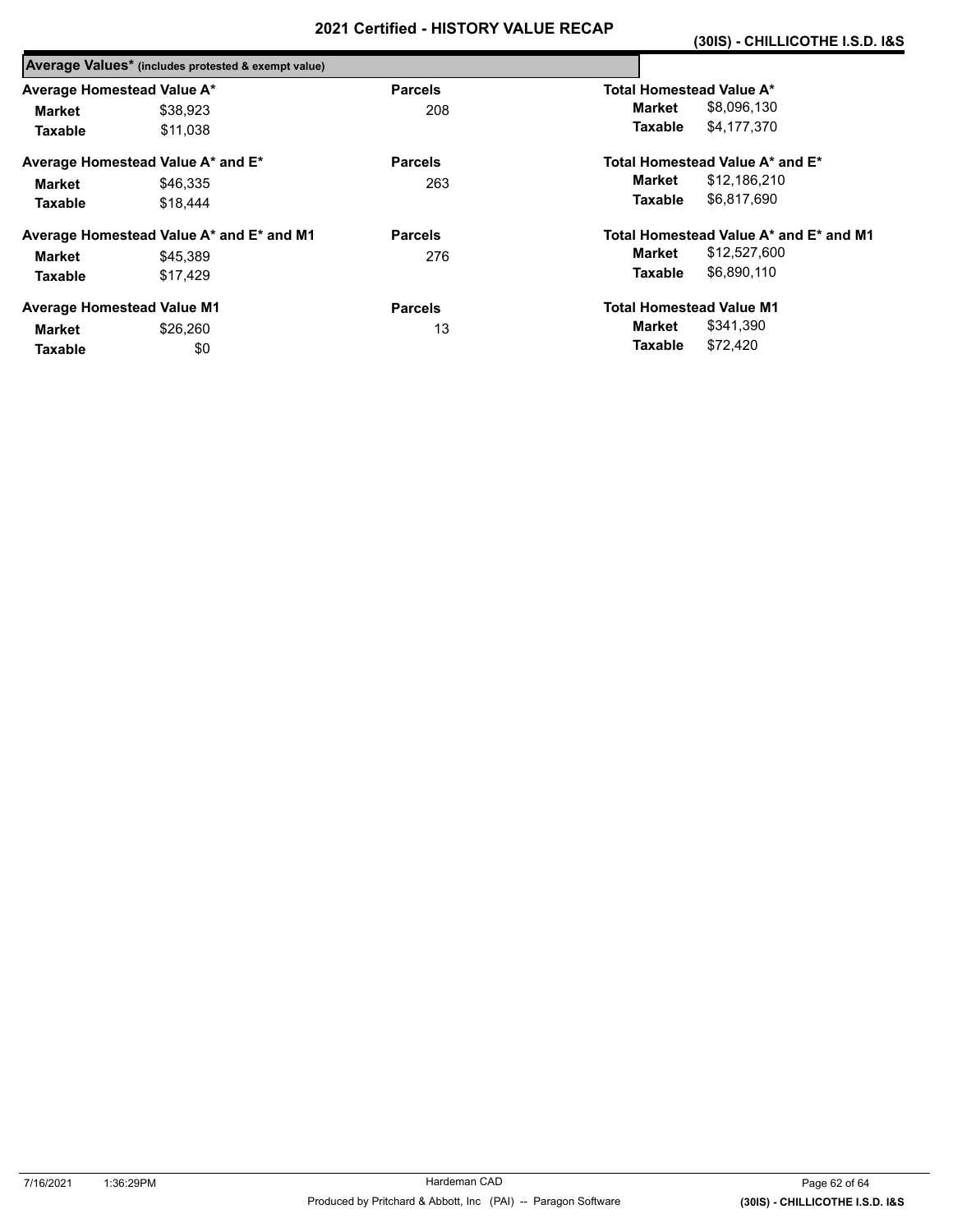#### **(30IS) - CHILLICOTHE I.S.D. I&S**

|                  |                  |              |         |                  |                                      | <b>Category Code Breakdown</b> |                     |             |                |                                    |                                    |
|------------------|------------------|--------------|---------|------------------|--------------------------------------|--------------------------------|---------------------|-------------|----------------|------------------------------------|------------------------------------|
| Cat<br>Code      | <b>Items</b>     | <b>Acres</b> | Land    | <b>Ag/Timber</b> | <b>Productivity</b><br><b>Market</b> | <b>Taxable</b><br>Land         | <b>Improvements</b> | Personal    | <b>Mineral</b> | <b>Total Mkt</b><br><b>Taxable</b> | <b>Total Net</b><br><b>Taxable</b> |
| A1               | 369              | 126.550      | 655,350 | $\mathbf 0$      | 0                                    | 655,350                        | 10,185,640          | 0           | 0              | 10,840,990                         | 6,645,110                          |
| A2               | 1                | 0.321        | 1,500   | 0                | 0                                    | 1,500                          | 14,490              | 0           | 0              | 15,990                             | 15,990                             |
| A <sub>5</sub>   | 5                | 0.000        | 0       | 0                | 0                                    | 0                              | 74,560              | 0           | 0              | 74,560                             | 39,440                             |
| $A^*$            | 375              | 126.871      | 656,850 | 0                | 0                                    | 656,850                        | 10,274,690          | 0           | 0              | 10,931,540                         | 6,700,540                          |
| <b>B1</b>        | 1                | 0.344        | 3,500   | 0                | 0                                    | 3,500                          | 8,640               | 0           | 0              | 12,140                             | 12,140                             |
| B*               | 1                | 0.344        | 3,500   | 0                | 0                                    | 3,500                          | 8,640               | 0           | 0              | 12,140                             | 12,140                             |
| C <sub>1</sub>   | 260              | 98.068       | 246,230 | 0                | 0                                    | 246,230                        | 45,470              | 0           | 0              | 291,700                            | 289,700                            |
| $\mathbf{C}^*$   | 260              | 98.068       | 246,230 | 0                | 0                                    | 246,230                        | 45,470              | 0           | 0              | 291,700                            | 289,700                            |
| D <sub>1</sub>   | 712              | 89,192.052   | 0       | 10,040,590       | 79,092,670                           | 10,040,590                     | 0                   | 0           | 0              | 10,040,590                         | 10,040,590                         |
| D <sub>1E</sub>  | $\overline{1}$   | 45.625       | 0       | 7,770            | 40,130                               | 7,770                          | 0                   | 0           | 0              | 7,770                              | 7,770                              |
| D <sub>2</sub>   | 148              | 0.000        | 0       | 0                | 0                                    | 0                              | 2,884,420           | 0           | 0              | 2,884,420                          | 2,884,420                          |
| D*               | 861              | 89,237.677   | 0       | 10,048,360       | 79,132,800                           | 10,048,360                     | 2,884,420           | 0           | 0              | 12,932,780                         | 12,932,780                         |
| Е                | 34               | 194.343      | 176,520 | 0                | 0                                    | 176,520                        | 81,390              | 0           | 0              | 257,910                            | 251,910                            |
| E1               | 78               | 294.455      | 345,400 | 0                | 0                                    | 345,400                        | 4,428,300           | 0           | 0              | 4,773,700                          | 3,254,780                          |
| E <sub>2</sub>   | $\mathbf{1}$     | 5.000        | 6,000   | 0                | 0                                    | 6,000                          | 19,150              | 0           | 0              | 25,150                             | 25,150                             |
| E <sub>3</sub>   | 1                | 0.000        | 0       | 0                | 0                                    | 0                              | 42,200              | 0           | 0              | 42,200                             | 42,200                             |
| E*               | 114              | 493.798      | 527,920 | 0                | 0                                    | 527,920                        | 4,571,040           | 0           | 0              | 5,098,960                          | 3,574,040                          |
| F <sub>1</sub>   | 36               | 15.639       | 69,550  | 0                | 0                                    | 69,550                         | 957,330             | 0           | 0              | 1,026,880                          | 1,002,210                          |
| F1               | 36               | 15.639       | 69,550  | 0                | 0                                    | 69,550                         | 957,330             | $\bf{0}$    | 0              | 1,026,880                          | 1,002,210                          |
| F <sub>2</sub>   | 23               | 12.844       | 42,310  | 0                | 0                                    | 42,310                         | 0                   | 0           | 157,311,960    | 157,354,270 157,354,270            |                                    |
| F <sub>2</sub> A | $\mathbf{1}$     | 0.000        | 0       | 0                | 0                                    | 0                              | 0                   | 0           | 4,044,440      | 4,044,440                          | 4,044,440                          |
| F <sub>2L</sub>  | 2                | 0.000        | 0       | 0                | 0                                    | 0                              | 0                   | 0           | 28,720         | 28,720                             | 28,720                             |
| F <sub>2</sub>   | 26               | 12.844       | 42,310  | $\bf{0}$         | 0                                    | 42,310                         | 0                   | 0           | 161,385,120    | 161,427,430                        | 161,427,430                        |
| F*               | 62               | 28.483       | 111,860 | 0                | 0                                    | 111,860                        | 957,330             | 0           | 161,385,120    | 162,454,310 162,429,640            |                                    |
| G1               | 1,139            | 0.000        | 0       | 0                | 0                                    | 0                              | 0                   | 0           | 13,381,190     | 13,381,190                         | 13,381,190                         |
| G*               | 1,139            | 0.000        | 0       | 0                | 0                                    | 0                              | 0                   | 0           | 13,381,190     | 13,381,190                         | 13,381,190                         |
| J <sub>2</sub>   | 3                | 0.000        | 0       | 0                | 0                                    | 0                              | 0                   | 0           | 469,690        | 469,690                            | 469,690                            |
| J3               | 16               | 0.517        | 2,340   | 0                | 0                                    | 2,340                          | 0                   | 0           | 14,201,150     | 14,203,490                         | 14,203,490                         |
| J4               | 16               | 0.264        | 3,150   | 0                | 0                                    | 3,150                          | 16,860              | 0           | 736,520        | 756,530                            | 736,520                            |
| J5               | 5                | 0.000        | 0       | 0                | 0                                    | 0                              | 0                   | 0           | 8,074,960      | 8,074,960                          | 8,074,960                          |
| J6               | 42               | 0.000        | 0       | 0                | 0                                    | 0                              | 0                   | 0           | 4,401,490      | 4,401,490                          | 4,174,750                          |
| J7               | 6                | 0.000        | 0       | 0                | 0                                    | $\pmb{0}$                      | $\pmb{0}$           | 0           | 6,930          | 6,930                              | 6,930                              |
| ${\sf J}8$       | 6                | 0.000        | 0       | 0                | 0                                    | $\pmb{0}$                      | 0                   | 0           | 284,930        | 284,930                            | 284,930                            |
| J*               | 94               | 0.781        | 5,490   | 0                | 0                                    | 5,490                          | 16,860              | 0           | 28,175,670     | 28,198,020                         | 27,951,270                         |
| L1               | 37               | 0.000        | 0       | 0                | 0                                    | $\pmb{0}$                      | 0                   | 819,140     | 0              | 819,140                            | 819,140                            |
| L <sub>1</sub> T | $\mathbf{1}$     | 0.000        | 0       | 0                | 0                                    | $\pmb{0}$                      | 0                   | 0           | 147,150        | 147,150                            | 147,150                            |
| L1               | 38               | 0.000        | 0       | 0                | $\pmb{0}$                            | $\pmb{0}$                      | 0                   | 819,140     | 147,150        | 966,290                            | 966,290                            |
| L2A              | 11               | 0.000        | 0       | 0                | 0                                    | $\pmb{0}$                      | 0                   | 0           | 206,460        | 206,460                            | 206,460                            |
| L2C              | 3                | 0.000        | 0       | 0                | 0                                    | $\pmb{0}$                      | 0                   | 0           | 1,106,360      | 1,106,360                          | 1,106,360                          |
| L2D              | 6                | 0.000        | 0       | 0                | 0                                    | 0                              | 0                   | $\pmb{0}$   | 16,850         | 16,850                             | 16,850                             |
| L2G              | 46               | 0.000        | 0       | 0                | 0                                    | 0                              | 0                   | 0           | 4,360,200      | 4,360,200                          | 4,360,200                          |
| L <sub>2</sub> H | 13               | 0.000        | 0       | 0                | 0                                    | 0                              | 0                   | 0           | 32,150         | 32,150                             | 32,150                             |
| L2J              | 8                | 0.000        | 0       | 0                | 0                                    | 0                              | 0                   | 0           | 19,600         | 19,600                             | 19,600                             |
| L2L              | $\boldsymbol{2}$ | 0.000        | 0       | 0                | 0                                    | 0                              | 0                   | 0           | 113,250        | 113,250                            | 113,250                            |
| L <sub>2</sub> M | $\overline{7}$   | 0.000        | 0       | 0                | 0                                    | $\pmb{0}$                      | 0                   | 0           | 36,880         | 36,880                             | 36,880                             |
| L2O              | 9                | 0.000        | 0       | 0                | 0                                    | $\pmb{0}$                      | 0                   | 0           | 15,990         | 15,990                             | 15,990                             |
| L <sub>2</sub> P | 3                | 0.000        | 0       | 0                | 0                                    | $\pmb{0}$                      | 0                   | 0           | 91,430         | 91,430                             | 91,430                             |
| L2Q              | 2                | 0.000        | 0       | 0                | 0                                    | 0                              | 0                   | 0           | 750            | 750                                | 750                                |
| L2               | 110              | 0.000        | 0       | $\pmb{0}$        | $\pmb{0}$                            | $\pmb{0}$                      | 0                   | $\mathbf 0$ | 5,999,920      | 5,999,920                          | 5,999,920                          |
| L*               | 148              | 0.000        | 0       | 0                | 0                                    | 0                              | 0                   | 819,140     | 6,147,070      | 6,966,210                          | 6,966,210                          |